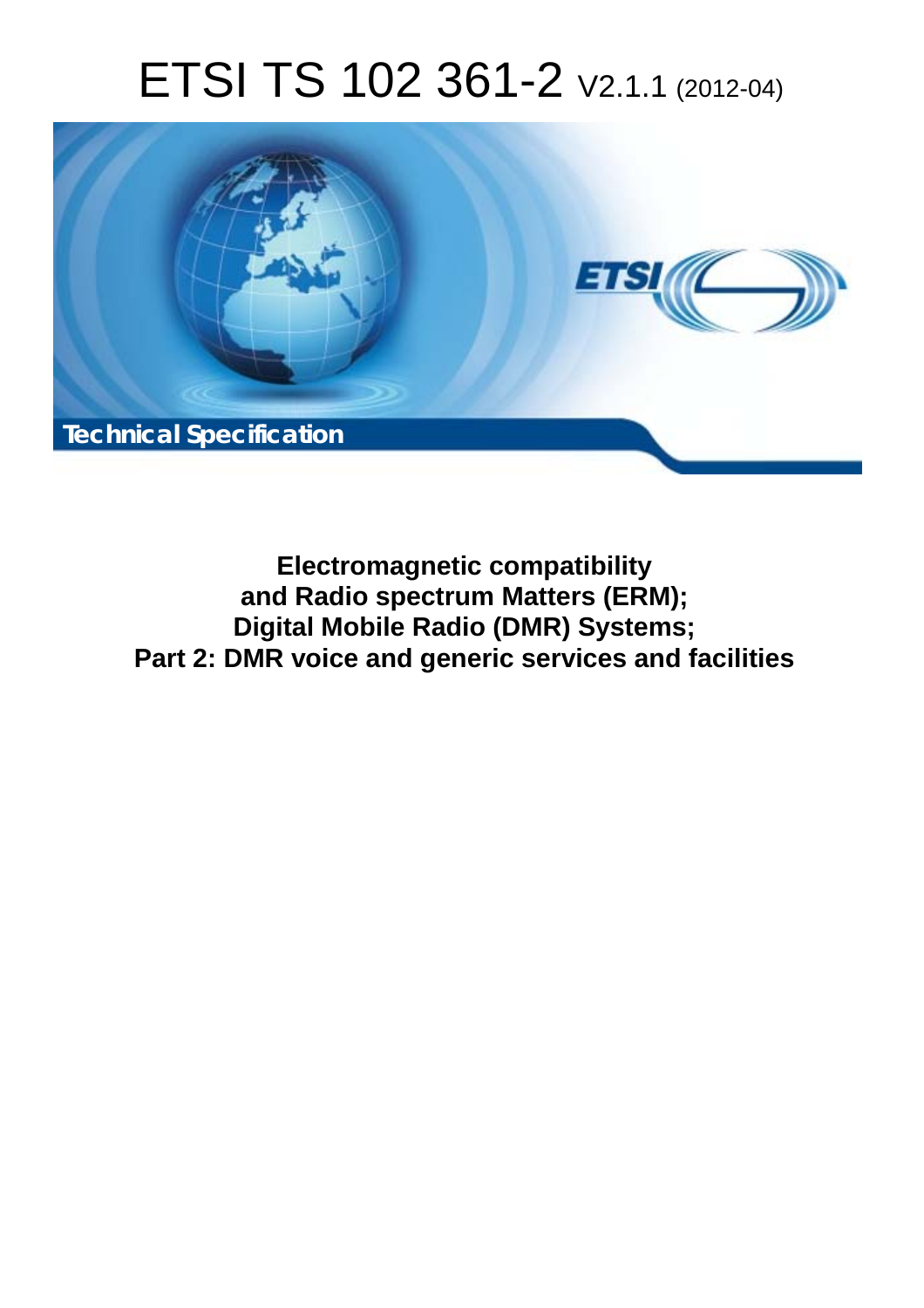Reference RTS/ERM-TGDMR-304

Keywords air interface, digital, PMR, protocol, radio

#### *ETSI*

#### 650 Route des Lucioles F-06921 Sophia Antipolis Cedex - FRANCE

Tel.: +33 4 92 94 42 00 Fax: +33 4 93 65 47 16

Siret N° 348 623 562 00017 - NAF 742 C Association à but non lucratif enregistrée à la Sous-Préfecture de Grasse (06) N° 7803/88

#### *Important notice*

Individual copies of the present document can be downloaded from: [http://www.etsi.org](http://www.etsi.org/)

The present document may be made available in more than one electronic version or in print. In any case of existing or perceived difference in contents between such versions, the reference version is the Portable Document Format (PDF). In case of dispute, the reference shall be the printing on ETSI printers of the PDF version kept on a specific network drive within ETSI Secretariat.

Users of the present document should be aware that the document may be subject to revision or change of status. Information on the current status of this and other ETSI documents is available at <http://portal.etsi.org/tb/status/status.asp>

If you find errors in the present document, please send your comment to one of the following services: [http://portal.etsi.org/chaircor/ETSI\\_support.asp](http://portal.etsi.org/chaircor/ETSI_support.asp)

#### *Copyright Notification*

No part may be reproduced except as authorized by written permission. The copyright and the foregoing restriction extend to reproduction in all media.

> © European Telecommunications Standards Institute 2012. All rights reserved.

DECT<sup>™</sup>, PLUGTESTS<sup>™</sup>, UMTS<sup>™</sup> and the ETSI logo are Trade Marks of ETSI registered for the benefit of its Members. **3GPP**TM and **LTE**™ are Trade Marks of ETSI registered for the benefit of its Members and of the 3GPP Organizational Partners.

**GSM**® and the GSM logo are Trade Marks registered and owned by the GSM Association.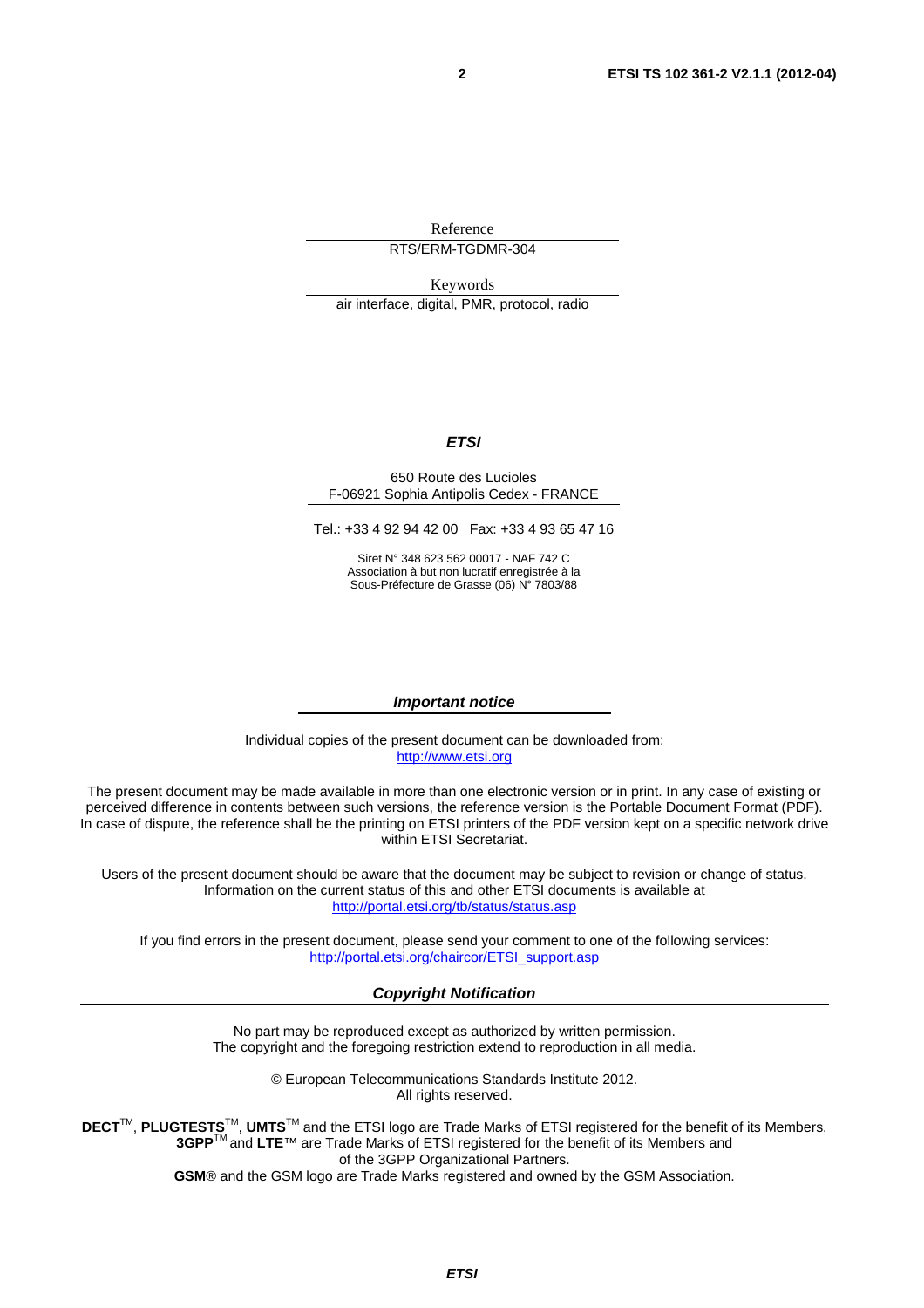# Contents

| $\mathbf{I}$         |  |
|----------------------|--|
| 2                    |  |
| 2.1                  |  |
| 2.2                  |  |
| 3                    |  |
| 3.1                  |  |
| 3.2                  |  |
|                      |  |
| $\overline{4}$       |  |
| 4.1                  |  |
| 4.1.1                |  |
| 4.1.2<br>4.1.3       |  |
| 4.2                  |  |
| 4.3                  |  |
|                      |  |
| 5<br>5.1             |  |
| 5.1.1                |  |
| 5.1.1.1              |  |
| 5.1.1.1.1            |  |
| 5.1.1.1.2            |  |
| 5.1.1.1.3            |  |
| 5.1.1.2              |  |
| 5.1.1.3              |  |
| 5.1.1.4              |  |
| 5.1.1.5              |  |
| 5.1.2                |  |
| 5.1.2.1              |  |
| 5.1.2.2              |  |
| 5.2                  |  |
| 5.2.1                |  |
| 5.2.1.1              |  |
| 5.2.1.2              |  |
| 5.2.1.2.1            |  |
| 5.2.1.2.2            |  |
| 5.2.1.3              |  |
| 5.2.1.3.1            |  |
| 5.2.1.3.2            |  |
| 5.2.1.3.3            |  |
| 5.2.2                |  |
| 5.2.2.1              |  |
| 5.2.2.2              |  |
| 5.2.2.2.1            |  |
| 5.2.2.2.2<br>5.2.2.3 |  |
| 5.2.2.3.1            |  |
| 5.2.2.3.2            |  |
| 5.2.2.4              |  |
| 5.2.2.4.1            |  |
| 5.2.2.4.2            |  |
| 5.3                  |  |
| 5.3.1                |  |
|                      |  |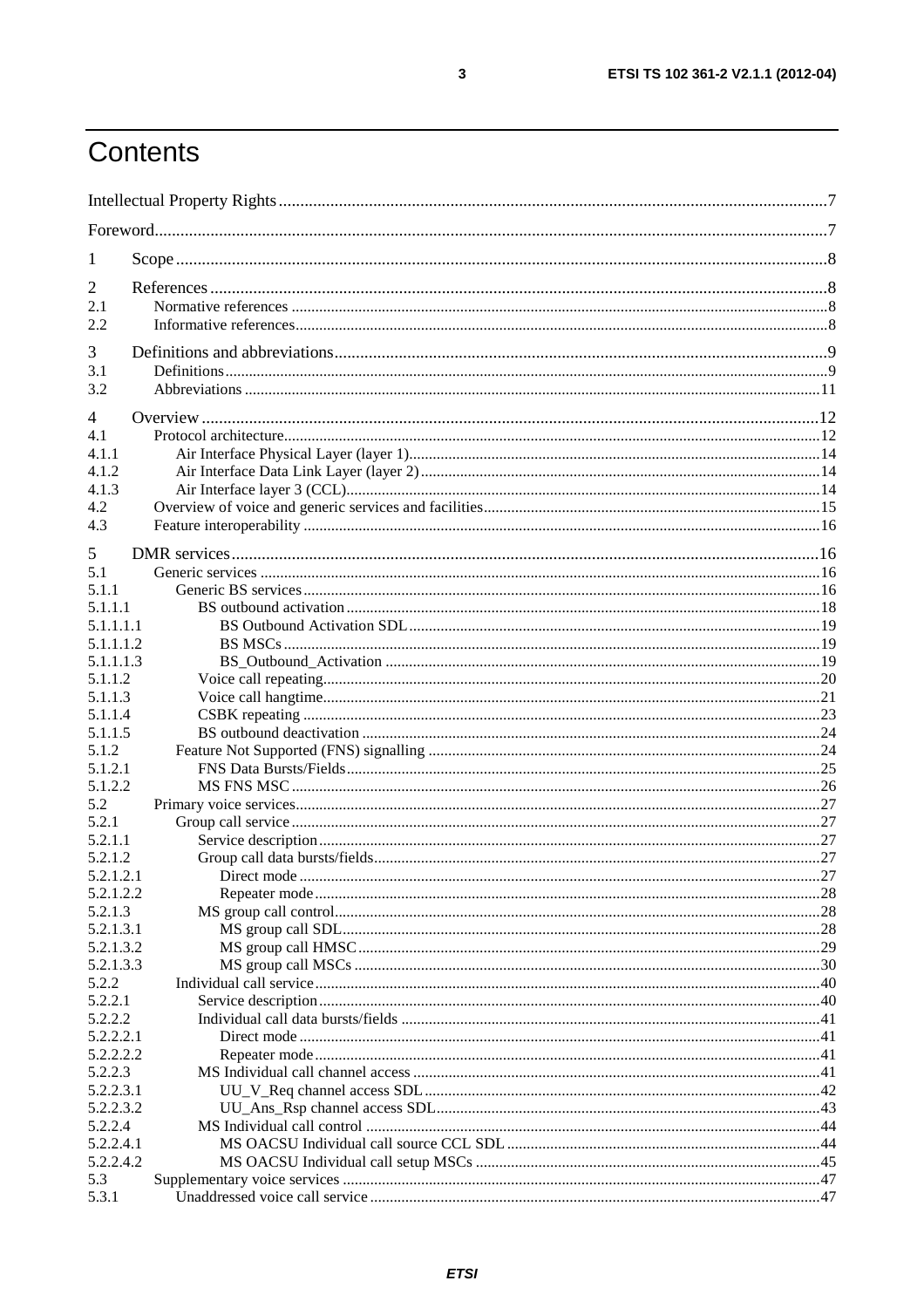| 5.3.1.1   |  |
|-----------|--|
| 5.3.1.2   |  |
| 5.3.2     |  |
| 5.3.2.1   |  |
| 5.3.2.2   |  |
| 5.3.2.3   |  |
| 5.3.2.3.1 |  |
| 5.3.2.3.2 |  |
| 5.3.3     |  |
| 5.3.3.1   |  |
| 5.3.3.2   |  |
| 5.3.3.3   |  |
| 5.3.3.3.1 |  |
| 5.3.3.3.2 |  |
| 5.3.4     |  |
| 5.3.4.1   |  |
|           |  |
| 6         |  |
| 6.1       |  |
| 6.2       |  |
| 6.2.1     |  |
| 6.2.1.1   |  |
| 6.2.1.2   |  |
| 6.2.1.3   |  |
| 6.2.1.4   |  |
| 6.2.2     |  |
| 6.2.2.1   |  |
| 6.2.2.2   |  |
| 6.2.2.3   |  |
| 6.2.2.3.1 |  |
| 6.2.2.3.2 |  |
| 6.2.2.3.3 |  |
|           |  |
| 6.2.2.3.4 |  |
| 6.2.2.3.5 |  |
| 6.2.3     |  |
| 6.2.3.1   |  |
| 6.2.3.2   |  |
| 6.2.3.3   |  |
| 6.2.3.4   |  |
| 6.2.3.5   |  |
| 6.2.3.6   |  |
| 6.2.3.7   |  |
| 6.2.3.8   |  |
| 6.2.3.9   |  |
| 6.2.3.10  |  |
| 6.2.3.11  |  |
| 6.2.3.12  |  |
| 7         |  |
|           |  |
| 7.1       |  |
| 7.1.1     |  |
| 7.1.1.1   |  |
| 7.1.1.2   |  |
| 7.1.2     |  |
| 7.1.2.1   |  |
| 7.1.2.2   |  |
| 7.1.2.3   |  |
| 7.1.2.4   |  |
| 7.1.2.5   |  |
| 7.1.2.6   |  |
| 7.1.3     |  |
| 7.1.3.1   |  |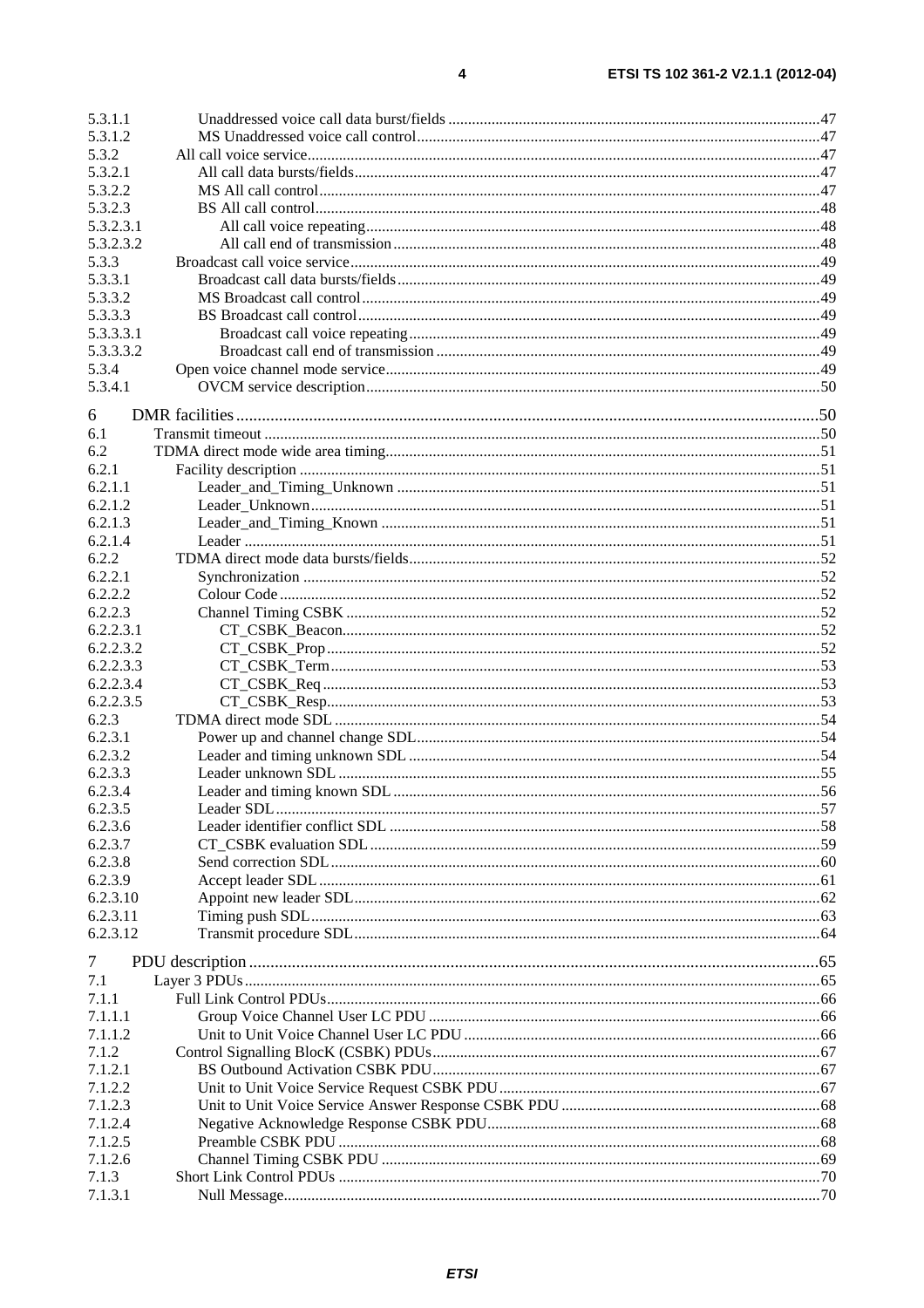| 7.1.3.2                    |                               |  |
|----------------------------|-------------------------------|--|
| 7.2                        |                               |  |
| 7.2.1                      |                               |  |
| 7.2.2                      |                               |  |
| 7.2.3<br>7.2.4             |                               |  |
| 7.2.5                      |                               |  |
| 7.2.6                      |                               |  |
| 7.2.7                      |                               |  |
| 7.2.8                      |                               |  |
| 7.2.9                      |                               |  |
| 7.2.10                     |                               |  |
| 7.2.11                     |                               |  |
| 7.2.12                     |                               |  |
| 7.2.13                     |                               |  |
| 7.2.14                     |                               |  |
|                            | Annex A (normative):          |  |
| A.1                        |                               |  |
| A.2                        |                               |  |
|                            | <b>Annex B</b> (normative):   |  |
| B.1                        |                               |  |
| B.2                        |                               |  |
| <b>B.3</b>                 |                               |  |
|                            | <b>Annex C</b> (informative): |  |
| C.1                        |                               |  |
| C.2                        |                               |  |
| C.2.1                      |                               |  |
| C.2.1.1                    |                               |  |
| C.2.1.1.1                  |                               |  |
| C.2.1.1.2                  |                               |  |
| C.2.1.1.3                  |                               |  |
| C.2.1.2                    |                               |  |
| C.2.1.2.1                  |                               |  |
| C.2.1.2.2                  |                               |  |
| C.2.1.2.3                  |                               |  |
| C.2.1.2.4                  |                               |  |
| C.2.1.2.5                  |                               |  |
| C.2.1.2.6                  |                               |  |
| C.2.1.2.6.1<br>C.2.1.2.6.2 |                               |  |
| C.2.1.2.6.3                |                               |  |
| C.2.1.2.7                  |                               |  |
| C.2.2                      |                               |  |
|                            |                               |  |
|                            |                               |  |
| C.2.3<br>C.2.3.1           |                               |  |
| C.2.3.2                    |                               |  |
| C.2.3.3                    |                               |  |
| C.2.3.4                    |                               |  |
| C.3                        |                               |  |
| C.3.1                      |                               |  |
| C.3.1.1                    |                               |  |
| C.3.1.2                    |                               |  |
| C.3.1.3<br>C.3.2           |                               |  |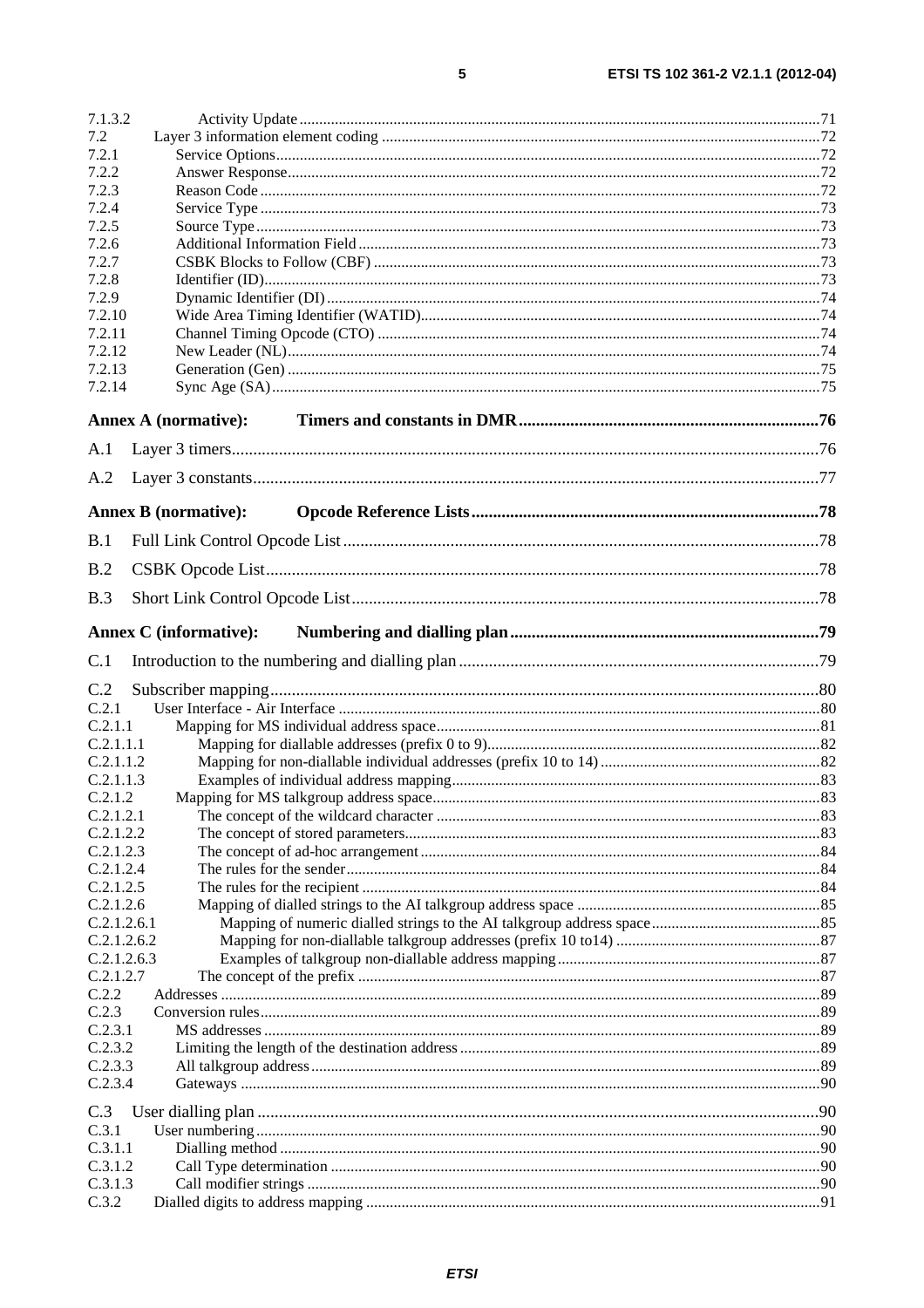$\bf 6$ 

| C.3.3                         |  |
|-------------------------------|--|
| C.3.3.1                       |  |
| C.3.3.2                       |  |
| C.3.3.3                       |  |
| C.3.3.4                       |  |
| C.3.3.5                       |  |
| C.3.3.5.1                     |  |
| C.3.3.5.2                     |  |
| C.3.3.5.3                     |  |
| C.3.4                         |  |
| C.3.4.1                       |  |
| C.3.4.1.1                     |  |
| C.3.4.1.2                     |  |
| C.3.4.1.3                     |  |
| C.3.4.1.4                     |  |
| C.3.4.1.5                     |  |
| C.3.4.2                       |  |
| C.3.4.2.1                     |  |
| C.3.4.2.1.1                   |  |
| C.3.4.2.1.2                   |  |
| C.3.4.2.2                     |  |
| C.3.4.2.2.1                   |  |
| C.3.4.2.2.2                   |  |
| C.3.4.2.3                     |  |
| C.3.4.3                       |  |
| C.3.4.3.1                     |  |
| C.3.4.3.2                     |  |
| C.3.4.3.3                     |  |
| C.3.4.3.4                     |  |
| C.3.4.3.5                     |  |
| C.3.4.3.6                     |  |
| C.3.4.3.7                     |  |
| C.3.4.3.8                     |  |
| C.3.4.4                       |  |
| C.3.4.4.1                     |  |
| C.3.4.4.2                     |  |
| C.3.4.4.3                     |  |
| C.3.4.4.4                     |  |
| C.3.4.5                       |  |
| <b>Annex D</b> (informative): |  |
| <b>Annex E</b> (informative): |  |
|                               |  |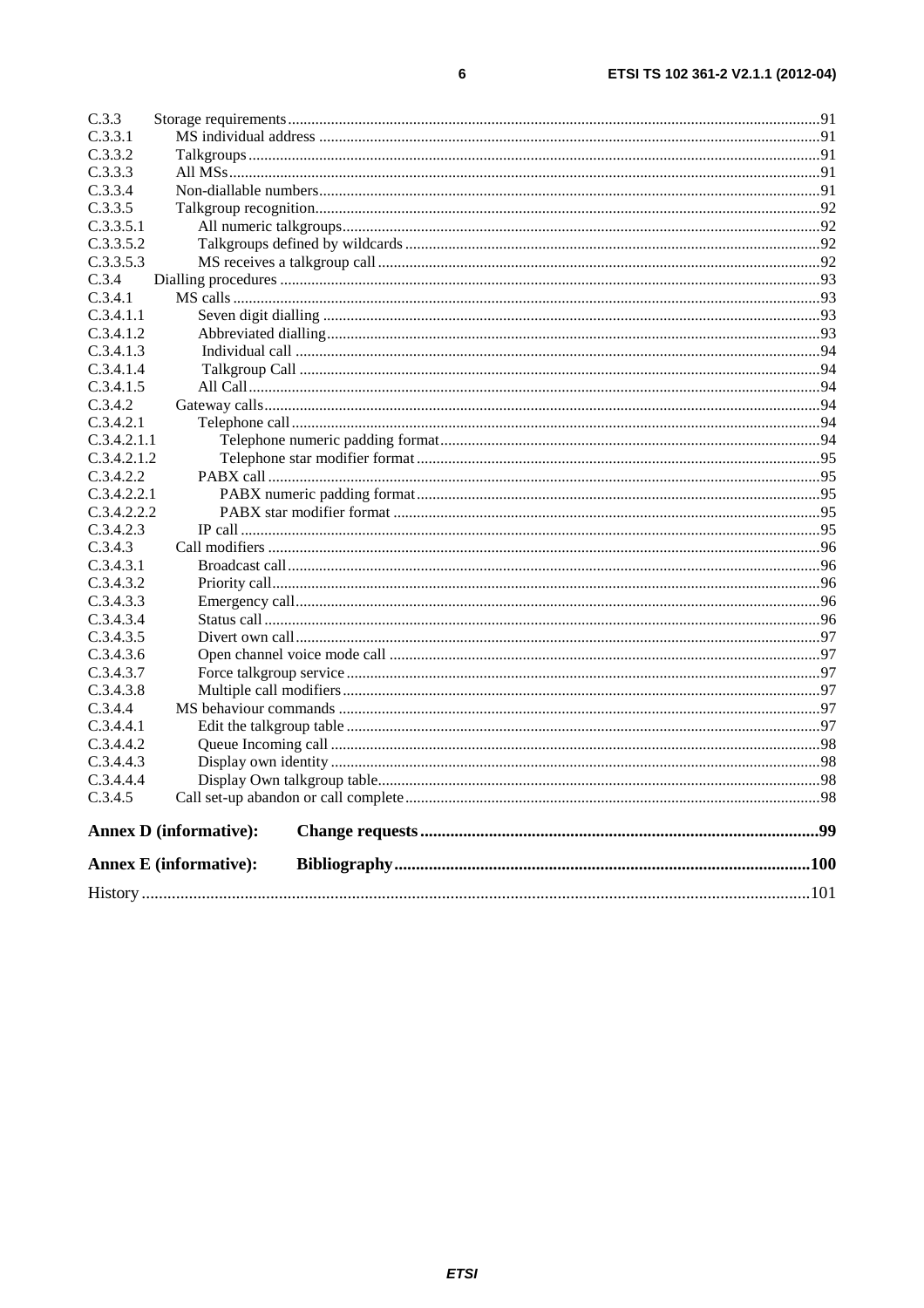# Intellectual Property Rights

IPRs essential or potentially essential to the present document may have been declared to ETSI. The information pertaining to these essential IPRs, if any, is publicly available for **ETSI members and non-members**, and can be found in ETSI SR 000 314: *"Intellectual Property Rights (IPRs); Essential, or potentially Essential, IPRs notified to ETSI in respect of ETSI standards"*, which is available from the ETSI Secretariat. Latest updates are available on the ETSI Web server ([http://ipr.etsi.org\)](http://webapp.etsi.org/IPR/home.asp).

Pursuant to the ETSI IPR Policy, no investigation, including IPR searches, has been carried out by ETSI. No guarantee can be given as to the existence of other IPRs not referenced in ETSI SR 000 314 (or the updates on the ETSI Web server) which are, or may be, or may become, essential to the present document.

# Foreword

This Technical Specification (TS) has been produced by ETSI Technical Committee Electromagnetic compatibility and Radio spectrum Matters (ERM).

The present document is part 2 of a multi-part deliverable covering the Technical Requirements for Digital Mobile Radio (DMR), as identified below:

Part 1: "DMR Air Interface (AI) protocol";

#### Part 2: "DMR voice and generic services and facilities";

- Part 3: "DMR data protocol";
- Part 4: "DMR trunking protocol".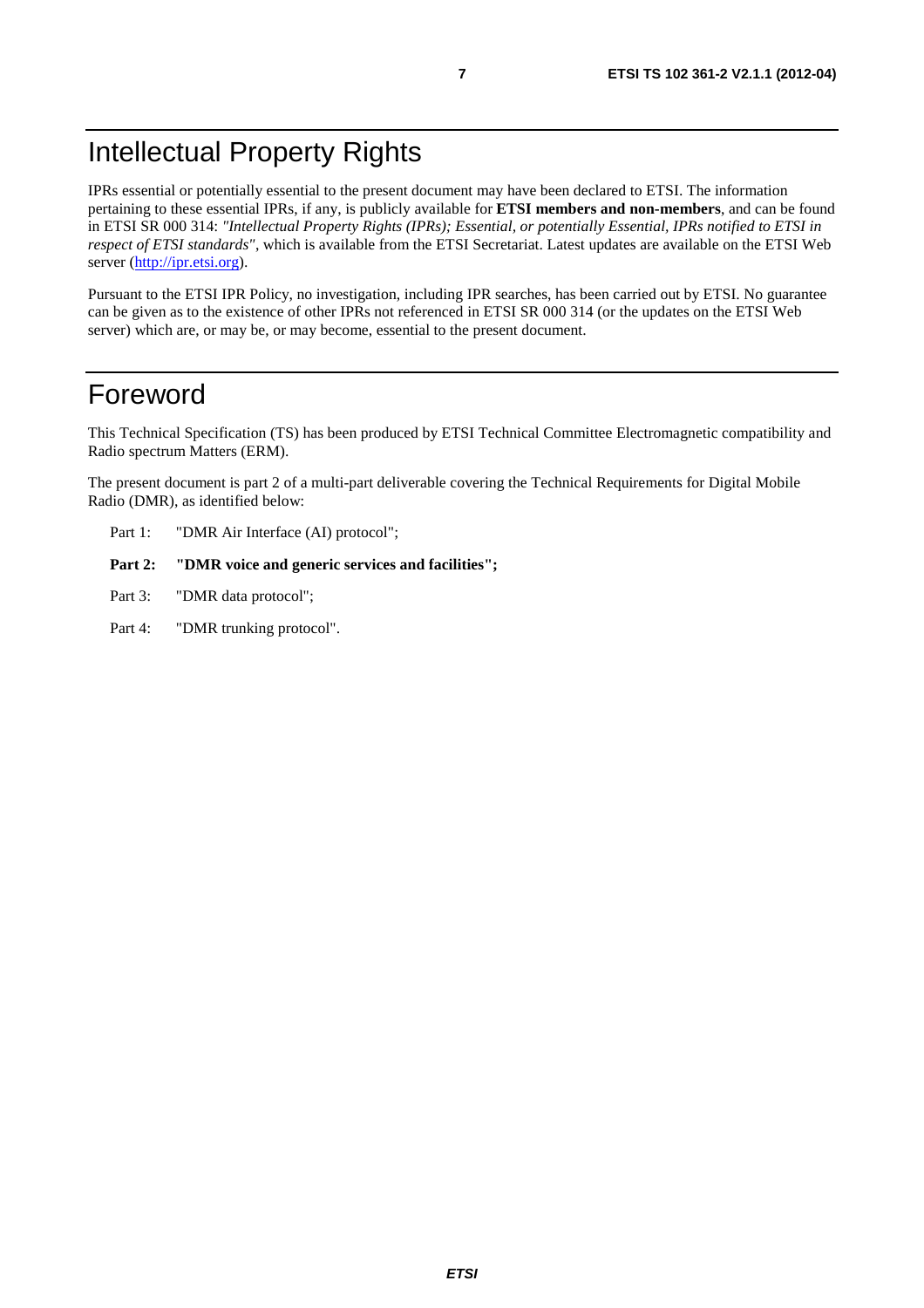# 1 Scope

The present document contains technical requirements for Digital Mobile Radio (DMR) operating in the existing licensed land mobile service frequency bands, as identified in CEPT/ERC/T/R 25-08 [2].

The present document describes the voice and generic services and facilities of a scalable Digital Mobile Radio system which covers three tiers of possible products:

- Tier I: DMR equipment having an integral antenna and working in direct mode (communication without infrastructure) under a general authorization with no individual rights operation. Tier II: DMR systems operating under individual licences working in direct mode (unit-to-unit) or using a Base Station (BS) for repeating. Tier III: DMR trunking systems under individual licences operating with a controller function that automatically regulates the communications.
- NOTE 1: Tier II and Tier III products encompass both simulcast and non-simulcast systems.
- NOTE 2: The three tiers of possible products will work only independently and not interoperable.

The present document specifies the voice and generic services and facilities of DMR that has been specifically developed with the intention of being suitable for all identified product tiers. The DMR protocol is intended to be applicable to the land mobile frequency bands, physical channel offset, duplex spacing, range assumptions and all other spectrum parameters without need for any change.

# 2 References

References are either specific (identified by date of publication and/or edition number or version number) or non-specific. For specific references, only the cited version applies. For non-specific references, the latest version of the reference document (including any amendments) applies.

Referenced documents which are not found to be publicly available in the expected location might be found at [http://docbox.etsi.org/Reference.](http://docbox.etsi.org/Reference)

NOTE: While any hyperlinks included in this clause were valid at the time of publication, ETSI cannot guarantee their long term validity.

# 2.1 Normative references

The following referenced documents are necessary for the application of the present document.

[1] ETSI TS 102 361-1: "Electromagnetic compatibility and Radio spectrum Matters (ERM); Digital Mobile Radio (DMR) Systems; Part 1: DMR Air Interface (AI) protocol". [2] CEPT/ERC/T/R 25-08: "Planning criteria and co-ordination of frequencies in the Land Mobile Service in the range 29,7-921 MHz". [3] ETSI TS 102 361-3: "Electromagnetic compatibility and Radio spectrum Matters (ERM); Digital Mobile Radio (DMR) Systems; Part 3: DMR data protocol".

# 2.2 Informative references

The following referenced documents are not necessary for the application of the present document but they assist the user with regard to a particular subject area.

Not applicable.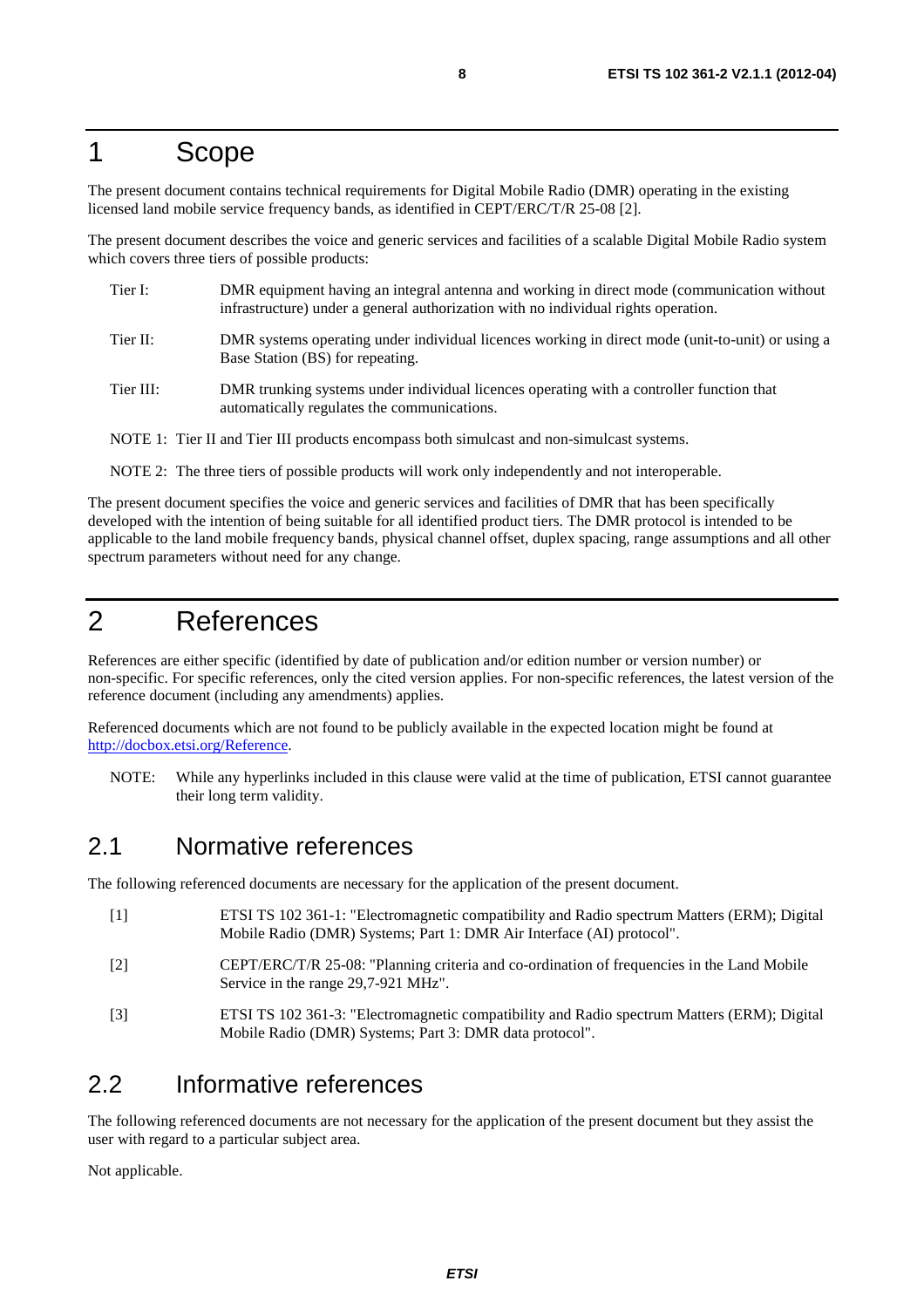# 3 Definitions and abbreviations

### 3.1 Definitions

For the purposes of the present document, the following terms and definitions apply:

**1:1-mode:** 1 traffic channel mode

- NOTE: 1:1-mode supports one "MS to fixed end" duplex call or one simplex call with an optional inbound Reverse Channel using a two frequency BS.
- **2:1-mode:** 2 traffic channel mode
	- NOTE: 2:1-mode supports two independent calls which may be either "MS to fixed end" duplex calls, simplex calls using a two frequency BS or simplex calls between MS units on a single frequency.

**Base Station (BS):** fixed end equipment that is used to obtain DMR services

**bearer service:** telecommunication service providing the capability for information transfer between access points

**burst:** elementary amount of bits within the physical channel

- NOTE 1: Three different bursts exist with different number of bits. The Traffic burst contains 264 bits, the CACH burst contains 24 bits and the RC burst contains 96 bits.
- NOTE 2: The burst may include a guard time at the beginning and end of the burst used for power ramp-up and ramp-down.

NOTE 3: For detailed burst definition see clause 4.2.1.

**call:** complete sequence of related transactions between MSs

NOTE: Transactions may be one or more bursts containing specific call related information.

**channel slot timing:** time slot 1 and time slot 2 timing boundaries established by a TDMA direct mode leader

**Control plane (C-plane):** part of the DMR protocol stack dedicated to control and data services

**Digital Mobile Radio (DMR):** physical grouping that contains all of the mobile and/or fixed end equipment that is used to obtain DMR services

**direct mode:** mode of operation where MSs may communicate outside the control of a network

NOTE 1: This is communication technique where any radio unit (MS) may communicate with one or more other radio units (MSs) without the need for any additional equipment (e.g. BS).

NOTE 2: Supports one transmission per 12,5 kHz frequency; 12,5 kHz equivalent (12,5e) spectral efficiency.

**duplex:** a mode of operation by which information can be transferred in both directions and where the two directions are independent

NOTE: Duplex is also known as full duplex.

**frame:** two contiguous time slots labelled 1 and 2

NOTE: A frame has a length of 60 ms.

**inbound:** MS to BS transmission

**logical channel:** distinct data path between logical endpoints

NOTE: The logical channels are labelled 1 and 2. The logical channel may consist of sub-channels, e.g. SYNC, embedded signalling, etc.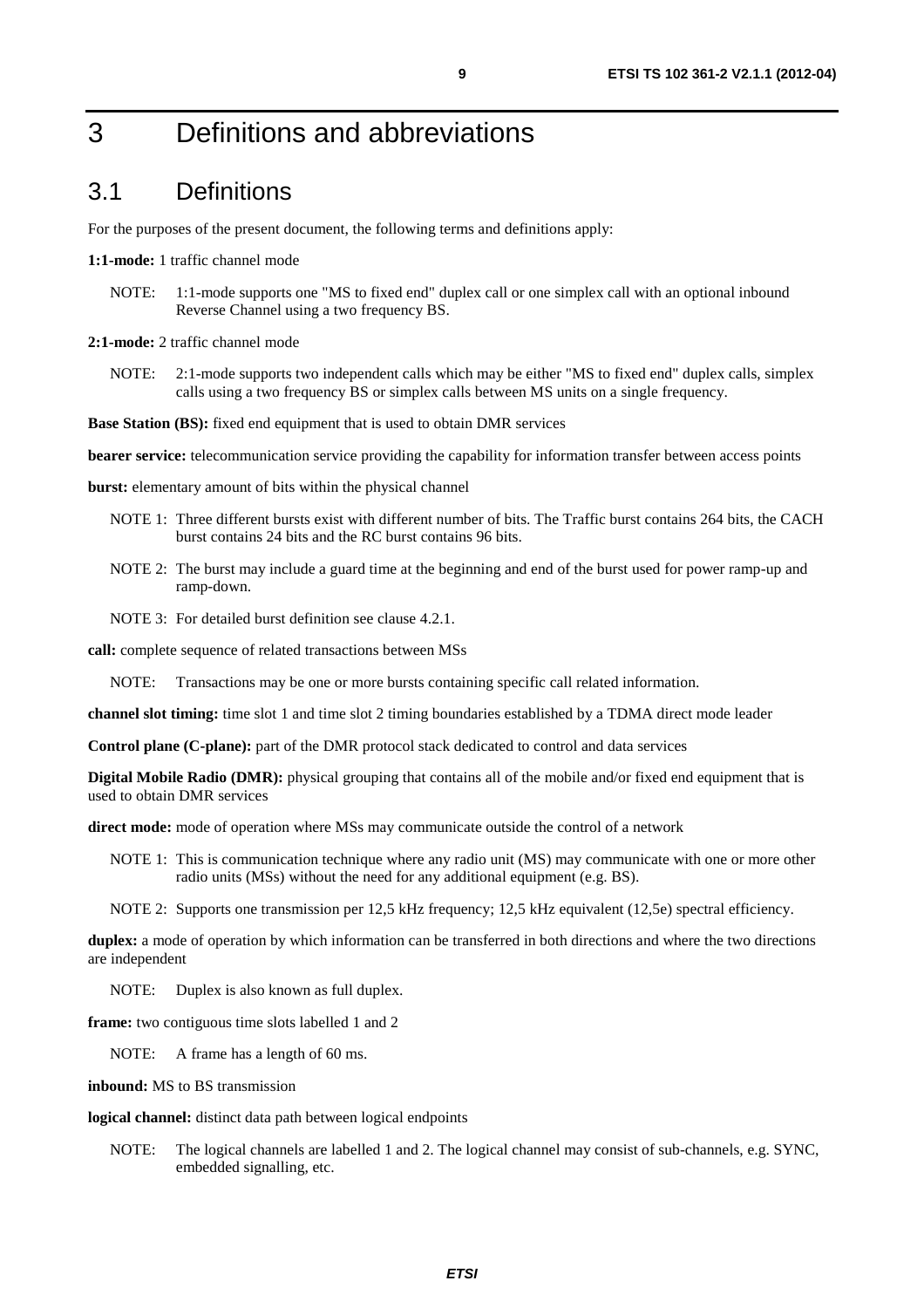**Mobile Station (MS):** physical grouping that contains all of the mobile equipment that is used to obtain DMR mobile services

**outbound:** BS to MS transmission

**payload:** bits in the information field

**personalization:** address and configuration information that characterizes a particular DMR MS

NOTE: This information may be programmed by the installer before putting an MS into service.

**physical channel:** RF carrier that is modulated with information bits of the bursts

NOTE: The RF carrier may be a single frequency or a duplex pair of frequencies. The physical channel of a DMR subsystem is required to support the logical channels.

#### **polite protocol:** "Listen Before Transmit" (LBT) protocol

NOTE: This is a medium access protocol that implements a LBT function in order to ensure that the channel is free before transmitting.

**prefix:** most significant digit of a MS address in the user domain

**privacy:** secret transformation

NOTE: Any transformation of transmitted information that is derived from a shared secret between the sender and receiver.

**Protocol Data Unit (PDU):** unit of information consisting of protocol control information (signalling) and possibly user data exchanged between peer protocol layer entities

**Radio Frequency channel:** Radio Frequency carrier (RF carrier)

NOTE: This is a specified portion of the RF spectrum. In DMR, the RF carrier separation is 12,5 kHz. The physical channel may be a single frequency or a duplex spaced pair of frequencies.

**repeater mode:** mode of operation where MSs may communicate through a BS

NOTE: This is a communication technique where any radio unit (MS) may communicate with one or more other radio units (MSs) with the need for an intermediate BS.

**signalling:** exchange of information specifically concerned with the establishment and control of connections, and with management, in a telecommunication network

**simplex:** mode of working by which information can be transferred in both directions but not at the same time

**superframe:** 6 continues traffic bursts on a logical channel labelled "A" to "F"

NOTE: A superframe has a length of 360 ms and is used for voice traffic only.

**TDMA direct mode:** direct mode operation that supports two transmissions per 12,5 kHz frequency

NOTE: Supports 6,25 kHz equivalent (6,25e) spectral efficiency.

**time slot (or slot):** elementary timing of the physical channel

NOTE: A timeslot has a length of 30 ms and will be numbered "1" or "2".

**transmission:** transfer period of bursts containing information or signalling

NOTE: The transmission may be continuous, i.e. multiple bursts transmission without ramp-up, ramp-down, or discontinuous, i.e. single burst transmission with ramp-up and ramp-down period.

#### **trunking:** network controlled communication

NOTE: This is a communication technique where any radio unit (MS) may communicate with one or more other radio units (MSs) using a trunking protocol and all MSs will be under control of a network.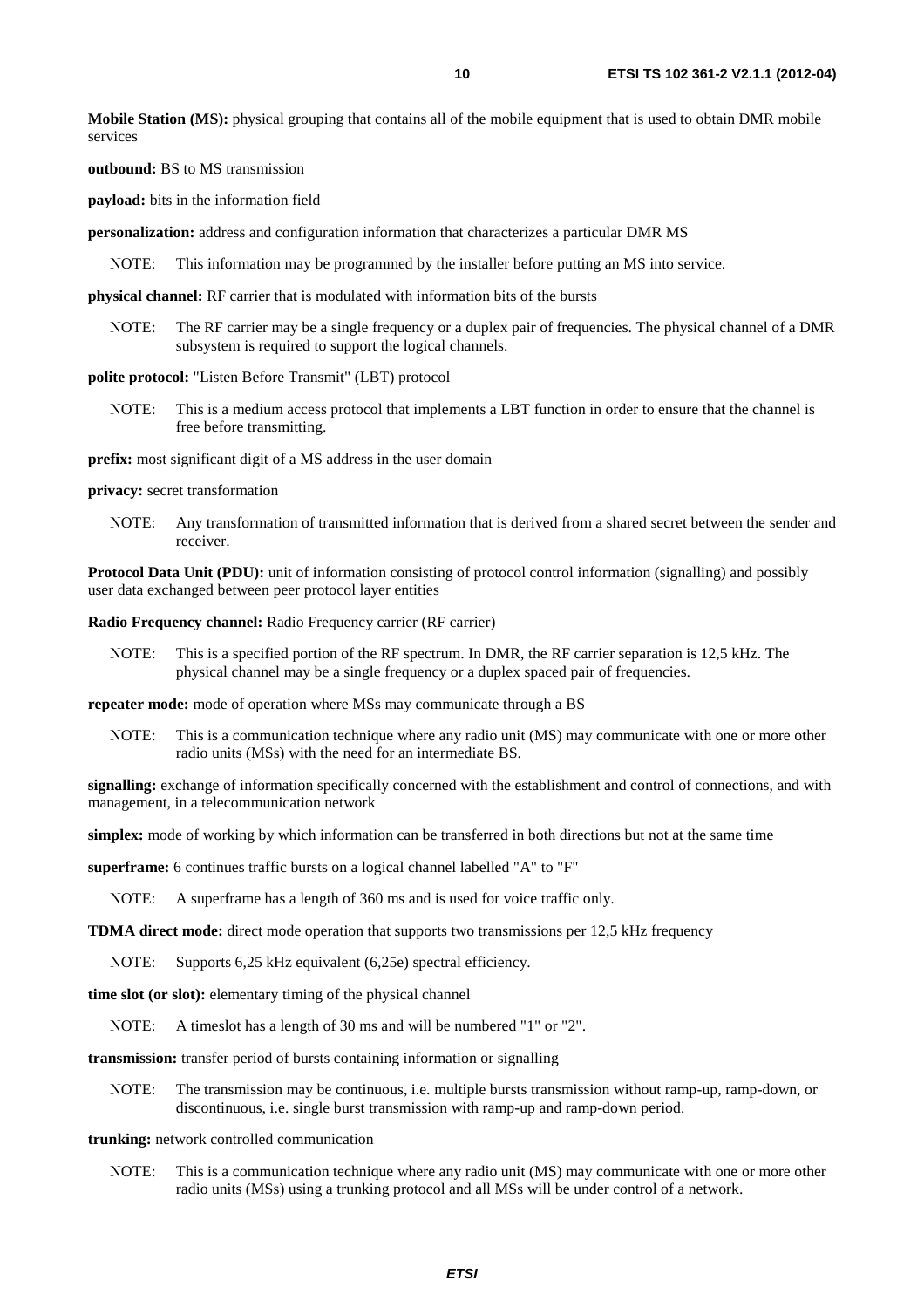**user numbering:** decimal representation of DMR air interface addresses

NOTE: The user numbering is that visible to a user or seen by the user.

User plane (U-plane): part of the DMR protocol stack dedicated to user voice services

wildcard: character in the user domain that represents all digits 0 to 9

# 3.2 Abbreviations

For the purposes of the present document, the following abbreviations apply:

| AI              | Air Interface                                                    |
|-----------------|------------------------------------------------------------------|
| AIF             | <b>Additional Information Field</b>                              |
| AR              | <b>Answer Response</b>                                           |
| AT              | Access Type                                                      |
| <b>BOC</b>      | <b>Beginning Of Call</b>                                         |
| <b>BOR</b>      | <b>Beginning Of Repeat</b>                                       |
| <b>BOT</b>      | <b>Beginning Of Transmission</b>                                 |
| BS              | <b>Base Station</b>                                              |
| <b>CACH</b>     | Common Announcement CHannel                                      |
| <sub>CC</sub>   | Colour Code                                                      |
| <b>CCITT</b>    | Consultative Committee on International Telegraphy and Telephony |
| <b>CCL</b>      | Call Control Layer                                               |
| $CCL_1$         | Call Control Layer: Slot 1 process                               |
| $CCL_2$         | Call Control Layer: Slot 2 process                               |
| CCL_BS          | Call Control Layer: Both Slot process                            |
| C-plane         | Control-plane                                                    |
| <b>CRC</b>      | Cyclic Redundancy Checksum for data error detection              |
| <b>CSBK</b>     | Control Signalling BlocK                                         |
| <b>CSBKO</b>    | <b>CSBK</b> Opcode                                               |
| CT_CSBK         | <b>Channel Timing CSBK</b>                                       |
| <b>CTO</b>      | <b>Channel Timing Opcode</b>                                     |
| <b>DLL</b>      | Data Link Layer                                                  |
| <b>DMR</b>      | Digital Mobile Radio                                             |
| EOC             | End Of Call                                                      |
| <b>EOR</b>      | End Of Repeat                                                    |
| <b>EOT</b>      | <b>End Of Transmission</b>                                       |
| <b>FEC</b>      | <b>Forward Error Correction</b>                                  |
| <b>FID</b>      | Feature set ID                                                   |
| <b>FLCO</b>     | Full Link Control Opcode                                         |
| <b>FNS</b>      | <b>Feature Not Supported</b>                                     |
| Gen             | Generation                                                       |
|                 | Grp_V_Ch_Usr Group Voice Channel User                            |
| <b>HMSC</b>     | High level Message Sequence Chart                                |
| ID              | <b>IDentifier</b>                                                |
| <b>LBT</b>      | Listen Before Transmit                                           |
| LC              | <b>Link Control</b>                                              |
| LDI             | LeaderDynamic Identifier                                         |
| <b>LDR</b>      | LeaDeR CT_CSBK evaluation                                        |
| LID             | Leader IDentifier                                                |
| <b>LSB</b>      | Least Significant Bit                                            |
| <b>LWATID</b>   | Leader Wide Area Timing IDentifier                               |
| <b>MAC</b>      | <b>Medium Access Control</b>                                     |
| <b>MFID</b>     | Manufacturer's FID                                               |
| MMI             | Man Machine Interface                                            |
| MS              | Mobile Station (either portable or mobile unit)                  |
| <b>MSB</b>      | Most Significant Bit                                             |
| <b>MSC</b>      | Message Sequence Chart                                           |
| $N_{\rm_}$ xxxx | Layer 3 constant                                                 |
|                 |                                                                  |

NOTE: As defined in clause A.2.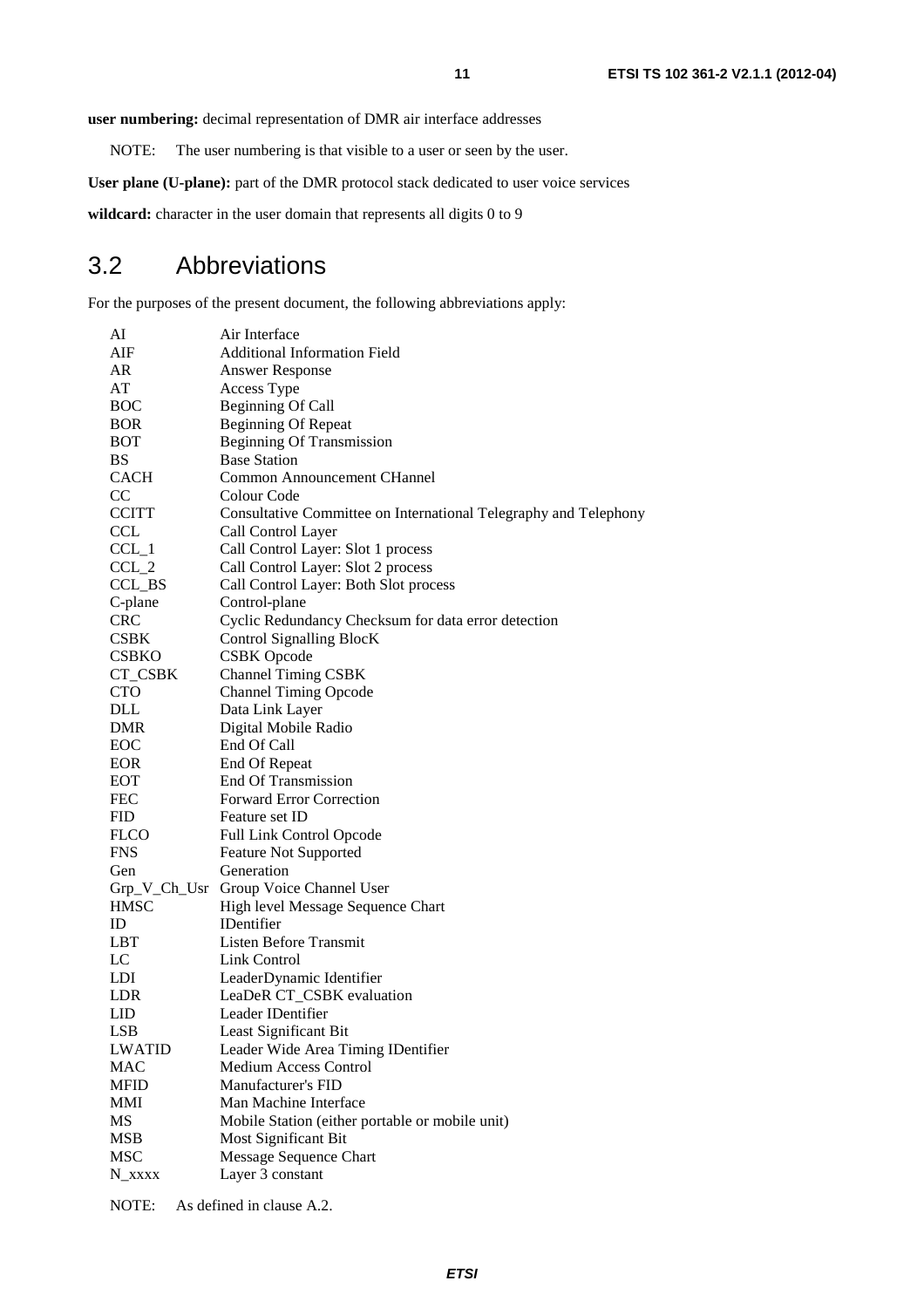| NL           | New Leader                                  |
|--------------|---------------------------------------------|
| <b>OACSU</b> | Off Air Call SetUp                          |
| Octet        | 8 bits grouped together, also called a byte |
| <b>OVCM</b>  | Open Voice Channel Mode service             |
| <b>PABX</b>  | Private Automatic Branch eXchange           |
| <b>PATCS</b> | Press And Talk Call Setup                   |
| PDU          | Protocol Data Unit                          |
| PL           | Physical Layer                              |
| <b>PSTN</b>  | Public Switched Telephone Network           |
| <b>PTT</b>   | Push-To-Talk                                |
| RC           | Reason Code                                 |
| RC           | <b>Reverse Channel</b>                      |
| RF           | Radio Frequency                             |
| SА           | Sync Age                                    |
| <b>SC</b>    | Send Correction                             |
| <b>SDI</b>   | SourceDynamic Identifier                    |
| SDL          | Specification and Description Language      |
| <b>SFID</b>  | <b>Standards FID</b>                        |
| <b>SID</b>   | Source IDentifier                           |
| SO           | <b>Service Options</b>                      |
| <b>ST</b>    | Service Type                                |
| <b>ST</b>    | Source Type                                 |
| SWATID       | Source Wide Area Timing IDentifier          |
| <b>SYNC</b>  | Synchronization                             |
| T_xxxx       | Layer 3                                     |
| NOTE:        | Timer as defined in clause A.1.             |
| <b>TDMA</b>  | Time Division Multiple Access               |
| U-plane      | User-plane                                  |

# 4 Overview

The present document describes a Digital Mobile Radio (DMR) system for Tier II and Tier III products which employ a Time Division Multiple Access (TDMA) technology with a 2-slot TDMA solution and RF carrier bandwidth of 12,5 kHz (see note 1).

NOTE 1: DMR system for Tier I products employ a continuous transmission variation of the previously mentioned technology.

The present document describes the Call Control Layer (CCL) of the DMR Air Interface (AI). Radio equipments (fixed, mobile or portable) which conform to the present document shall be interoperable at the Air Interface with equipment from other manufacturers. Radio equipment of the present document shall also comply with TS 102 361-1 [1].

The present document will not provide the specification or operational detail for system implementations which include but are not limited to trunking, roaming, network management, vocoder, security, data, subsystems interfaces and data between private and public switched telephone networks. It describes only the appropriate access requirements compatible with the Air Interface.

NOTE 2: The DMR standard consists of a multi-part deliverable, which will be referred to in the present document if needed.

# 4.1 Protocol architecture

The purpose of this clause is to provide a model where the different functions and processes are identified and allocated to different layers in the DMR protocol stack.

The protocol stack in this clause and all other related clauses describe and specify the interfaces, but these stacks do not imply or restrict any implementation.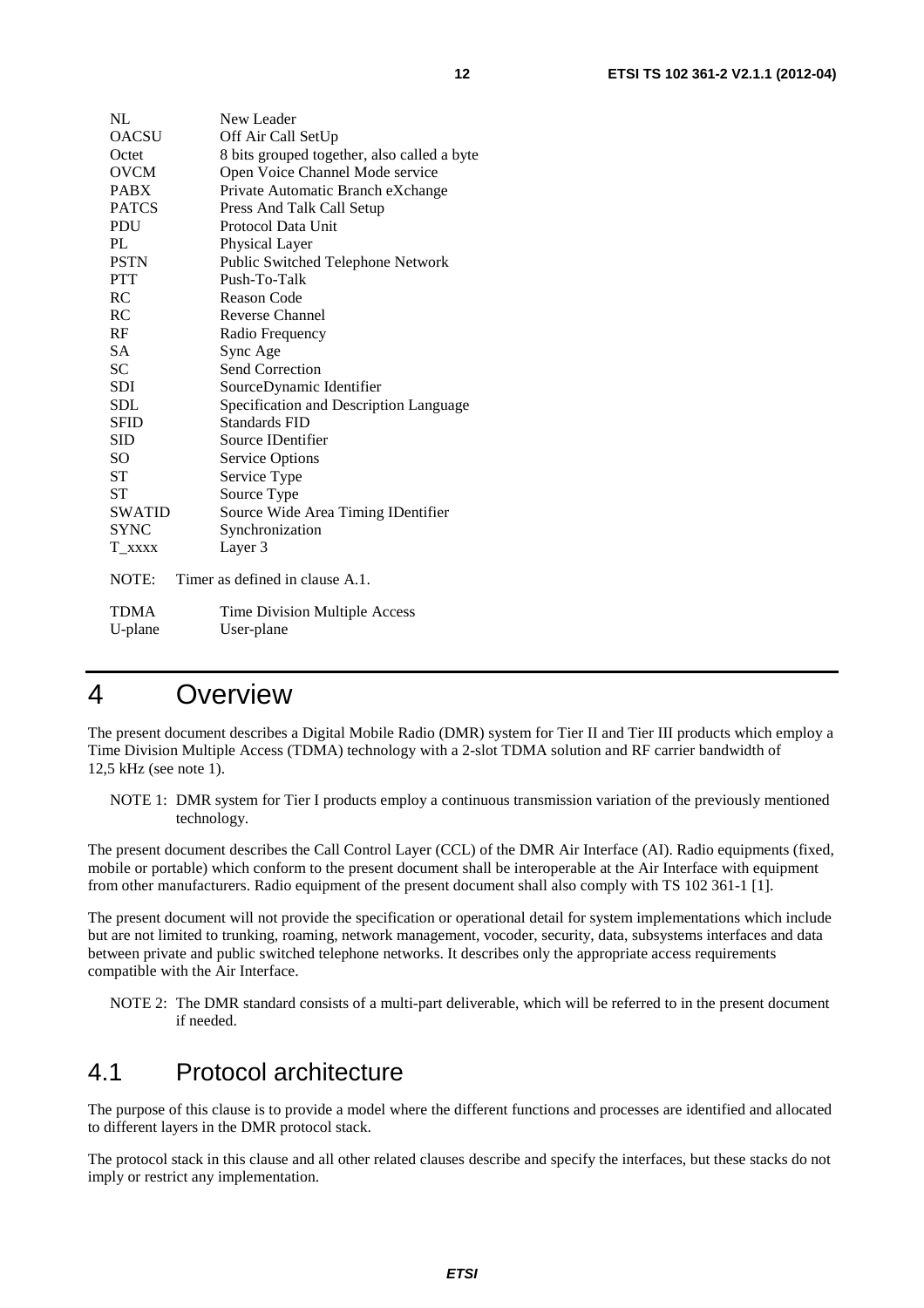The DMR protocol architecture which is defined herein follows the generic layered structure, which is accepted for reference description and specification of layered communication architectures.

The DMR standard defines the protocols for the following 3 layered model as shown in figure 4.1.

The base of the protocol stack is the Physical Layer (PL) which is the layer 1.

The Data Link Layer (DLL), which is the layer 2, shall handle sharing of the medium by a number of users. At the DLL, the protocol stack shall be divided vertically into two parts, the User plane (U-plane), for transporting information without addressing capability (e.g. voice), and the Control plane (C-plane) for signalling information, both control and data, with addressing capability, as illustrated by figure 4.1.

- NOTE 1: It is appropriate to bear in mind the different requirements of C-plane and U-plane information. C-plane information needs only a discrete (or non-continuous) physical link to pass information although it needs a continuous virtual link to support the service. This may also be called signalling or packet mode service. Acknowledgements may or may not be requested. U-plane information, on the other hand, requires a regular physical link to be available so that a constant delay service can be supported. This may also be called circuit mode service.
- NOTE 2: The DLL identified in figure 4.1 may be further sub-divided in the air interface protocol to separate the functionality of Medium Access Control (MAC) and Logical Link Control (LLC), which is often performed in radio air interface protocols due to the specialized nature of these two tasks. Such separation is not presented in the present document and is implementation specific. It is further implementation specific if layer 2 at U-plane offers only MAC for the service.

The Call Control Layer (CCL), which is layer 3, lies in the C-plane and is responsible for control of the call (addressing, features, and etc.), provides the services supported by DMR, and supports Short Data and Packet Data service. U-plane access at layer 2 (DLL) supports voice service which is available in DMR. The Control Layer and the features and services offered by DMR are described in the present document. The Short Data and Packet Data Protocol offered by DMR are described in TS 102 361-3 [3].



**Figure 4.1: DMR protocol stack**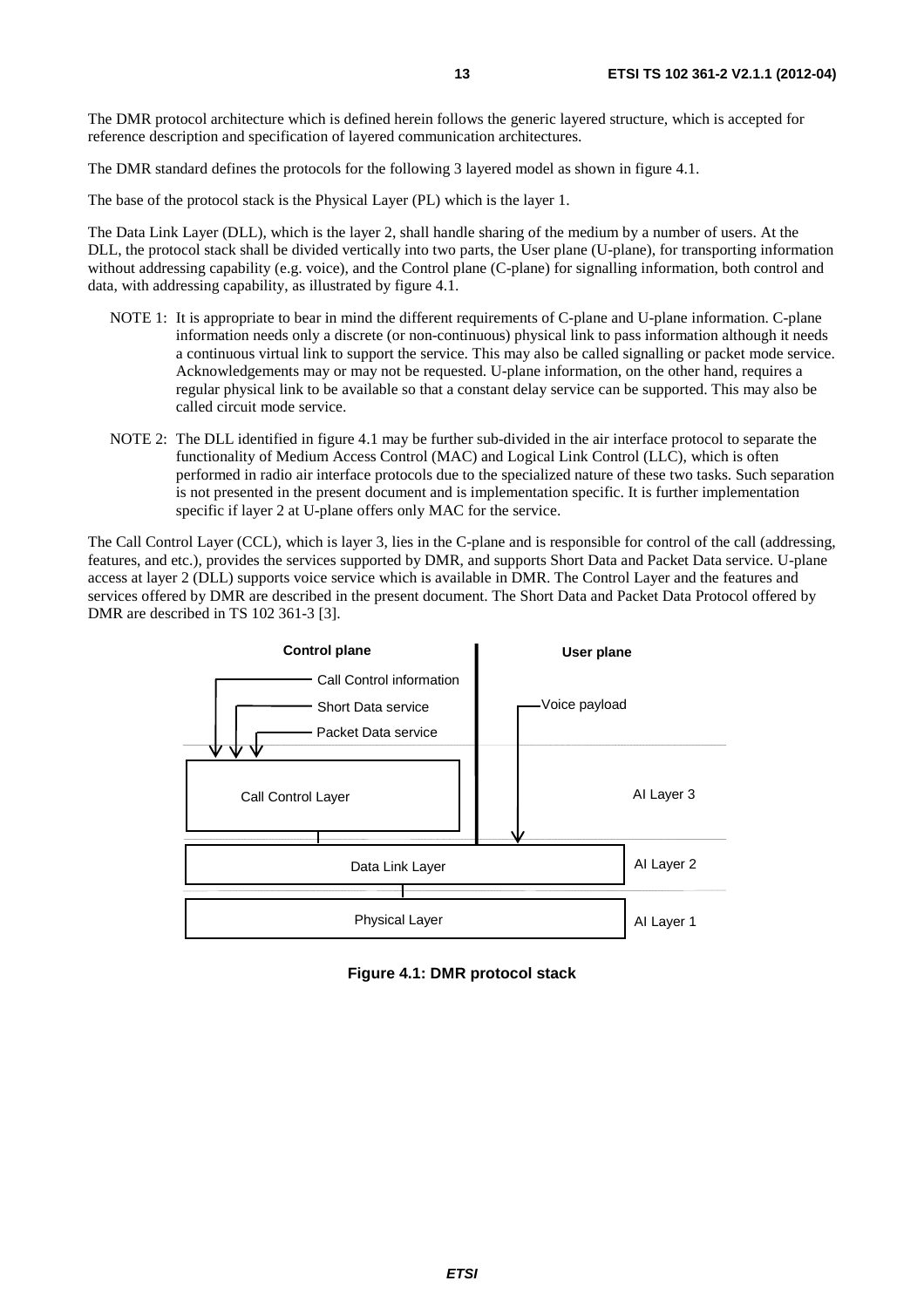## 4.1.1 Air Interface Physical Layer (layer 1)

The Air Interface layer 1 shall be the physical interface. It shall deal with the physical burst, composed of bits, which is to be sent and/or received. The Physical Layer is described in TS 102 361-1 [1].

The Air Interface layer 1 contains the following functions:

- modulation and demodulation;
- transmitter and receiver switching;
- RF characteristics;
- bits and symbol definition;
- frequency and symbol synchronization:
- burst building.

### 4.1.2 Air Interface Data Link Layer (layer 2)

The Air Interface layer 2 shall handle logical connections and shall hide the physical medium from the upper layers. The Data Link Layer is described in TS 102 361-1 [1].

The main functions are as follows:

- channel coding (FEC, CRC);
- interleaving, de-interleaving and bit ordering;
- acknowledgement and retry mechanism;
- media access control and channel management;
- framing, superframe building and synchronization;
- burst and parameter definition;
- link addressing (source and/or destination);
- interfacing of voice applications (vocoder data) with the PL;
- data bearer services;
- exchanging signalling and/or user data with the CCL.

### 4.1.3 Air Interface layer 3 (CCL)

Air Interface layer 3 (CCL) is applicable only to the C-plane, and shall be an entity for the services and features supported by DMR on top of the layer 2 functionality. The Call Control Layer is described in the present document and may have embedded intrinsic services associated to it.

The CCL provides the following functions:

- BS activation;
- establishing, maintaining and terminating of calls;
- individual or group call transmission and reception;
- destination addressing (DMR IDs or gateway as appropriate);
- support of intrinsic services (emergency signalling, pre-emption, late entry, etc.);
- announcement signalling.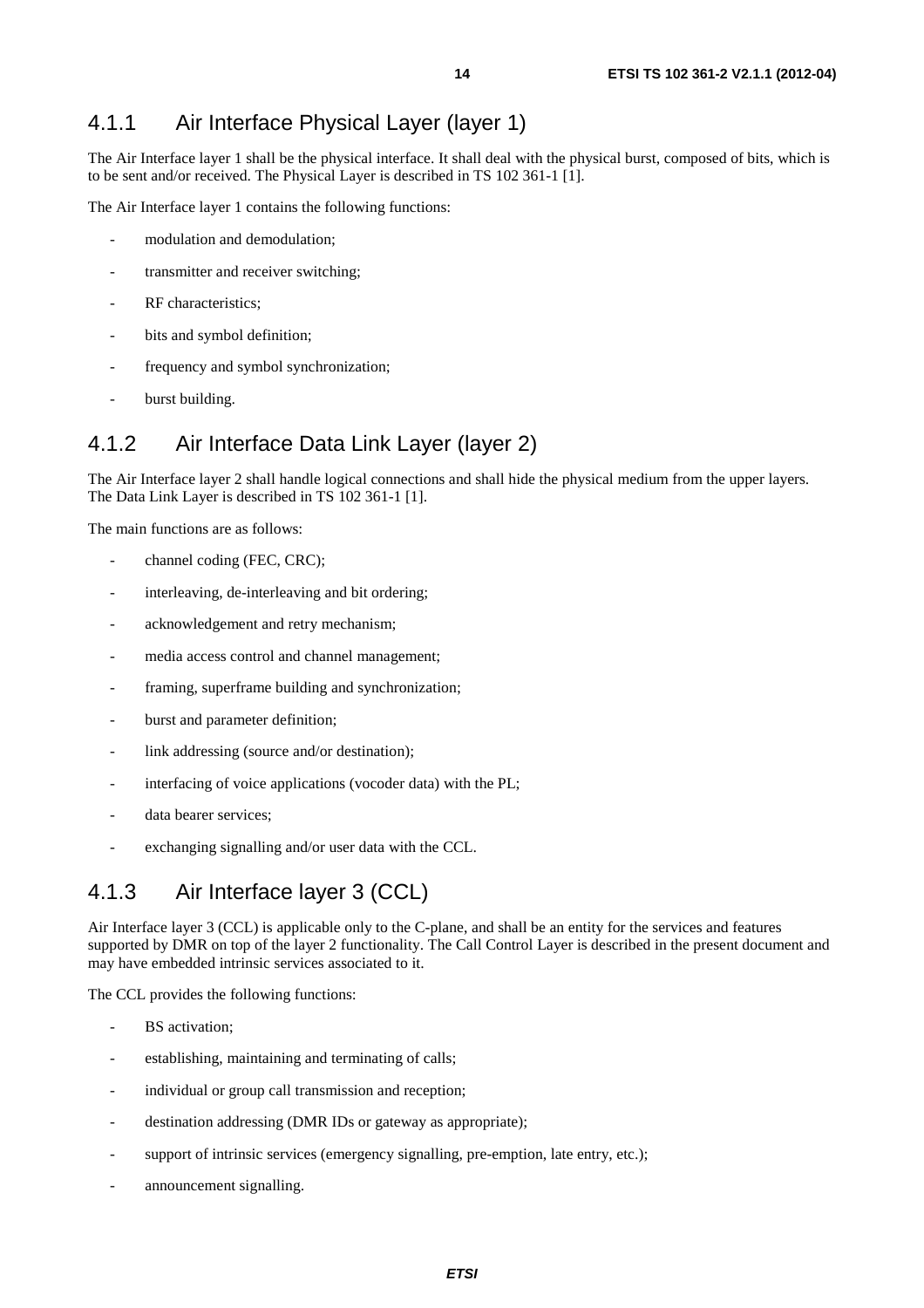# 4.2 Overview of voice and generic services and facilities

The facilities described for DMR are related to user initiated call procedures, e.g. group speech call, individual speech call, data call etc. The services defined for DMR contains intrinsic (embedded) signalling or procedures which may relate to one or more user initiated call procedures.

Some services are visible to users others are not and will be processed by the MS itself. All user related signalling or presentation above layer 3 is not part of the present document and is implementation specific.

The services and facilities defined in the present document may be used for Tier I and Tier II products and is called the "default feature set" which is allocated to the "Standards Feature ID (SFID)". There is a possibility in the DMR standard which allows manufacturers to define and implement "private" feature sets which contain additional "private" services and facilities, which may possibly not be understood by products not supporting this "private" feature set.

The "standard feature set" contains the following services and facilities:

- a) Generic services:
	- generic BS services:
		- BS outbound activation;
		- voice call repeating;
		- voice call hangtime;
		- CSBK repeating;<br>RS outbound deal
		- BS outbound deactivation;
		- feature not supported signalling.

All MSs shall implement the "feature not supported signalling". All other services and facilities are optional.

- b) Primary voice services:
	- group call service;
	- individual call service.
- c) Supplementary voice services:
	- unaddressed voice call service;
	- all call service:
	- broadcast voice call service;
	- open voice channel call service.
- d) DMR facilities:
	- transmit timeout;
	- TDMA direct mode wide area timing.

The description of the services and features uses SDL diagrams where necessary to illustrate and highlight specific points in both direct mode and repeater mode. Other aspects of the DMR radio system required are the High Level MS SDL, the High Level BS SDL, HMSC and MSC diagrams. For the High Level SDL diagrams and state description refer to TS 102 361-1 [1], clause G. The HMSC and MSC diagrams are described in the present document.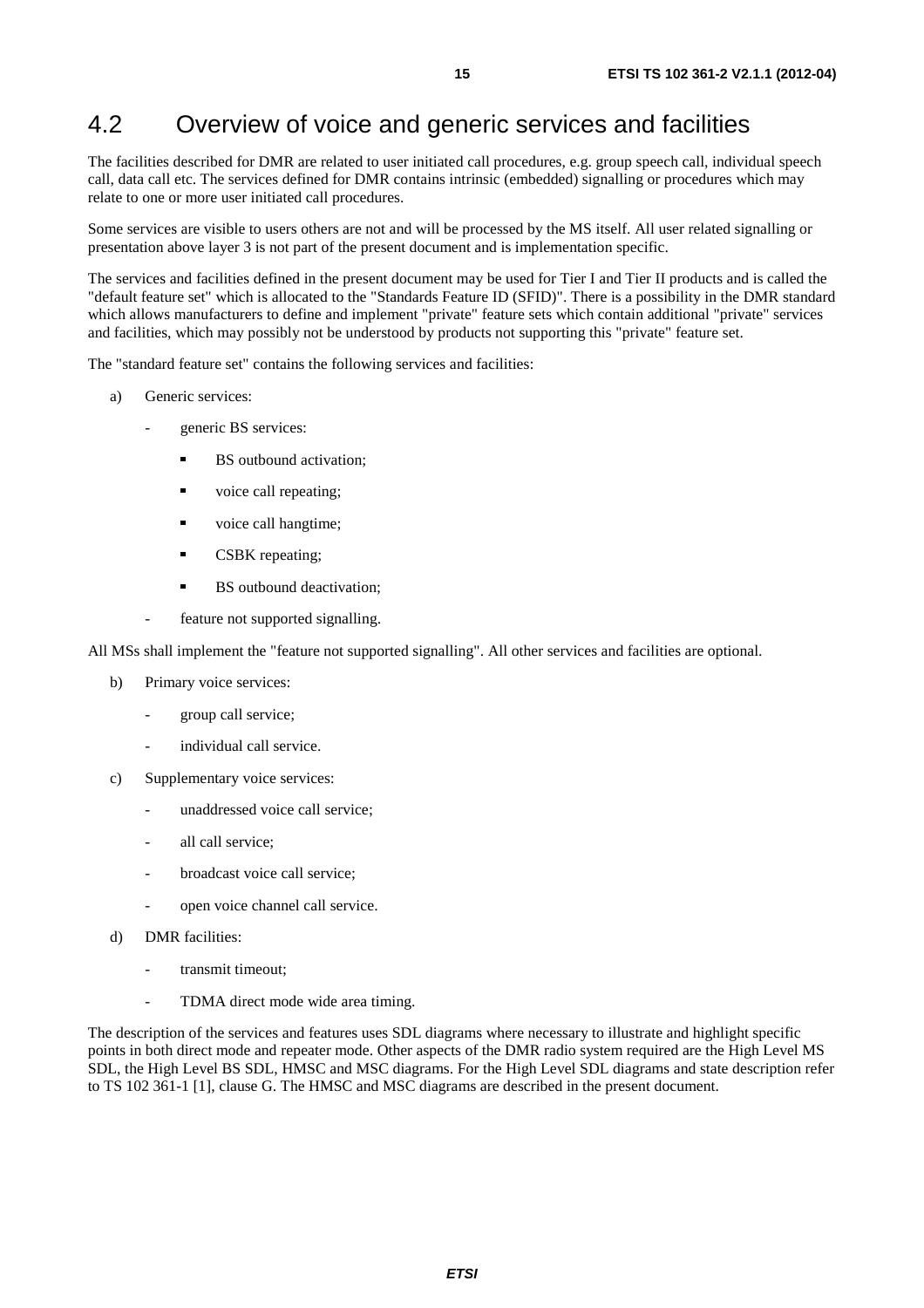# 4.3 Feature interoperability

The FID identifies one of several different feature sets.

The FLCO identifies the "over-air" feature within the given feature set.

To ensure interoperability at the air interface, features that are standardized in the present document and available in the equipment shall be accessible only via the combination of default SFID and corresponding FLCO.

Features that are not standardized in the present document are only available via an alternative MFID.

# 5 DMR services

# 5.1 Generic services

#### 5.1.1 Generic BS services

Figure 5.1 illustrates the HMSC for both BS slots. For descriptions of various states in this diagram refer to clause G.2 of TS 102 361-1 [1].

The Mobile Station Inactivity Timer T\_MSInactive is defined in clause F.1 of TS 102 361-1 [1]. Also, in the following diagrams the slot number refers to the outbound slot. Therefore, outbound slot 1 implies inbound slot 1 for offset mode and inbound slot 2 for aligned mode, as defined in clause 5.1 of TS 102 361-1 [1].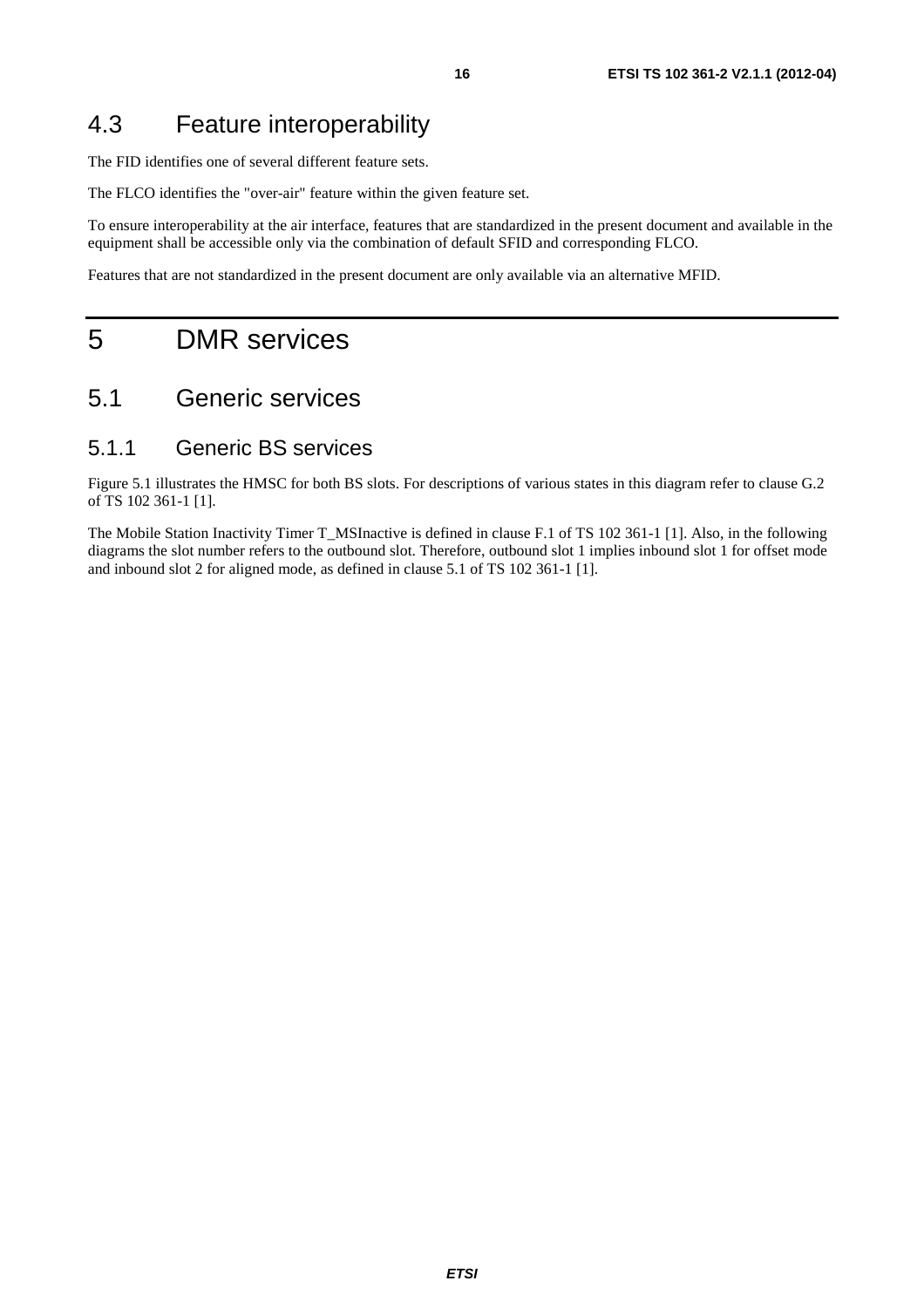

**Figure 5.1: BS Both Slots HMSC** 

Figure 5.2 illustrates the HMSC for a single BS slot. For descriptions of various states in this diagram refer to clause G.2 of TS 102 361-1 [1].

NOTE: This HMSC is valid only when the BS is not in the BS\_Hibernating state.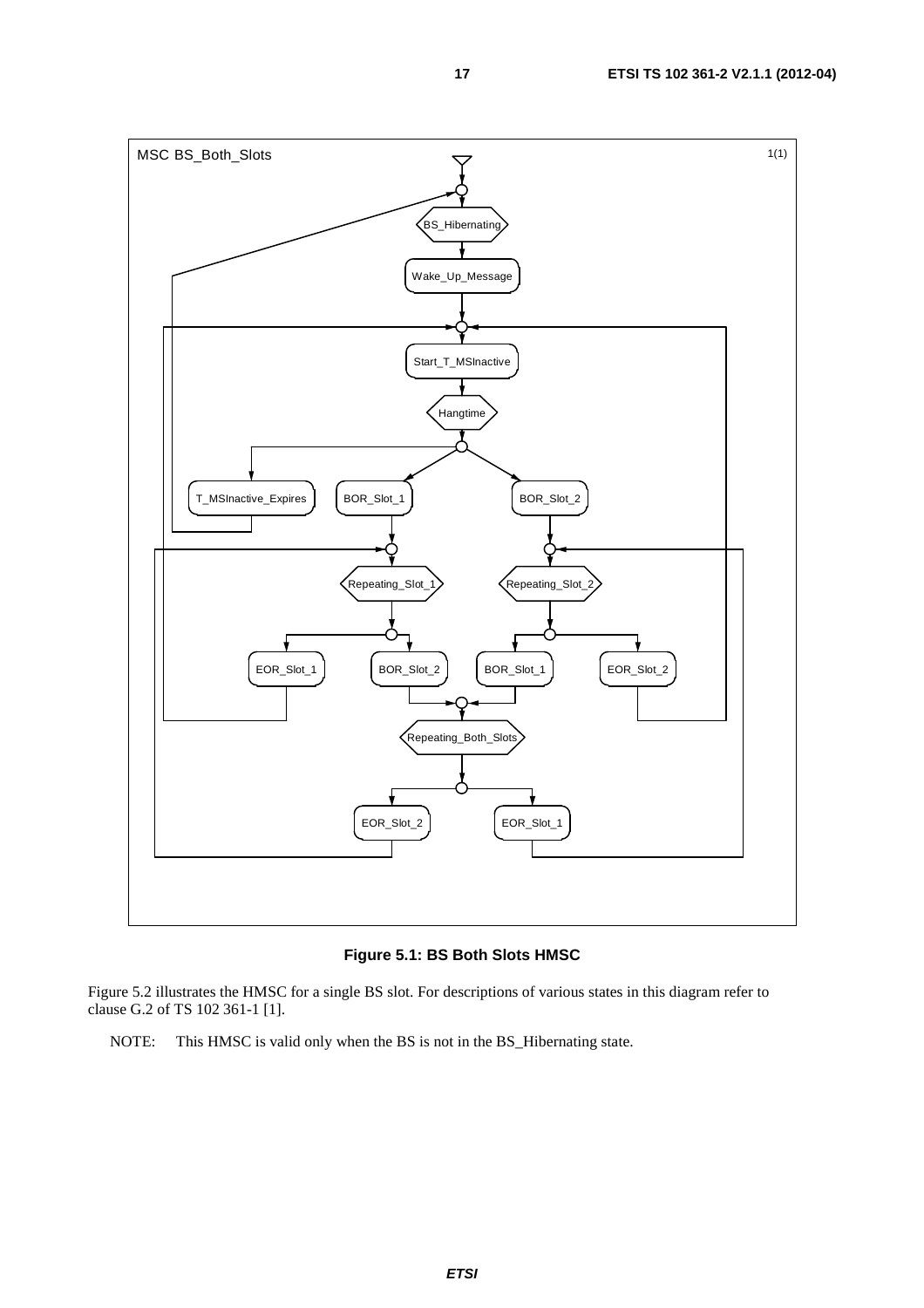The single slot processes are started when the BS transitions out of the BS\_Hibernating state and stopped when the BS transitions to the BS\_Hibernating state.

Upon reception of a CSBK, the CACH AT bit may be left as idle as there are no more inbound bursts to follow.



**Figure 5.2: BS Single Slot HMSC** 

#### 5.1.1.1 BS outbound activation

This clause describes the BS activation and deactivation facility.

If "Repeater Mode BS established timing" is used, there is one MS sourced data burst required for channel access in repeater mode. This is a BS\_Dwn\_Act PDU which is used to wakeup or activates the BS outbound. Details are listed in table 5.1. Contents of the BS\_Dwn\_Act PDU are found in clause 7.1.3. Details of when it is transmitted are found in clauses 4.4.1 and 5.2 of TS 102 361-1 [1].

| Table 5.1: Channel access data burst |  |
|--------------------------------------|--|
|--------------------------------------|--|

| Data Type   | Value             | Function             | <b>Data Contents</b> | CSBKO               |
|-------------|-------------------|----------------------|----------------------|---------------------|
| <b>CSBK</b> | 0011 <sub>2</sub> | Activate BS Outbound | <b>BS</b> Dwn Act    | 111000 <sub>2</sub> |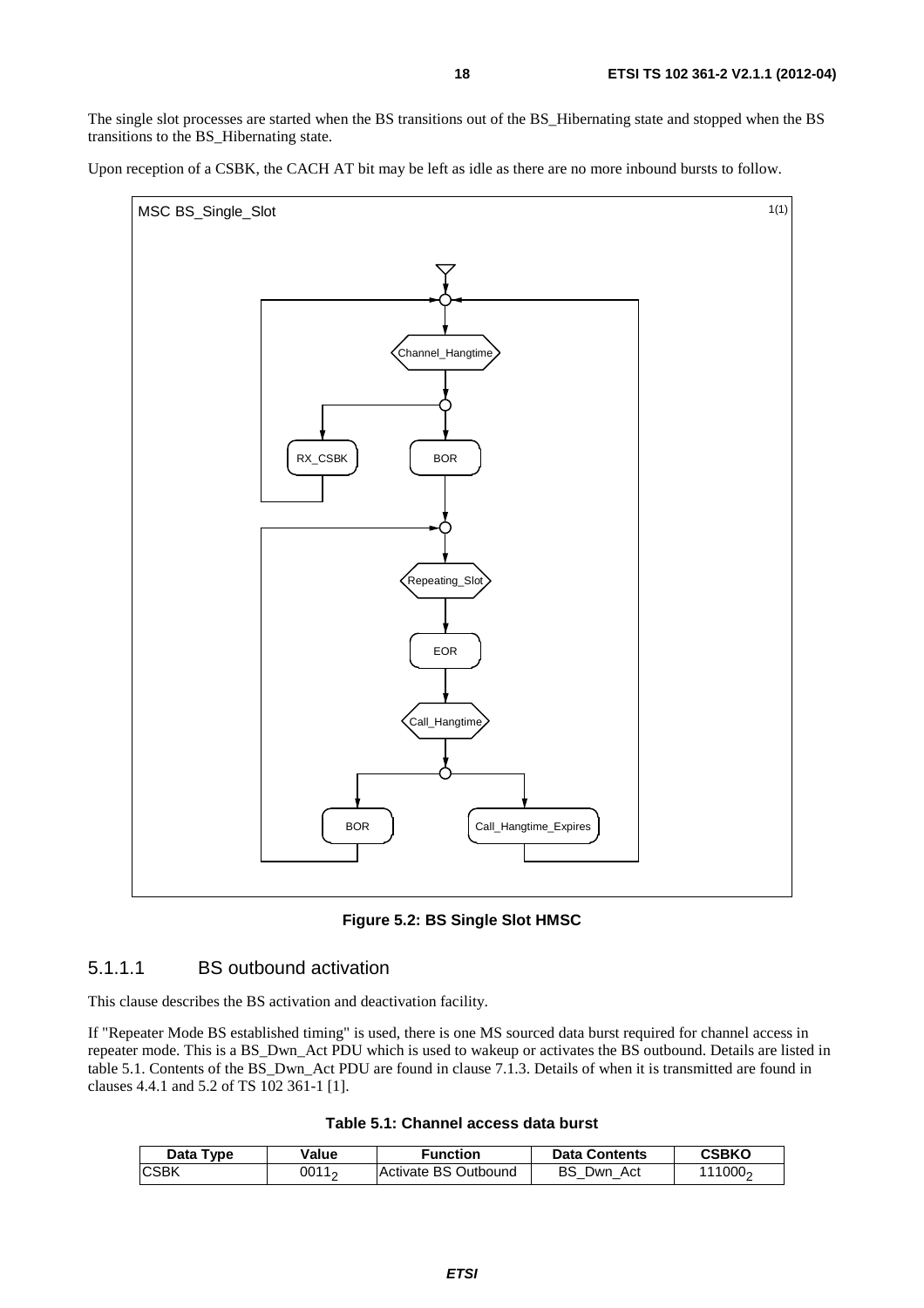If "Repeater Mode MS established timing" is used, the BS may activate its outbound channel directly at the Physical Layer PL at the reception of a MS\_Sourced\_Sync. In this case the BS acts in such way that the MS inbound channel is frame synchronized to the outbound one. Details are found in clauses 4.4.3 and 5.2 of TS 102 361-1 [1].

#### 5.1.1.1.1 BS Outbound Activation SDL

Figure 5.3 illustrates the BS decision process when its receiver synchronizes to an MS sourced sync pattern while in the BS Hibernating state. This figure is informative with respect to the order of qualification.

If either the Colour Code does not match or the slot type is not CSBK the BS shall stay in the BS\_Hibernating state. If both the Colour Code matches and the slot type is CSBK the BS shall start Mobile Station Inactivity timer T\_MSInactive, which is defined in clause F.1 of TS 102 361-1 [1], and shall transition to the Hangtime state.

Figure 5.3 illustrates the minimum requirement for BS activation. Additionally, manufacturers may also validate any and or all of the following:

- CSBKO;
- SFID;
- Destination (BS) Address and Source Address.



**Figure 5.3: BS Activation SDL** 

#### 5.1.1.1.2 BS MSCs

The following MSCs attempt to show a decomposition of the BS functional layers as defined in clause 4.1 of TS 102 361-1 [1].

NOTE: A CCL BS process is used to describe the state of both slots while CCL 1 and CCL 2 processes are used to describe the state of slot 1 and slot 2 respectively. This is used for clarification purposes and is purely informative.

#### 5.1.1.1.3 BS\_Outbound\_Activation

Figure 5.4 illustrates BS actions when it receives a valid wakeup PDU while the CCL\_BS is in the BR\_Hibernating state.

The CCL\_BS starts both the CCL\_1 and CCL\_2 processes, shall start T\_MSInactive and transition to the Hangtime state. CCL\_1 and CCL\_2 send Generate\_Idles primitive to the DLL and both transition to the Channel\_Hangtime state.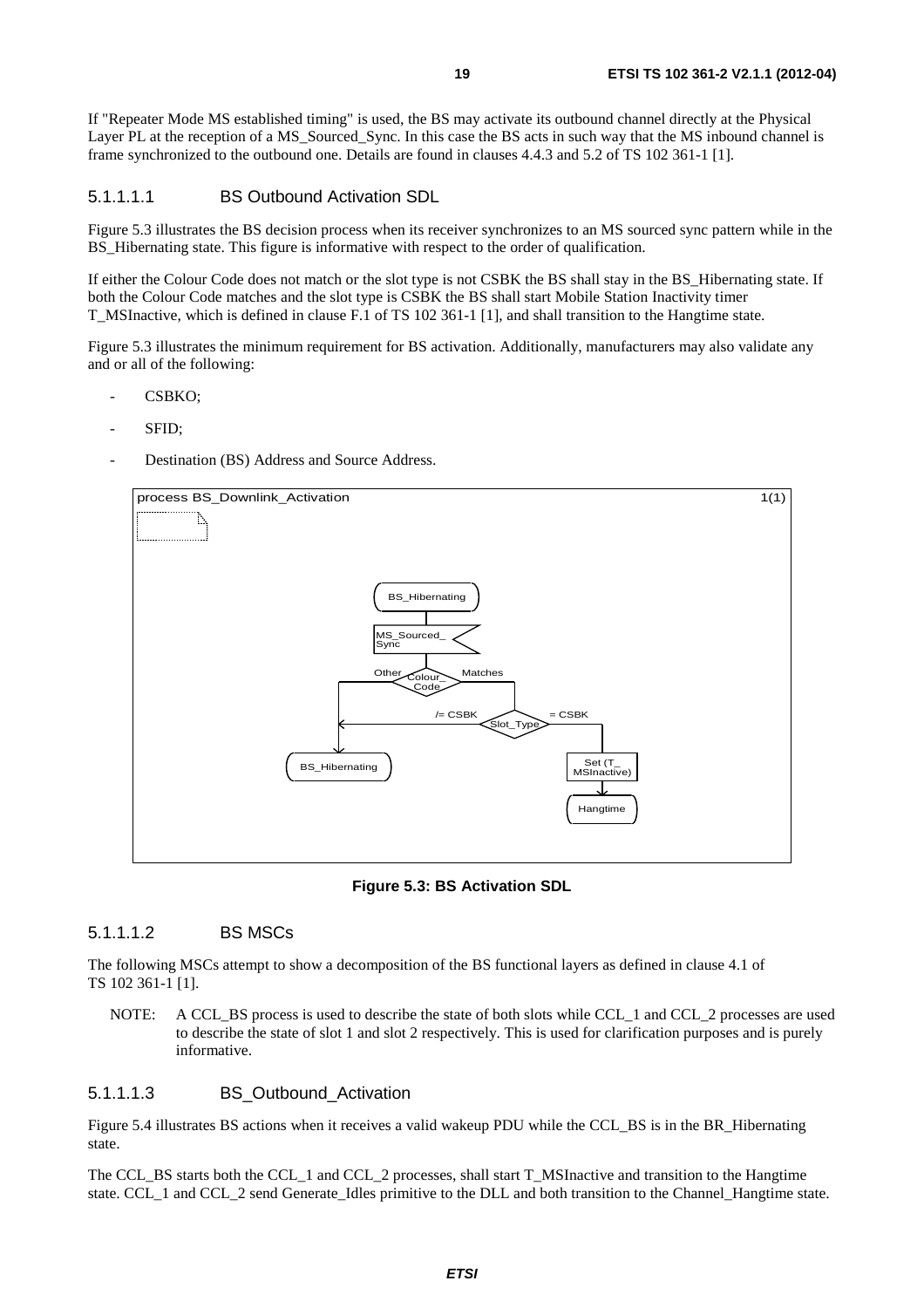The DLL starts the outbound and the BS shall transmit Idle PDUs with a Data Type of "Idle" in both slots. Also the CACH AT bit for both slots shall be set to "Idle".



**Figure 5.4: BS\_Outbound\_Activation** 

#### 5.1.1.2 Voice call repeating

Figure 5.5 illustrates BS actions when it receives a Voice\_LC\_Header on slot 1 while CCL\_1 is in the Channel Hangtime state. The figure uses the Group Call PDU (Grp V Ch Usr) in this example.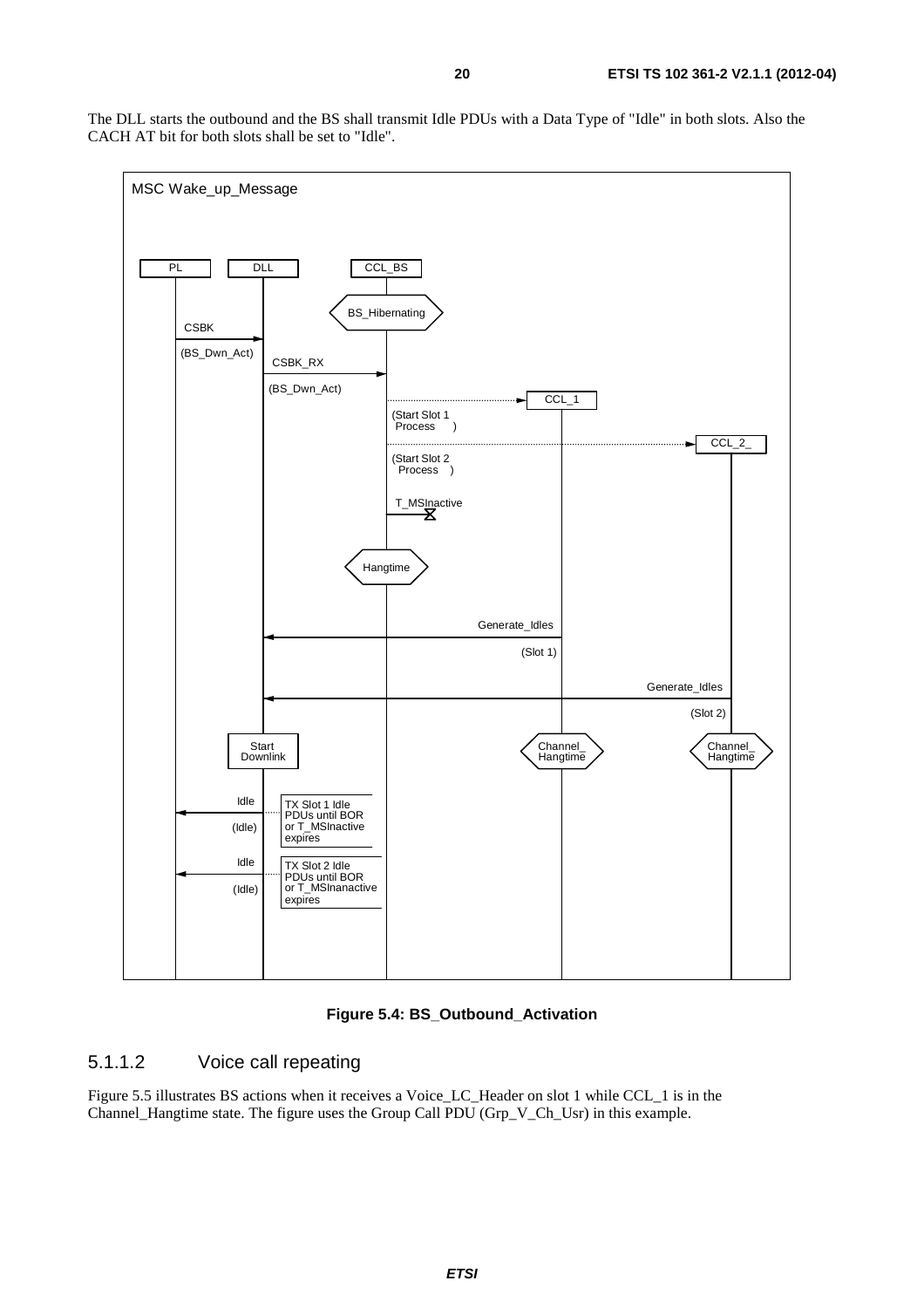The DLL sends a BOR primitive to the CCL\_1 process and stops generating idle messages. CCL\_1 transitions to the Repeating\_Slot state. The DLL also sends a BOR\_Slot\_1 primitive to the CCL\_BS process. If slot 2 is in Channel\_Hangtime or Call\_Hangtime states, it transitions to Repeating\_Slot\_1 state. If slot 2 is in Repeating\_Slot state, then CCL\_BS transitions to Repeating\_Both\_Slots state. The DLL shall repeat the Voice\_LC\_Header and then shall repeat slot 1 voice bursts continuously in this state. While the BS is repeating it should set the CACH AT bit to "busy". The DLL also sends LC information to the CCL\_1, which is used for the generation of call hangtime PDUs.



#### **Figure 5.5: BS BOR\_Slot\_1**

#### 5.1.1.3 Voice call hangtime

Figure 5.6 illustrates BS actions when it receives a Terminator\_with\_LC on slot 1 while CCL\_1 is in the Repeating\_Slot\_1 state. The figure uses the Group Call PDU (Grp\_V\_Ch\_Usr) in this example.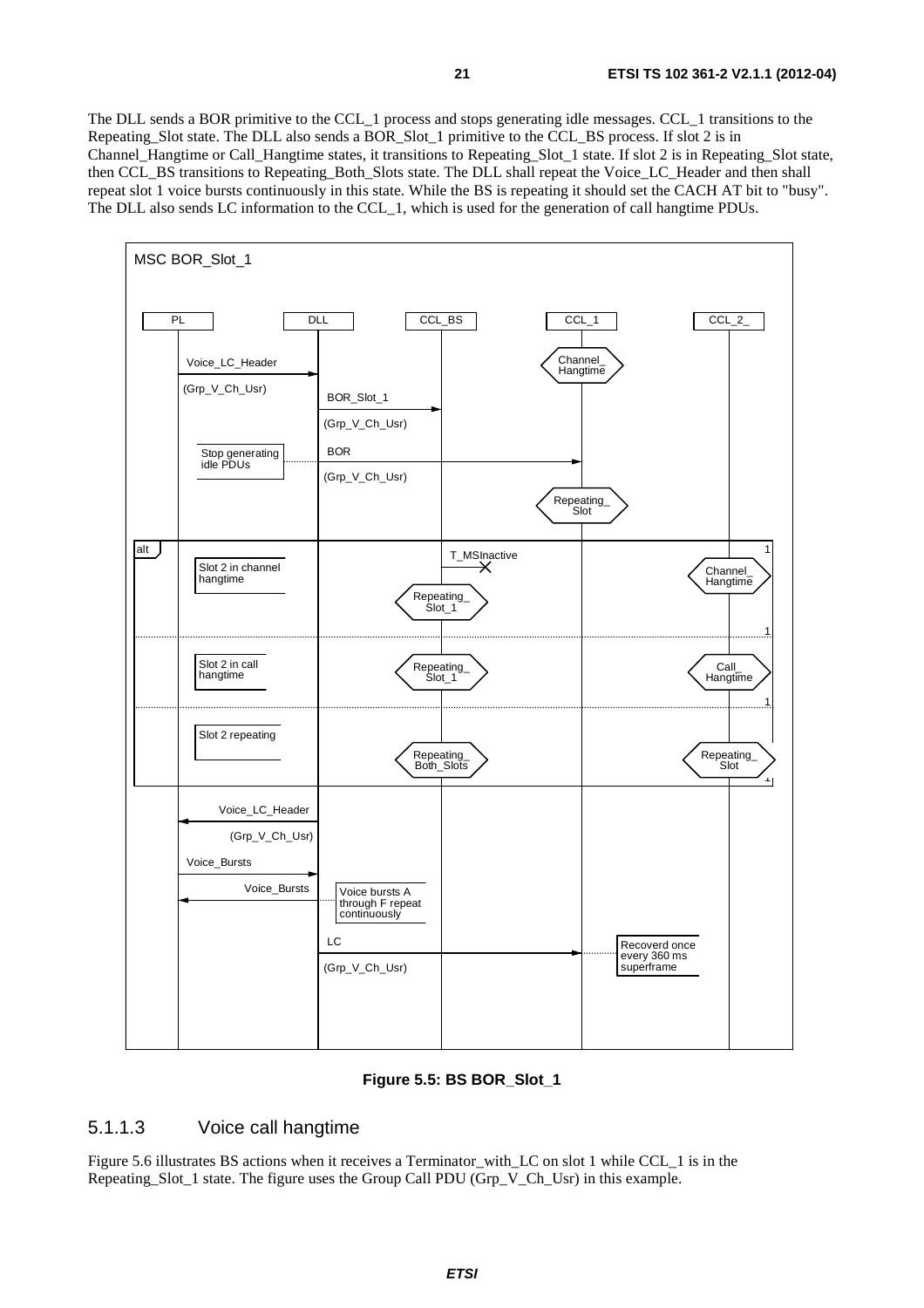The DLL sends an EOR primitive to the CCL\_1 process which starts Call Hangtime Timer (T\_CallHt) and transitions to the Call\_Hangtime state. The DLL also sends an EOR\_Slot\_1 primitive to the CCL\_BS process. If slot 2 is in Channel\_Hangtime or Call\_Hangtime states, it transitions to Hangtime state. If slot 2 is in Repeating\_Slot state, then CCL\_BS transitions to Repeating\_Slot\_2 state. The CCL\_1 sends Generate\_Terminators primitive to the DLL for call hangtime messages. The BS shall transmit call hangtime PDUs in this state and set the CACH AT bit to "busy". When the T\_CallHt expires, the CCL\_1 transitions to the Channel\_Hangtime state and sends Generate\_Idles primitive to the DLL. The BS shall transmit Idle message PDUs as defined in clause D.2 of TS 102 361-1 [1] with a Data Type of "Idle" and the CACH AT bit set to "idle" in this state.



**Figure 5.6: BS EOR\_Slot\_1**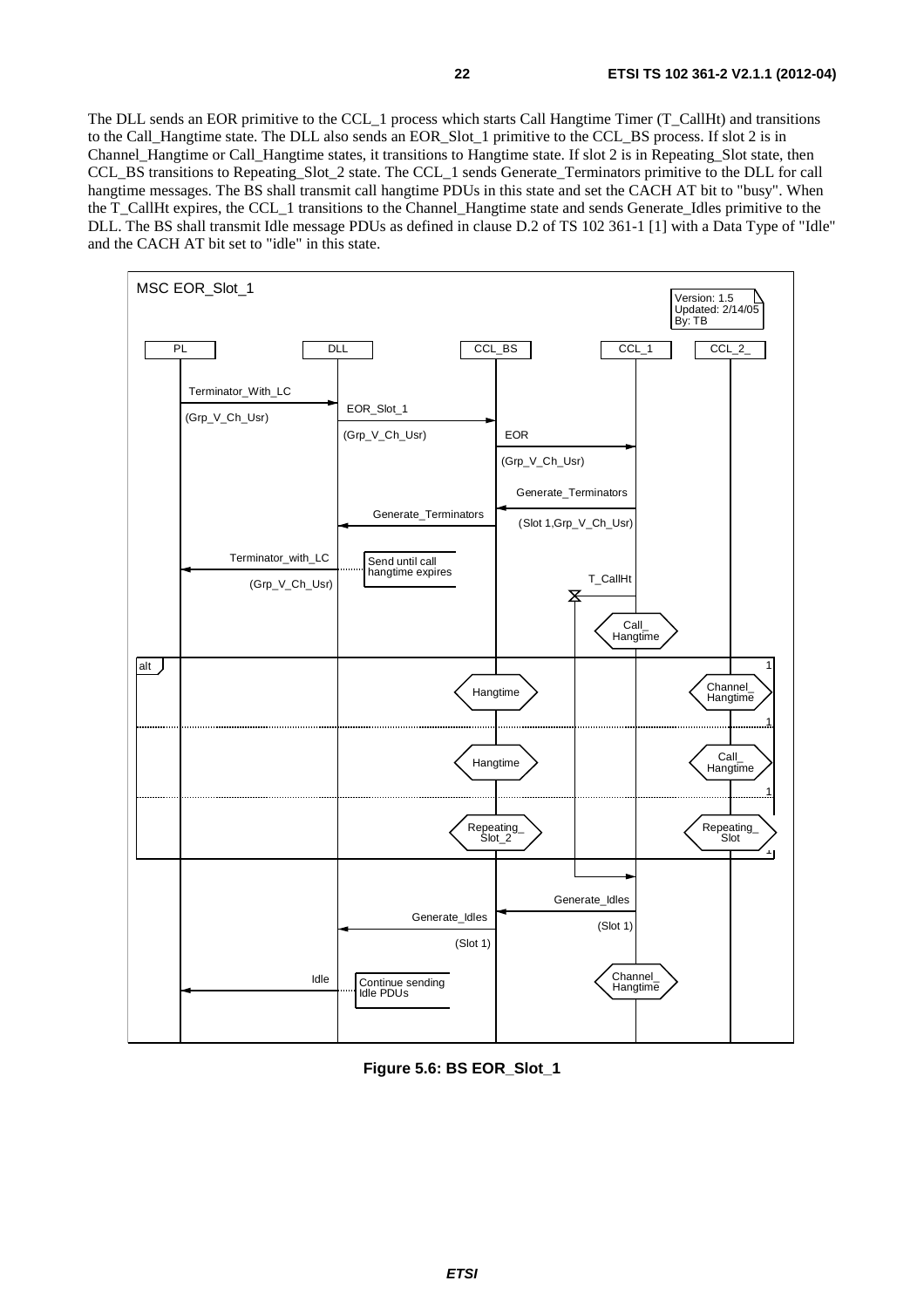#### 5.1.1.4 CSBK repeating

Figure 5.7 illustrates BS actions when it receives a CSBK on slot 1 while in the Channel\_Hangtime state.

The BS CCL\_1 sends a TX\_CSBK\_Slot\_1 primitive to the DLL to repeat the CSBK and stays in the Channel\_Hangtime state. The BS shall repeat the received CSBK.



**Figure 5.7: CSBK Repeating**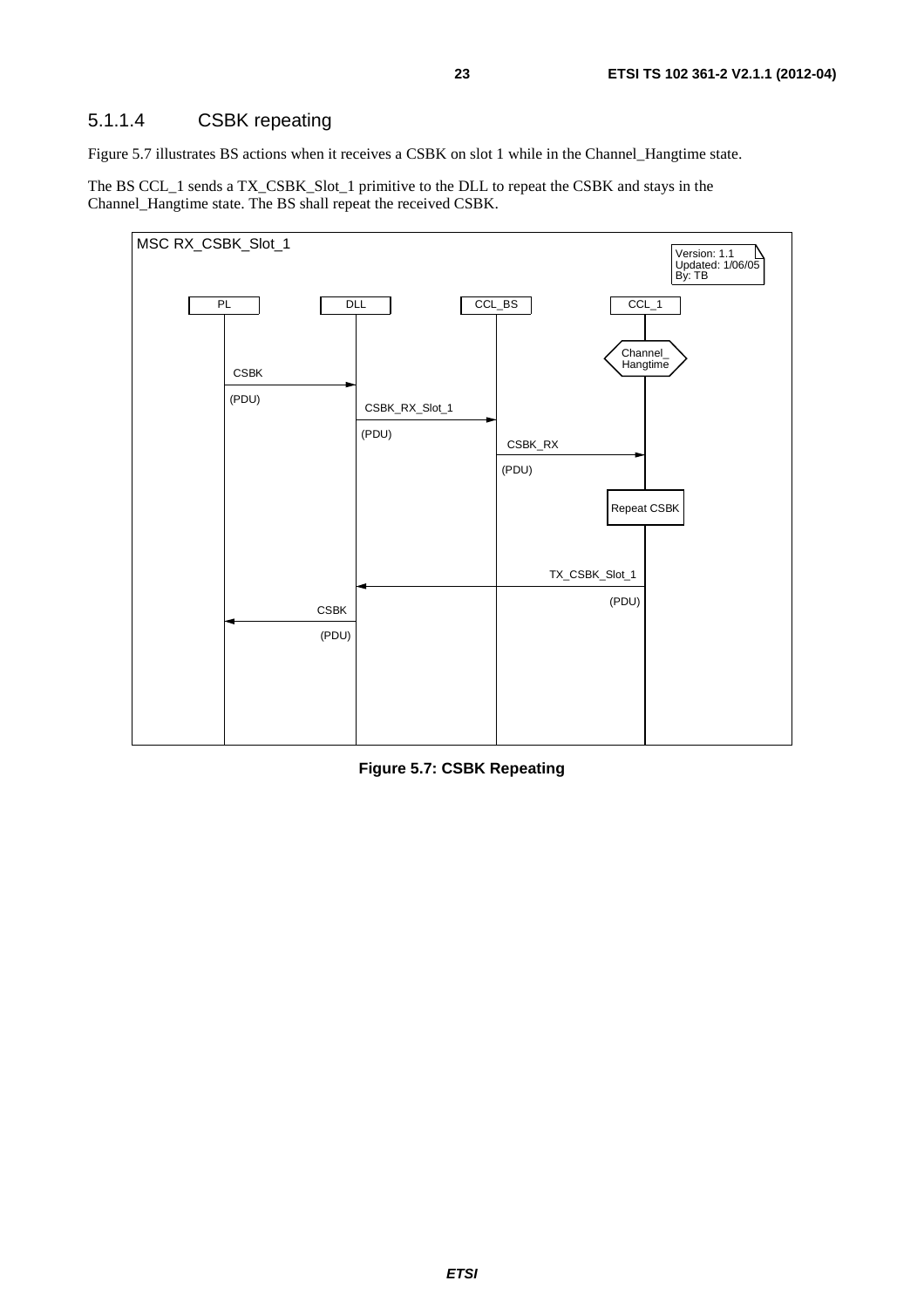#### 5.1.1.5 BS outbound deactivation

Figure 5.8 illustrates BS actions when its Mobile Station Inactivity Timer (T\_MSInactive) expires.

The CCL\_BS sends Kill\_Slot Process primitive to CCL\_1 and CCL\_2 and transitions to the BS\_Hibernating state. Here the BS shall cease transmitting, which deactivates the outbound.



**Figure 5.8: BS\_Outbound\_Deactivation** 

### 5.1.2 Feature Not Supported (FNS) signalling

The Feature Not Supported (FNS) signalling shall be used when an MS is individually addressed with feature signalling it does not support. The non-supported feature signalling received by the MS occurs through a PDU that contains a Standard FID (SFID) and a CSBKO that it does not support.

The MS may use either impolite or polite non-time critical CSBK ACK/NACK channel access procedure as defined in clause 5.2.2.3 of TS 102 361-1 [1], to transmit the FNS signalling PDU.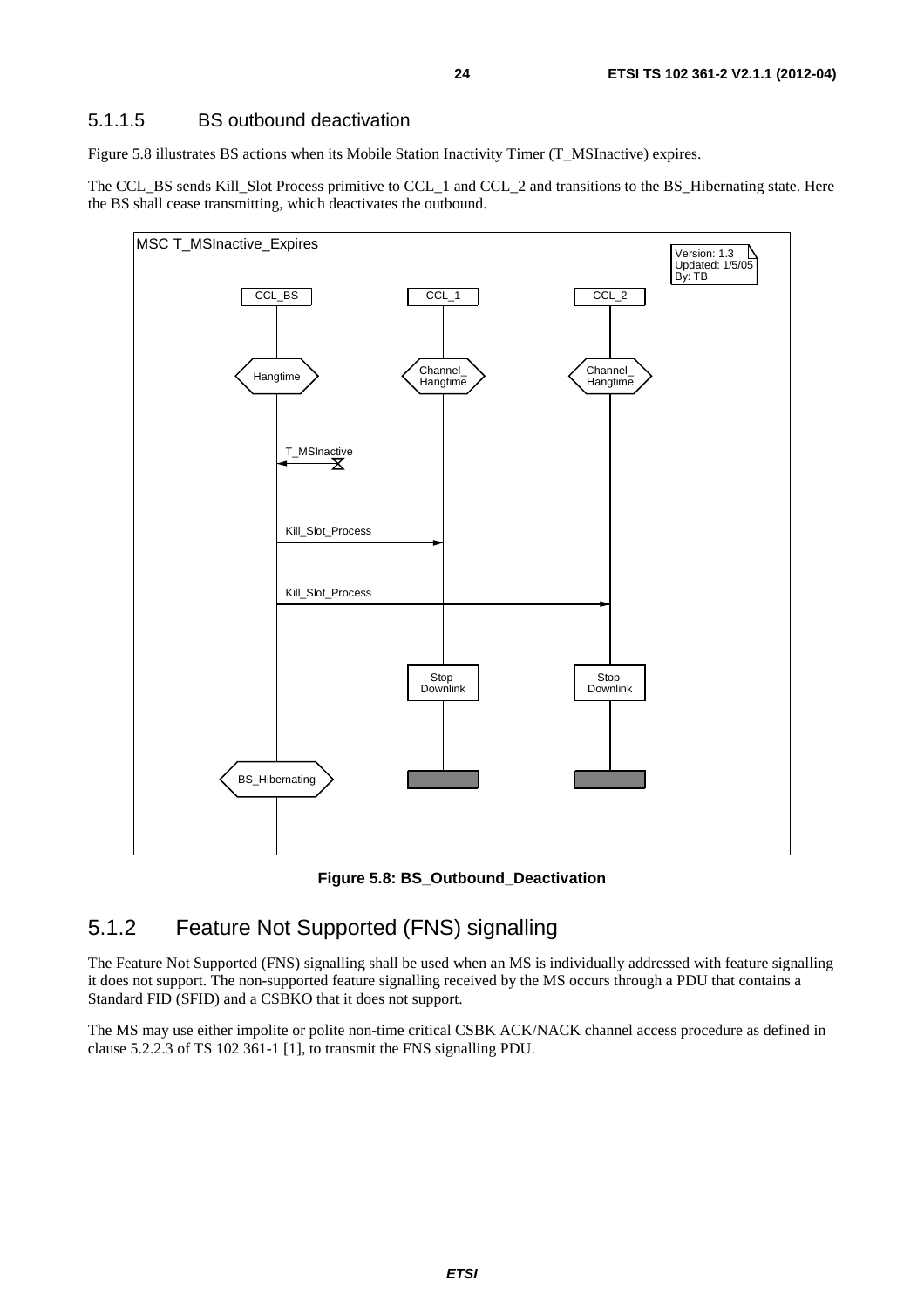When a feature is not supported, the target MS shall attempt to respond to the source MS with a negative Acknowledgement Response (NACK\_Rsp) CSBK PDU. Details are listed in table 5.2. Contents of the NACK\_Rsp PDU are found in clause 7.1.2.4.

#### **Table 5.2: Feature Not Supported data burst**

| Data Type   | Value | Function              | <b>Data Contents</b> | <b>CSBKO</b>        |
|-------------|-------|-----------------------|----------------------|---------------------|
| <b>CSBK</b> | 0011。 | <b>FNS Signalling</b> | NACK Rsp             | 100110 <sub>2</sub> |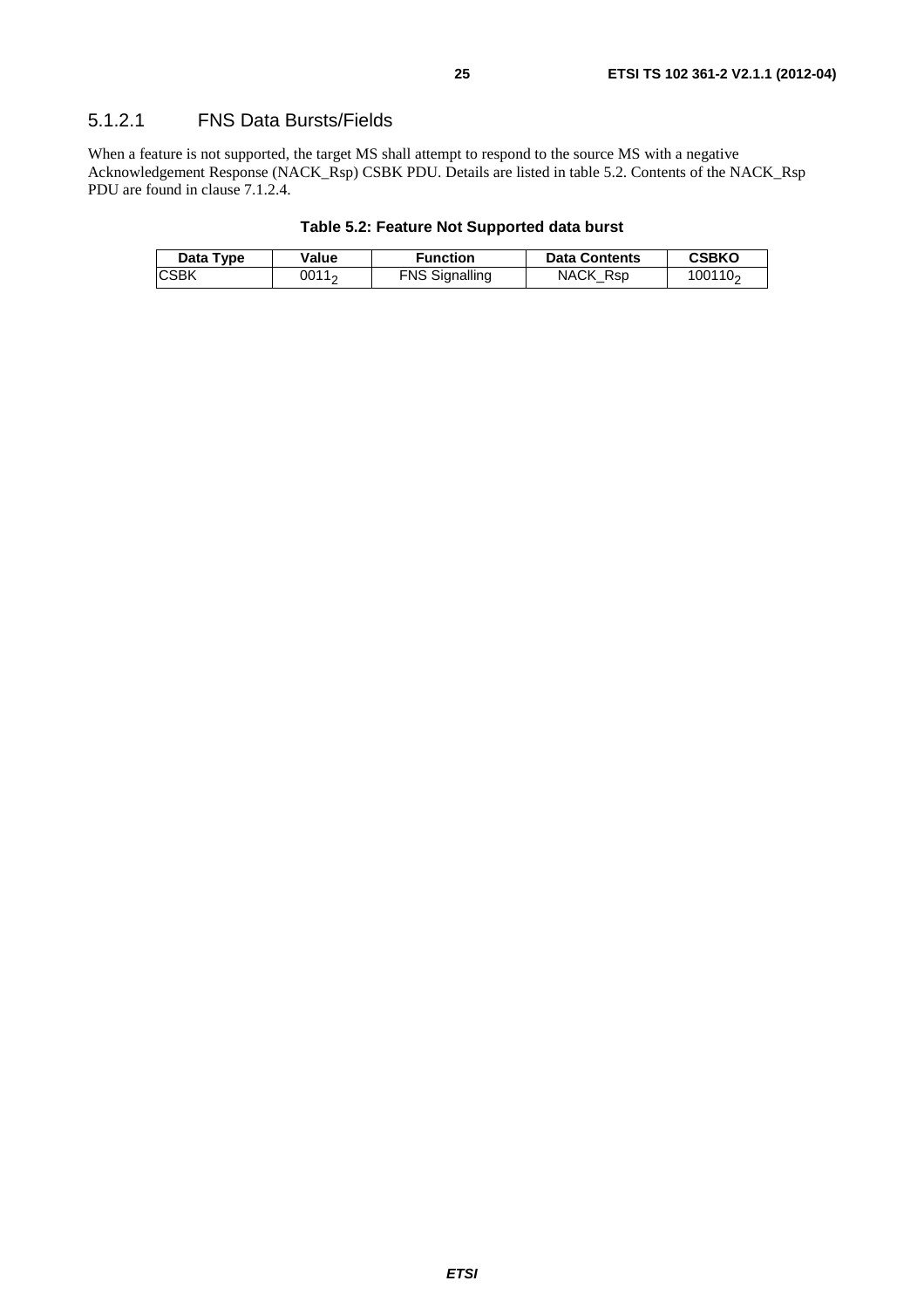#### 5.1.2.2 MS FNS MSC

Figure 5.9 illustrates the MSC for a NACK\_Rsp with polite channel access. Here the DLL, after receiving the TX\_Request primitive, sets Idle Search Timer (T\_IdleSrch) as defined in TS 102 361-1 [1] and determines the channel status. If the channel status is idle then the NACK\_Rsp PDU shall be transmitted. Alternatively, if the channel is busy the DLL starts the Random\_Holdoff timer (T\_Holdoff), as defined in TS 102 361-1 [1]. If the channel is busy the MS shall complete at least one holdoff cycle in its attempt to transmit the NACK\_Rsp.

In this example at the expiration of the timer, if the channel is idle the PDU is transmitted and if the channel is busy the timer is restarted. It is the responsibility of the DLL to transmit the message. The only role of the CCL is to determine the feature is not supported and to instruct the DLL to transmit the NACK\_Rsp PDU.



**Figure 5.9: TX Granted for FNS\_NACK**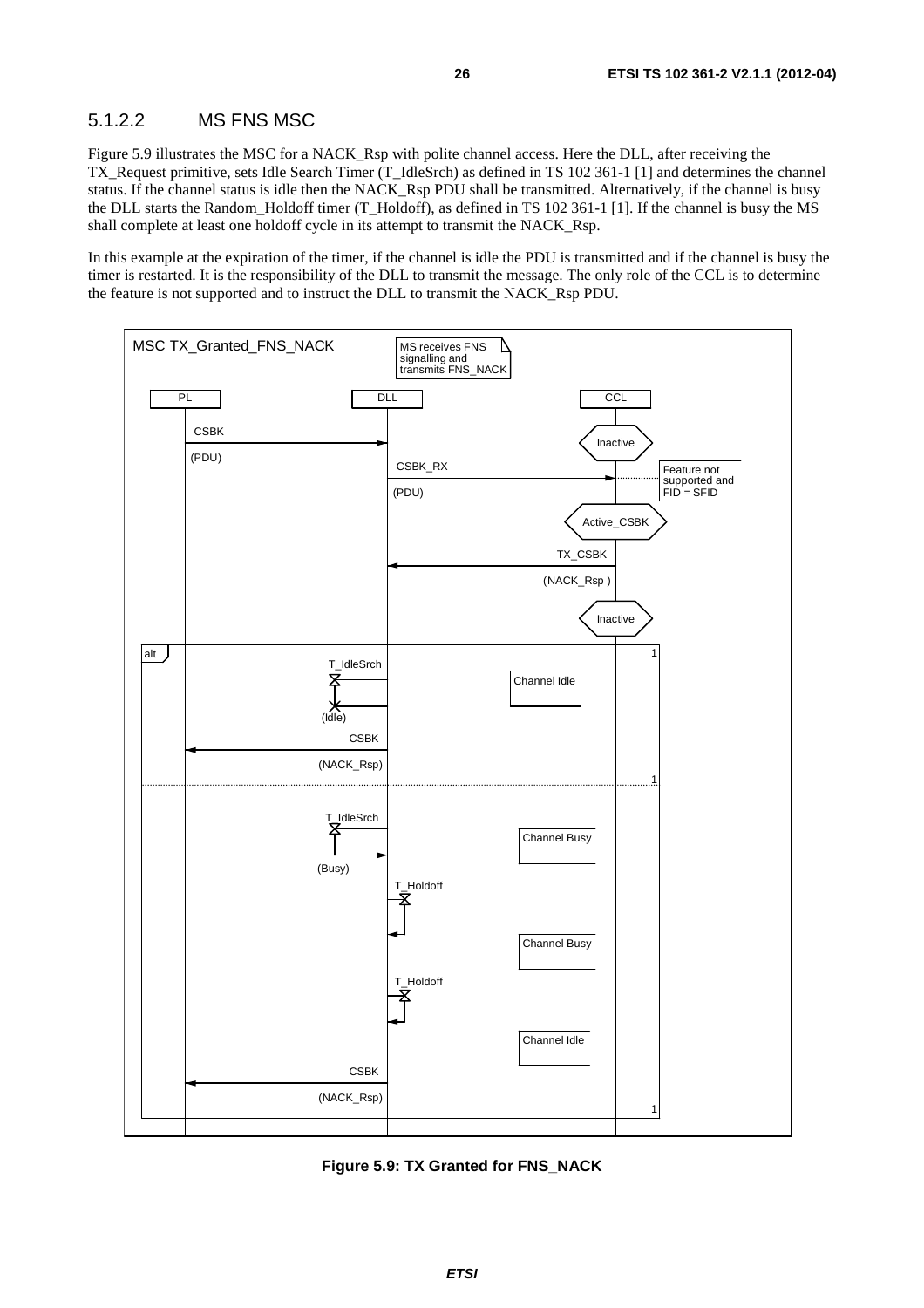# 5.2 Primary voice services

### 5.2.1 Group call service

The group call service provides voice call service between one individual user and a predetermined group of users. All parties in the group can hear each other. The group call is initiated at the user level by selecting the desired group via a predefined selection procedure (see note) and then activating a mechanism to talk, such as pressing the PTT button.

NOTE: The selection procedure is implementation specific and is not part of the present document.

#### 5.2.1.1 Service description

Group call initiation or Beginning Of Call (BOC) follows a predetermined channel access mechanism. This access procedure may use any of the standard channel access procedures. These procedures are impolite, polite to own Colour Code and polite to all.

The first burst at the Beginning Of Transmission (BOT), which may be the BOC, carries the necessary information to allow the selected group to be notified of that call. This is accomplished with the Group Voice Channel User (Grp V Ch Usr) LC Message using the Voice LC Header Data Type burst. The first voice burst is preceded by a Voice LC Header in the appropriate slot. This is illustrated in figure 5.4 of TS 102 361-1 [1].

Group call supports late entry into a call by embedding the LC information into the voice bursts. This helps support scanning, radios being powered on during a transmission addressed to that particular unit and units that do not correctly decode the voice header. This is accomplished with the Group Voice Channel User (Grp V Ch Usr) LC message.

A Group Call End Of Transmission (EOT) shall be accomplished by transmitting the entire last voice superframe (through voice burst "F"), and then sending the Group Voice Channel User (Grp\_V\_Ch\_Usr) LC Message using the Terminator with LC Data Type burst. This is illustrated in figure 5.8 of TS 102 361-1 [1].

Call hangtime is used in order to extend a call past the End of Transmission. End Of Call (EOC) occurs at the expiration of call hangtime.

#### 5.2.1.2 Group call data bursts/fields

#### 5.2.1.2.1 Direct mode

The Group call service requires two data type bursts and two embedded field messages. These are listed in tables 5.3 and 5.4 respectively. The contents of the embedded LC, Grp V\_Ch\_Usr PDU, are defined in clause 7.1.1.1. Contents of the embedded Null message are defined in clause D.1 of TS 102 361-1 [1]. The Null message is embedded in the "F" burst of the voice superframe on the forward channel.

#### **Table 5.3: Group call data bursts**

| Data Type                 | Value    | <b>Function</b>                | <b>Data Contents</b> | <b>FLCO</b>         |
|---------------------------|----------|--------------------------------|----------------------|---------------------|
| Voice LC Header           | $0001_2$ | <b>Transmission Addressing</b> | Grp V Ch Usr         | 000000 <sub>2</sub> |
| <b>Terminator with LC</b> | $0010_2$ | <b>IEnd of Transmission</b>    | Grp V Ch Usr         | 000000 <sub>2</sub> |

|  | Table 5.4: Group call embedded field messages |  |
|--|-----------------------------------------------|--|
|--|-----------------------------------------------|--|

| Link Control (LC) Message | <b>FLCO</b>         | <b>Function</b> | <b>Bursts</b> |
|---------------------------|---------------------|-----------------|---------------|
| Grp V Ch Usr              | 000000 <sub>2</sub> | Late Entrv      |               |
| Null                      | NΑ                  | Filler          |               |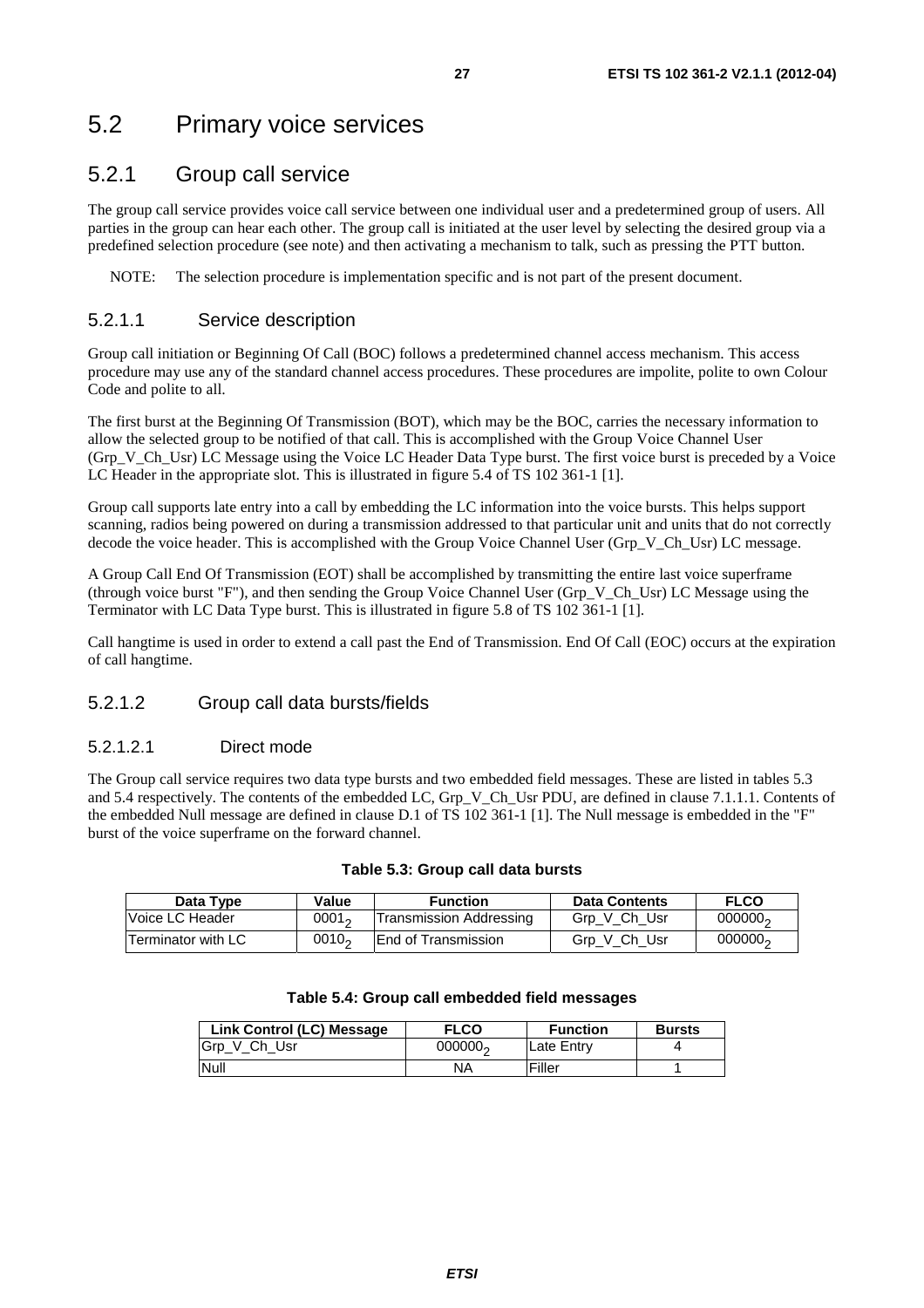#### 5.2.1.2.2 Repeater mode

Repeater mode uses the same data bursts or fields as direct mode as defined in clause 5.2.1.2.1. However, the BS also generates Grp\_V\_Ch\_Usr LC PDUs using the Terminator with LC data type burst to signal call (reserved) hangtime. The Null message is always embedded in the F burst of the voice superframe on the inbound channel and embedded in the reverse channel location on the outbound channel when no reverse channel signalling is required.

#### 5.2.1.3 MS group call control

#### 5.2.1.3.1 MS group call SDL

Figure 5.10 illustrates the MS CCL when a group call transmission is requested and is informative.

The Inactive state is any CCL state with the exception of My\_Call or In\_Session. The CCL sends a TX\_Request primitive to the DLL and transitions to the Wait\_for TX\_Response state. If the TX\_Denied primitive is received from the DLL, the CCL transitions to the inactive state. If the TX\_Granted primitive is received from the DLL, the CCL sends the BOTx primitive and transitions to the TX\_Voice state. When the transmission ends, the CCL transitions to the In\_Session state.



**Figure 5.10: Group Call CCL SDL**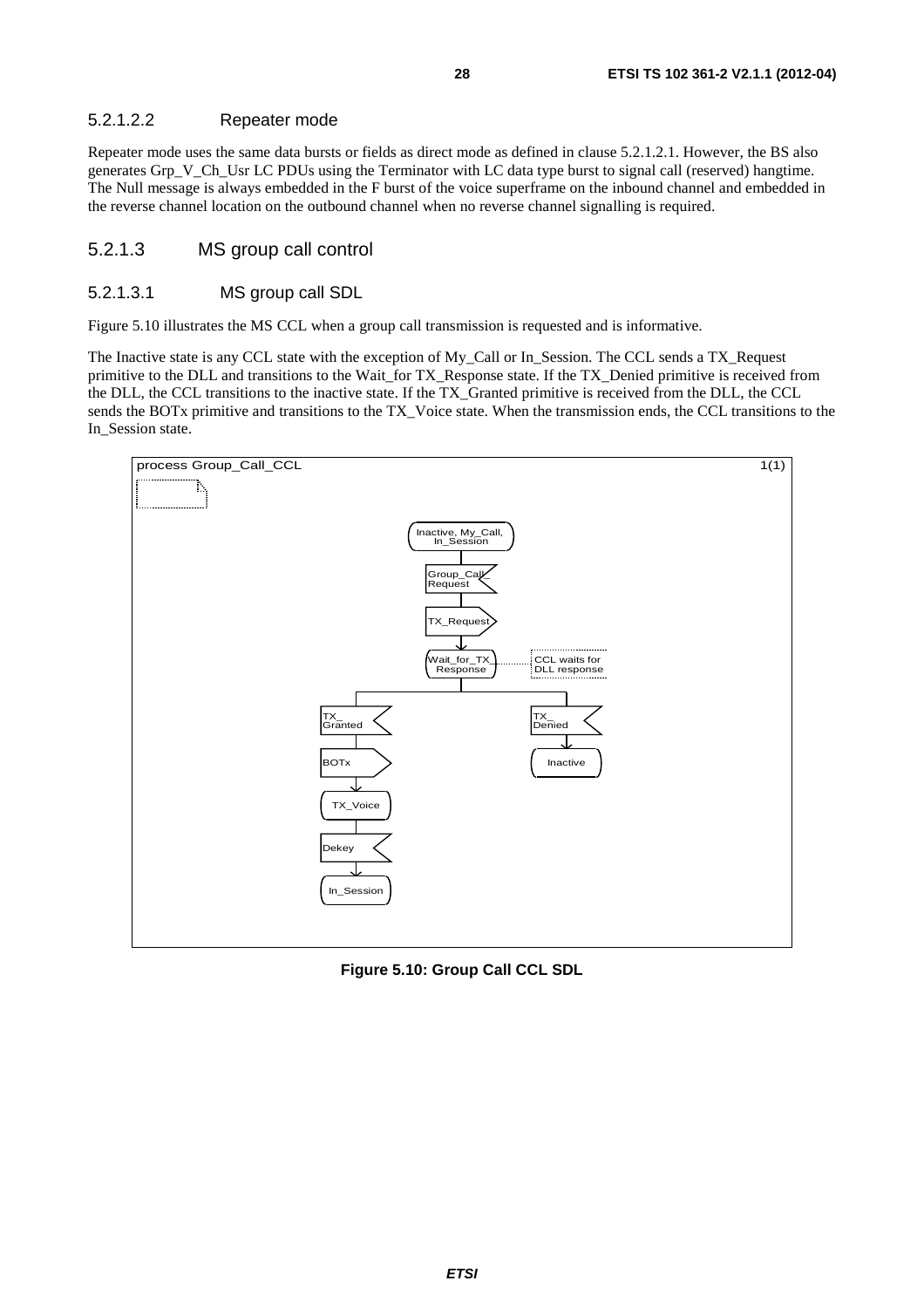#### 5.2.1.3.2 MS group call HMSC

Figure 5.11 illustrates the HMSC for a group call.

For descriptions of various states in this diagram refer to clause G.1 of TS 102 361-1 [1].

Figure 5.11 shows two entry points. The entry point into PTT is for transmission and the entry point into Not\_in\_Call is for reception. The illustration is the same for direct mode and repeater mode. A minor difference between the two modes occurs because the In\_Session state does not exist in direct mode. In this case the MS shall immediately transition to the Out\_of\_Sync state since the outbound cannot be found.



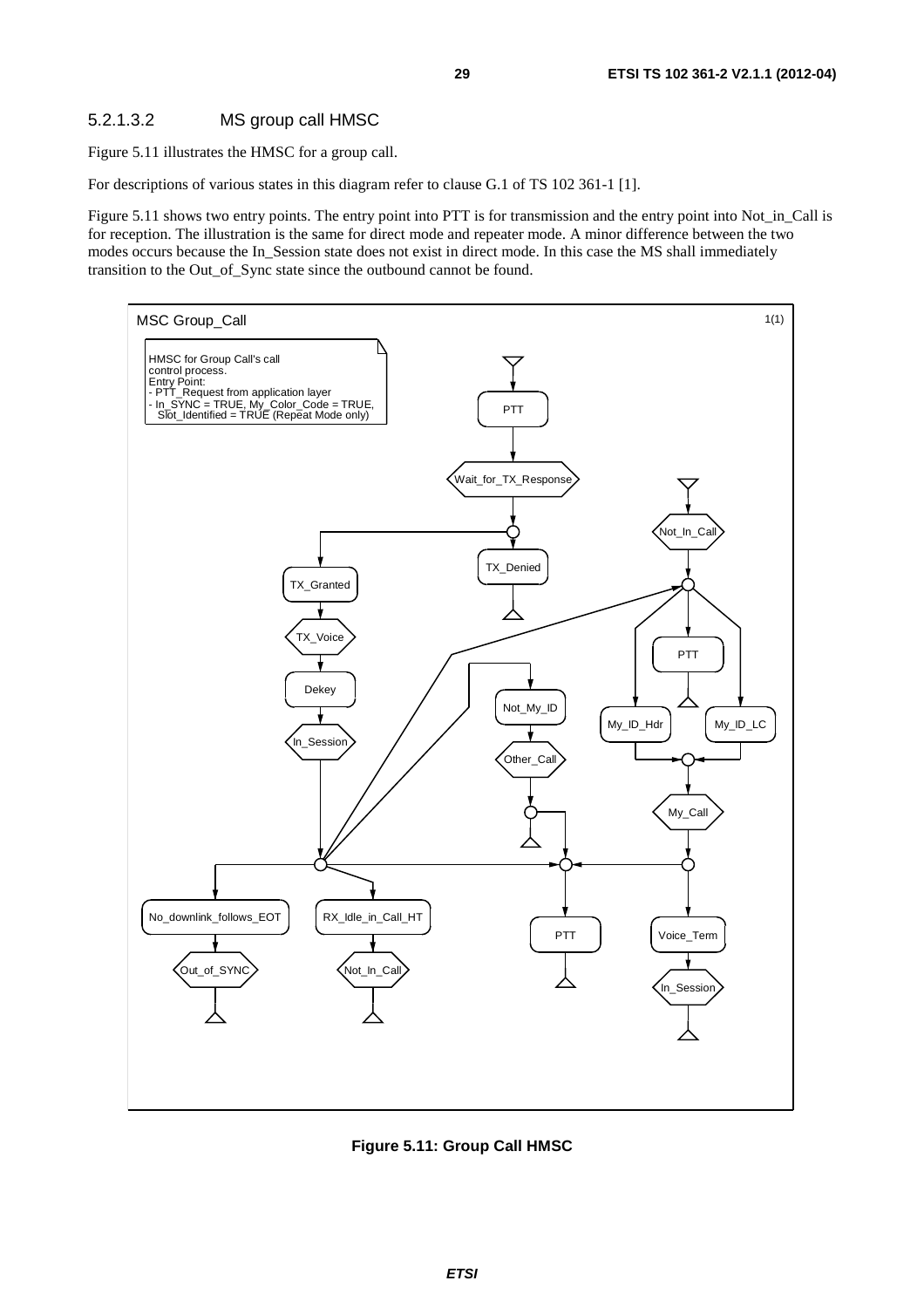#### 5.2.1.3.3 MS group call MSCs

The following MSCs attempt to show a decomposition of the MS functional layers as defined in clause 4.1.

#### 5.2.1.3.3.1 MS MSC PTT

Figure 5.12 illustrates the MS CCL receiving a PTT\_Request primitive. Though the action boxes in figure 5.12 indicate this is a BOC, the MSC with respect to the primitives is the same if the MS is in one of the following states:

- My\_Call;
- Not\_in\_Call;
- In Session; or
- Other\_Call.

The CCL sends a TX\_Request primitive to the DLL and transitions to the Wait\_for\_TX\_Response state. In this state the CCL waits for a TX\_Granted or TX\_Denied primitive from the DLL channel access process.



**Figure 5.12: MSC PTT**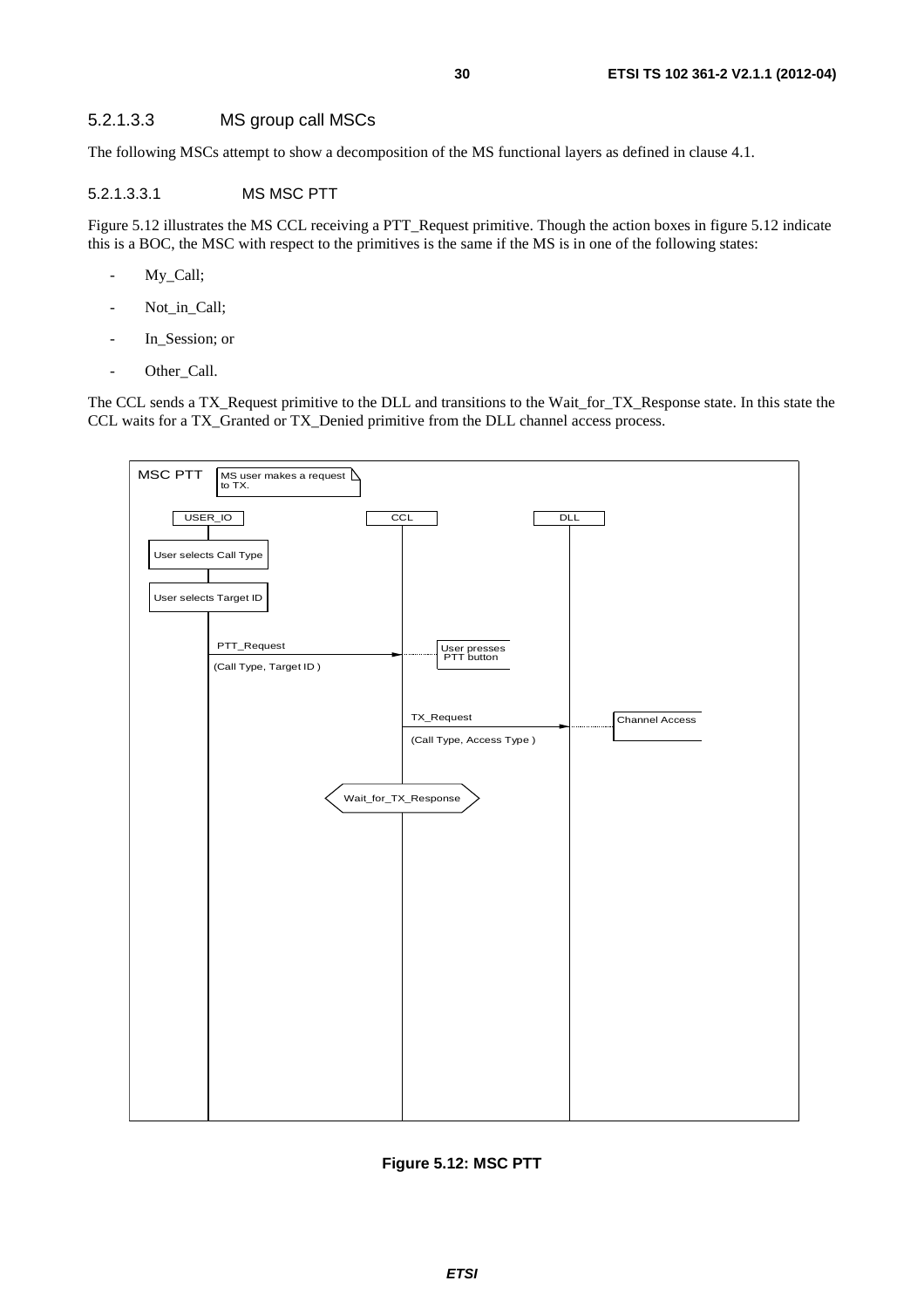#### 5.2.1.3.3.2 MS MSC TX\_Denied

Figure 5.13 illustrates MS actions when the DLL sends a TX\_Denied primitive to the CCL.



**Figure 5.13: MSC TX\_Denied**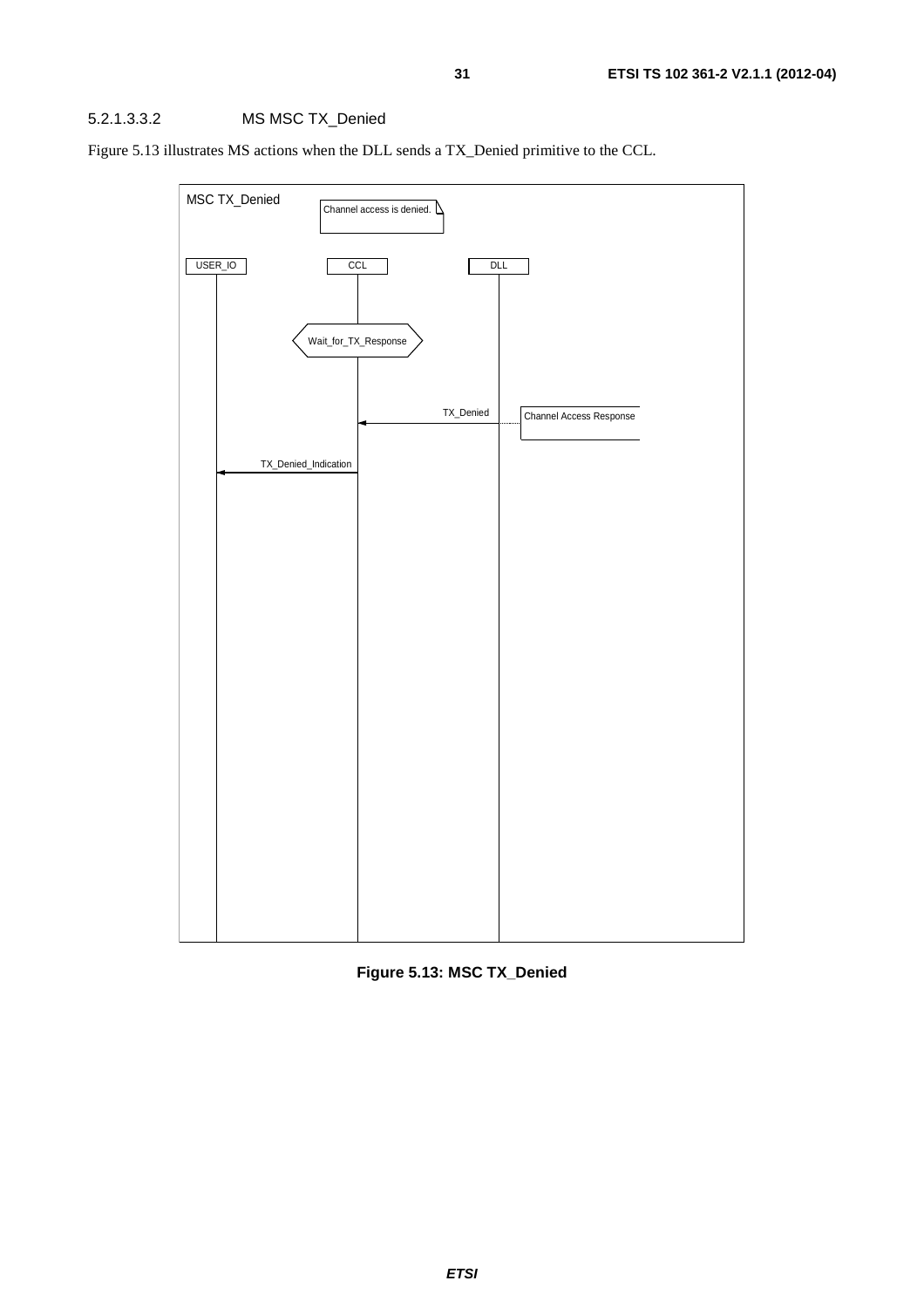Figure 5.14 illustrates MS actions when the DLL sends a TX\_Granted primitive to the CCL.

After receiving the TX\_Granted primitive the CCL sends a BOTx primitive to the DLL to indicate beginning of transmission and then transitions to the TX\_Voice state. The DLL proceeds by sending the Voice\_LC\_Header (Grp\_V\_Ch\_Usr) PDU followed by a voice burst stream on the appropriate slot.



**Figure 5.14: MSC TX\_Granted**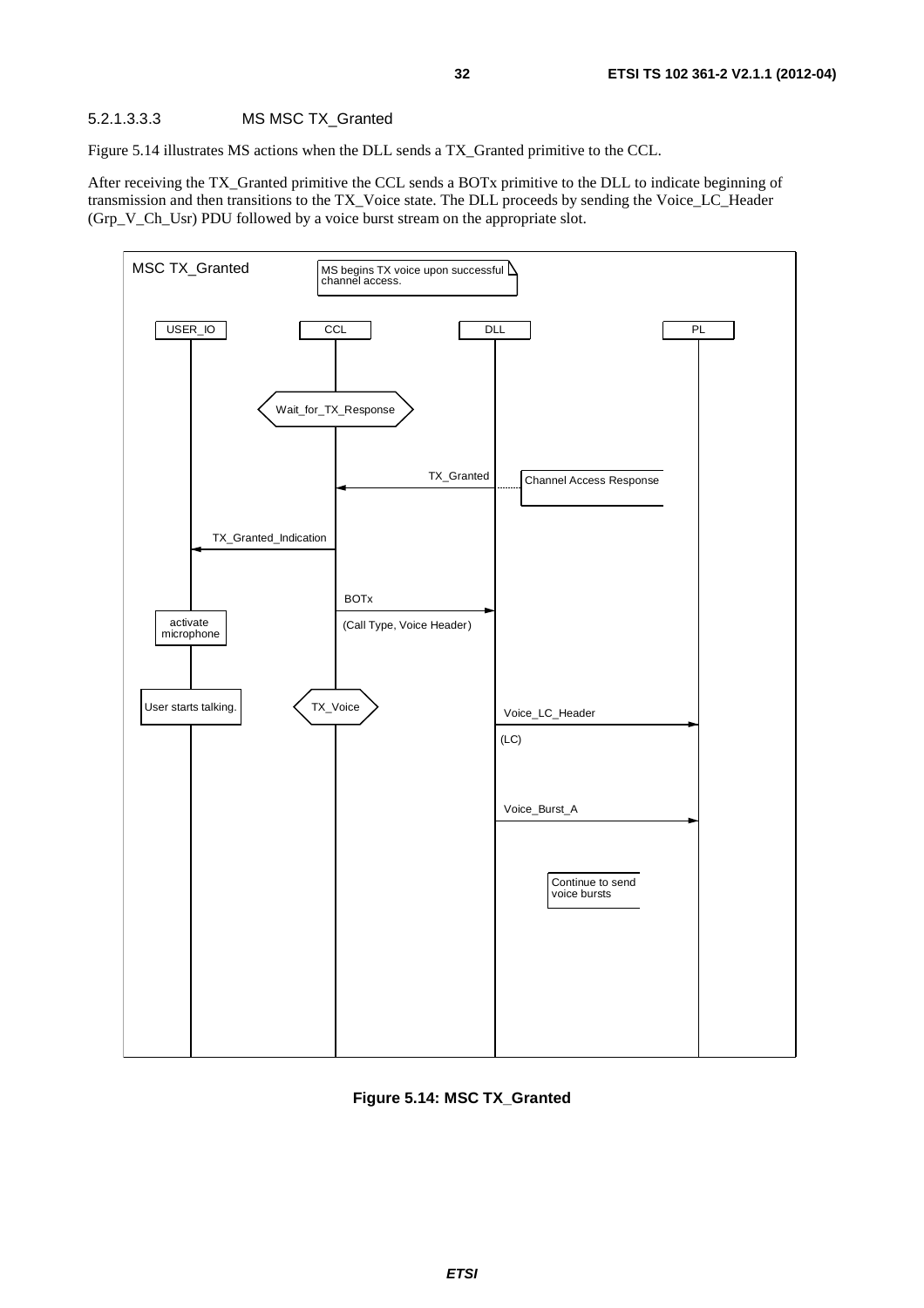Figure 5.15 illustrates MS actions when its CCL receives an address match in the DLL transmitted BORx primitive while in either the In\_Session (call hangtime) or Not\_in\_Call (channel hangtime) states. This occurs when the MS receives the Grp\_V\_Ch\_Usr PDU that contains a matching address.

The CCL transitions to the My\_Call state when the destination ID matches. Voice is sent directly from the DLL to the User\_IO.



**Figure 5.15: MSC My\_Header\_LC**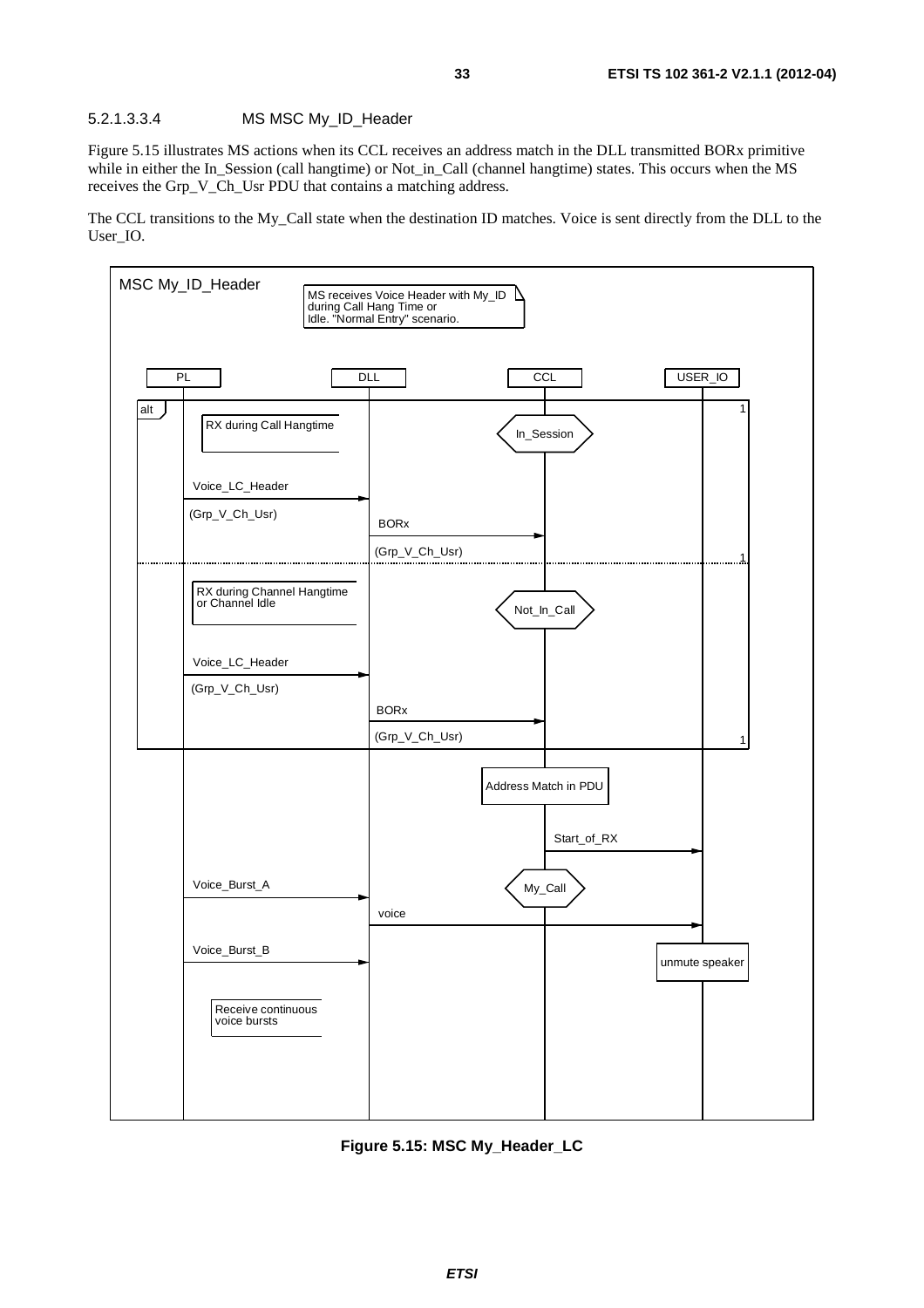#### 5.2.1.3.3.5 MS MSC My\_ID\_LC

Figure 5.16 illustrates MS actions when its CCL receives an address match in the DLL transmitted LC primitive while in either the In\_Session (call hangtime) or Not\_in\_Call (channel hangtime) states. This occurs when the MS receives the Grp V Ch Usr PDU that contains a matching address via the embedded LC PDU in the voice superframe.

This is a late entry scenario. The CCL transitions to the My\_Call state and the speaker is un-muted. Voice is sent directly from the DLL to the User\_IO.



**Figure 5.16: MSC My\_ID\_LC**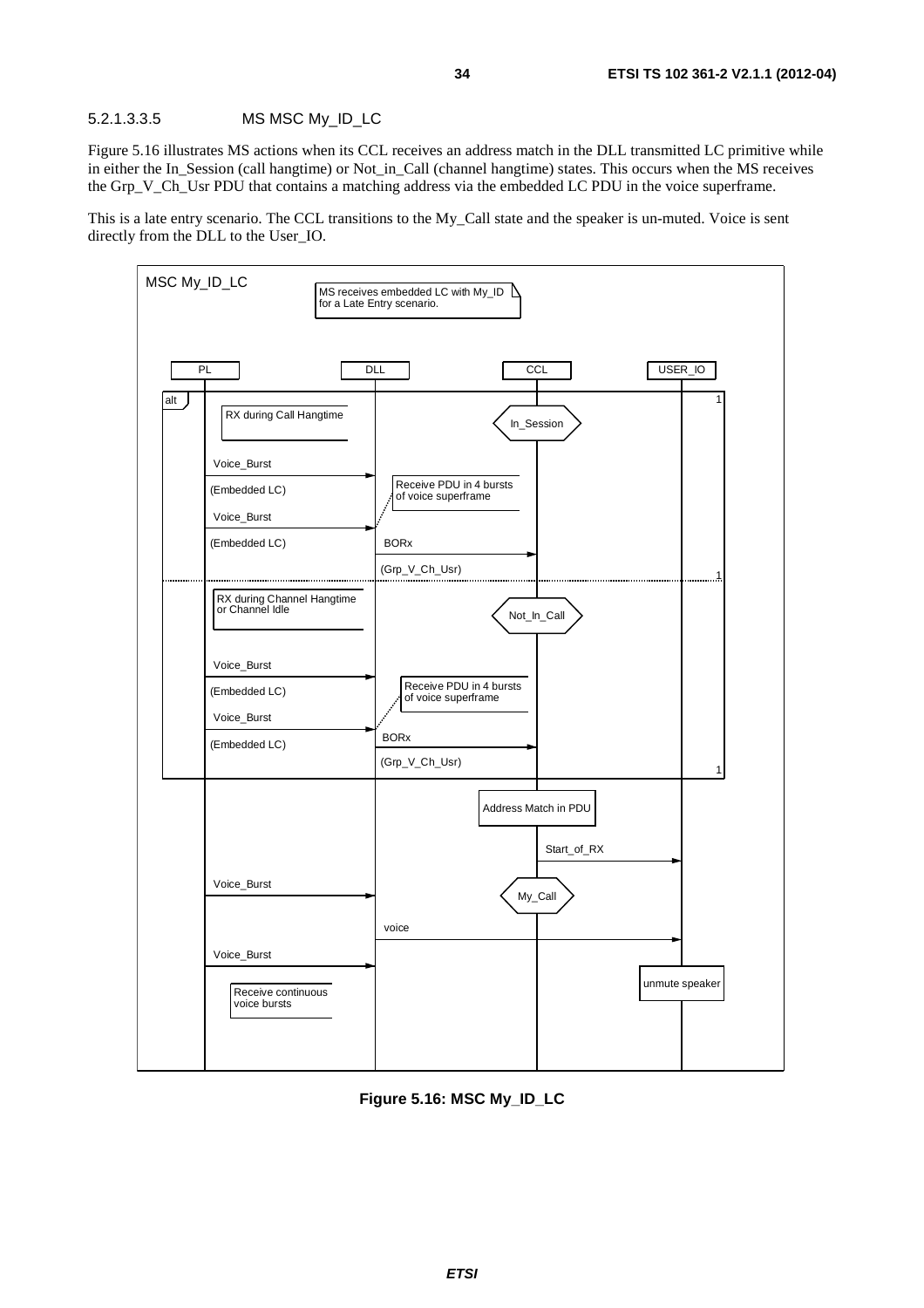#### 5.2.1.3.3.6 MS MSC Dekey

Figure 5.17 illustrates MS actions when PTT is released.

The CCL receives a Dekey\_Indication primitive and sends an EOTx primitive to the DLL. The MS shall pad out the superframe through voice burst "F" and then shall send a Terminator\_with\_LC (Grp\_V\_Ch\_Usr) PDU. The CCL transitions to the In\_Session state.



**Figure 5.17: MSC Dekey**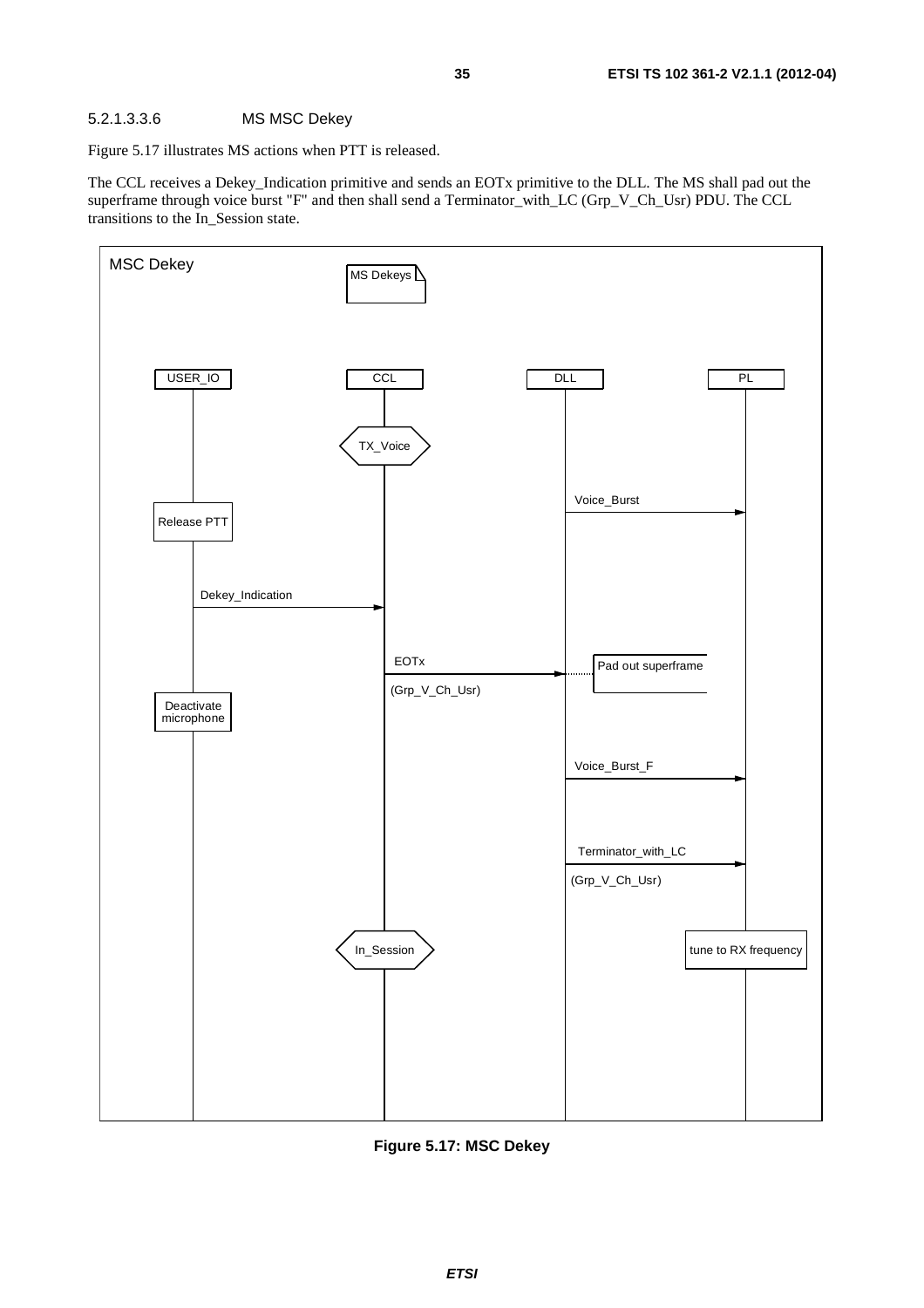#### 5.2.1.3.3.7 MS MSC terminator

Figure 5.18 illustrates MS actions when it receives a terminator while the CCL is in the My\_Call state.

The DLL sends an EORx primitive to the CCL. The CCL sends an End\_of\_RX primitive, which mutes the speaker, and transitions to the In\_Session state. In direct mode, since there is no hangtime, the MS will then quickly transition to the Out\_of\_Sync state. See figure 5.21 for details.



**Figure 5.18: MSC Terminator**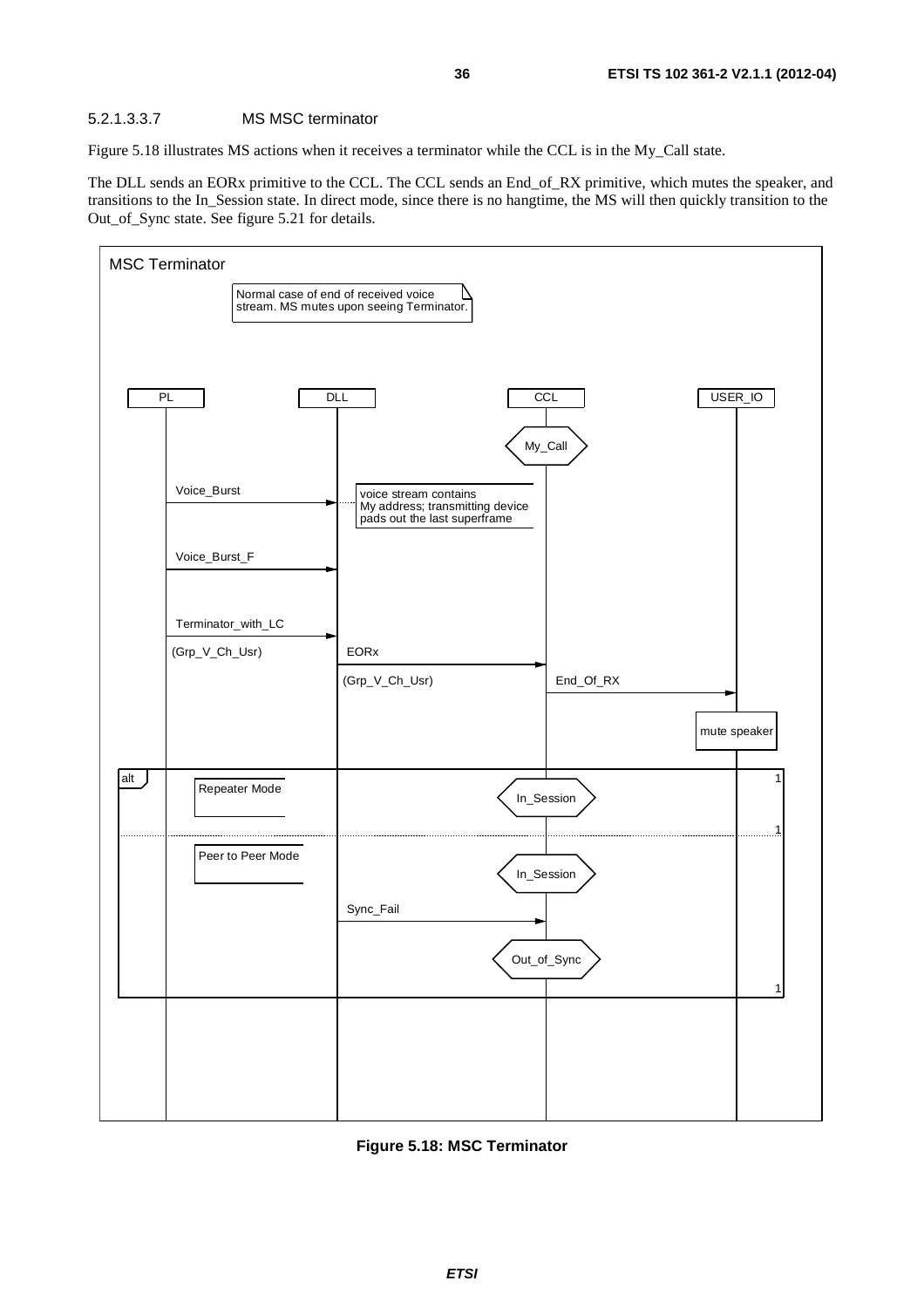#### 5.2.1.3.3.8 MS MSC RX\_Idle\_SYNC\_in\_Call\_HT

Figure 5.19 illustrates MS actions when an Idle PDU is received while the CCL is in the In\_Session state.

The DLL sends an Idle\_Data primitive to the CCL, which ends the call, and transitions to the Not\_in\_Call state.





**Figure 5.19: MSC RX\_Idle\_SYNC\_in\_Call\_HT**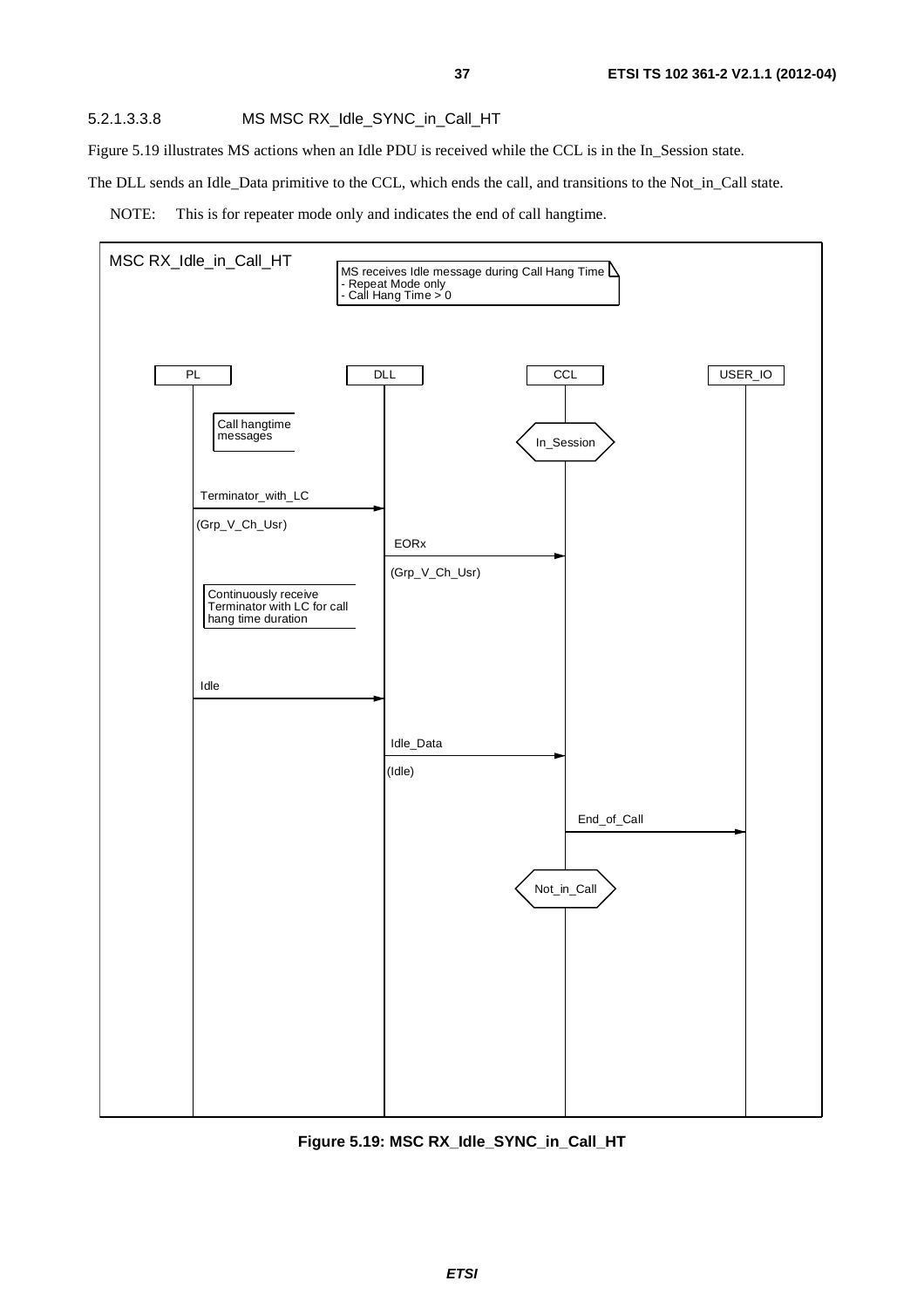#### 5.2.1.3.3.9 MS MSC Not\_My\_ID

Figure 5.20 illustrates MS actions when it receives a mismatched address while the in Call Hangtime.

In Call Hangtime the MS CCL is in the In\_Session state. The DLL sends the CCL an EOC primitive when the address is determined to not match the address in Call Hangtime. This can be decoded from either a Voice\_LC\_Header or an Embedded\_LC containing a voice call PDU. In this example the PDU is Grp\_V\_Ch\_Usr which indicates another Group Call is on the channel. The CCL ends the call and transitions to the Other\_Call state.



**Figure 5.20: MSC Not\_My\_ID**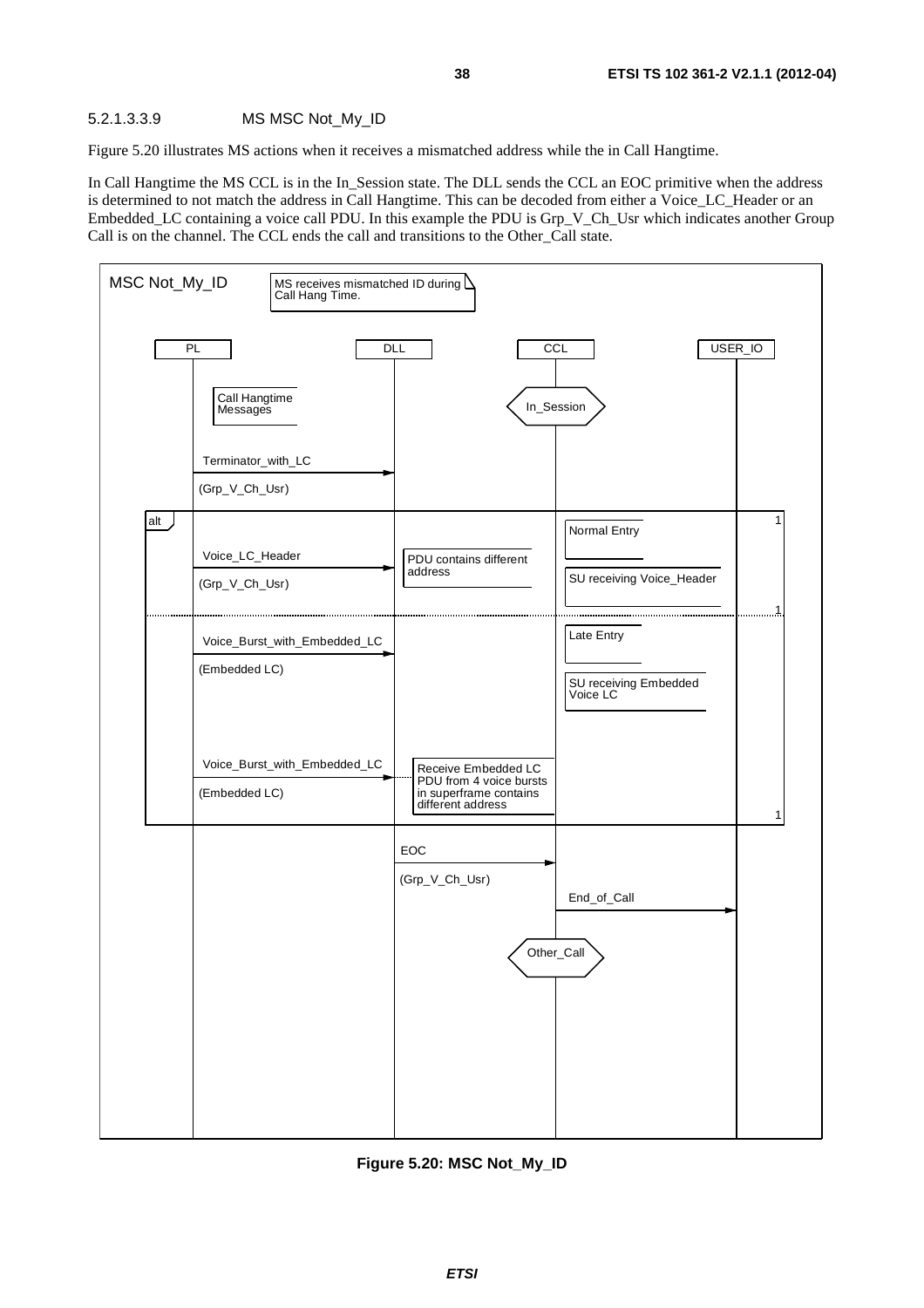Figure 5.21 illustrates MS actions when it does not find sync while in the In\_Session state.

The DLL sends a Sync\_Fail primitive to the CCL. The CCL ends the call and transitions to the Out\_of\_Sync state, which can occur after it stops transmitting.



#### **Figure 5.21: MSC No\_Outbound\_Follow\_EOT**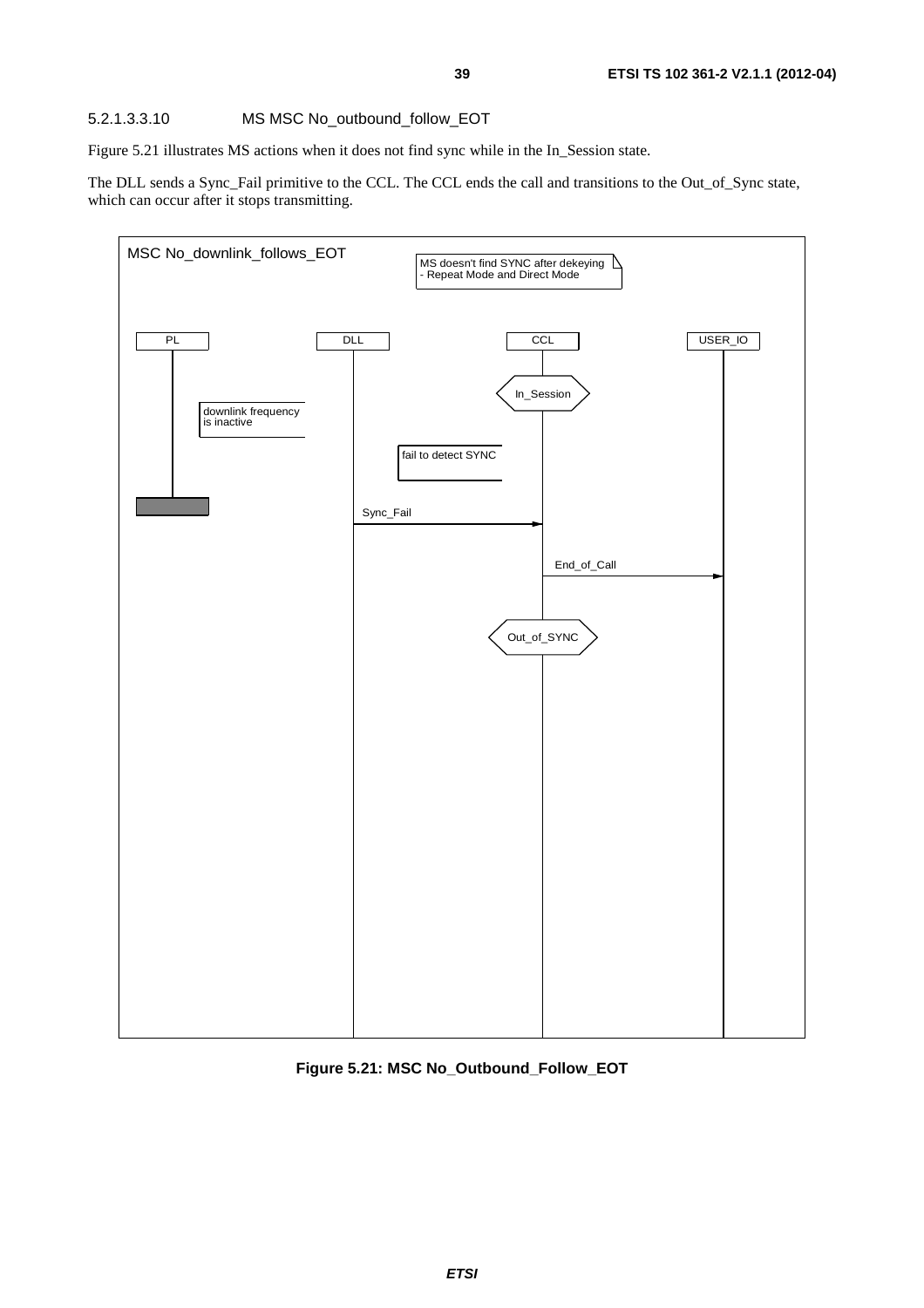# 5.2.2 Individual call service

The Individual Call service provides voice service between one individual user and another individual user. The Individual Call facility is initiated at the user level by selecting the desired individual via a predefined selection procedure (see note) and then activating a mechanism, such as pressing the PTT button.

NOTE: The selection procedure is implementation specific and is not part of the present document.

#### 5.2.2.1 Service description

Individual Call initiation or Beginning Of Call (BOC) may occur in one of two defined call setup methods:

- the first method is a Press And Talk Call Setup (PATCS); and
- the second method is an Off Air Call SetUp (OACSU).

The PATCS method may employ Impolite, Polite to Own Colour Code or Polite to All Channel Access, whereas the OACSU method may only employ Polite to Own Colour Code or Polite to All Channel Access. An MS in either the In Session or My Call High Level states shall use an impolite Channel Access mechanism.

In the OACSU method the source MS attempts a presence check of the target MS. This is accomplished with the Unit to Unit Voice Channel User (UU\_V\_Req) CSBK message. When the target MS receives the request message, it shall respond automatically with an acknowledgement. This shall be accomplished with the Unit to Unit Answer Response (UU\_Ans\_Rsp) CSBK message for an accept response and shall be accomplished with either the Unit to Unit Answer Response (UU\_Ans\_Rsp) CSBK or the Negative Acknowledgement Response (NACK\_Rsp) CSBK for a reject response. The response message may employ either Impolite, Polite to All or Polite to Own Colour Code channel access mechanism. Upon receiving an acknowledgement that rejects the call, the source MS should not proceed with the call. Upon receiving an acknowledgement that accepts the call, the source MS follows the PATCS method with impolite channel access. Therefore, the PATCS method is a subset of the OACSU method.

In the PATCS method the first burst at the Beginning Of Transmission (BOT), which may be the BOC carries the necessary information to allow the target MS to be notified of the incoming call. This is accomplished with the Unit to Unit Voice Channel User (UU\_V\_Ch\_Usr) LC message using the Voice LC Header Data Type burst. The first voice burst shall be preceded by a Voice LC Header in the appropriate slot. This is illustrated in figure 5.4 of TS 102 361-1 [1].

Individual Call supports late entry into a call by embedding the LC information into the voice bursts. This helps support scanning and radios being powered on during a transmission addressed to that particular unit when the PATCS method is used. It also supports units that do not correctly decode the voice header when either the PATCS or the OACSU method is used. This is accomplished with the Unit to Unit Voice Channel User (UU\_V\_Ch\_Usr) LC message.

An Individual Call End Of Transmission (EOT) is accomplished by transmitting the entire last voice superframe (through voice burst F), and then sending the Unit to Unit Voice Channel User (UU\_V\_Ch\_Usr) LC Message using the Terminator with LC Data Type burst. This is illustrated in figure 5.8 of TS 102 361-1 [1].

Call hangtime is used in order to extend a call past the End of Transmission. End Of Call (EOC) occurs at the expiration of call hangtime. For OACSU individual calls, subsequent transmissions before the End of Call should be PATCS method.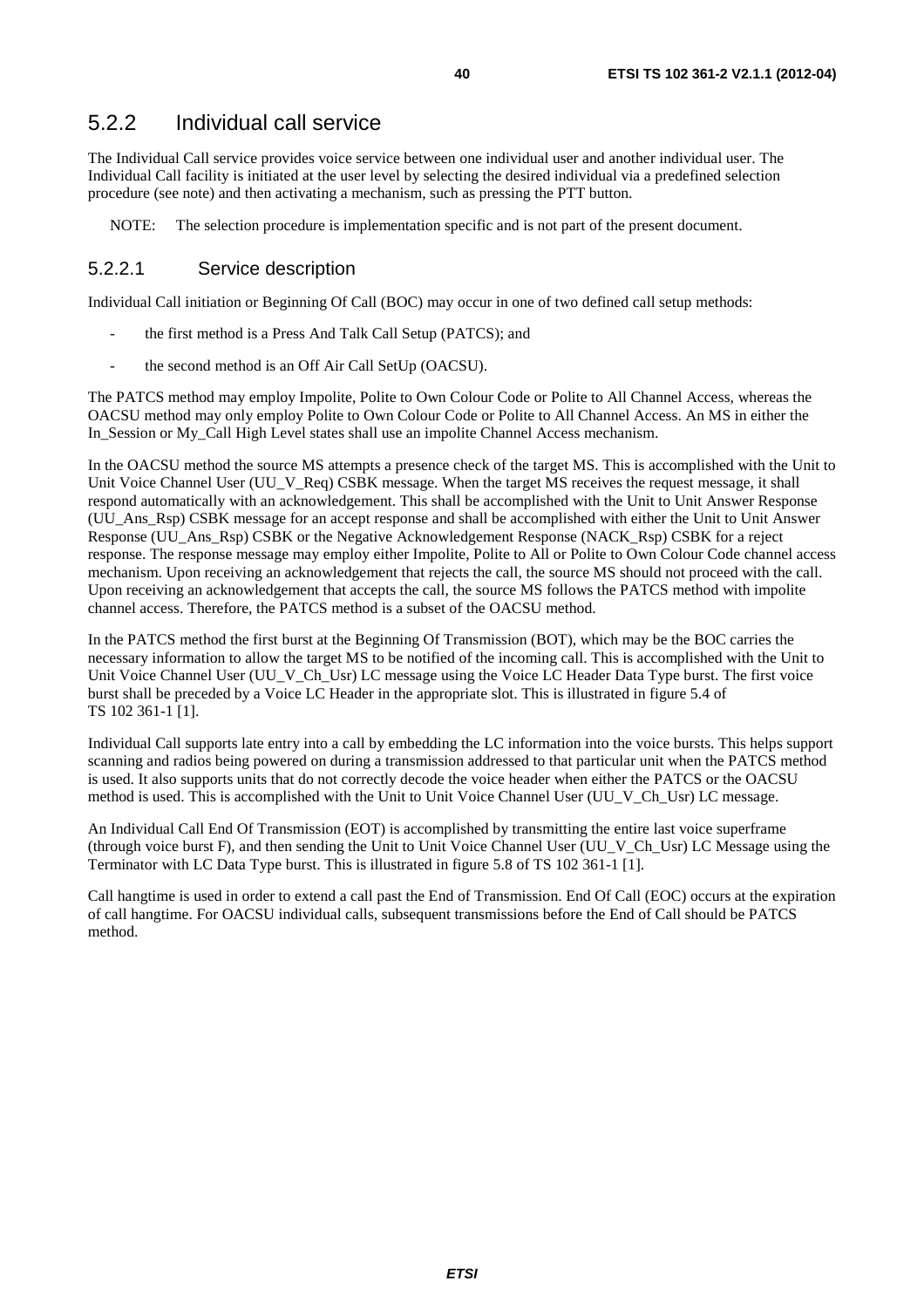### 5.2.2.2 Individual call data bursts/fields

#### 5.2.2.2.1 Direct mode

The Individual Call service requires four Data Type bursts and two embedded field messages. These are listed in tables 5.5 and 5.6 respectively. The contents of all messages with the exception of the embedded Null are defined in clause 7.1. Contents of the embedded Null message are defined in clause D.1 of TS 102 361-1 [1]. The Null message is embedded in the "F" burst of the voice superframe on the forward channel.

| Data Type          | Value             | <b>Function</b>                        | <b>Data Contents</b> | <b>Opcode</b>       |
|--------------------|-------------------|----------------------------------------|----------------------|---------------------|
| <b>CSBK</b>        | $0011_2$          | Presence check                         | UU_V_Req             | 000100 <sub>2</sub> |
| <b>CSBK</b>        | $0011_2$          | <b>MS</b> Initiated<br>Acknowledgement | UU_Ans_Rsp           | $000101_2$          |
| Voice LC Header    | 0001 <sub>2</sub> | Transmission Addressing                | UU V Ch Usr          | $000011_2$          |
| Terminator with LC | $0010_2$          | End of Transmission                    | UU V Ch Usr          | $000011_2$          |

#### **Table 5.5: Individual call data bursts**

#### **Table 5.6: Individual call embedded field messages**

| Link Control (LC) Message | <b>FLCO</b> | <b>Function</b> | <b>Bursts</b> |
|---------------------------|-------------|-----------------|---------------|
| UU V Ch Usr               | $000011_2$  | lLate Entrv     |               |
| Null                      | NA          | Filler          |               |

#### 5.2.2.2.2 Repeater mode

Repeater mode uses the same data bursts/fields as direct mode as defined in clause 5.2.2.2.1. However, the BS also generates UU\_V\_Ch\_Usr LC PDUs using the Terminator with LC Data Type burst to signal call (reserved) hangtime. The Null message is always embedded in the "F" burst of the voice superframe on the inbound channel and embedded in the reverse channel location on the outbound channel when no reverse channel signalling is required.

#### 5.2.2.3 MS Individual call channel access

Individual call Service via the PATCS method shall follow the same channel access rules as group call. However, the CSBK PDUs used to perform the presence check (UU\_V\_Req) and to answer the presence check (UU\_Ans\_Rsp) for the individual call service via the OACSU method require some application specific rules. These specific rules are defined in the following clauses and compliment the channel access diagrams in clause 5.2.2 of TS 102 361-1 [1].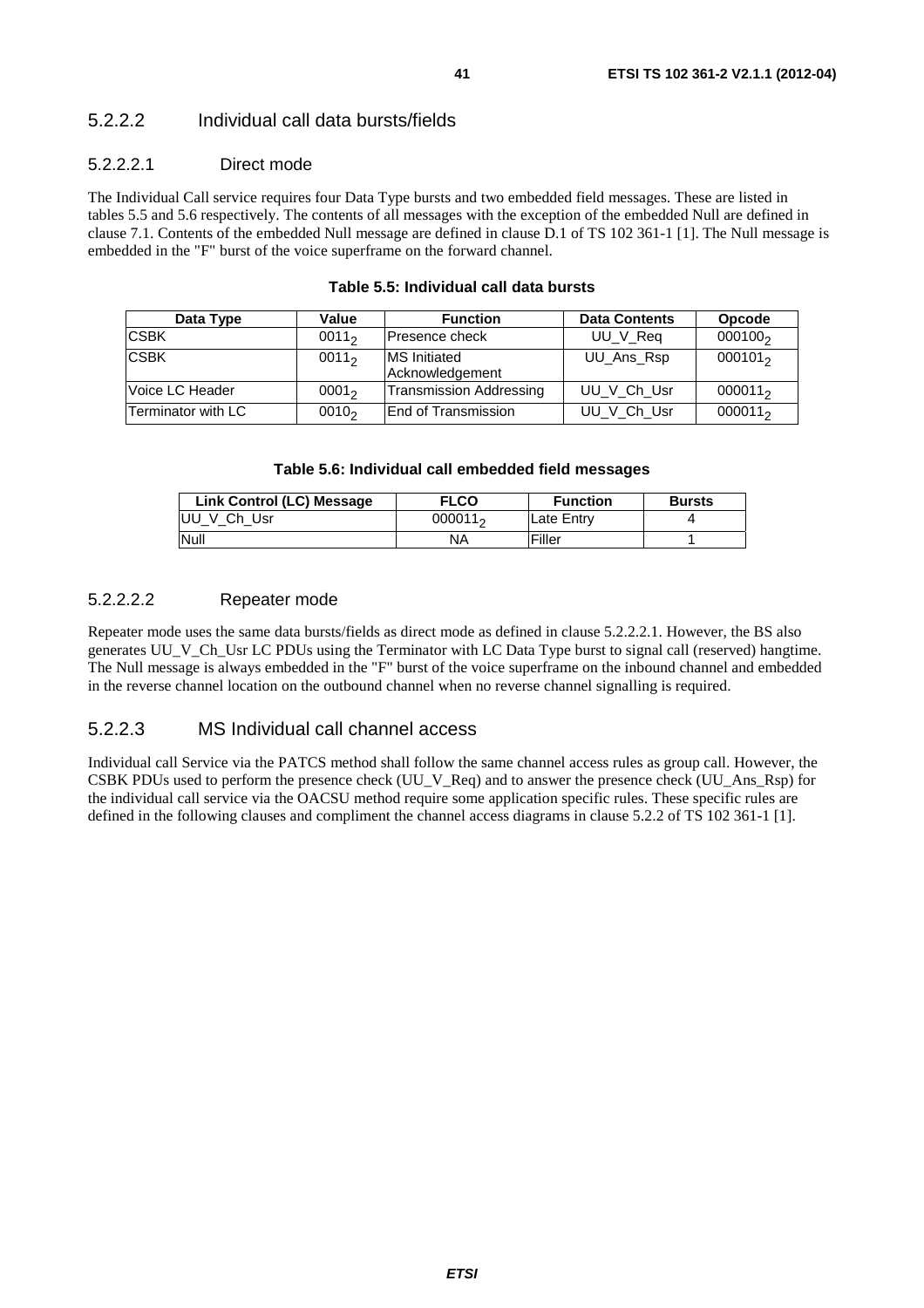#### 5.2.2.3.1 UU\_V\_Req channel access SDL

The specific channel access rules for the transmission of the UU\_V\_Req CSBK are illustrated in SDL in figure 5.22. The DLL receives a TX\_CSBK primitive from the CCL while in the TX\_Idle state. The DLL starts the Idle\_Search timer (T\_IdleSrch), initializes the Retry\_Counter to 0 and transitions to the Qualify\_Idle state. If the channel is busy the transmission is immediately denied. If the channel is idle the UU\_V\_Req CSBK PDU is transmitted, an Ack\_Wait timer (T\_AckWait) is started and the DLL transitions to the Wait\_for\_ACK state.

While in the Wait\_for ACK state, if the UU\_Ans\_Rsp CSBK PDU is received the DLL informs the CCL. If the ACK\_Wait timer (T\_AckWait) expires and Retry\_Counter equals the CSBK\_Retry\_Limit (N\_CSBKRetry), then a retry transmission is not attempted and the CCL is informed. If the number of attempts is less than the CSBK\_Retry\_Limit then the MS returns to the Qualify\_Idle state to attempt to retransmit the CSBK PDU.



**Figure 5.22: UU\_V\_Req Channel Access SDL**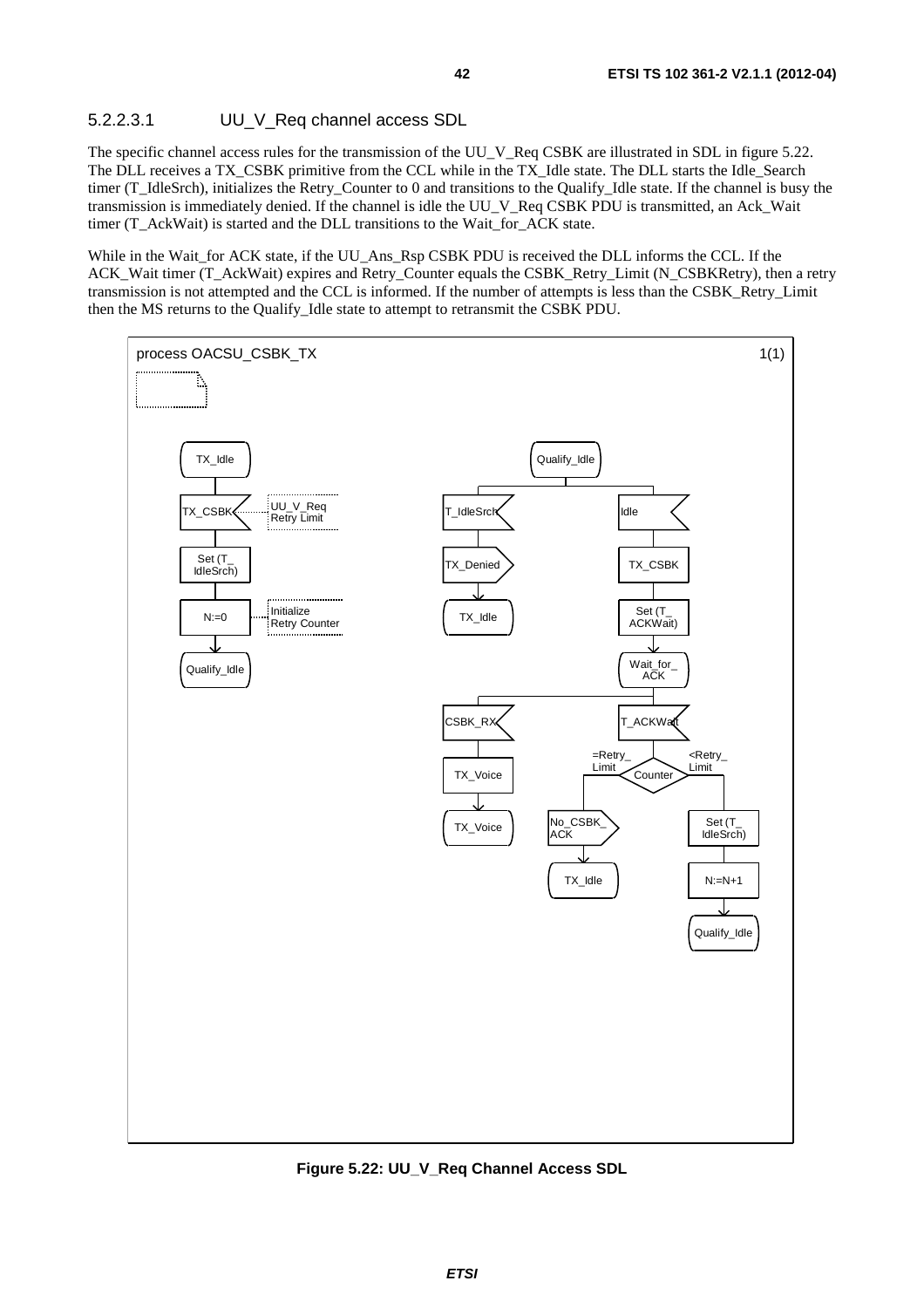### 5.2.2.3.2 UU\_Ans\_Rsp channel access SDL

The specific channel access rules for the transmission of the UU\_Ans\_Rsp CSBK when the MS is designed for polite CSBK responses are illustrated in SDL in figure 5.23.

NOTE: If an MS is designed for impolite transmission of CSBK responses, it will follow the channel access rules as defined in clause 5.2.2 of TS 102 361-1 [1].

The DLL receives a TX\_CSBK primitive from the CCL while in the TX\_Idle state. While the DLL is in the Qualify\_Idle state, if the channel is idle the CSBK PDU is transmitted and if the channel is busy the transmission is denied. There are no retries or holdoff times for this time critical response.



**Figure 5.23: UU\_Ans\_Rsp Channel Access SDL**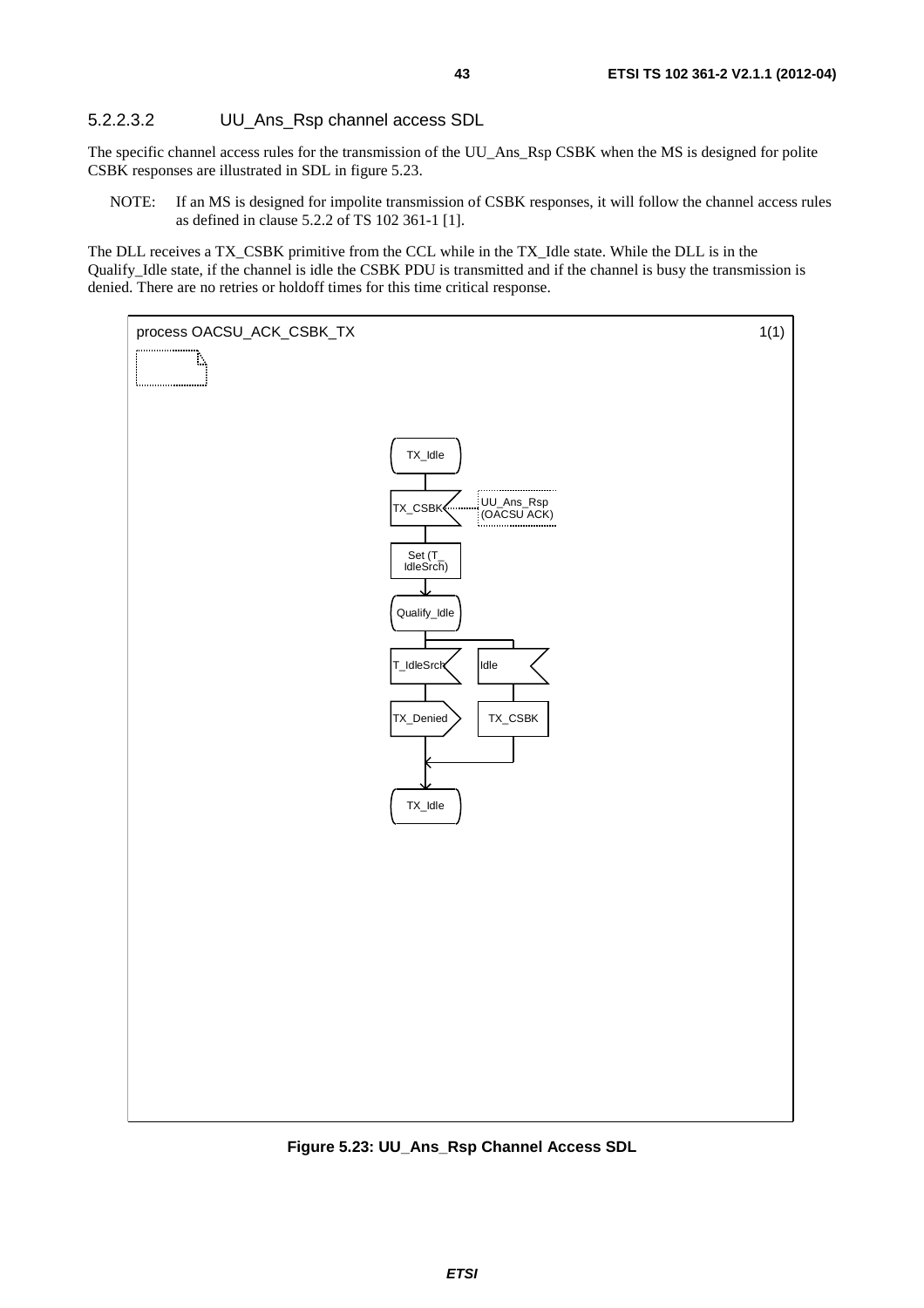#### 5.2.2.4 MS Individual call control

The individual call service via the PATCS method shall follow the same rules as group call, while using the individual call specific messages. The individual call service via the OACSU method shall follow the same rules as an impolite group call once the presence check is accomplished. Therefore this clause only defines the presence check sequence of an OACSU call. Refer to clause 5.2.2 for PATCS rules.

#### 5.2.2.4.1 MS OACSU Individual call source CCL SDL

Figure 5.24 illustrates the source MS CCL when an OACSU individual call transmission is requested.

The inactive state is any CCL state with the exception of My\_Call or In\_Session. The CCL sends a TX\_CSBK primitive to the DLL and transitions to the Wait\_for ACK state. The DLL may use either a Polite to All or Polite to Colour Code channel access mechanism for voice CSBKs. If the TX\_Denied primitive or the No\_CSBK\_ACK primitive is received from the DLL, the CCL transitions to the inactive state. If the CCL receives the UU\_Ans\_Rsp CSBK PDU with the deny Reason Code then the call is denied and the CCL transitions to the Inactive state. If the CCL receives the UU\_Ans\_Rsp CSBK PDU with the proceed Reason Code then it sends a Transmit\_Request primitive for impolite access to the DLL. Further transitions are shown for completeness and follow the rules of the Group Call feature.



**Figure 5.24: OACSU Individual call source CCL SDL**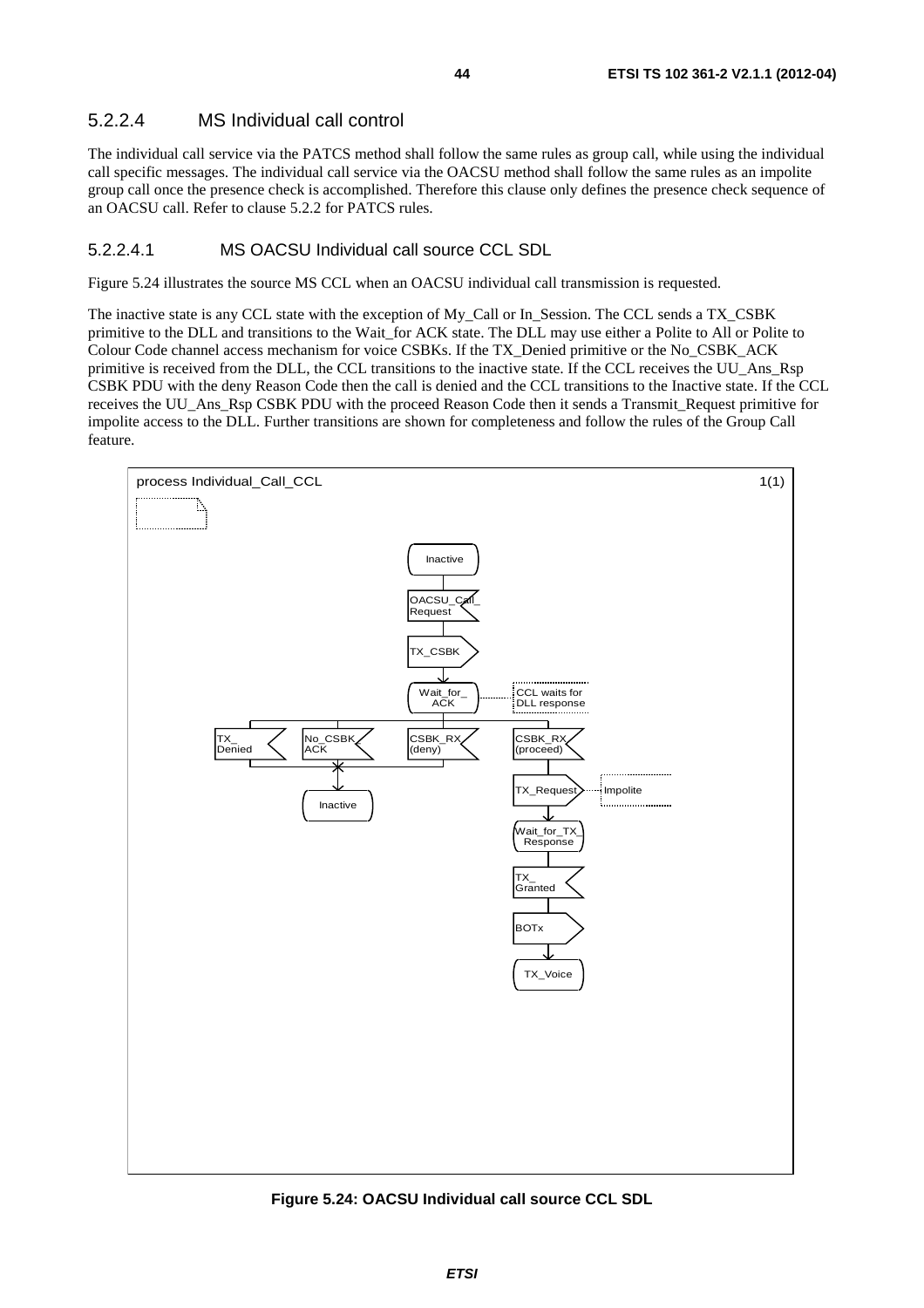### 5.2.2.4.2 MS OACSU Individual call setup MSCs

#### 5.2.2.4.2.1 MS OACSU no ACK RX

Figure 5.25 illustrates source MS actions when the UU\_V\_Req CSBK PDU is transmitted and the UU\_Ans\_Rsp CSBK PDU is not received and the ACK\_Wait timer (T\_AckWait) expires.

This shows the case when the MS is not programmed for additional DLL retries and one additional DLL retry.



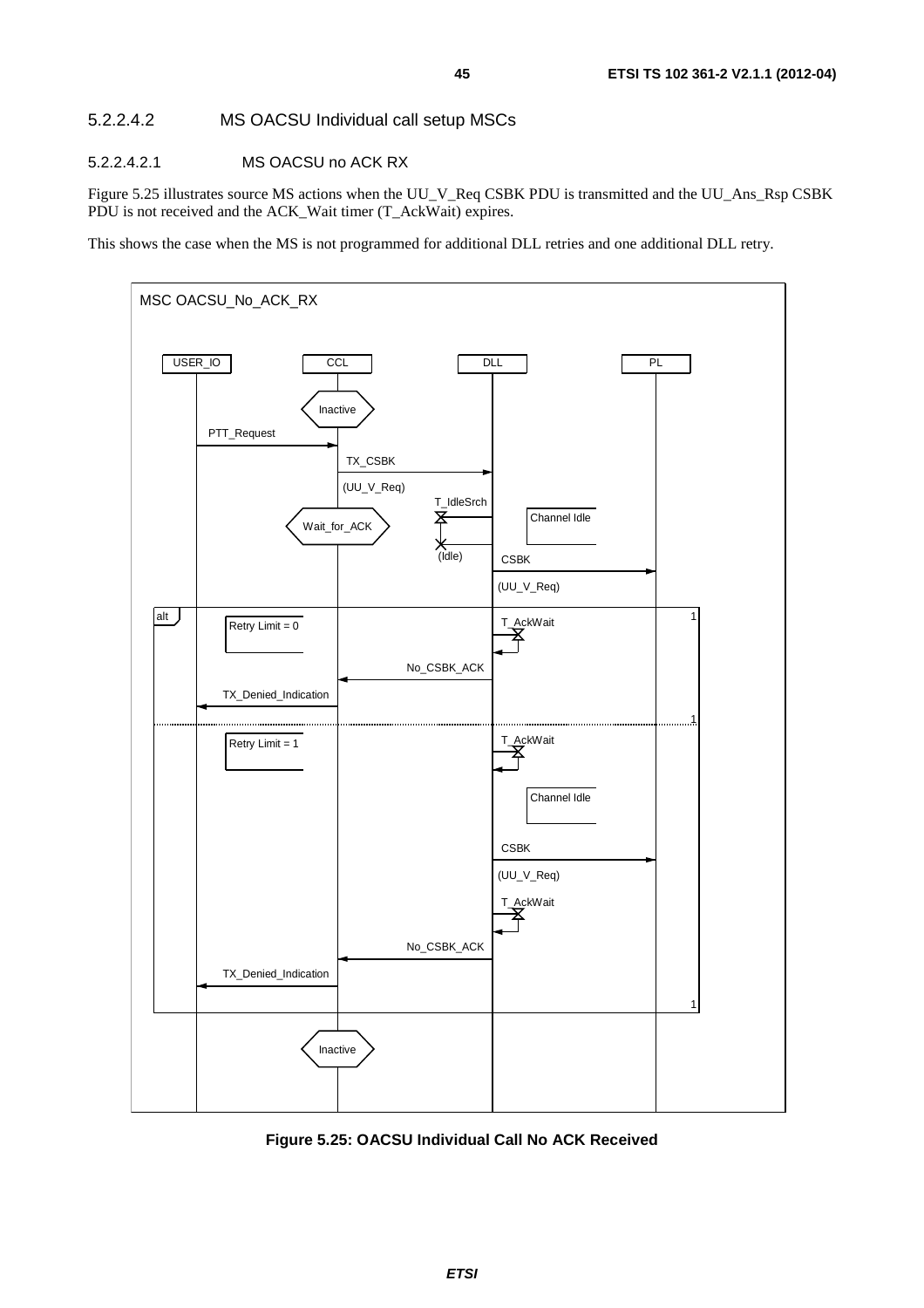#### 5.2.2.4.2.2 MS OACSU ACK RX

Figure 5.26 illustrates source MS actions when the UU\_V\_Req CSBK PDU is transmitted and the UU\_Ans\_Rsp CSBK PDU is received before the Wait\_for\_ACK timer expires.

If the Reason Code is "deny" in the received CSBK, then the call will not proceed and the CCL transitions to the Inactive state. However, if the Reason Code in the received CSBK is "proceed" the CCL sends a TX\_Request primitive to the DLL specifying impolite channel access. The DLL replies with a TX\_Granted primitive and the CCL sends a BOTx primitive to the DLL and transitions to the TX\_Voice state. The DLL responds by transmitting the UU\_Ch\_Usr PDU Voice LC Header followed by voice superframes.



**Figure 5.26: OACSU Individual call ACK received**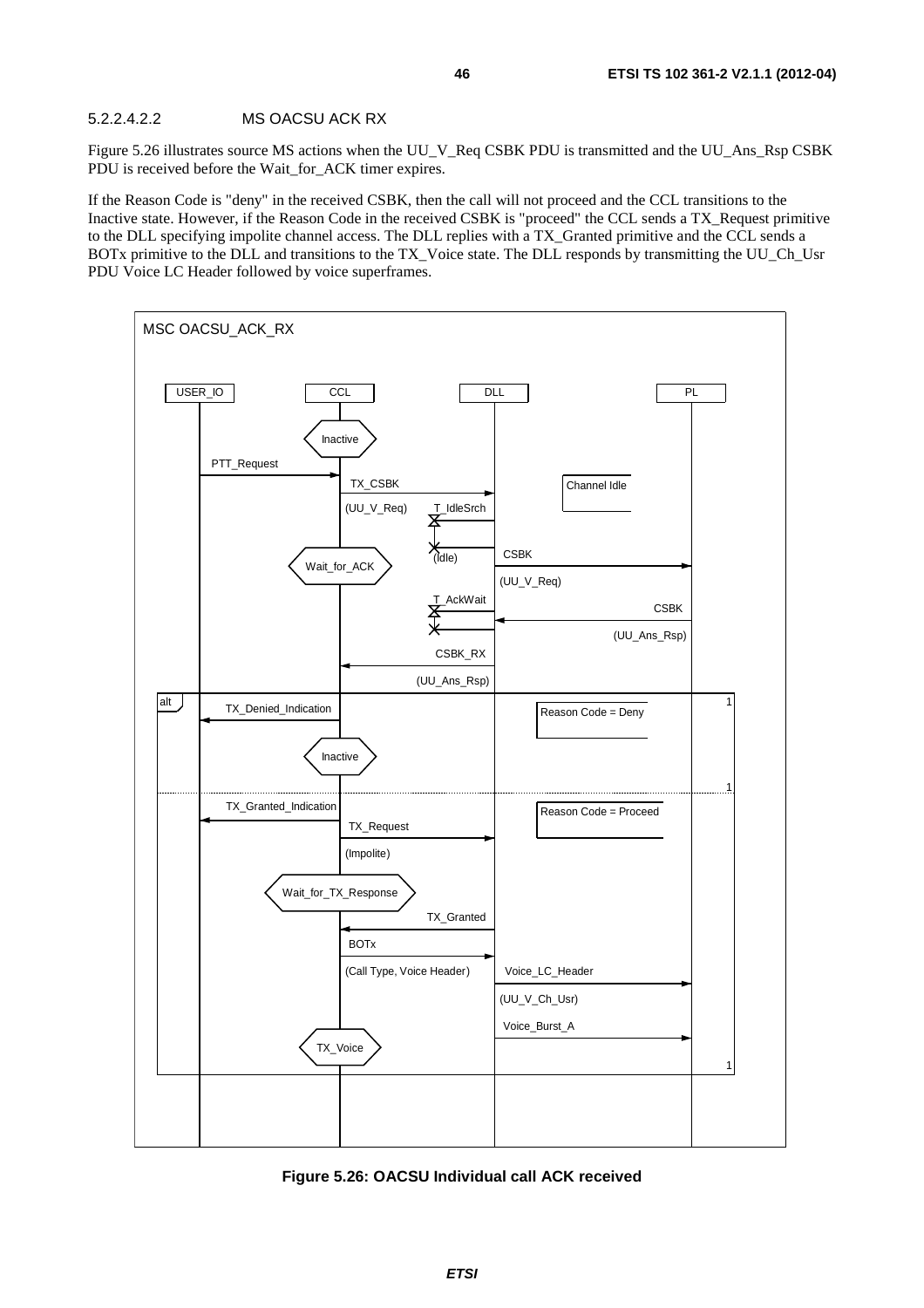# 5.3 Supplementary voice services

# 5.3.1 Unaddressed voice call service

The unaddressed voice call is a group voice call that uses one of a set of defined destination addresses as defined in annex A of TS 102 361-1 [1]. One of these addresses is the default unaddressed voice call address. Usage of the other Unaddressed Voice Call addresses is out of the scope of the present document.

NOTE: Using an unaddressed voice call gives the users the possibility to define an MS behaviour which may be different to a normal group call. For example special alert tones. This also provides basic out-of-the box MS configuration possibilities and could be used for communications between different user organizations, each of which has its own group definitions.

# 5.3.1.1 Unaddressed voice call data burst/fields

The unaddressed voice call requires the same bursts as group call, which is defined in clause 5.2.1. For an unaddressed call the group address of Grp\_V\_Ch\_Usr shall be set to one of the reserved Unaddressed Call values, as defined in annex A of TS 102 361-1 [1].

# 5.3.1.2 MS Unaddressed voice call control

The unaddressed voice call control follows the SDL, HMSC and MSC schemes of group call, shown in clause 5.2.1.

# 5.3.2 All call voice service

The all call voice service provides a one-way voice call from any user to all users on a channel. Due to the large target audience, there is no call hangtime associated with this call in repeater mode. This effectively ends the call at the end of the transmission. Ending the call at the end of transmission minimizes potential collisions from multiple MSs attempting to respond to the call.

The all call may be placed by the user with the simple pressure of the PTT button. It starts with the transmission of a voice header, which is followed by voice and ends with the transmission of a Terminator with LC. Late entry is provided for in this service.

The all call is made in the same manner as a group voice call using one of a set of reserved destination addresses as defined in annex A of TS 102 361-1 [1]. Of these reserved addresses, one is the default all unit ID address while the others are alternative All Unit ID addresses.

# 5.3.2.1 All call data bursts/fields

The all call requires the same bursts as group call service, which is defined in clause 5.2.1. For an all call the group address of Grp\_V\_Ch\_Usr PDU shall be set to one of the reserved All Unit IDs values, as defined in annex A (DMR addressing scheme) of TS 102 361-1 [1]. Additionally the Service Options Broadcast Field of the Grp\_V\_Ch\_Usr PDU shall be set to  $1<sub>2</sub>$ . This indicates to the BS that this is a one way voice call and no call hangtime is to be generated.

# 5.3.2.2 MS All call control

The all call control follows the SDL, HMSC and MSC schemes of Group Call, shown in clause 5.2.1 with the following exceptions:

- the absence of call hangtime will move the MS from the My\_Call state to the Not\_in\_Call state in repeater mode; and
- the In Session state is not relevant to all call in repeater mode as there is no call hangtime.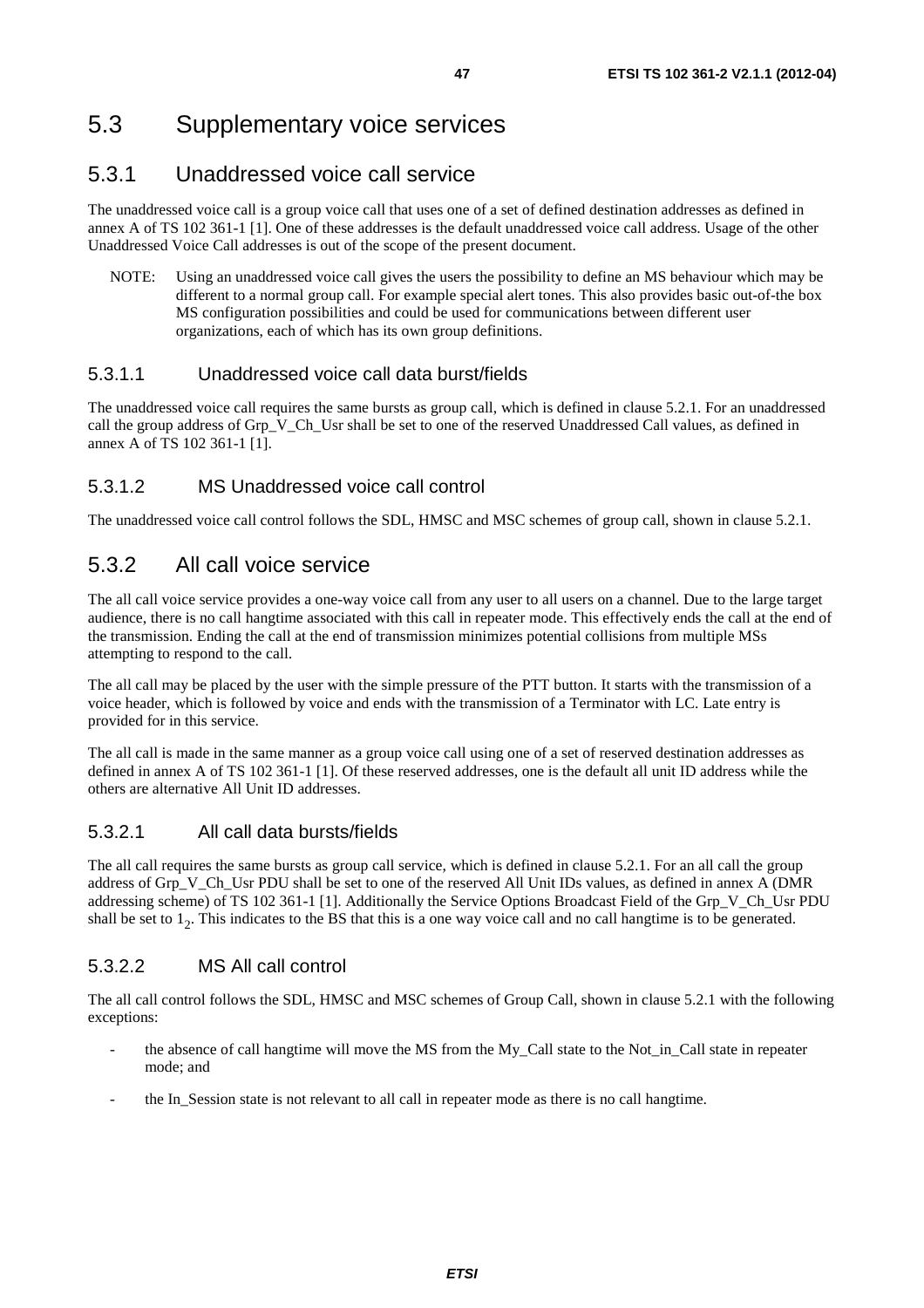#### 5.3.2.3 BS All call control

#### 5.3.2.3.1 All call voice repeating

The BS shall follow the voice call repeating rules as defined in clause 5.1.1.2.

#### 5.3.2.3.2 All call end of transmission

Figure 5.27 illustrates the BS actions when the end of transmission of an all call occurs. The end of transmission is signalled by the source MS with a Grp\_V\_Ch\_Usr PDU using a Terminator with LC data slot type after transmitting the entire last superframe through voice burst F. The DLL passes this up to the CCL\_BS with an EOR\_Slot\_1 primitive. This is then passed to CCL\_1 with the EOR primitive. CCL\_1 recognizes the Service Options Broadcast Field is set to 12 and sends a Generate\_Idles primitive to the CCL\_BS and transitions to the Channel\_Hangtime state. The CCL\_BS then sends a Generate\_Idles primitive to the DLL. The BS then transmits Idle PDUs on the outbound channel and sets the CACH AT bit to  $0<sub>2</sub>$  to indicate the channel is idle. The CCL\_BS states are defined in clause G.2.1 of TS 102 361-1 [1] and the CCL\_1 and CCL\_2 states are defined in clause G.2.2 of TS 102 361-1 [1].



**Figure 5.27: BS All call end of transmission**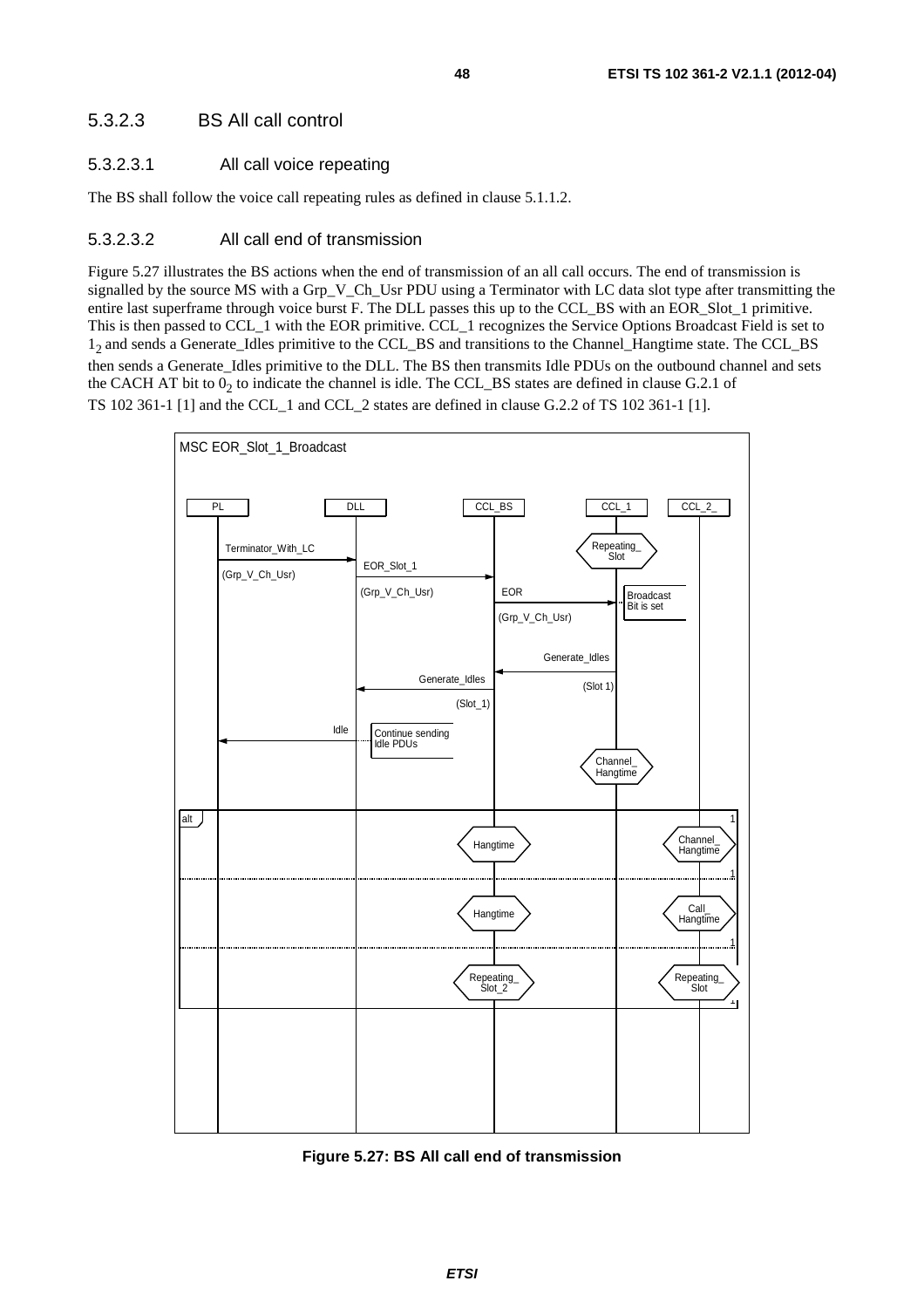# 5.3.3 Broadcast call voice service

The broadcast call voice service provides a one-way voice call from any user to a predetermined large group of users. Due to the large target audience, there is no call hangtime associated with this call in repeater mode. This effectively ends the call at the end of the transmission. Ending the call at the end of transmission minimizes potential collisions from multiple MSs attempting to respond to the call.

The broadcast call is made in the same manner as a group voice call. The broadcast call may be placed by the user with the simple pressure of the PTT button. It starts with the transmission of a voice header, which is followed by voice and ends with the transmission of a Terminator with LC. Late entry is provided for in this service.

## 5.3.3.1 Broadcast call data bursts/fields

The broadcast call requires the same bursts as group call service, which is defined in clause 5.2.1. For a broadcast call the Service Options Broadcast Field of the Grp\_V\_Ch\_Usr PDU shall be set to  $1<sub>2</sub>$ . This indicates to the BS that this is a one way voice call and no call hangtime is to be generated.

### 5.3.3.2 MS Broadcast call control

The broadcast call control follows the SDL, HMSC and MSC schemes of group call, shown in clause 5.2.1 with the following exceptions. The absence of call hangtime will move the MS from the My\_Call state to the Not\_in\_Call state in repeater mode. The In\_Session state is not relevant to broadcast call in repeater mode as there is no call hangtime.

### 5.3.3.3 BS Broadcast call control

#### 5.3.3.3.1 Broadcast call voice repeating

The BS shall follow the voice call repeating rules as defined in clause 5.1.1.2.

### 5.3.3.3.2 Broadcast call end of transmission

The BS shall follow the End of transmission rules as defined in clause 5.3.2.3.2.

# 5.3.4 Open voice channel mode service

The open voice channel mode service allows users to monitor and participate to the voice channel activity. This call modification is possible only on voice activity originator basis that is to say that if a user is not an explicitly addressed target of the call it can take part to it only if the originator has properly set the OVCM attribute.

From the voice activity originator's point of view the OVCM gives the opportunity to place group and individual calls that are listened from third party users that are not the targeted users of the call. In addition these third party users are part of the conversation in progress and they can also talk.

Third party users are those that have radios configured to take part to calls set as OVCM and not addressed explicitly to them.

Both in direct mode and repeater mode, OVCM call modifier applies to the following half duplex voice calls:

- Group Calls (see clause 5.2.1);
- Individual Calls (see clause 5.2.2).

OVCM service does not apply to the following calls:

- Unaddressed Voice calls;
- All talkgroup ID calls;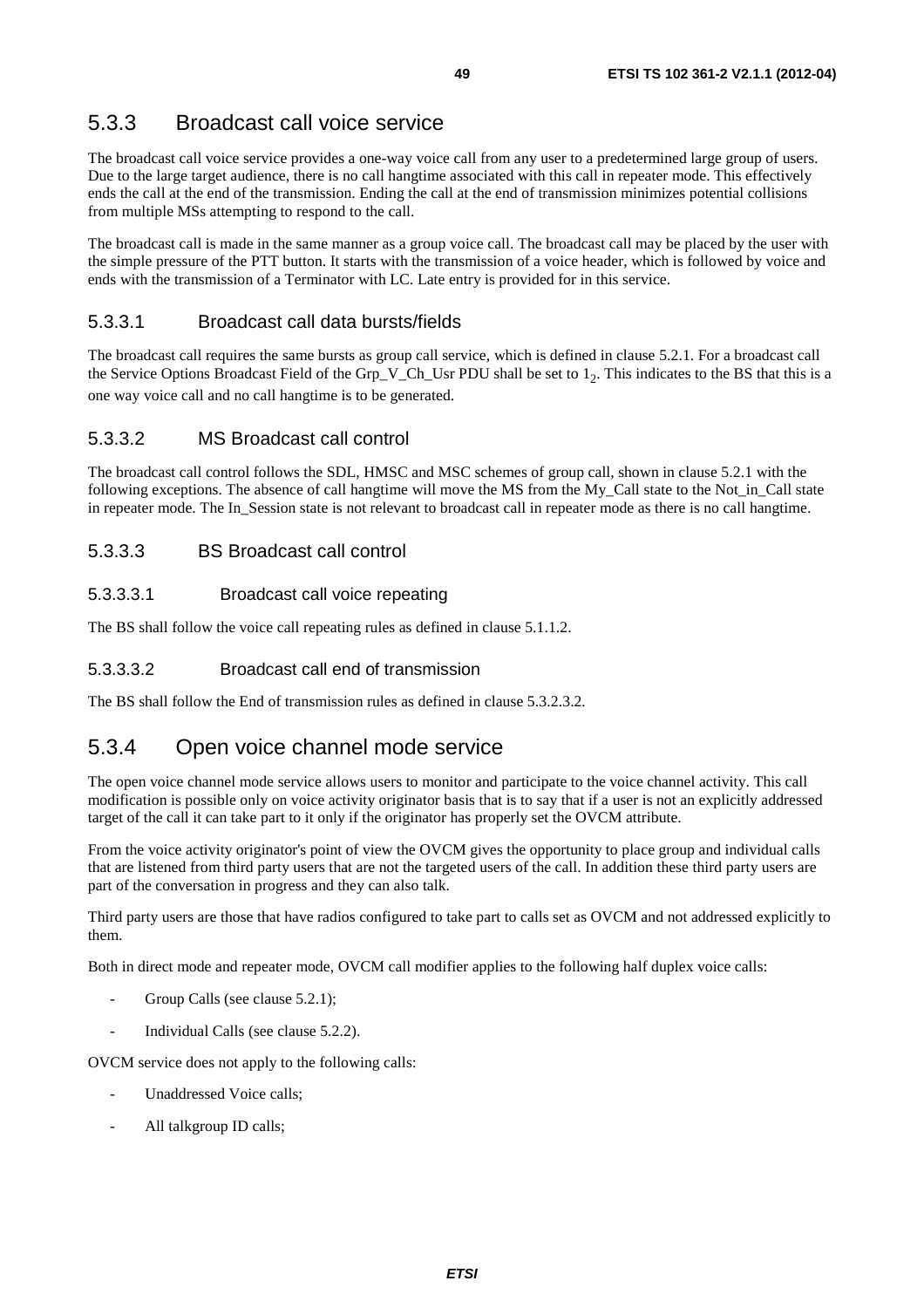- All unit ID calls:
- other "system gateway" calls such as PABX, PSTN;
- full duplex voice calls;
- data calls.

#### 5.3.4.1 OVCM service description

To achieve the OVCM service a bit is used in the service options information element in order to set the call as OVCM or not. This is illustrated in table 7.10.

Service options information element is present in call set-up signalling, Voice LC Header and Terminator with LC for each type of voice call (Group and Individual).

The behaviour of OVCM is summarized in table 5.7.

| <b>Feature</b>                  | <b>OVCM</b><br>bit | <b>Description</b>                                                                                                                                                                                                                   | Targeted users<br>rights | Third party user<br>rights |
|---------------------------------|--------------------|--------------------------------------------------------------------------------------------------------------------------------------------------------------------------------------------------------------------------------------|--------------------------|----------------------------|
| Group Voice Call                |                    | The users that are the recipients for the call are<br>alerted for the incoming call and are part of the call<br>The users that are not the recipients for the call are<br>not alerted but they can take part to the<br>conversation. | talk<br>listen           | talk<br>listen             |
|                                 | $\mathbf{0}$       | The users that are the recipients for the call are<br>alerted for the incoming call and are part of the call<br>The users that are not the recipients for the call are<br>not alerted and they are not part of the<br>conversation.  | talk<br>listen           | the channel is busy        |
| <b>Individual Voice</b><br>Call |                    | The user that is the recipient for the call is alerted<br>for the incoming call and is part of the call.<br>The other users that are not the recipients for the<br>call are not alerted but they are part of the<br>conversation.    | talk<br>listen           | talk<br>listen             |
|                                 | $\Omega$           | The user that is the recipient for the call is alerted<br>for the incoming call and is part of the call.<br>The users that are not the recipients for the call are<br>not alerted and they are not part of the<br>conversation.      | talk<br>listen           | the channel is busy        |

#### **Table 5.7**

In the table above user's permission to participate in an OVCM service as a third party is not taken into account. User's permission to participate in an OVCM service in progress and possible differences in user alerting are implementation dependent and not covered by the present document.

# 6 DMR facilities

# 6.1 Transmit timeout

DMR MSs shall have a transmit TimeOut timer (T\_TO) which limits the time of a single transmission item. This timer shall be set to the value T\_TO (see annex A) whenever the PTT key is pressed and counts down to zero.

The value of this timer is fixed for Tier I MSs (see annex A).

For Tier II and Tier III MSs the value of this timer is variable and may be changed (see annex A).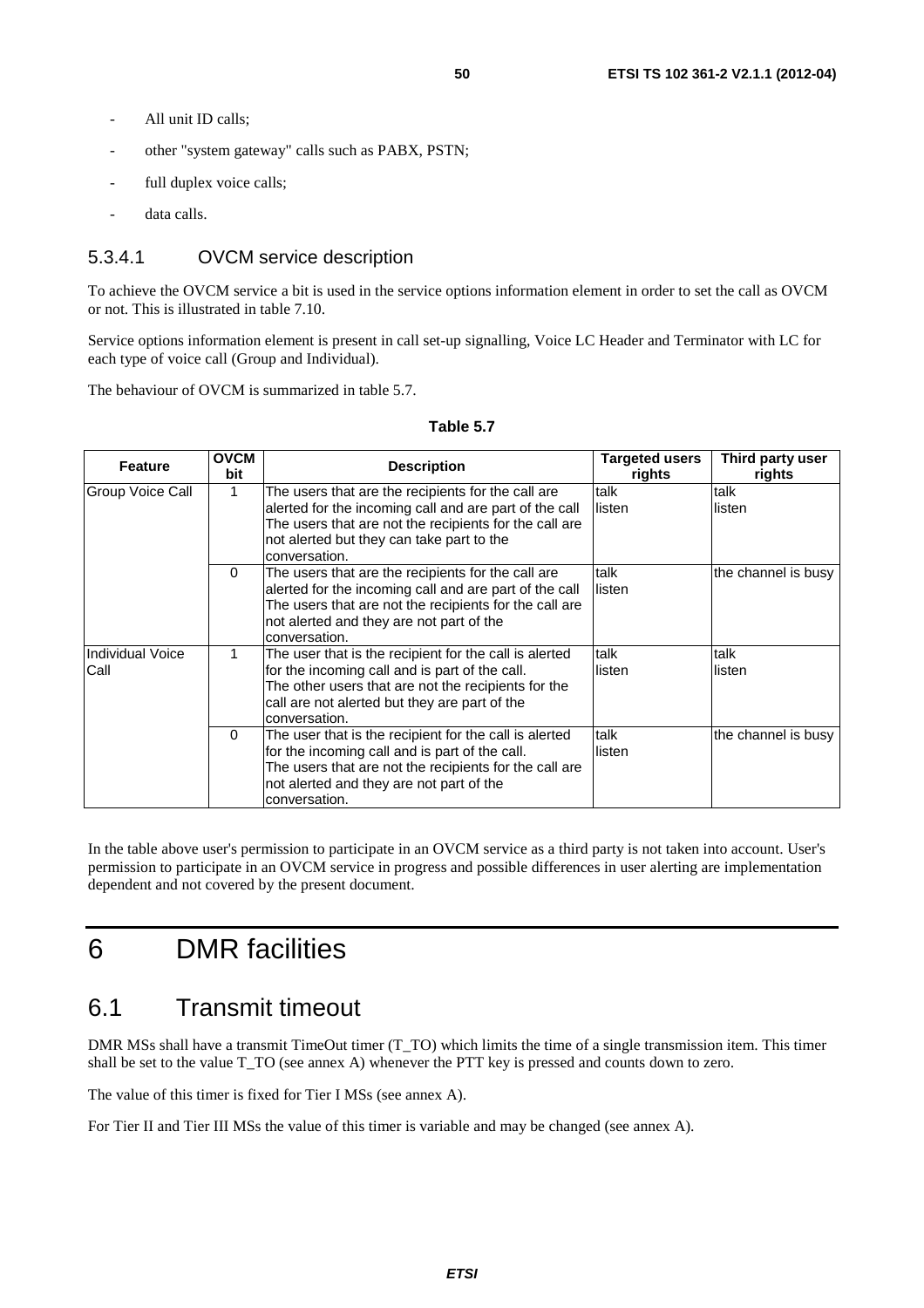If the transmit TimeOut timer expires during a voice transmission, then the MS will stop transmitting between immediately and after the end of the current superframe plus one burst and may not re-transmit until PTT has been released and pressed again. If the transmit TimeOut timer expires during a data transmission, then the MS will stop transmitting immediately.

NOTE: Stopping a voice transmission after the end of the current superframe plus one burst allows the MS to end its voice transmission with its normal mode of operation by completing the superframe and sending a Terminator with LC.

# 6.2 TDMA direct mode wide area timing

# 6.2.1 Facility description

With independent TDMA MS transmissions sharing a channel, one must be concerned about keeping the two MS transmissions within the assigned timeslot boundaries to avoid inter-timeslot interference. To minimize interference opportunities, it is important that all MS units in the wide area system are transmitting with the same channel slot timing. One MS in the wide area system is appointed as the wide area timing leader and sets the channel slot timing. MS units share their TDMA direct mode timing information with one another. This spreads the timing information from the leader MS all the way to the MS units at the edge of the system.

The solution is comprised of 4 high level states. The 4 high level states are Leader and Timing Unknown, Leader\_and\_Timing\_Known, Leader\_Unknown and Leader. The roles of the MS in each of these states is defined below.

### 6.2.1.1 Leader\_and\_Timing\_Unknown

In the Leader and Timing Unknown state the MS does not know the channel slot timing, which is the actual slot 1 vs. slot 2 channel timing. This can occur at power up or upon channel change to a different frequency. An MS changing channels from slot 1 to slot 2 of the same frequency shall stay in it is current timing state. Additionally, the MS does not know the channel timing leader either. In this state the MS has the following three roles; learn leader and channel slot timing, appoint a leader and be appointed as a leader.

### 6.2.1.2 Leader\_Unknown

In the Leader–Unknown state the MS once knew the channel timing but it has since expired. Additionally the MS does not know the channel timing leader and can no longer assume that the former channel timing leader is the current channel timing leader. In this state the MS has the same roles as it does in the Leader\_and\_Timing\_Unknown state. When transmitting, the MS shall transmit with the last known channel slot timing in a best effort to minimize interfering with multiple slots.

### 6.2.1.3 Leader\_and\_Timing\_Known

In the Leader\_and\_Timing\_Known state the MS knows both the channel slot timing, which is the actual slot 1 vs. slot 2 channel timing and the channel timing leader. In this state the MS has the following five roles; appoint a leader, be appointed as a leader, accept a new leader, send leader timing push and send leader timing correction. The roles of appointing a leader and being appointed a leader are similar to those in the Leader\_and\_Timing\_Unknown state.

### 6.2.1.4 Leader

In the Leader state the MS is the leader and sets the channel slot timing. In this state the MS has the following five roles; appoint a new leader, accept a new leader, resolve leader ID conflicts, send beacon timing and send leader timing correction. The role of appointing a leader is similar to that described in the Leader\_and\_Timing\_Unknown state. The roles of accepting a new leader and sending leader timing corrections are similar to those in the Leader and Timing Known state.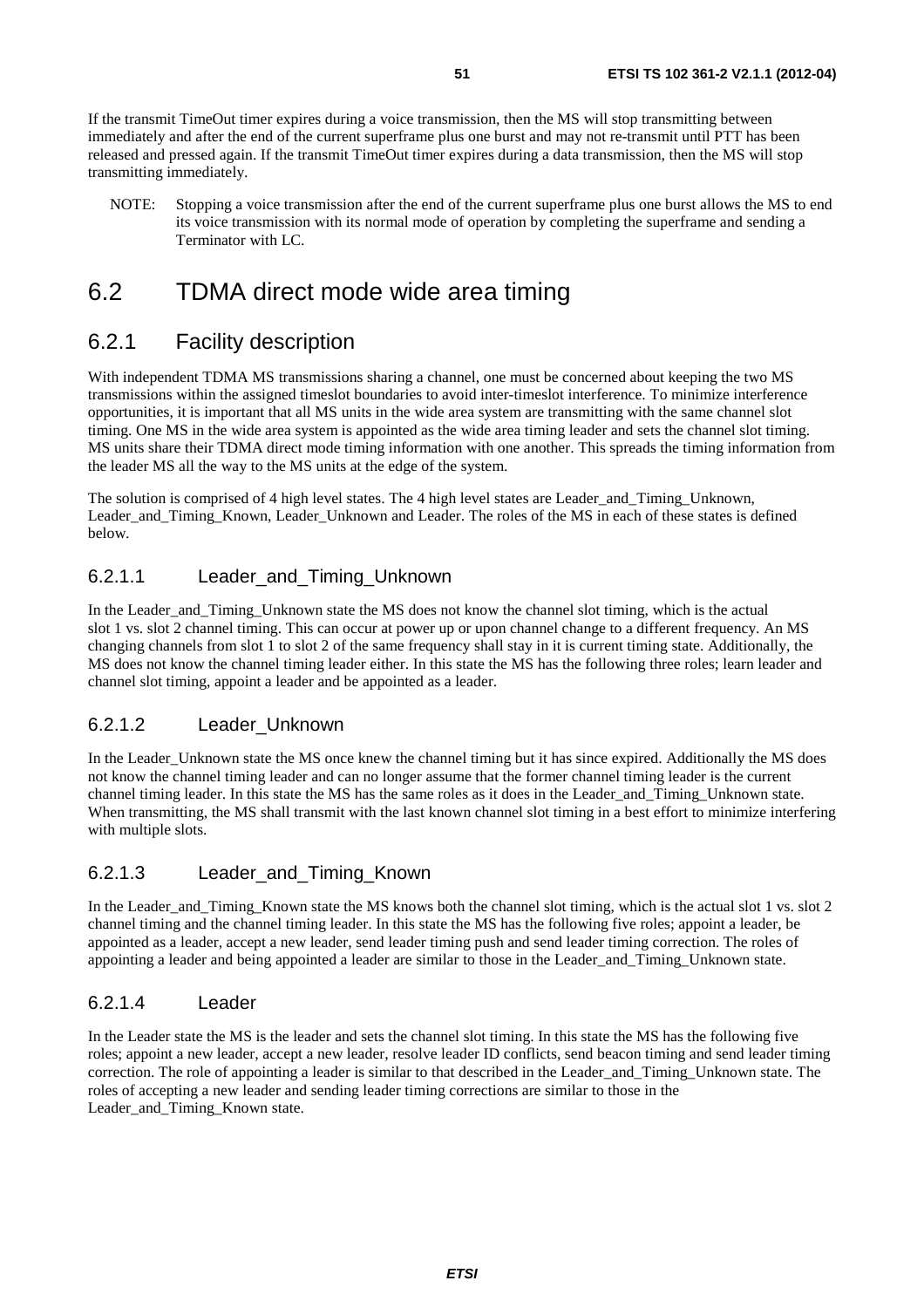# 6.2.2 TDMA direct mode data bursts/fields

### 6.2.2.1 Synchronization

When transmitting wide area timing information, the MS shall use the sync patterns associated with the MS unit's provisioned time slot. These are defined in TS 102 361-1 clause 9.1.1 [1].

## 6.2.2.2 Colour Code

TDMA direct mode channels shall be provisioned with a colour code, similar to other modes of operation. Both timeslots operating on a particular carrier frequency may or may not use the same colour code. Additionally an "All Site" colour code is defined ( $F_{16}$ ) for use in TDMA direct mode systems. Receiving colour code  $F_{16}$  on a TDMA Direct mode channel shall be considered a qualified colour code. The "All Site" color code shall only be used when transmitting channel timing CSBKs on the MS unit's provisioned time slot, which may be either Timeslot 1 or Timeslot 2. An MS shall decode a channel timing CSBK with the "All Site" colour code in its provisioned time slot and its non provisioned time slot. This reduces the number of CSBK transmissions required to support wide area timing on an RF channel.

# 6.2.2.3 Channel Timing CSBK

The channel timing information is sent via a Channel Timing CSBK (CT\_ CSBK). Upon reception of a CT\_CSBK the MS shall evaluate the CT\_CSBK information elements (clause 6.2.3), Leader Dynamic Identifier (LDI), Leader IDentifier (LID) Generation (Gen), Sync Age (SA), Channel Timing Opcode (CTO), New Leader (NL), Source Dynamic Identifier (SDI) and Source IDentifier (SID), to determine if the sync pattern contained in the CT\_CSBK sets the channel slot timing of the frequency, as illustrated in clause 10.2.3.1.2 in [1]. However, since all transmissions might not fall within these timing boundaries, an MS shall decode transmissions that do not align with its channel slot timing.

If the MS determines that the received channel timing information in the CT\_CSBK indicates better timing information, the MS shall use the sync pattern contained in the newly received CT\_CSBK to set the channel slot timing of the frequency (clause 6.2.3). If the MS determines the received channel timing information in the CT\_CSBK does not indicate better timing information, the MS shall continue to use its current channel slot timing. The CT\_CSBK may be received on either the MS unit's provisioned time slot or its non-provisioned time slot. Therefore the MS shall decode the CT\_CSBK on either time slot. This helps minimize the required number of CT\_CSBK transmissions. The solution utilizes 5 different CT\_CSBK types.

### 6.2.2.3.1 CT\_CSBK\_Beacon

The CT CSBK is periodically transmitted by the timing leader MS as a beacon (CT\_CSBK\_Beacon). The CT\_CSBK\_Beacon shall be transmitted via 12,5e direct mode Polite to All channel access rules (see clause 5.2.2.1 of TS 102 361-1 [1]) in the leader's provisioned slot with the appropriate time slot sync pattern and the all site color code. The CT\_CSBK\_Beacon shall not be immediately transmitted if the channel contains any RF activity, including a TDMA direct mode transmission on either slot. This helps to ensure that the CT\_CSBK\_Beacon is sent with the proper channel slot timing. If the channel contains RF activity, the MS shall queue the CT\_CSBK Beacon and retry at a later time. A MS that receives a CT\_CSBK\_Beacon shall use this to set its own channel slot timing when it determines that the transmitting MS is the wide area timing leader. The transmission duration of the CT\_CSBK\_Beacon shall be the BeaconDuration.

# 6.2.2.3.2 CT\_CSBK\_Prop

In response to receiving either a CT\_CSBK\_Beacon or a CT\_CSBK\_Prop, the transmission of a CT\_CSBK\_Prop shall be scheduled by non-leader MS units as a means to diffuse the proper wide area timing information to all MS units within an extended geographical area. The CT\_CSBK\_Prop shall be transmitted via 12,5e direct mode Polite to All channel access rules (see clause 5.2.2.1 of TS 102 361-1 [1]) in the MS's provisioned slot with the appropriate time slot sync pattern and the all site color code. The CT\_CSBK\_Prop shall not be immediately transmitted if the channel contains any RF activity, including a TDMA direct mode transmission on either slot. This helps to ensure that the CT\_CSBK\_Prop is sent with the proper channel slot timing. If the channel contains RF activity, the MS shall queue the CT\_CSBK Prop and retry at a later time. A MS that receives a CT\_CSBK\_Prop shall use this to set its own channel slot timing when it determines that the indicated leader MS is the wide area timing leader. The transmission duration of the CT\_CSBK\_Prop shall be the BeaconDuration.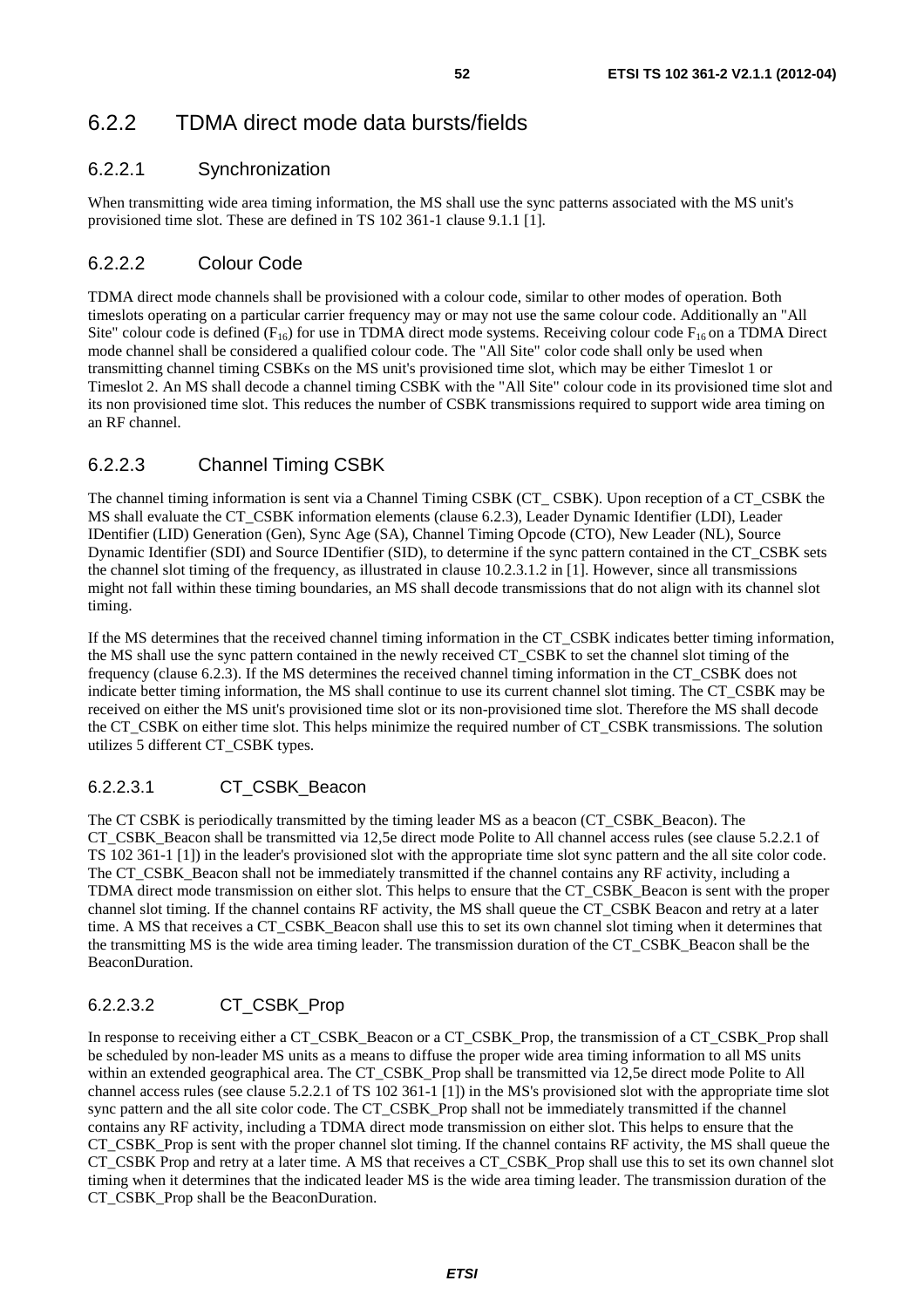In order to minimize the number of CT\_CSBKs on a channel, the scheduled CT\_CSBK\_Prop may be cancelled under certain conditions (see clause 6.2.3.1.1). A sliding window CT\_RHOT strategy is implemented to propagate CT\_CSBK\_Prop messages out via different paths (different MS units), so that channel slot timing is more likely to be achieved over the wide area. The idea is for MS units that have recently transmitted a CT\_CSBK\_Prop, to have a lower probability of transmitting than MS units that have not transmitted recently. After a MS has transmitted a CT\_CSBK\_Prop, the next time it is to transmit a CT\_CSBK\_Prop it uses a uniform distribution of 2,160 to 3,240 seconds with 60 ms increments for the CT\_RHOT value. It is possible that the MS will not send the CT\_CSBK\_Prop, as there are instances where it will cancel its request when it receives a CT\_CSBK from another MS (see clause 6.2.3.1.1). In these cases, the MS will decrement CT\_RHOT upper and lower range values by 120 ms for the next transmission request. This gives the MS a slightly higher probability of transmitting the CT\_CSBK\_Prop than the previous time. This 120 ms decrementing occurs until a scheduled CT\_CSBK\_Prop is transmitted or the lower range value equals 0, at which time the CT\_RHOT range is set back to 2,160 to 3,240 seconds.

#### 6.2.2.3.3 CT\_CSBK\_Term

The CT\_CSBK shall be transmitted by all subscribers in TDMA direct mode, immediately following certain transmissions, as a terminator. A MS shall transmit a CT\_CSBK\_Term immediately following a voice transmission, a data transmission or a CSBK transmission, with the following two exceptions: the CT\_CSBK\_Term shall not be sent after a confirmed data Response Data Header or an Acknowledgement to a CSBK; i.e. UU\_Ans\_Rsp for OACSU Individual voice call. To facilitate new timing leader elections, the subscriber shall transmit the CT\_CSBK even if the subscriber does not know the current timing leader. Figure 6.1 illustrates the rules for terminating 6.25e Direct Mode transmissions with a CT\_CSBK\_Term. Note that for confirmed Data the CT\_CSBK\_Term shall replace the Terminator Data Link Control (TD\_LC) which is required in TS 102 361-3, clause 5.4 [3].



**Figure 6.1: Channel Timing CSBK Terminator** 

### 6.2.2.3.4 CT\_CSBK\_Req

The CT\_CSBK is transmitted as a request for current leader and channel timing information. Before transmitting a CT\_CSBK\_Req, a MS waits for a random holdoff amount of time, CT\_RHOT. CT\_CSBK\_Req is transmitted only when RF channel is free of any transmissions using the 12,5e direct mode Polite to All channel access rules (see clause 5.2.2.1 of TS 102 361-1 [1]). The transmission duration of the CT\_CSBK\_Req shall be the CTDuration.

### 6.2.2.3.5 CT\_CSBK\_Resp

The CT\_CSBK\_Resp is transmitted as a response to requests for current leader and channel timing information and also as a correction when a MS is observed to be using incorrect channel timing information. Before transmitting a CT\_CSBK\_Resp as a response or correction, a non-leader subscriber waits for a random holdoff amount of time using the CT\_RHOT process. The CT\_CSBK\_Prop shall be transmitted via 12,5e direct mode Polite to All channel access rules (see clause 5.2.2.1 of TS 102 361-1 [1]) in the MS's provisioned slot with the appropriate time slot sync pattern and the all site color code. The CT\_CSBK\_Prop shall not be immediately transmitted if the channel contains any RF activity, including a TDMA direct mode transmission on either slot. This helps to ensure that the CT\_CSBK\_Prop is sent with the proper channel slot timing. If the channel contains RF activity, the MS shall queue the CT\_CSBK Prop and retry at a later time. The transmission duration of the CT\_CSBK\_Resp shall be the CTDuration.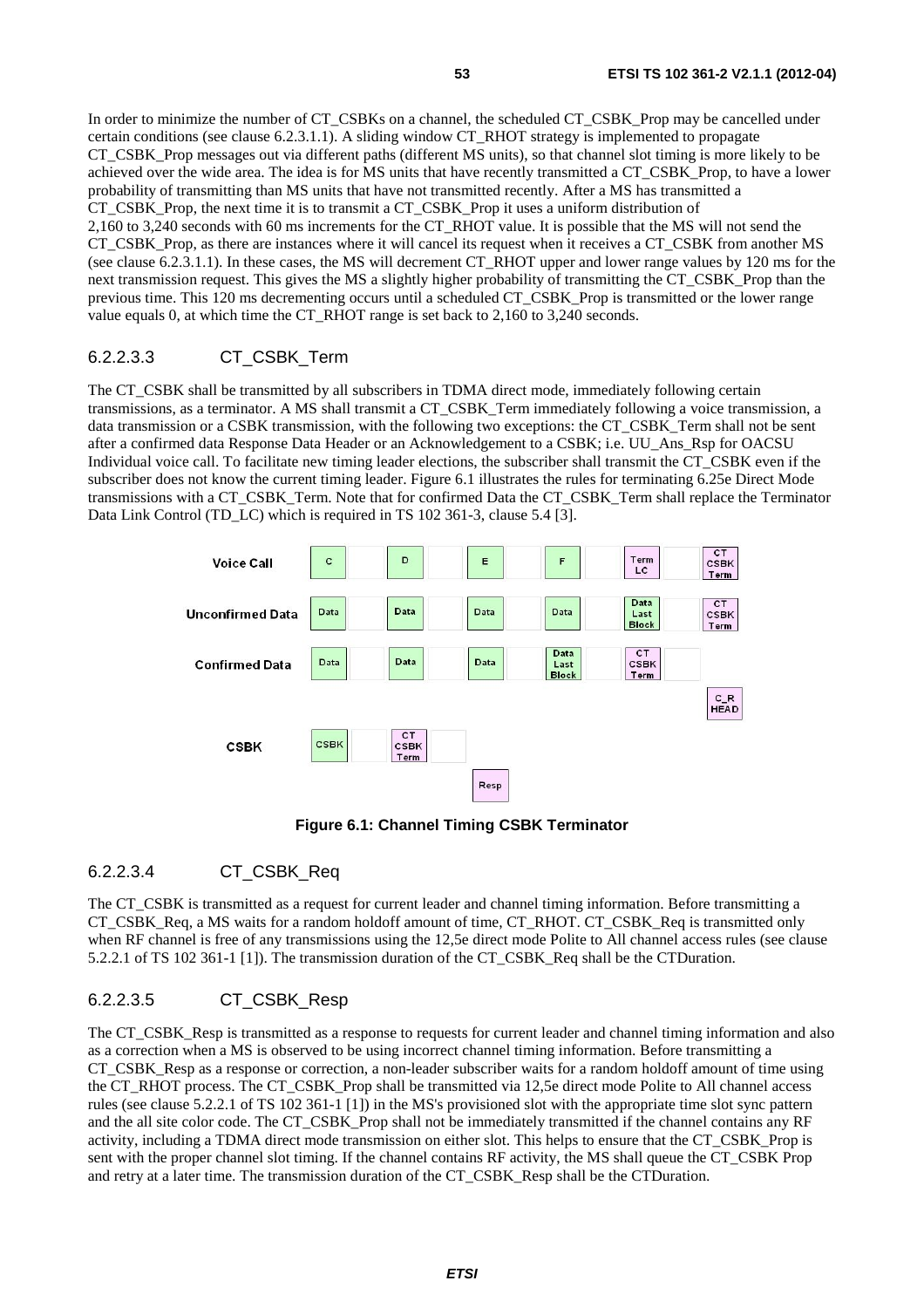# 6.2.3 TDMA direct mode SDL

The following SDL figures are informative and serve as a guide, because there are a number of ways to arrive at the same results. However, the text preceding each diagram includes normative points. When receiving a CT\_CSBK in the diagrams, there are two sets of information elements that are used in the decision process:

- Information elements that are preceded by MS\_ (e.g. MS\_LWATID) are the channel timing information elements of the receiving MS.
- Information elements that are not preceded by MS<sub>—</sub> (e.g. LWATID) are the channel timing information elements received by the MS in the CT\_CSBK.

#### 6.2.3.1 Power up and channel change SDL

Figure 6.2 illustrates MS actions when it arrives on a TDMA direct mode channel, which includes power up and channel change. However, it does not include changing to the other slot on the same frequency as the leader MS sets the timing for both slots. The SDL in figure 6.2 defines the following requirements:

- The MS shall initialize its own Wide Area Timing Identifier (MS\_WATID), which is composed of the MS Dynamic Identifier (MS\_DI) and the MS Identifier (MS\_ID) as well as its Generation (MS\_Gen), Sync Age (MS\_SA) and its Leader WATID (MS\_LWATID).
- NOTE: An individual MS unit's MS\_DI may be provisionable in order to support a particular MS unit being elected or excluded from being elected as the leader.



**Figure 6.2: Power up and channel change SDL** 

### 6.2.3.2 Leader and timing unknown SDL

Figure 6.3 illustrates MS actions from the Leader\_and\_Timing\_Unknown state when the NoLeaderTimer expires or the MS is requested to transmit voice, data or CSBKs other than a CT\_CSBK. The SDL in figure 6.3 defines the following requirements:

- When MS requested to transmit, the MS shall set Source DI (SDI) bits to  $00<sub>2</sub>$  in the transmitted CT\_CSBK\_Term.
- When NoLeaderTimer expires MS shall use its MS DI bits for SDI in the CT\_CSBK transmission.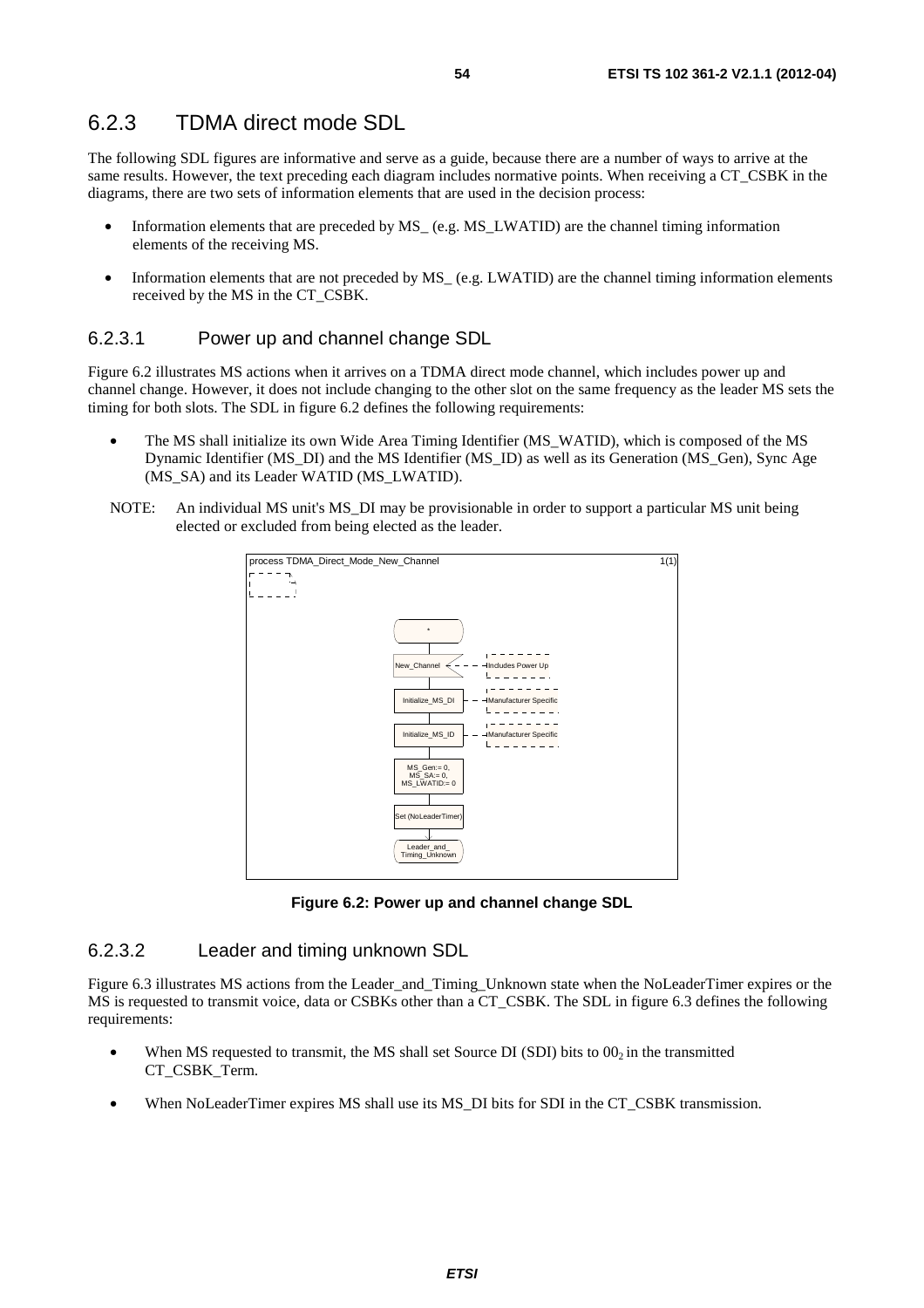- After NoLeaderTimer expiration and the MS is waiting to transmit a CT\_CSBK\_Req, if the MS receives a CT\_CSBK then:
	- If received CT\_CSBK does not contain a leader or it contains a leader with a lower DI than the receiver's MS\_DI, then the receiving MS shall accept the channel slot timing and continue to attempt to send the CT\_CSBK\_Req.
	- If received CT\_CSBK contains a leader with a greater than or equal to DI than receiver's MS\_DI, then the receiving MS shall cancel the request to TX and evaluate the received CT\_CSBK.
- When CT\_RHOT expires and the channel is busy, the MS shall continue to attempt to send the CT\_CSBK\_Req:
	- The MS may attempt to send for up to 2 minutes (Not shown in SDL) before cancelling.

NOTE: CT\_CSBK Evaluation (CCE) and Transmit procedure are defined in clauses 6.2.3.8 and 6.2.3.12.



**Figure 6.3: Leader and timing unknown SDL** 

#### 6.2.3.3 Leader unknown SDL

Figure 6.4 illustrates MS actions from the Leader\_and\_Timing\_Known state when the NoLeaderTimer expires or the MS is requested to transmit voice, data or CSBKs other than a CT\_CSBK. The SDL in figure 6.4 defines the following requirements:

- After NoLeaderTimer expiration and the MS is waiting to transmit a CT\_CSBK\_Req, if the MS receives a CT\_CSBK then:
	- If received CT\_CSBK does not contain a leader or it contains a leader with a lower DI than the receiver's MS\_DI, then the receiving MS shall accept the channel slot timing and continue to attempt to send the CT\_CSBK\_Req.
	- If received CT\_CSBK contains a leader with a greater than or equal to DI then the receiver's MS\_DI, then the receiving MS shall cancel the request to TX and evaluate the received CT\_CSBK.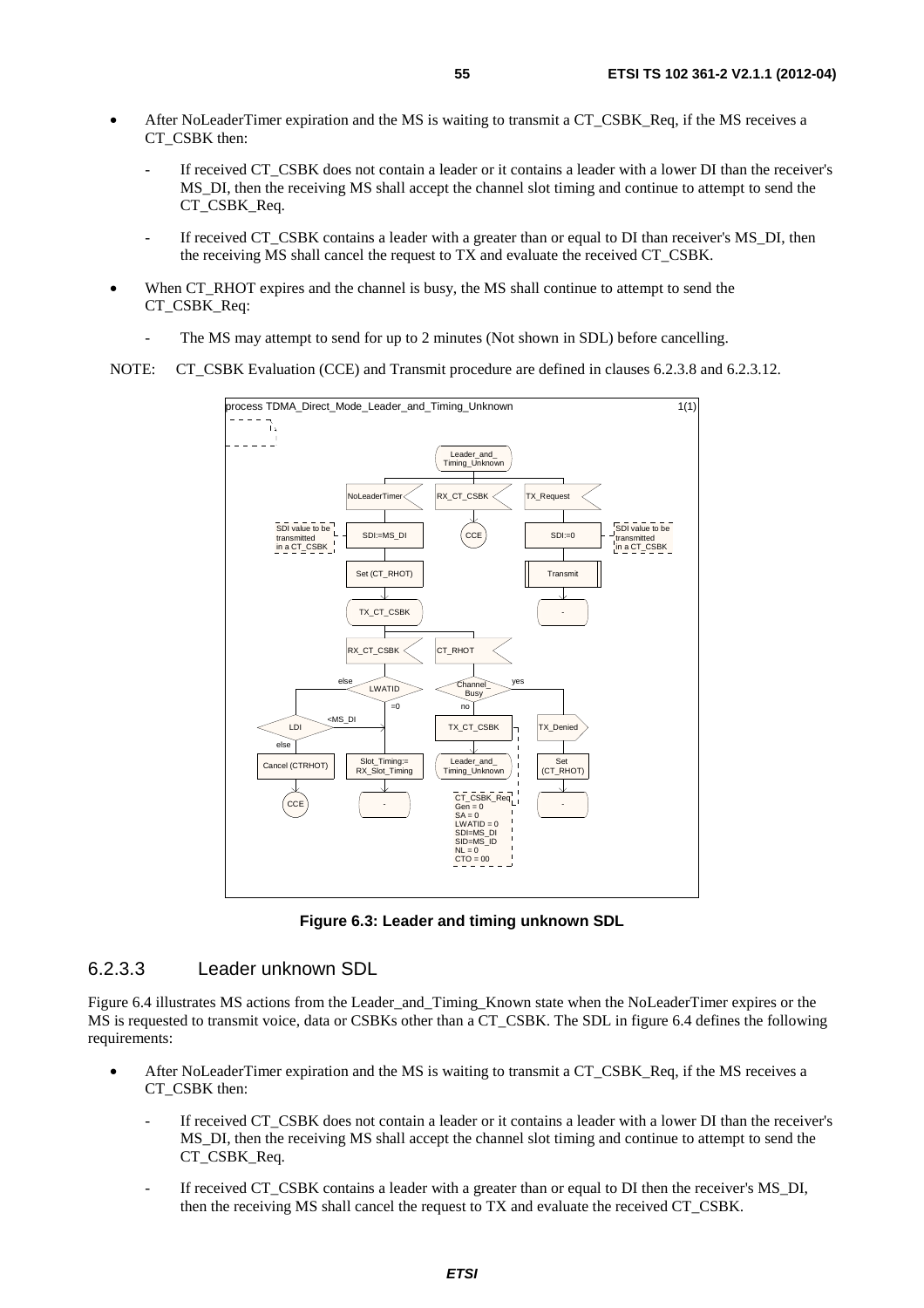- When CT\_RHOT expires and the channel is busy, the MS shall continue to attempt to send the CT\_CSBK\_Req:
	- The MS may attempt to send for up to 2 minutes (not shown in SDL) before cancelling.

NOTE: CT\_CSBK Evaluation (CCE) and Transmit procedure are defined in clauses 6.2.3.8 and 6.2.3.12.



**Figure 6.4: Leader unknown SDL** 

### 6.2.3.4 Leader and timing known SDL

Figure 6.5 illustrates MS actions from the Leader\_and\_Timing\_Known state when either the SyncAge or SyncAgeWarning timers expire or the MS is requested to transmit voice, data or CSBKs other than a CT\_CSBK. The SDL in figure 6.5 defines the following requirements.

- After SyncAgeWarning expiration and MS is waiting to transmit a CT\_CSBK\_Req, if the MS receives a CT\_CSBK then:
	- If the CTO is 00 or 01, the received leader has a lower LWATID than the receiver's leader MS\_WATID, or the received leader is equal to the MS\_LWATID of the receiver and the SA is higher, then the MS shall continue to attempt to send the CT\_CSBK\_Req.
	- Otherwise the attempt to send the CT\_CSBK\_Req is cancelled.
- When CT\_RHOT expires and the channel is busy, the MS shall continue to attempt to send the CT\_CSBK\_Req.
	- The MS may attempt to send for up to 2 minutes (not shown in SDL) before cancelling.
- When the SyncAge Timer expires, the MS shall re-initialize timing parameters and start the NoLeaderTimer.

NOTE: CT\_CSBK Evaluation (CCE) and Transmit procedure are defined in clauses 6.2.3.8 and 6.2.3.12.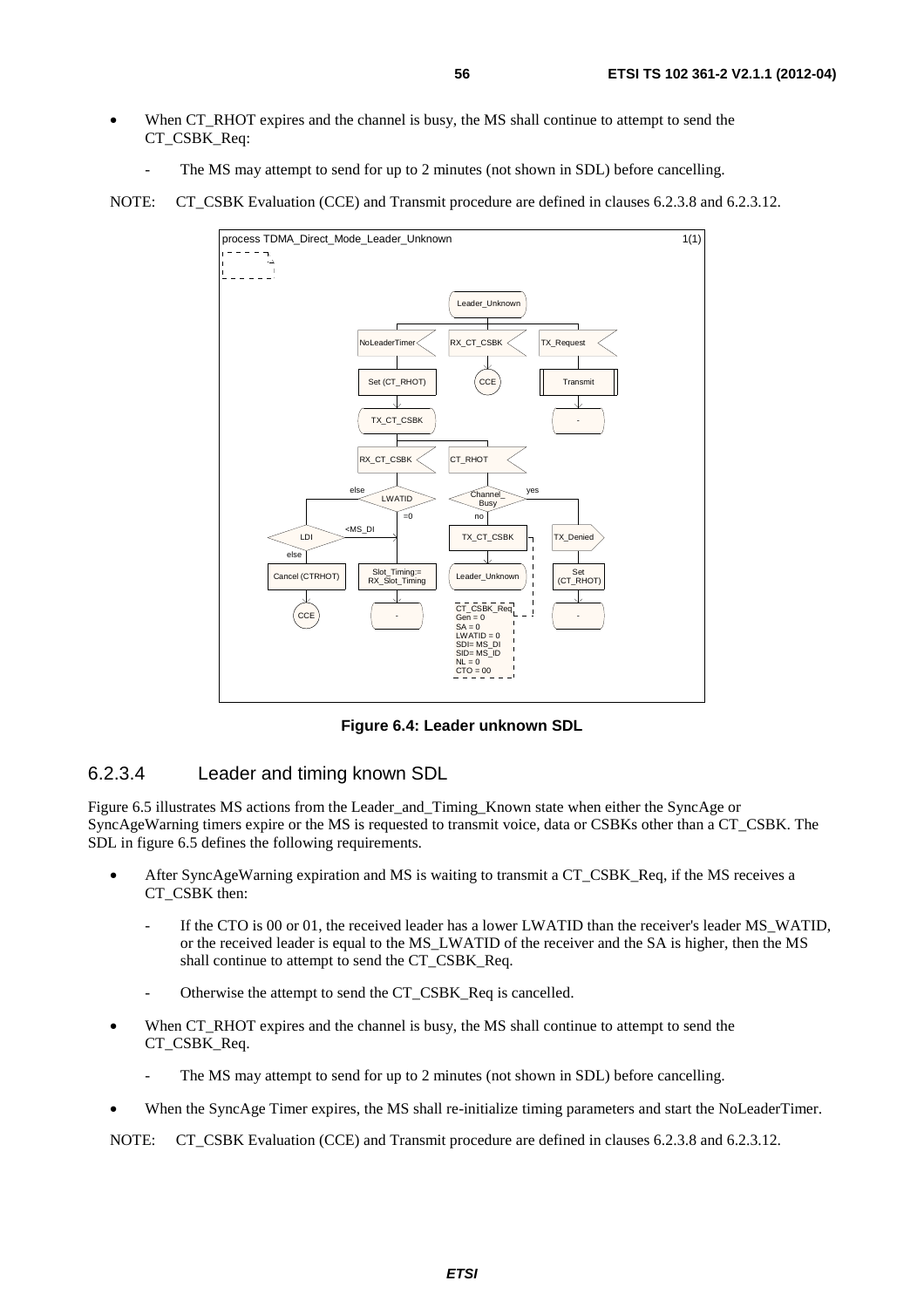

**Figure 6.5: Leader and timing known SDL** 

#### 6.2.3.5 Leader SDL

Figure 6.6 illustrates MS actions when the MS is the Leader and the BeaconInterval timer expires or it receives a CT\_CSBK. The SDL in figure 6.6 defines the following requirements:

- The MS shall attempt to send a CT\_CSBK\_Beacon when the BeaconInterval timer expires or it receives a message to TX a beacon when it was appointed the leader.
- When CT\_RHOT expires and the channel is busy, the MS shall continue to attempt to send the CT\_CSBK\_Beacon:
	- The MS may attempt to send for up to 2 minutes (not shown in SDL) before cancelling.
- The MS shall attempt to send a correction (SC) when a received CT\_CSBK:
	- Identifies a leader with a lower LWATID than the receiver's MS\_LWATID.
	- Does not identify a leader and the received SDI is less than or equal to the receiver's MS\_LDI.
- The MS shall attempt to appoint a new leader (ANL) when a received CT\_CSBK:
	- Identifies a leader with a larger LWATID than the receiver's MS\_LWATID and the received SDI is greater than the received LDI in the CT\_CSBK.
	- Does not identify a leader and the received SDI is greater than the receiver's MS\_LDI.
- The MS shall attempt to resolve a leader identifier conflict (ID) when a received CT\_CSBK:
	- Identifies a leader with the same LWATID than the receiver's MS\_LWATID and the received SDI is less than or equal to the receiver's MS\_LDI.
- The MS shall attempt to accept a leader when a received CT\_CSBK:
	- Identifies a leader with a greater LWATID than the receiver's LWATID and the received SDI is less than or equal to the receiver's LDI.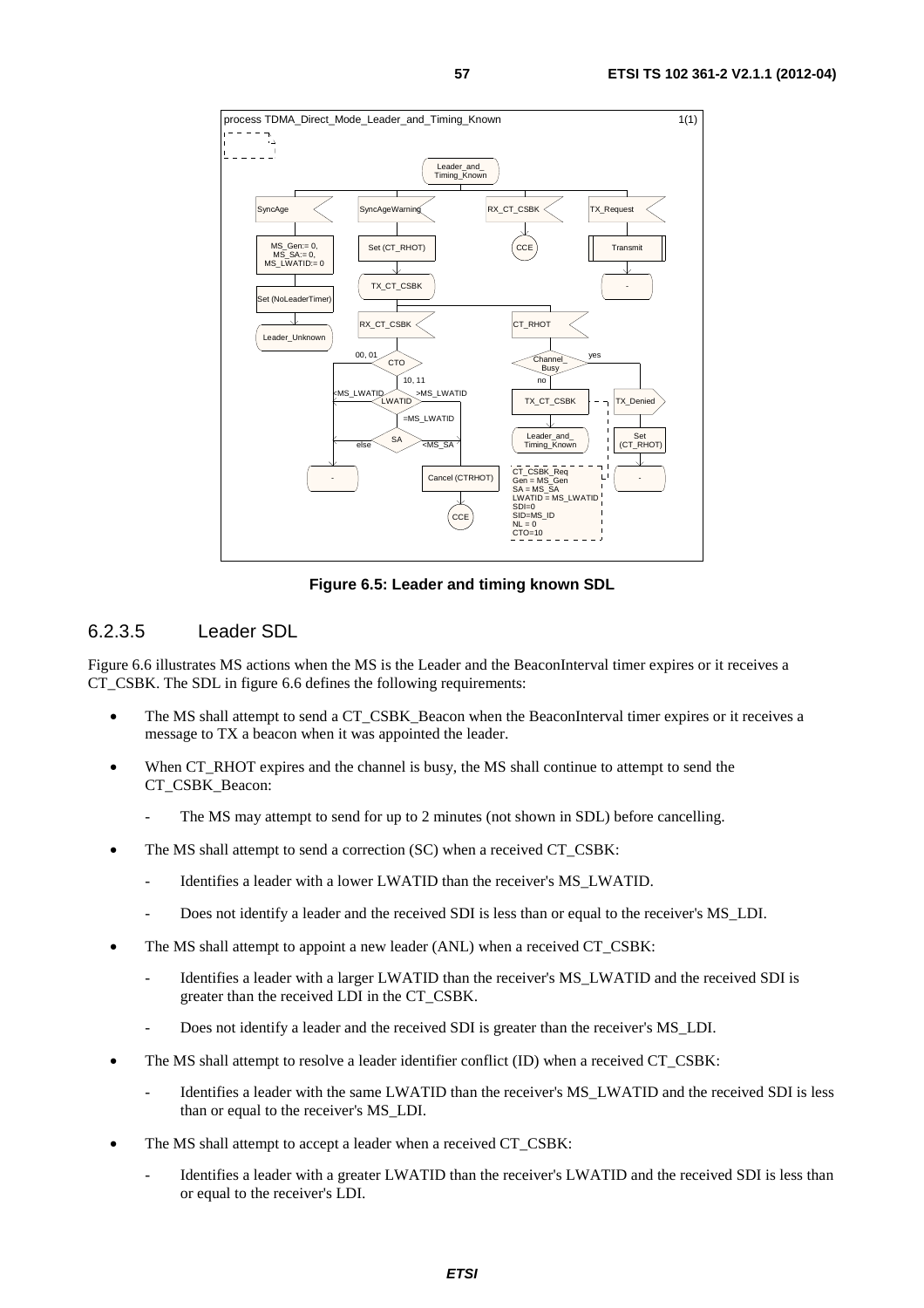NOTE: Identifier Conflict (ID) is described in clause 6.2.3.6, Send Correction (SC) is described in clause 6.2.3.8, Accept Leader (AL) is described in clause 6.2.3.9, and Appoint New Leader (ANL) is described in clause 6.2.3.10.



**Figure 6.6: Leader SDL** 

#### 6.2.3.6 Leader identifier conflict SDL

Figure 6.7 illustrates MS actions while it is the leader and has received a CT\_CSBK with the same leader Dynamic Identifier (DI) and leader Identifier (ID) as its MS DI and MS ID. The SDL in figure 6.7 defines the following requirements:

- If the received SyncAge (SA) is within +/- 10 SAIncr of the MS unit's SyncAge (MS\_SA), the leader shall assume it is still the leader.
- If the received SyncAge (SA) is a multiple of the MS unit's SyncAge (MS\_SA) to within  $\pm$  10 SAIncr, the leader shall assume it is still the leader and proceeds to send out a channel timing correction (SC).
- If the received SyncAge is different than either of the two previous conditions, then the MS assumes there is another leader in the system using the same LWATID and this conflict must be resolved:
	- The MS selects a new MS ID and if the new MS ID is greater than the received LID, the MS shall stay as the leader.
	- The MS selects a new MS ID and if the new MS ID is less than the received LID, the MS shall accept the other MS as the leader (AL).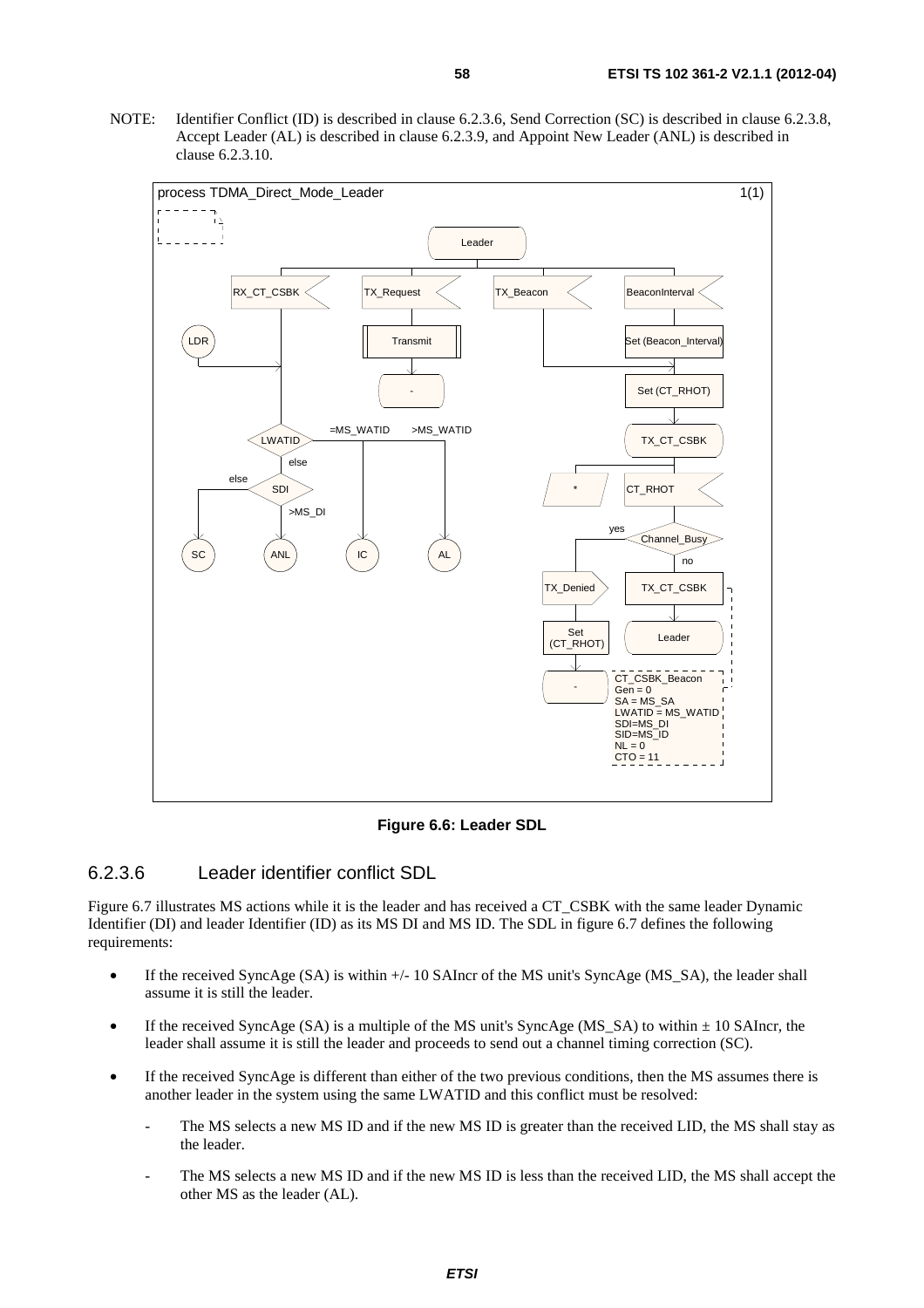

NOTE: Send Correction (SC) is described in clause 6.2.3.8 and Accept Leader (AL) is described in clause 6.2.3.9.

**Figure 6.7: Leader identifier conflict SDL** 

#### 6.2.3.7 CT\_CSBK evaluation SDL

Figure 6.8 illustrates MS actions while a non-leader MS evaluates a received CT\_CSBK. The SDL in figure 6.8 defines the following requirements:

- If the MS receives a CT\_CSBK appointing it as the leader (LWATID = MS\_WATID and NL = 1) the MS sets its Generation to 0, assumes the SyncAge in the CT\_CSBK, sets the BeaconInterval timer and transitions to the Leader state to immediately transmit a beacon.
- If the received LWATID equals the receiver's MS\_WATID and it is not appointed leader (NL=0) or the received SID in the CT\_CSBK matches the receiver's MS ID, then the MS generates a new MS ID.
- If the receiving MS does not have a leader it shall accept the channel slot timing and:
	- If received LWATID = 0 then MS shall attempt to appoint new leader (ANL).
	- If received LWATID  $\neq$  0 then MS shall attempt to accept leader (AL).
- If the receiving MS has a leader and an unaligned terminator is received (CTO=01), the MS shall not accept the timing or update the leader information:
	- If the received LWATID is less than the receiver' MS\_LWATID, the MS shall attempt to send a correction (SC).
- If the received LWATID is less than the receiver's MS\_LWATID or they are equal and the received SA is greater than the receiver's MS\_SA then the MS shall attempt to send a timing correction (SC).
- If the received LWATID is greater than the receiver's MS\_LWATID and the received  $CTO = 11$  then the MS shall accept the channel slot timing and attempt to send a Timing Push (TP).
- If the received LWATID is greater than the receiver's MS\_LWATID and the received  $CTO = 01$  then the MS shall accept the channel slot timing and accept the leader (AL).
- If the received LWATID equals the receiver's MS\_LWATID, the received SA equals the receiver's MS\_SA and the received Gen is < the receiver's MS\_Gen, then the MS shall accept the channel slot timing and set MS Gen to one more than the received Gen.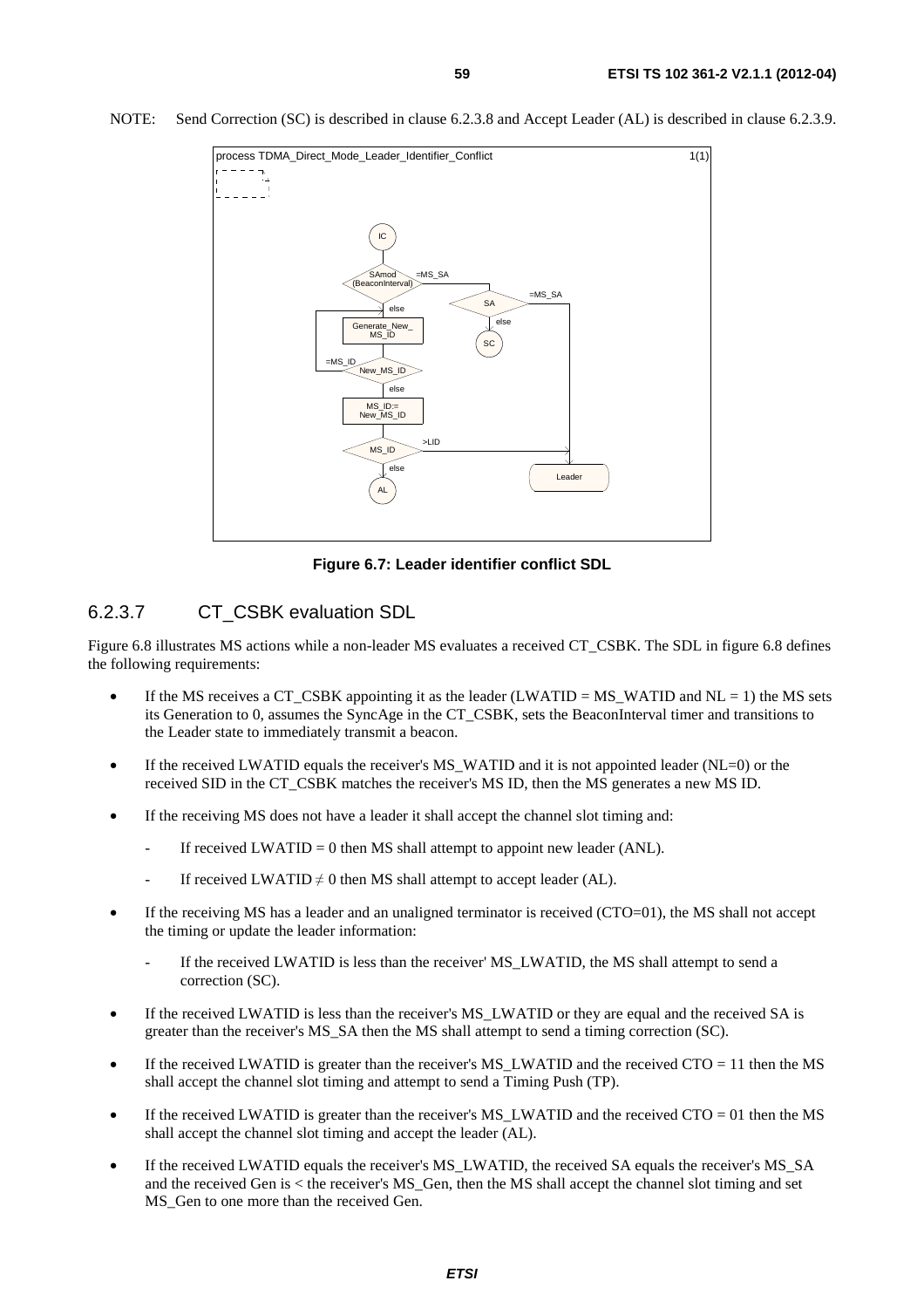NOTE: Send Correction (SC) is described in clause 6.2.3.8, Accept Leader (AL) is described in clause 6.2.3.9, Appoint New Leader (ANL) is described in clause 6.2.3.10 and Timing Push (TP) is described in clause 6.2.3.11.



**Figure 6.8: CT\_CSBK evaluation SDL** 

#### 6.2.3.8 Send correction SDL

Figure 6.9 illustrates MS actions for sending a channel timing correction. The SDL in figure 6.9 defines the following requirements:

- The MS shall attempt to send a CT\_CSBK when CT\_RHOT expires.
- When CT\_RHOT expires and the channel is busy, the MS shall continue to attempt to send the CT\_CSBK:
	- The MS may attempt to send for up to 2 minutes (not shown in SDL) before cancelling.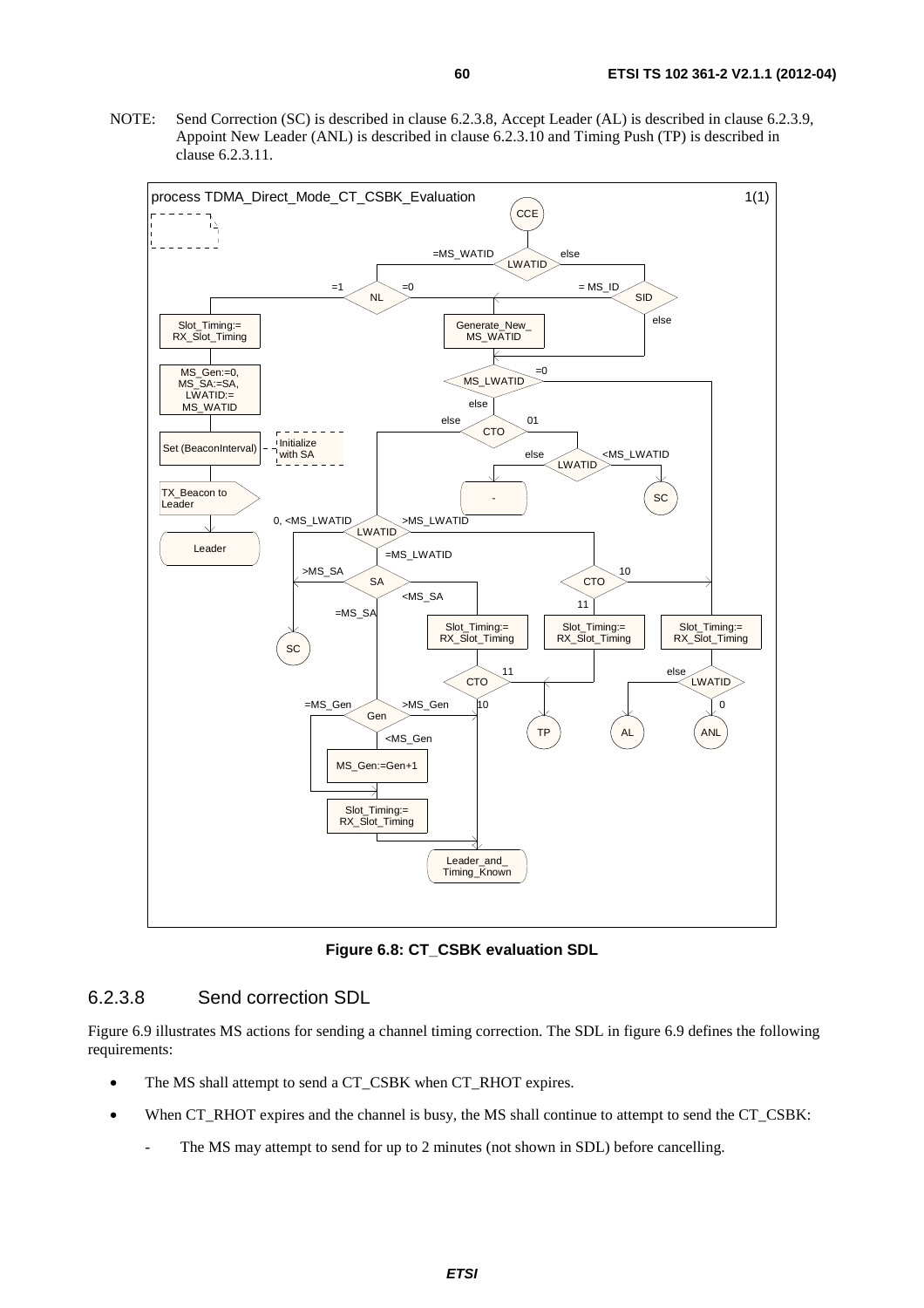- When attempting to transmit a CT\_CSBK and the MS receives a CT\_CSBK with CTO of 00 or 01, the LWATID is less than the receiver's MS\_LWATID or the LWATID is  $\geq$  the receiver's MS\_LWATID and the SWATID is less than the receiver's MS\_LWATID then the MS shall continue to send the CT\_CSBK.
- NOTE: CT\_CSBK Evaluation (CCE) is described in clause 6.2.3.7, and LDR is the Leader CT\_CSBK evaluation portion in clause 6.2.3.5.



**Figure 6.9: Send correction SDL** 

#### 6.2.3.9 Accept leader SDL

Figure 6.10 illustrates MS actions when accepting a new leader. The SDL in figure 6.10 defines the following requirements:

- If the CTO is 00 or 01 the receiving MS does not accept the leader.
- If the CTO is 10 or 11 the receiving MS accepts the channel slot timing and the channel timing parameters, sets both SyncAgeWarning and SyncAge timers initialized with the received SA value.

NOTE: CT\_CSBK Evaluation (CCE) is described in clause 6.2.3.7.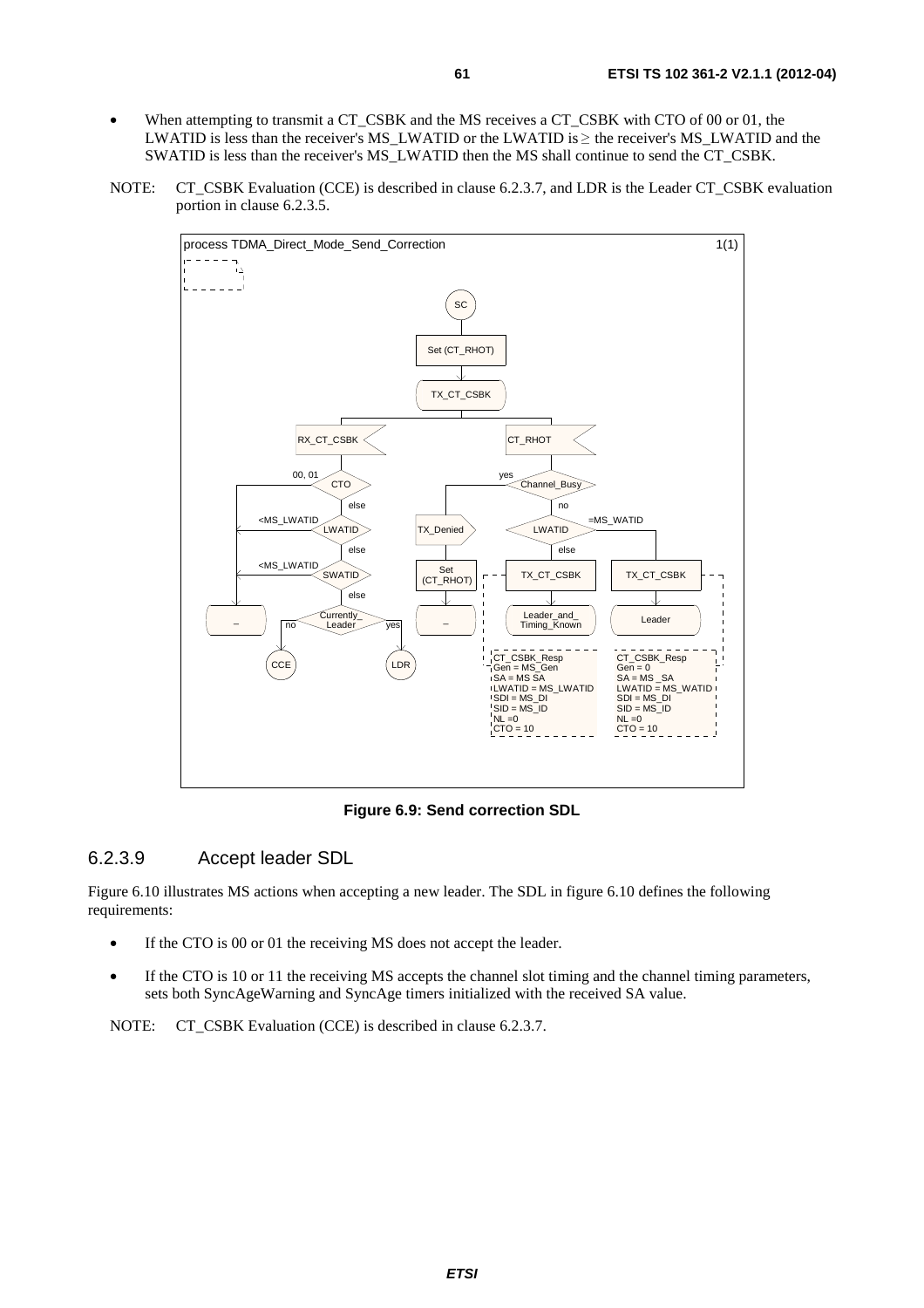

**Figure 6.10: Accept leader SDL** 

#### 6.2.3.10 Appoint new leader SDL

Figure 6.11 illustrates MS actions when appointing a new leader. The SDL in figure 6.11 defines the following requirements:

- The MS shall attempt to send a CT\_CSBK when CT\_RHOT expires.
- When CT\_RHOT expires and the channel is busy, the MS shall continue to attempt to send the CT\_CSBK.
	- The MS may attempt to send for up to 2 minutes (not shown in SDL) before cancelling.
- While attempting to send the CT\_CSBK and the MS receives a CT\_CSBK
	- The MS shall cancel sending the CT\_CSBK if the received CT\_CSBK has a LWATID greater than the receiver's MS\_LWATID or the received SWATID is greater than the receiver's MS\_LWATID.

NOTE: CT\_CSBK Evaluation (CCE) is described in clause 6.2.3.7.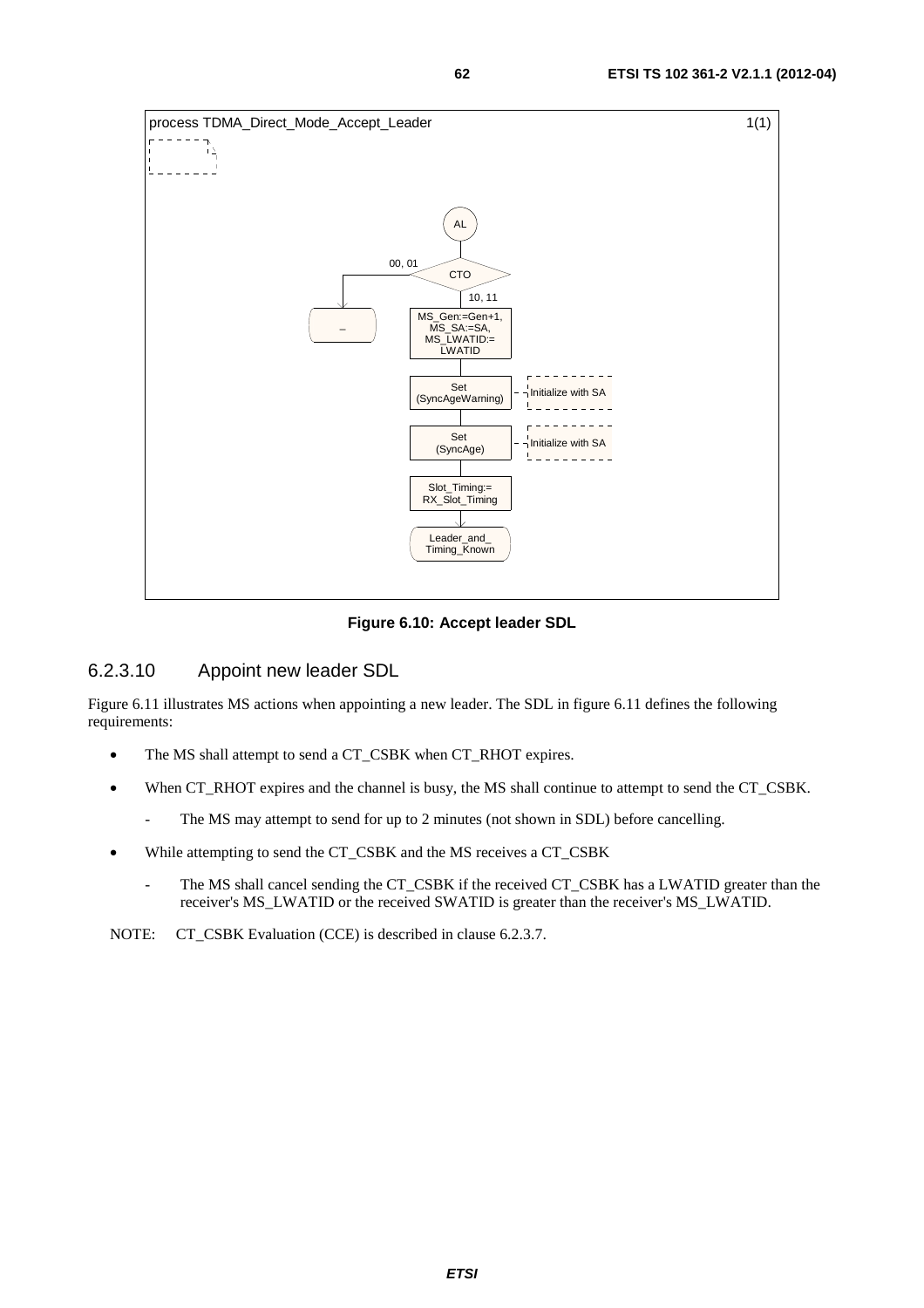

**Figure 6.11: Appoint new leader SDL** 

### 6.2.3.11 Timing push SDL

Figure 6.12 illustrates MS actions when pushing out the channel timing information. Important points are:

- The MS accepts the timing parameters in the received CT\_CSBK.
- The MS shall attempt to send a CT\_CSBK when CT\_RHOT expires.
- When CT\_RHOT expires and the channel is busy, the MS shall continue to attempt to send the CT\_CSBK:
	- The MS may attempt to send for up to 2 minutes (not shown in SDL) before cancelling.
- While attempting to send the CT\_CSBK and the MS receives a CT\_CSBK:
	- The MS shall cancel sending the CT\_CSBK if the received CT\_CSBK has a LWATID greater than the receiver's MS\_ WATID or the SWATID is greater than the receiver's MS\_ WATID.
	- The MS shall cancel sending the CT\_CSBK if the received CT\_CSBK has a LWATID equal to the receiver's MS\_WATID, the CTO is 11 and the received SA is equal to the MS\_SA.
- NOTE: CT\_CSBK Evaluation (CCE) is described in clause 6.2.3.6.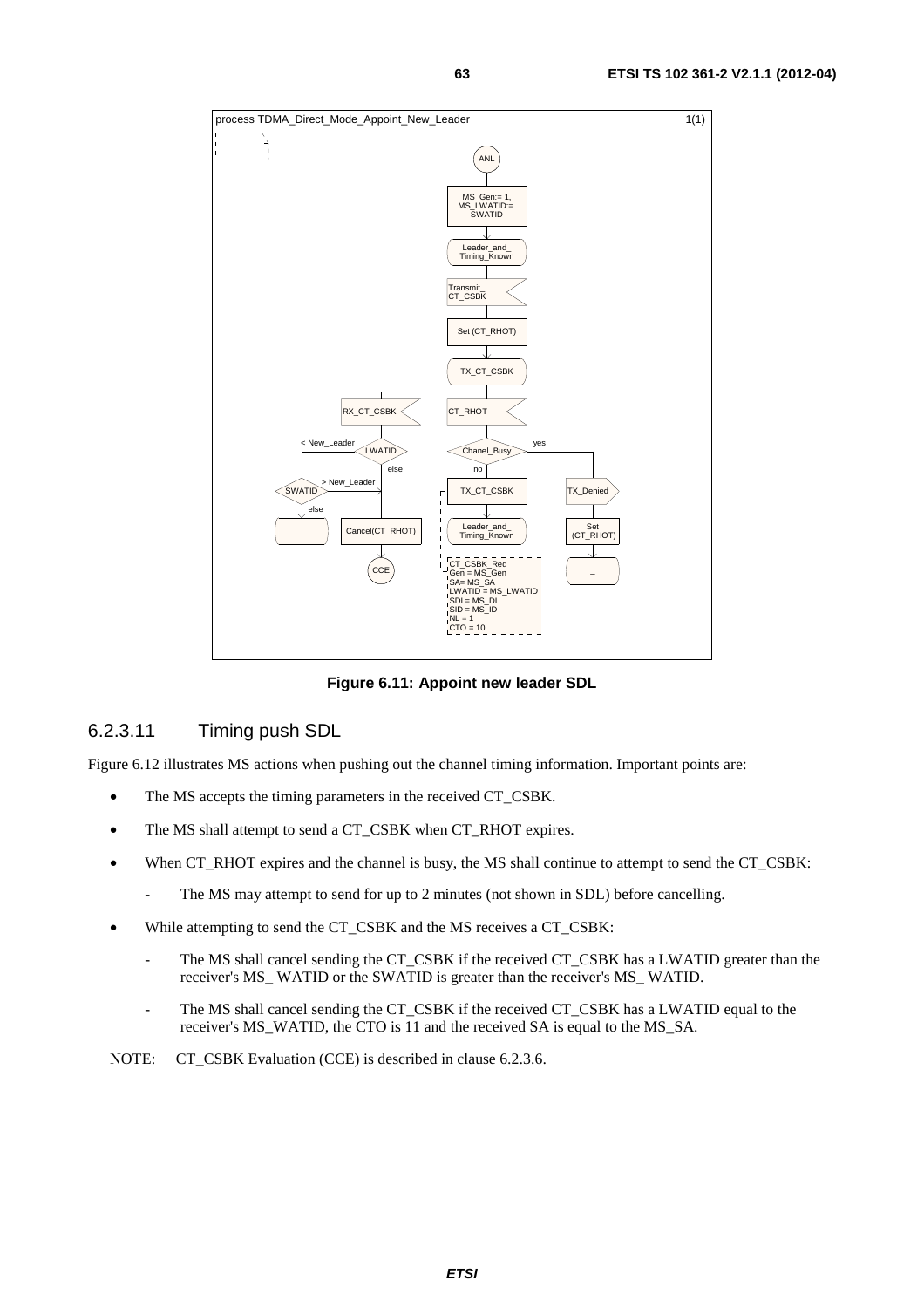

**Figure 6.12: Timing push SDL** 

# 6.2.3.12 Transmit procedure SDL

Figure 6.13 illustrates how the MS sets the CTO information element in the CT\_CSBK\_Term at the end of a transmission. The SDL in figure 6.12 defines the following requirements:

- If the MS does not have a leader it shall use  $CTO = 00$  in the CT\_CSBK\_Term.
- If the MS has a leader and there is no DMR TDMA direct mode activity on the frequency the MS shall use  $CTO = 10$  in the CT\_CSBK\_Term.
- If the MS has a leader and there is DMR TDMA direct mode activity on the channel the MS shall use CTO = 01 in the CT\_CSBK\_Term.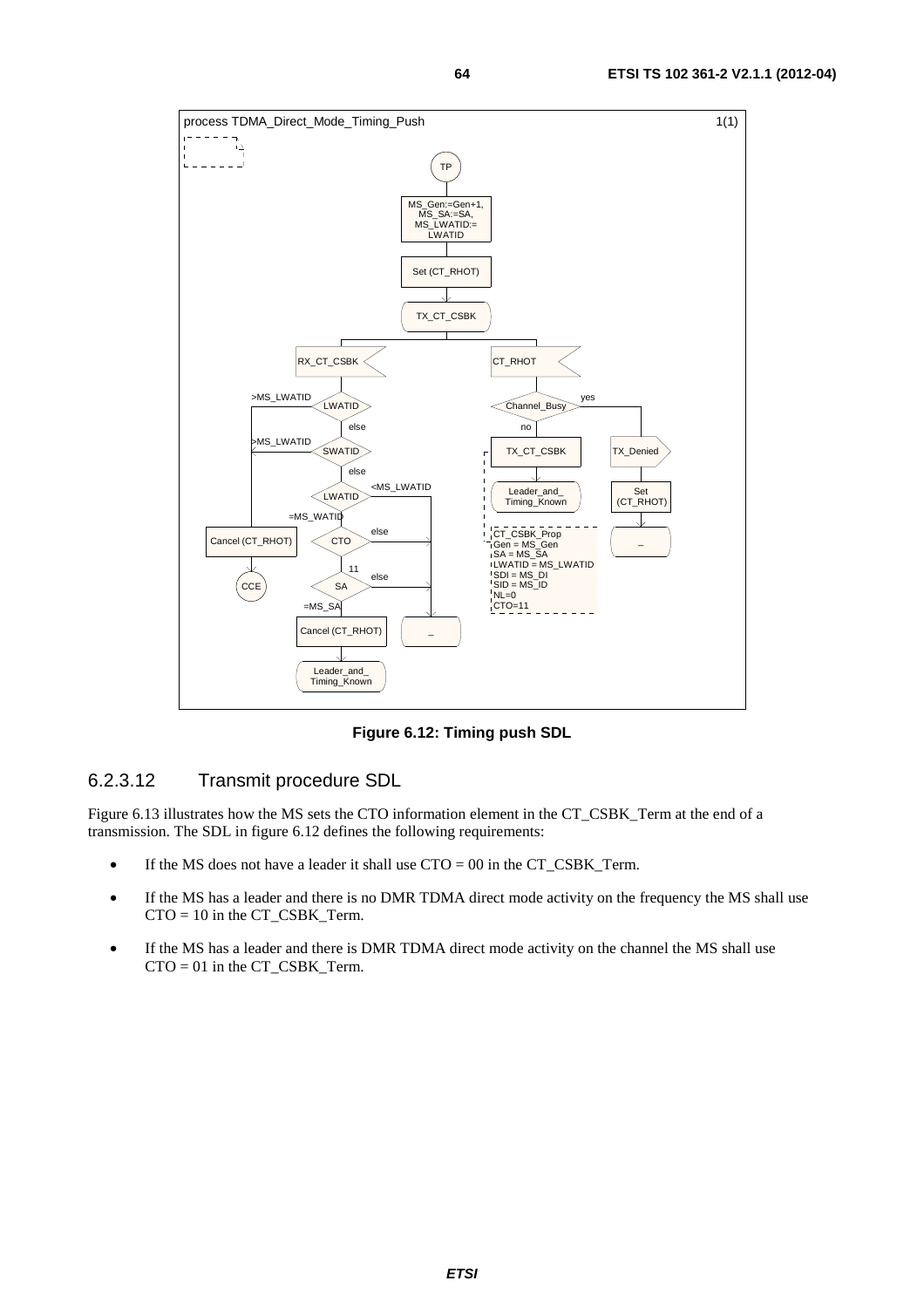

**Figure 6.13: Transmit procedure SDL** 

# 7 PDU description

This clause describes the PDUs which apply to the DMR layer 3, the voice and generic services and facilities protocol.

The following clauses contain descriptions of the PDUs and the information elements contained within them. The structure of the PDU definition represented by the tables is as follows:

- the information element column gives the name of the contained element(s);
- the element length column defines the length of the element in bits;
- the remarks column contains other information on the information element.

The elements shall be transmitted in the order specified by TS 102 361-1 [1].

# 7.1 Layer 3 PDUs

Due to the nature of DMR, with close interaction between layers 2 and 3, and with a high degree of information about the state of the channel being needed, the layer 3 PDUs detailed in the following clauses may include two element types:

- **Message dependent elements:** 
	- These elements are visible to layer 2 and may be used by any MS (that is able to decode them), irrespective of addressing. These elements depend on the message type element. Some are generated by layer 2 when it constructs the complete message whereas others are generated by layer 3.
- **Feature elements:** 
	- These are "true" layer 3 elements. They are only processed by the MSs to which they are addressed.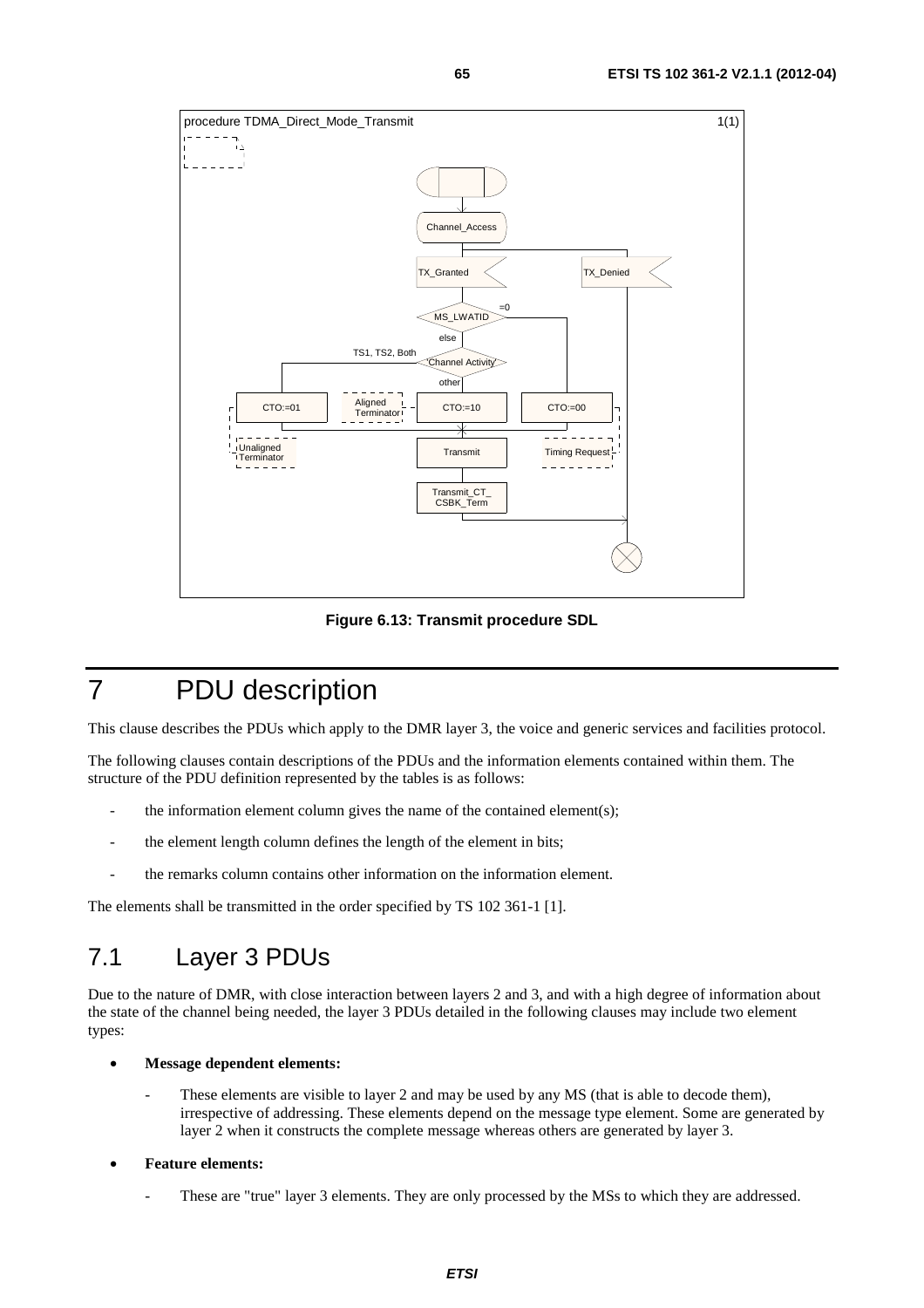Where both types exist in the PDU they are shown separately.

# 7.1.1 Full Link Control PDUs

#### 7.1.1.1 Group Voice Channel User LC PDU

Octet 0 and 1 of the Group Voice Channel User (Grp\_V\_Ch\_Usr) LC PDU conform to the LC format structure as defined in figure 7.1 of TS 102 361-1 [1]. Octets 2 to 8 contain the Group Voice Channel User specific information.

The Grp\_V\_Ch\_Usr PDU is shown in table 7.1.

| <b>Information element</b>        | Length                  | <b>Remark</b>                         |  |  |  |  |
|-----------------------------------|-------------------------|---------------------------------------|--|--|--|--|
| <b>Message dependent elements</b> |                         |                                       |  |  |  |  |
| Protect Flag (PF)                 |                         |                                       |  |  |  |  |
| Reserved                          |                         | This bit shall be set to $02$         |  |  |  |  |
|                                   | <b>Feature elements</b> |                                       |  |  |  |  |
| Full Link Control Opcode (FLCO)   | 6                       | Shall be set to 000000 <sub>2</sub>   |  |  |  |  |
| Feature set ID (FID)              | 8                       | Shall be set to 00000000 <sub>2</sub> |  |  |  |  |
| Service Options                   | 8                       |                                       |  |  |  |  |
| Group address                     | 24                      |                                       |  |  |  |  |
| Source address                    | 24                      |                                       |  |  |  |  |

#### **Table 7.1: Grp\_V\_Ch\_Usr PDU content**

### 7.1.1.2 Unit to Unit Voice Channel User LC PDU

Octet 0 and 1 of the Unit to Unit Voice Channel User (UU\_V\_Ch\_Usr) LC PDU conform to the LC format structure as defined in figure 7.1 of TS 102 361-1 [1]. Octets 2 to 8 contain the Unit to Unit Voice Channel User specific information. The UU\_V\_Ch\_Usr PDU is shown in table 7.2.

**Table 7.2: UU\_V\_Ch\_Usr PDU content** 

| <b>Information element</b>        | Length                  | Remark                        |  |  |  |
|-----------------------------------|-------------------------|-------------------------------|--|--|--|
| <b>Message dependent elements</b> |                         |                               |  |  |  |
| Protect Flag (PF)                 |                         |                               |  |  |  |
| Reserved                          |                         | This bit shall be set to $02$ |  |  |  |
|                                   | <b>Feature elements</b> |                               |  |  |  |
| Full Link Control Opcode (FLCO)   | 6                       | Shall be set to $000011_2$    |  |  |  |
| Feature set ID (FID)              | 8                       | Shall be set to $00000000_2$  |  |  |  |
| <b>Service Options</b>            | 8                       |                               |  |  |  |
| Target address                    | 24                      |                               |  |  |  |
| Source address                    | 24                      |                               |  |  |  |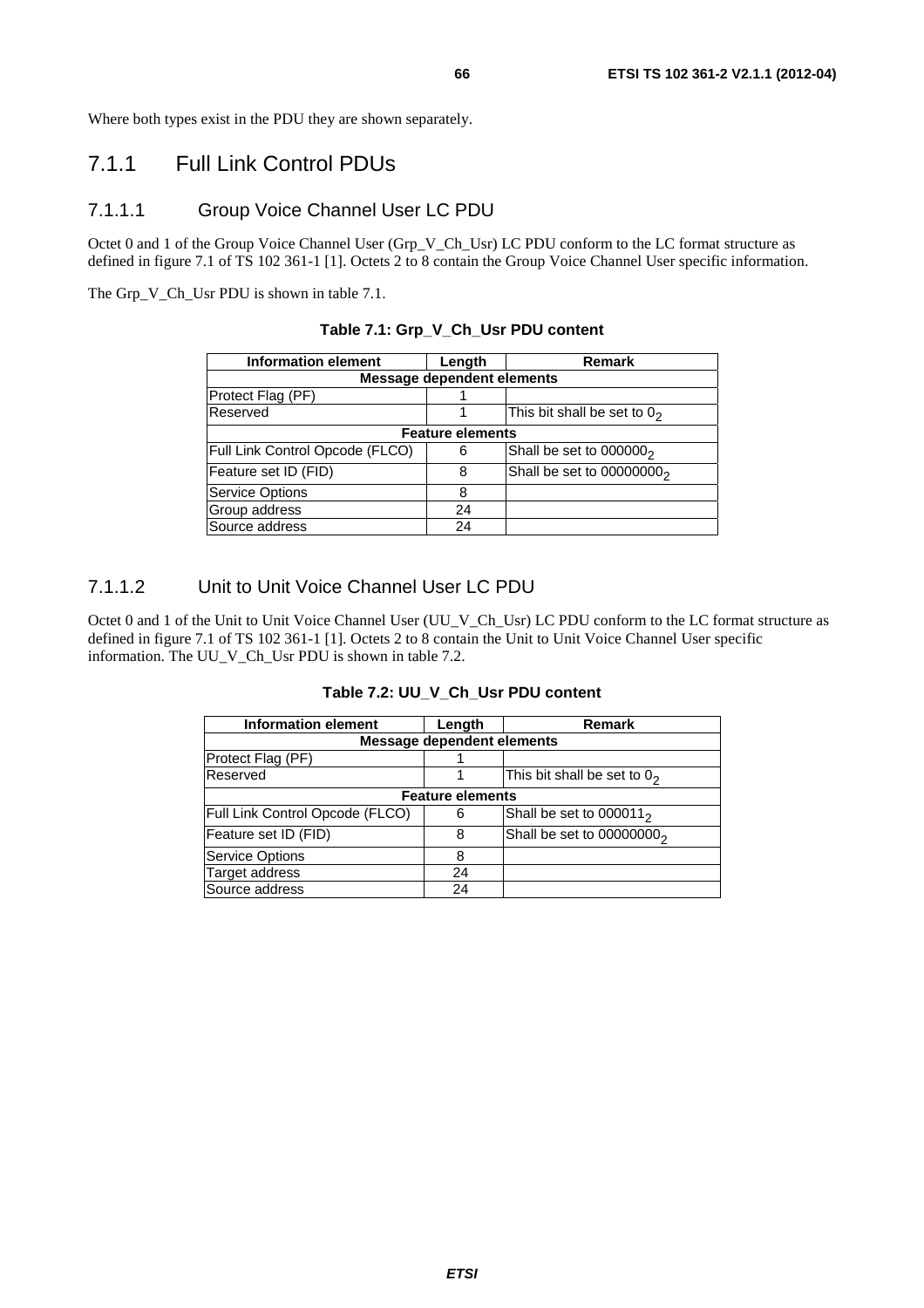# 7.1.2 Control Signalling BlocK (CSBK) PDUs

# 7.1.2.1 BS Outbound Activation CSBK PDU

Octet 0 and 1 of the BS Outbound Activation (BS\_Dwn\_Act) CSBK PDU conform to the CSBK format structure as defined in figure 7.8 of TS 102 361-1 [1]. Octets 2 to 9 contain the BS Outbound Activation specific information. The BS\_Dwn\_Act PDU is shown in table 7.3.

| <b>Information element</b> | Length                            | <b>Remark</b>                 |  |  |  |  |
|----------------------------|-----------------------------------|-------------------------------|--|--|--|--|
|                            | <b>Message dependent elements</b> |                               |  |  |  |  |
| Last block (LB)            |                                   | This bit shall be set to $12$ |  |  |  |  |
| Protect Flag (PF)          |                                   |                               |  |  |  |  |
|                            | <b>Feature elements</b>           |                               |  |  |  |  |
| CSBK Opcode (CSBKO)        | 6                                 | Shall be set to $1110002$     |  |  |  |  |
| Feature set ID (FID)       | 8                                 | Shall be set to $00000000_2$  |  |  |  |  |
| Reserved                   | 16                                | All bits shall be set to $02$ |  |  |  |  |
| <b>BS</b> address          | 24                                |                               |  |  |  |  |
| Source address             | 24                                |                               |  |  |  |  |

#### **Table 7.3: BS\_Dwn\_Act PDU content**

### 7.1.2.2 Unit to Unit Voice Service Request CSBK PDU

Octet 0 and 1 of the Unit to Unit Voice Service Request (UU\_V\_Req) CSBK PDU conform to the CSBK format structure as defined in figure 7.8 of TS 102 361-1 [1]. Octets 2 to 9 contain the Unit to Unit Voice Service Request specific information. The UU\_V\_Req PDU is shown in table 7.4.

| <b>Information element</b> | Length                            | Remark                                |
|----------------------------|-----------------------------------|---------------------------------------|
|                            | <b>Message dependent elements</b> |                                       |
| Last Block (LB)            |                                   | This bit shall be set to $12$         |
| Protect Flag (PF)          |                                   |                                       |
|                            | <b>Feature elements</b>           |                                       |
| CSBK Opcode (CSBKO)        | 6                                 | Shall be set to $0001002$             |
| Feature set ID (FID)       | 8                                 | Shall be set to 00000000 <sub>2</sub> |
| <b>Service Options</b>     | 8                                 |                                       |
| Reserved                   | 8                                 | All bits shall be set to $02$         |
| <b>Target address</b>      | 24                                |                                       |
| Source address             | 24                                |                                       |

#### **Table 7.4: UU\_V\_Req PDU content**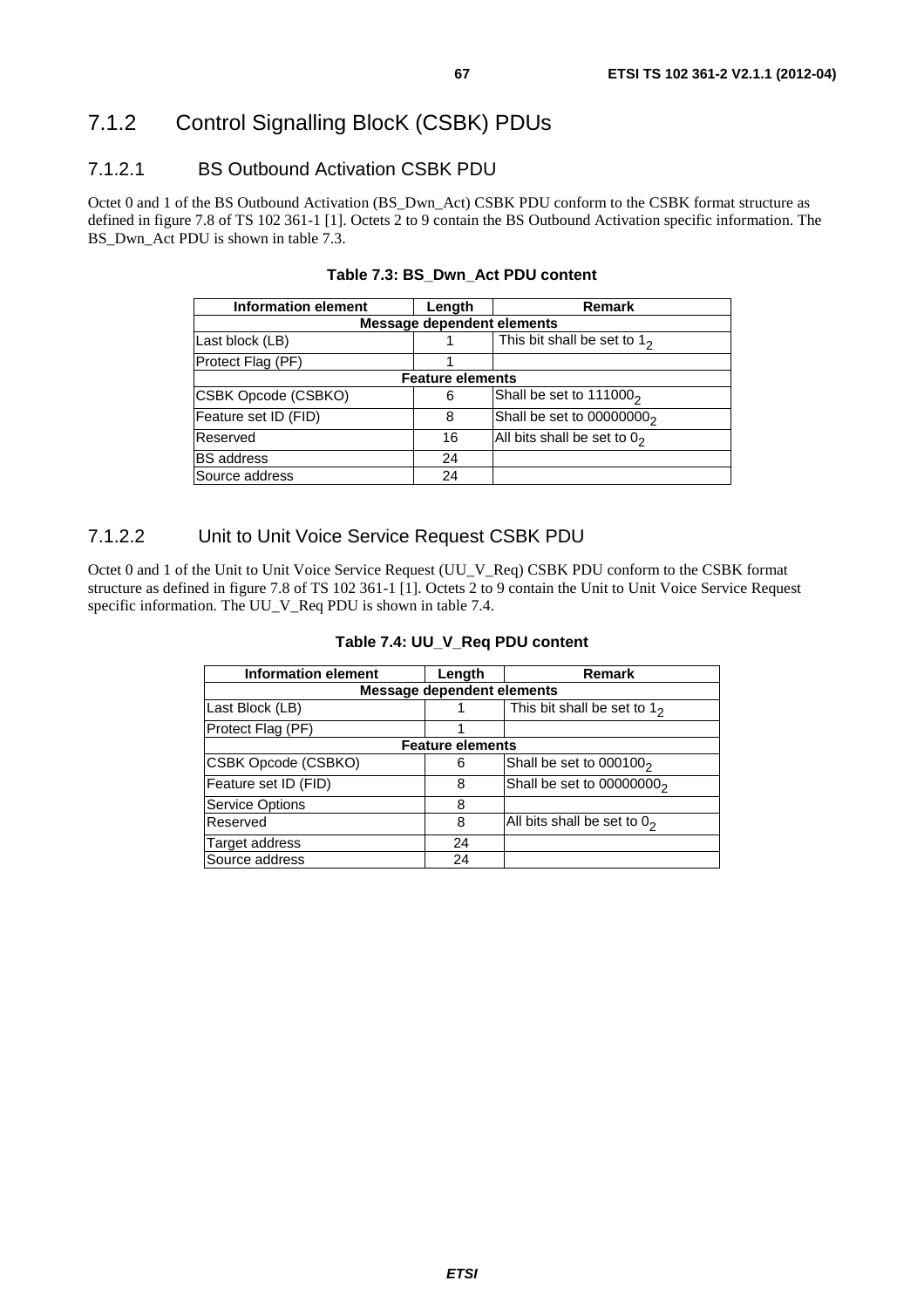### 7.1.2.3 Unit to Unit Voice Service Answer Response CSBK PDU

Octet 0 and 1 of the Unit to Unit Voice Service Answer Response (UU\_Ans\_Rsp) CSBK PDU conform to the CSBK format structure as defined in figure 7.8 of TS 102 361-1 [1]. Octets 2 to 9 contain the Unit to Unit Voice Service Answer Response specific information. The UU\_Ans\_Rsp PDU is shown in table 7.5.

| <b>Information element</b> | Length                            | Remark                                |
|----------------------------|-----------------------------------|---------------------------------------|
|                            | <b>Message dependent elements</b> |                                       |
| Last Block (LB)            |                                   | This bit shall be set to $12$         |
| Protect Flag (PF)          |                                   |                                       |
|                            | <b>Feature elements</b>           |                                       |
| CSBK Opcode (CSBKO)        | 6                                 | Shall be set to $0001012$             |
| Feature set ID (FID)       | 8                                 | Shall be set to 00000000 <sub>2</sub> |
| <b>Service Options</b>     | 8                                 |                                       |
| Answer Response            | 8                                 |                                       |
| Target address             | 24                                |                                       |
| Source address             | 24                                |                                       |

|--|--|--|--|--|--|--|

### 7.1.2.4 Negative Acknowledge Response CSBK PDU

Octet 0 and 1 of the Negative Acknowledge Response (NACK\_Rsp) CSBK PDU conform to the CSBK format structure as defined in figure 7.8 of TS 102 361-1 [1]. Octets 2 to 9 contain the Negative Acknowledge Response specific information. The NACK\_Rsp PDU is shown in table 7.6.

| <b>Information element</b>        | Length                  | Remark                                                       |  |  |  |  |
|-----------------------------------|-------------------------|--------------------------------------------------------------|--|--|--|--|
| <b>Message dependent elements</b> |                         |                                                              |  |  |  |  |
| Last block (LB)                   |                         | This bit shall be set to $12$                                |  |  |  |  |
| Protect Flag (PF)                 |                         |                                                              |  |  |  |  |
|                                   | <b>Feature elements</b> |                                                              |  |  |  |  |
| CSBK Opcode (CSBKO)               | 6                       | Shall be set to $1001102$                                    |  |  |  |  |
| Feature set ID (FID)              | 8                       | Shall be set to $00000000_2$                                 |  |  |  |  |
| Additional Information Field      |                         | This bit shall be set to $12$                                |  |  |  |  |
| Source Type                       | 1                       |                                                              |  |  |  |  |
| Service Type                      | 6                       |                                                              |  |  |  |  |
| Reason Code                       | 8                       |                                                              |  |  |  |  |
| Source address                    | 24                      | Source Address is the Additional<br><b>Information Field</b> |  |  |  |  |
| Target address                    | 24                      |                                                              |  |  |  |  |

#### **Table 7.6: NACK\_Rsp PDU content**

#### 7.1.2.5 Preamble CSBK PDU

Octet 0 and 1 of the Preamble CSBK (Pre\_CSBK) PDU conform to the CSBK format structure as defined in figure 7.8 of TS 102 361-1 [1]. Octets 2 to 9 contain the Preamble CSBK specific information. The Pre\_CSBK PDU is shown in table 7.7. This PDU may be used to increase robustness of non-voice (data, CSBK, etc.) delivery for scanning radios.

NOTE: The CSBK preamble may be used to improve successful delivery of DMR services to MSs that are scanning or improving battery life by implementing a sleep mode.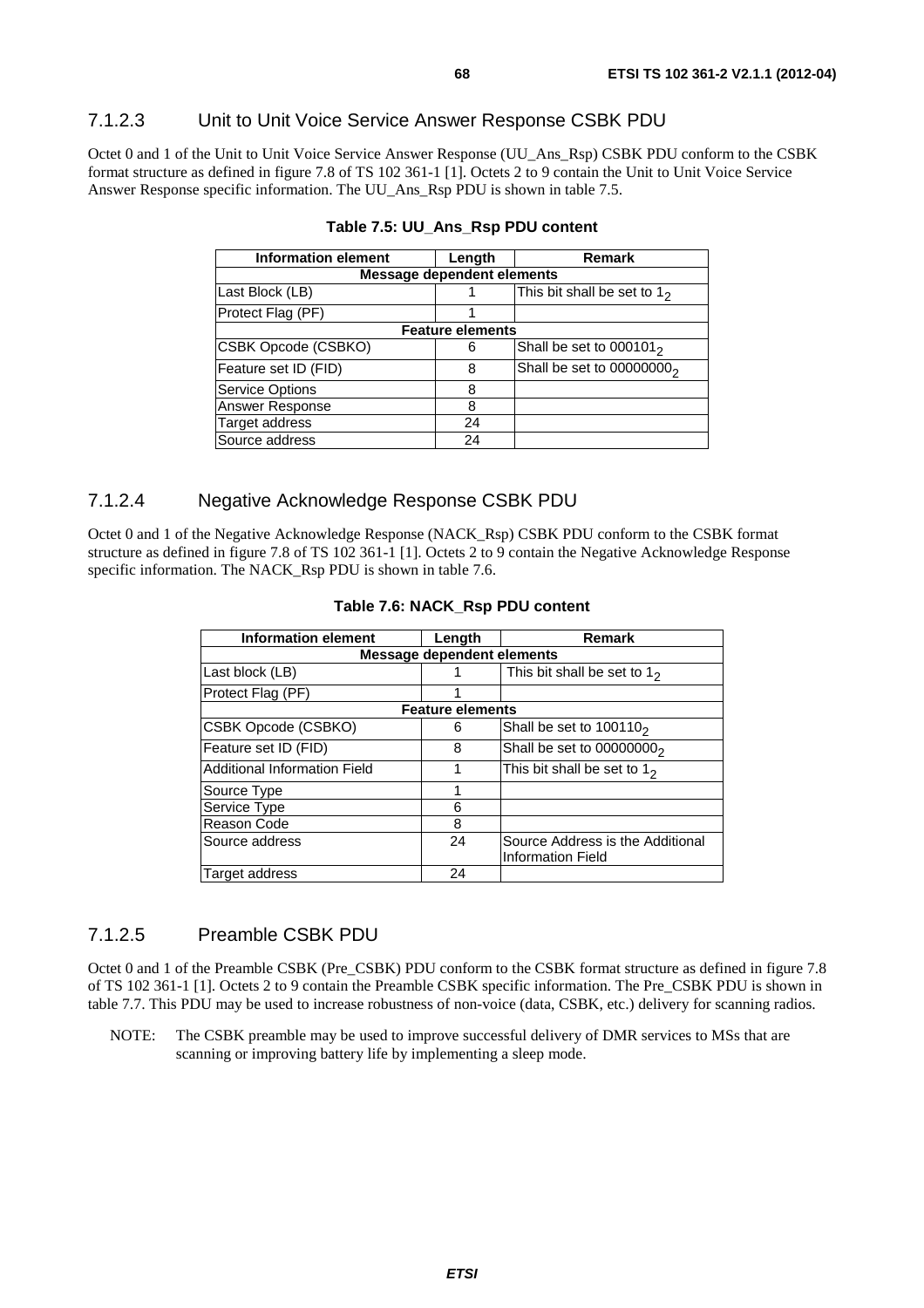| <b>Information element</b>         | Length | Value                             | <b>Remark</b>                         |
|------------------------------------|--------|-----------------------------------|---------------------------------------|
|                                    |        | <b>Message dependent elements</b> |                                       |
| Last Block (LB)                    |        | 12                                |                                       |
| Protect Flag (PF)                  |        |                                   |                                       |
|                                    |        | <b>Feature elements</b>           |                                       |
| CSBK Opcode (CSBKO)                | 6      | $111101_2$                        |                                       |
| Manufacturers Feature ID           | 8      | 00000000 <sub>2</sub>             |                                       |
| Data/CSBK                          | 1      | 0 <sub>2</sub>                    | <b>CSBK</b> content follows preambles |
|                                    |        | 1 <sub>2</sub>                    | Data content follows preambles        |
| Group/Individual                   | 1      | 0 <sub>2</sub>                    | Target address is an individual       |
|                                    |        | 1 <sub>2</sub>                    | Target address is a group             |
| Reserved                           | 6      | 000000 <sub>2</sub>               |                                       |
| <b>CSBK Blocks to Follow (CBF)</b> | 8      |                                   |                                       |
| Target address                     | 24     |                                   |                                       |
| Source address                     | 24     |                                   |                                       |

#### **Table 7.7: Pre\_CSBK PDU content**

# 7.1.2.6 Channel Timing CSBK PDU

Octet 0 and 1 of the Channel Timing CSBK (CT\_CSBK) PDU conform to the CSBK format structure as defined in figure 7.8 of TS 102 361-1 [1]. Octets 2 to 9 contain the Channel Timing CSBK specific information. The CT\_CSBK PDU is shown in table 7.8 and figure 7.1. This PDU is used to propagate slot timing information to all TDMA direct mode MS units in a wide area system.

| <b>Information element</b>        | Length         | Value                   | Remark                           |  |  |  |  |
|-----------------------------------|----------------|-------------------------|----------------------------------|--|--|--|--|
| <b>Message dependent elements</b> |                |                         |                                  |  |  |  |  |
| Last Block (LB)                   |                | 1 <sub>2</sub>          |                                  |  |  |  |  |
| Protect Flag (PF)                 |                |                         |                                  |  |  |  |  |
|                                   |                | <b>Feature elements</b> |                                  |  |  |  |  |
| <b>CSBK Opcode (CSBKO)</b>        | 6              | $000111_2$              |                                  |  |  |  |  |
| Manufacturers Feature ID          | 8              | 00000000 <sub>2</sub>   |                                  |  |  |  |  |
| Sync Age                          | 11             |                         |                                  |  |  |  |  |
| Generation                        | 5              |                         |                                  |  |  |  |  |
| Leader Identifier                 | 20             |                         |                                  |  |  |  |  |
| New Leader                        |                |                         |                                  |  |  |  |  |
| Leader Dynamic Identifier         | 2              |                         |                                  |  |  |  |  |
| Channel Timing Op1                |                |                         | <b>Channel Timing Opcode MSB</b> |  |  |  |  |
| Source Identifier                 | 20             |                         |                                  |  |  |  |  |
| Reserved                          |                |                         | Shall be set to $02$             |  |  |  |  |
| Source Dynamic Identifier         | $\mathfrak{p}$ |                         |                                  |  |  |  |  |
| Channel Timing Op0                |                |                         | <b>Channel Timing Opcode LSB</b> |  |  |  |  |

### **Table 7.8: CT\_CSBK PDU content**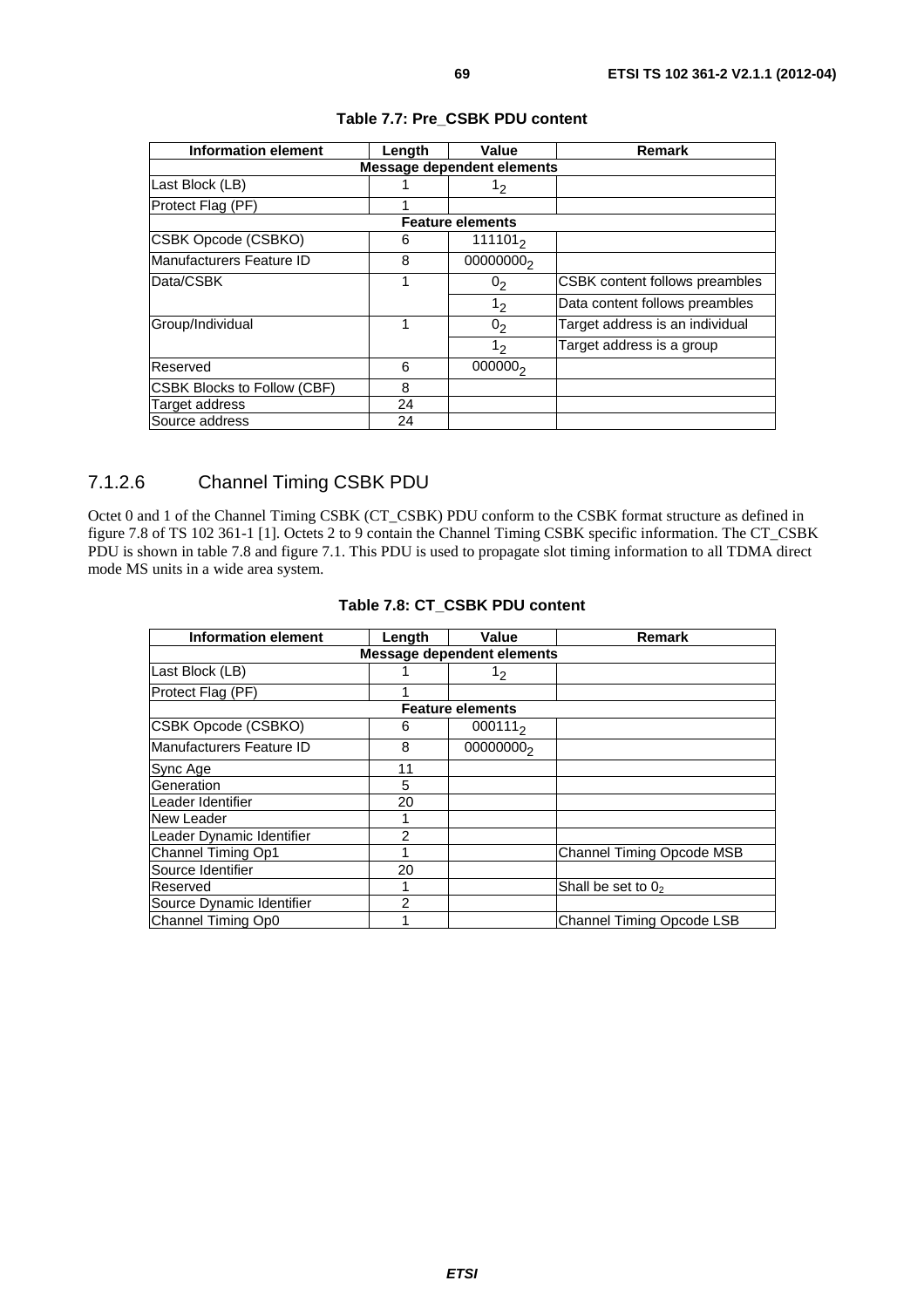

**Figure 7.1: CT\_CSBK PDU content** 

The Leader Identifier MSB is located in octet 4 bit 7 and the LSB is located in octet 6 bit 3. The Source Identifier MSB is located in octet 7 bit 7 and the LSB is located in octet 9 bit 3.

# 7.1.3 Short Link Control PDUs

## 7.1.3.1 Null Message

Bits 0 to 3 of Octet 0 of the Null Message (Nul\_Msg) Short LC PDU conform to the Short LC format structure as defined in figure 7.2 of TS 102 361-1 [1]. Octets 1 to 3 contain the Null Message specific information. The Nul\_Msg PDU is shown in table 7.9. This PDU is available for use in the CACH when there is no other PDU to be sent.

| Information element     | Lenath | Remark                        |  |
|-------------------------|--------|-------------------------------|--|
| <b>Feature elements</b> |        |                               |  |
| Short LC Opcode (SLCO)  |        | Shall be set to $00002$       |  |
| Reserved                | 24     | All bits shall be set to $02$ |  |

**Table 7.9: Nul\_Msg PDU content**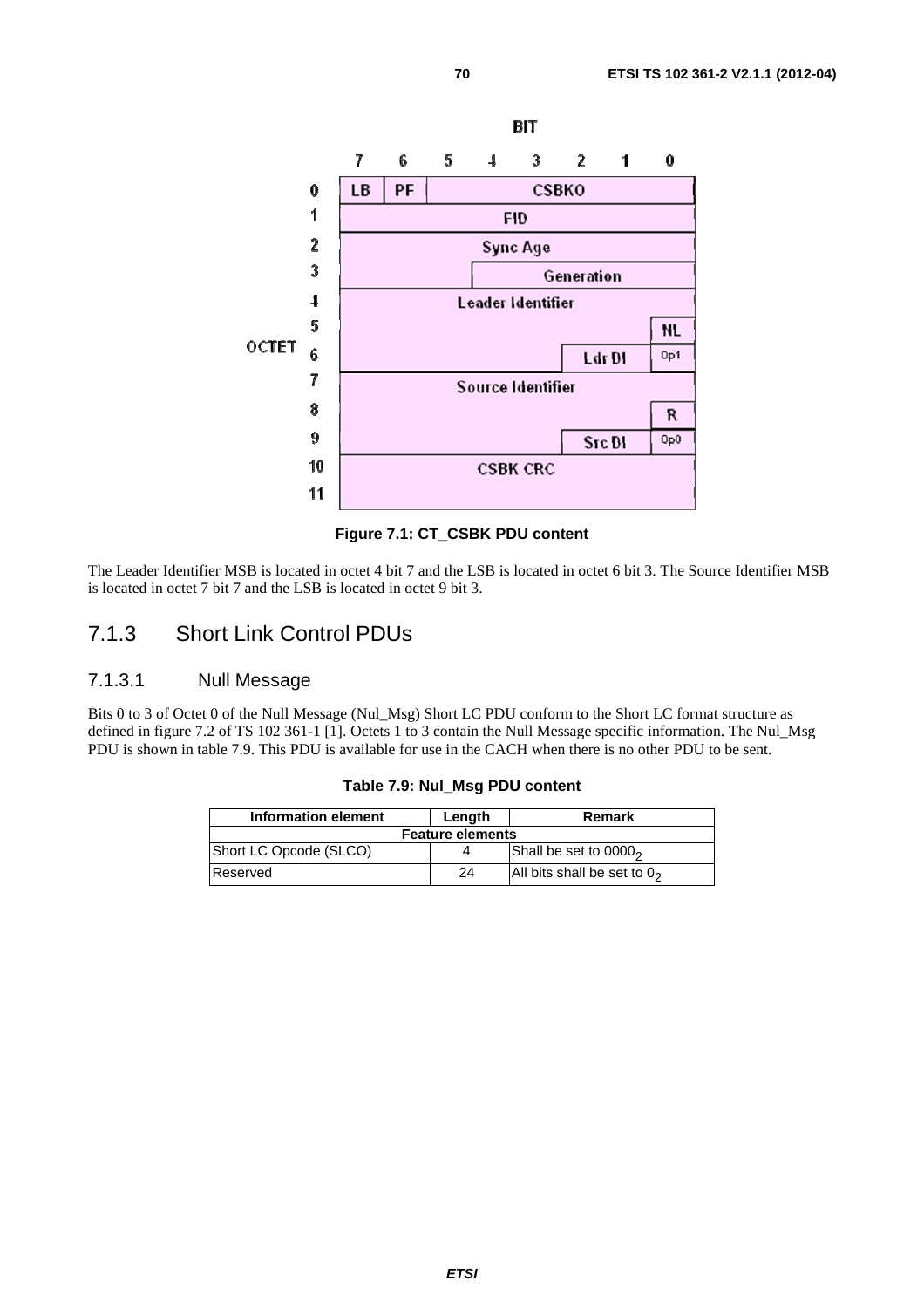# 7.1.3.2 Activity Update

Bits 0 to 3 of Octet 0 of the Activity Update (Act\_Updt) Short LC PDU conform to the Short LC format structure as defined in figure 7.2 of TS 102 361-1 [1]. Octets 1 to 3 contain the Activity Update specific information. The Act\_Updt PDU is shown in table 7.10.

| <b>Information element</b>                                                                                           | Length         | Value               | Remark                                                     |
|----------------------------------------------------------------------------------------------------------------------|----------------|---------------------|------------------------------------------------------------|
| <b>Feature Elements</b>                                                                                              |                |                     |                                                            |
| Short LC Opcode (SLCO)                                                                                               | 4              | 0001 <sub>2</sub>   |                                                            |
| Time Slot 1 Activity ID                                                                                              | $\overline{4}$ | $\overline{0000}$   | No activity on BS time slot 1                              |
|                                                                                                                      |                | $\overline{0001}_2$ | Reserved                                                   |
|                                                                                                                      |                | 0010 <sub>2</sub>   | Group CSBK activity on BS time slot 1                      |
|                                                                                                                      |                | $\overline{001}1_2$ | Individual CSBK activity on BS time slot 1                 |
|                                                                                                                      |                | 0100 <sub>2</sub>   | Reserved                                                   |
|                                                                                                                      |                | $\overline{0}101_2$ | Reserved                                                   |
|                                                                                                                      |                | 0110 <sub>2</sub>   | Reserved                                                   |
|                                                                                                                      |                | $\overline{0111}_2$ | Reserved                                                   |
|                                                                                                                      |                | 1000 <sub>2</sub>   | Group voice activity on BS time slot 1                     |
|                                                                                                                      |                | $\frac{1}{1001}$    | Individual voice activity on BS time slot 1                |
|                                                                                                                      |                | $\frac{1010}{2}$    | Individual data activity on BS time slot 1                 |
|                                                                                                                      |                | $1011_2$            | Group data activity on BS time slot 1                      |
|                                                                                                                      |                | 1100 <sub>2</sub>   | Emergency group voice activity on BS time slot 1           |
|                                                                                                                      |                | 1101 <sub>2</sub>   | Emergency individual voice activity on BS time<br>slot 1   |
|                                                                                                                      |                | 1110 <sub>2</sub>   | Reserved                                                   |
|                                                                                                                      |                | $\overline{1111}_2$ | Reserved                                                   |
| Time Slot 2 Activity ID                                                                                              | $\overline{4}$ | 0000 <sub>2</sub>   | No activity on BS time slot 2                              |
|                                                                                                                      |                | $\sqrt{0001}$       | Reserved                                                   |
|                                                                                                                      |                | 0010 <sub>2</sub>   | Group CSBK activity on BS time slot 2                      |
|                                                                                                                      |                | $0011_2$            | Individual CSBK activity on BS time slot 2                 |
|                                                                                                                      |                | $\overline{0}100_2$ | Reserved                                                   |
|                                                                                                                      |                | 0101 <sub>2</sub>   | Reserved                                                   |
|                                                                                                                      |                | 0110 <sub>2</sub>   | Reserved                                                   |
|                                                                                                                      |                | $0111_2$            | Reserved                                                   |
|                                                                                                                      |                | 1000 <sub>2</sub>   | Group voice activity on BS time slot 2                     |
|                                                                                                                      |                | 1001 <sub>2</sub>   | Individual voice activity on BS time slot 2                |
|                                                                                                                      |                | $\overline{1010}_2$ | Individual data activity on BS time slot 2                 |
|                                                                                                                      |                | $\frac{1}{1011}$    | Group data activity on BS time slot 2                      |
|                                                                                                                      |                | $\overline{1}100,$  | Emergency group voice activity on BS time slot 2           |
|                                                                                                                      |                | 1101 <sub>2</sub>   | Emergency individual voice activity on BS time<br>slot 2   |
|                                                                                                                      |                | 1110 <sub>2</sub>   | Reserved                                                   |
|                                                                                                                      |                | $1111_2$            | Reserved                                                   |
| Hashed address time slot 1                                                                                           | 8              | Destination         | Compressed time slot 1 destination address<br>(see note 1) |
| Hashed address time slot 2                                                                                           | 8              | Destination         | Compressed time slot 2 destination address<br>(see note 1) |
| NOTE 1: Hashed algorithm uses the 8-bit CRC calculation algorithm as defined in clause B.3.7 of<br>TS 102 361-1 [1]. |                |                     |                                                            |
| NOTE 2: When BS receives a CSBK preamble, it announces the type of activity that follows the preambles.              |                |                     |                                                            |

**Table 7.10: Act\_Updt PDU content**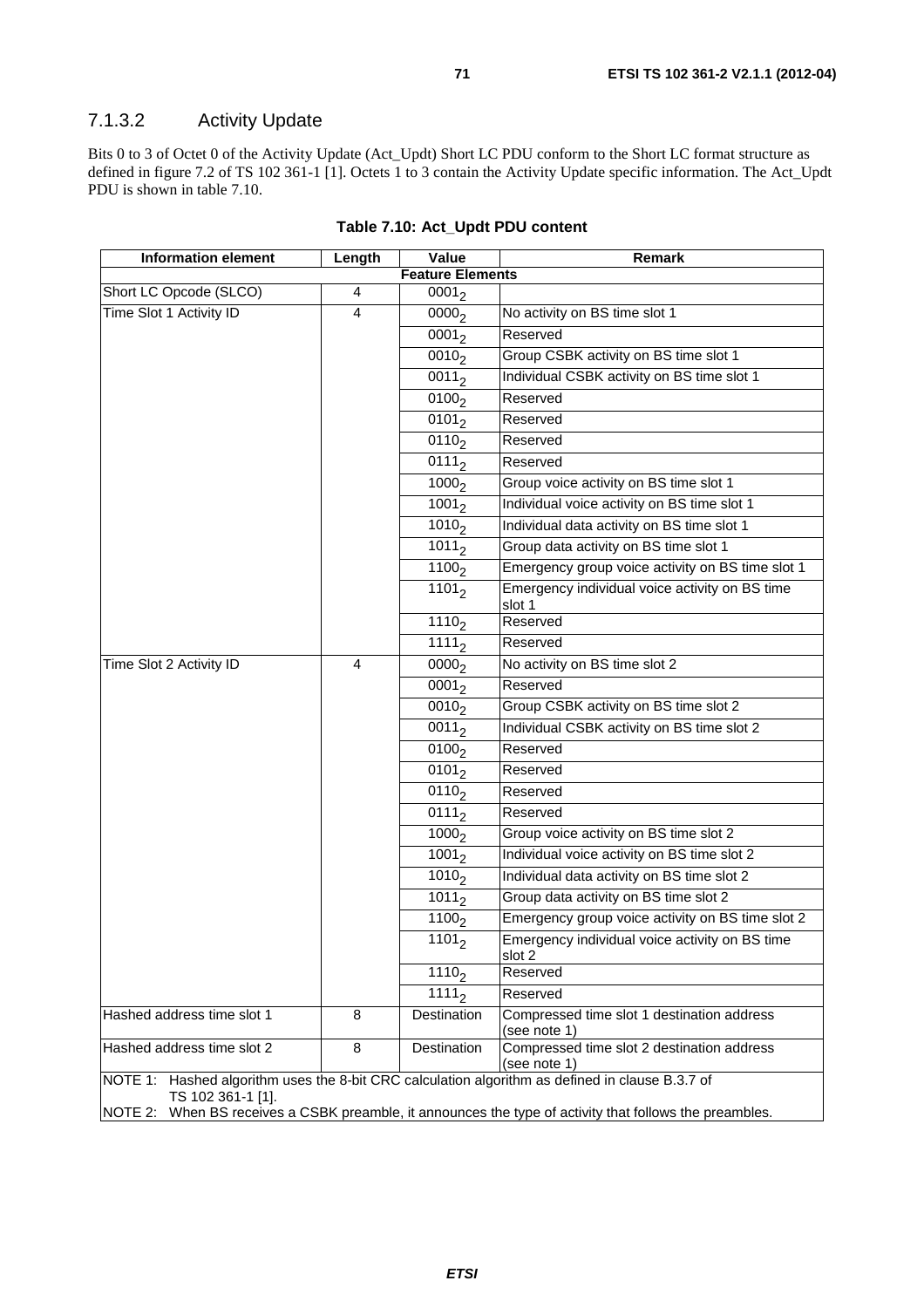# 7.2 Layer 3 information element coding

The following clauses contain descriptions of the information elements contained within layer 3 PDUs, and provide a description of what the elements represent in relation to their bit representation. The structure of the tables is as follows:

- the information element column gives the name of the element;
- the element length column defines the length of the element in bits;
- the value column denotes fixed values or a range of values;
- the remarks column defines the meaning of the information element against each of its bit represented values.

# 7.2.1 Service Options

The Service Options information element has a length of 8 bits and is shown in table 7.11.

| <b>Information element</b>                                                                                                                                                    | Length | Value           | <b>Remark</b>                  |
|-------------------------------------------------------------------------------------------------------------------------------------------------------------------------------|--------|-----------------|--------------------------------|
| Emergency                                                                                                                                                                     |        | 0 <sub>2</sub>  | Non-emergency service          |
|                                                                                                                                                                               |        | 1 <sub>2</sub>  | <b>Emergency service</b>       |
| Privacy                                                                                                                                                                       | 1      | 0 <sub>2</sub>  | See note 1                     |
| Reserved                                                                                                                                                                      | 2      | 00 <sub>2</sub> | Reserved for future use        |
| <b>Broadcast</b>                                                                                                                                                              | 1      | 0 <sub>2</sub>  | Non-broadcast service          |
|                                                                                                                                                                               |        | 1 <sub>2</sub>  | Broadcast service (see note 2) |
| Open Voice Call Mode (OVCM)                                                                                                                                                   | 1      | 0 <sub>2</sub>  | Non-OVCM call                  |
|                                                                                                                                                                               |        | 1 <sub>2</sub>  | OVCM call                      |
| <b>Priority level</b>                                                                                                                                                         | 2      | 00 <sub>2</sub> | No priority                    |
|                                                                                                                                                                               |        | 01 <sub>2</sub> | Priority 1 (see note 3)        |
|                                                                                                                                                                               |        | 10 <sub>2</sub> | Priority 2 (see note 3)        |
|                                                                                                                                                                               |        | 11 <sub>2</sub> | Priority 3 (see note 3)        |
| NOTE 1:<br>Privacy is not defined in the present document.<br>NOTE 2:<br>Broadcast service is only defined for group calls.<br>NOTE 3:<br>Priority 3 is the highest priority. |        |                 |                                |

#### **Table 7.11: Service Options**

# 7.2.2 Answer Response

The Answer Response information element has a length of 8 bits and is shown in table 7.12.

#### **Table 7.12: Answer Response**

| Information element | Lenath | Value                 | Remark         |
|---------------------|--------|-----------------------|----------------|
| Answer Response     |        | 00100000 <sub>2</sub> | <b>Proceed</b> |
|                     |        | $00100001_2$          | Denv           |

# 7.2.3 Reason Code

The Reason Code information element has a length of 8 bits and is shown in table 7.13.

**Table 7.13: Reason Code** 

| Information element | Length | Value        | Remark                                      |
|---------------------|--------|--------------|---------------------------------------------|
| <b>IReason Code</b> |        | $00100001_2$ | MS does not support this service or feature |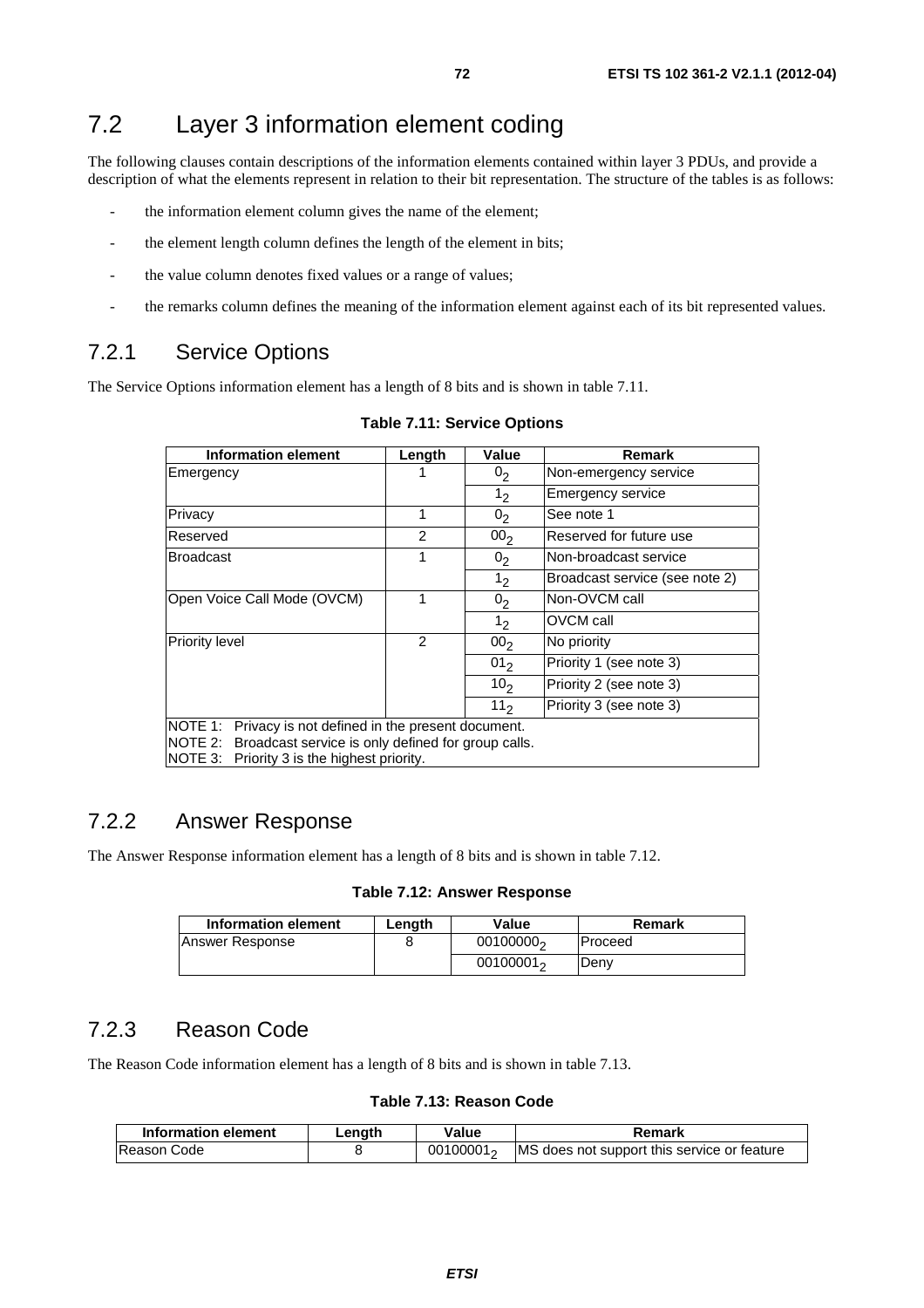### 7.2.4 Service Type

The Service Type information element has a length of 6 bits and indicates the service which is being identified. This is set equal to the appropriate CSBK Opcode value for the identified service.

### 7.2.5 Source Type

The Source Type information element has a length of 1 bit and is shown in table 7.14.

#### **Table 7.14: Source Type**

| Information element | Lenath | Value | Remark             |
|---------------------|--------|-------|--------------------|
| Source Type         |        | Uη    | <b>BS</b> sourced  |
|                     |        | 10    | <b>IMS</b> sourced |

### 7.2.6 Additional Information Field

The Additional Information Field element has a length of 1 bit and is shown in table 7.15.

#### **Table 7.15: Additional Information Field**

|       | Information element          | Length | Value | Remark                                                                               |
|-------|------------------------------|--------|-------|--------------------------------------------------------------------------------------|
|       | Additional Information Field |        | 0,    | Ignore Additional Information Field                                                  |
|       |                              |        |       | Additional Information Field valid                                                   |
| NOTE: | is for future use.           |        |       | PDUs without Additional Information Field is not defined in the present document and |

### 7.2.7 CSBK Blocks to Follow (CBF)

The CSBK Blocks to Follow information element has a length of 8 bits and indicates the number of Preamble CSBK PDUs and either the following CSBK or data message that will be sent. The CBF information element is shown in table 7.16.

#### **Table 7.16: CSBK Blocks to Follow information element content**

|                         | Information element                                                                                  | Length | Value | Remark                     |
|-------------------------|------------------------------------------------------------------------------------------------------|--------|-------|----------------------------|
| <b>Blocks to Follow</b> |                                                                                                      |        | anv   | Number of blocks to follow |
| INOTE:                  | CBF does not include the current block (i.e. the CSBK preamble) in the count of the number of blocks |        |       |                            |
|                         | being sent.                                                                                          |        |       |                            |

### 7.2.8 Identifier (ID)

The Identifier information element is part of the TDMA direct mode Wide Area Timing Identifier and has a length of 20 bits. The ID information element is shown in table 7.17.

#### **Table 7.17: Identifier information element content**

|                    | Information element                                                           | Length | Value                 | Remark                |  |
|--------------------|-------------------------------------------------------------------------------|--------|-----------------------|-----------------------|--|
| <b>I</b> dentifier |                                                                               | 20     | 000000000000000000000 | (see note)            |  |
|                    |                                                                               |        | All other values      | <b>IMS</b> derived ID |  |
| <b>NOTE:</b>       | If Source Identifier (SID) then initial value at power up and channel change. |        |                       |                       |  |
|                    | If Leader Identifier (LID) then leader unknown.                               |        |                       |                       |  |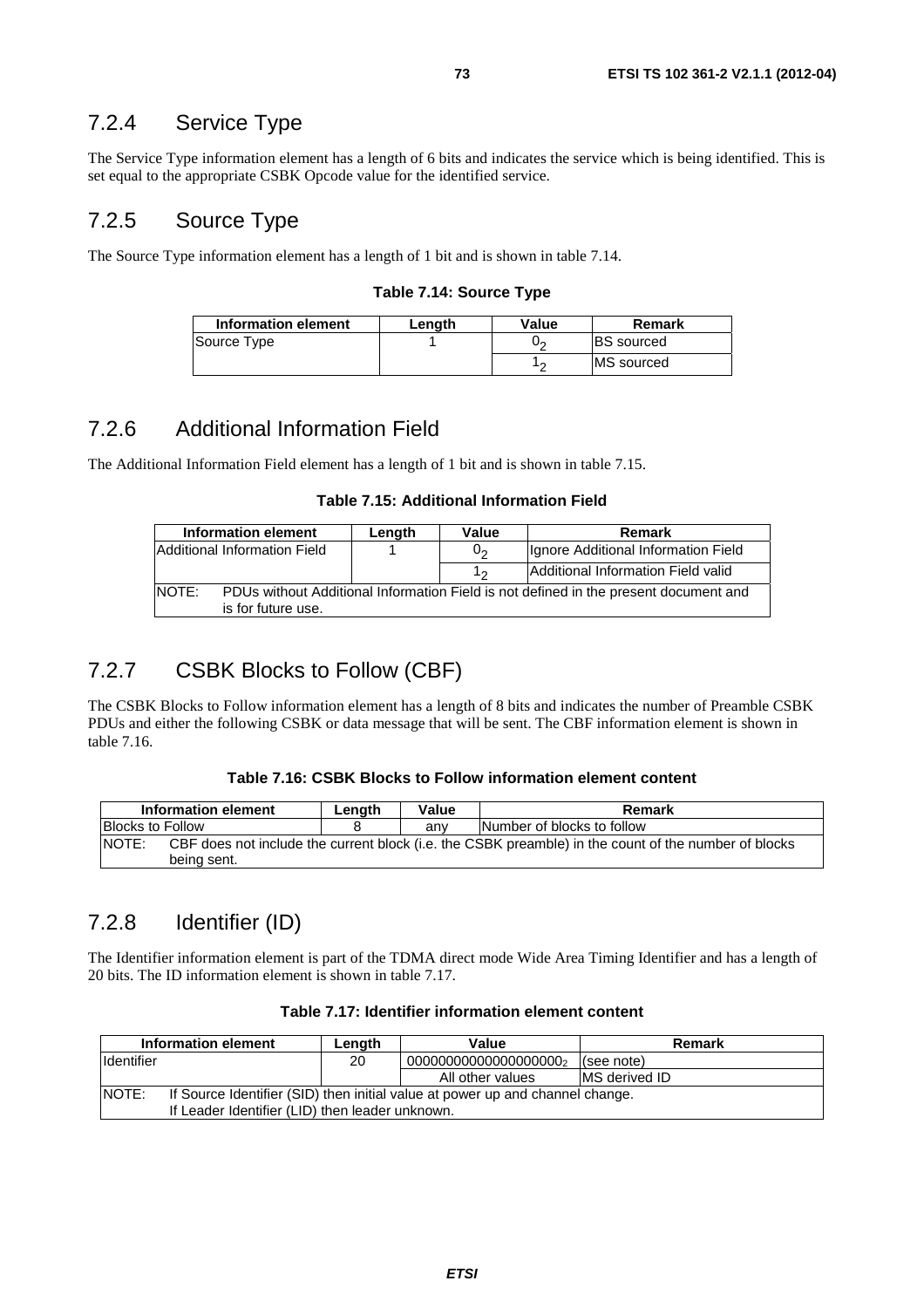The Dynamic Identifier information element is part of the TDMA direct mode Wide Area Timing Identifier, has a length of 2 bits and characterizes a MS units ability and preference to serve as a TDMA direct mode timing leader. The ID information element is shown in table 7.18.

|                    | Information element                                                                              | Length                                                                                | Value           | Remark                    |  |  |
|--------------------|--------------------------------------------------------------------------------------------------|---------------------------------------------------------------------------------------|-----------------|---------------------------|--|--|
| Dynamic Identifier |                                                                                                  |                                                                                       | 00 <sub>2</sub> | (see note)                |  |  |
|                    |                                                                                                  |                                                                                       | 01 <sub>2</sub> | Leader Preference: Low    |  |  |
|                    |                                                                                                  |                                                                                       | 10 <sub>2</sub> | Leader Preference: Medium |  |  |
|                    |                                                                                                  |                                                                                       | 11 <sub>2</sub> | Leader Preference: High   |  |  |
| NOTE:              |                                                                                                  | If Source Dynamic Identifier (SDI) then initial value at power up and channel change. |                 |                           |  |  |
|                    |                                                                                                  | If Leader Dynamic Identifier (LDI) then leader unknown.                               |                 |                           |  |  |
|                    | MS may change DI value (MS_DI) over time to relinguish leader role in order to conserve battery. |                                                                                       |                 |                           |  |  |

### 7.2.10 Wide Area Timing Identifier (WATID)

The Wide Area Timing Identifier information element has a length of 22 bits. The WATID information element is shown in table 7.19.

| Table 7.19: Wide Area Timing Identifier information element content |  |
|---------------------------------------------------------------------|--|
|---------------------------------------------------------------------|--|

|       | Information element                                                                          | Lenath | Value | Remark                        |
|-------|----------------------------------------------------------------------------------------------|--------|-------|-------------------------------|
|       | Wide Area Timing Identifier                                                                  |        |       | Dynamic Identifier (see note) |
|       |                                                                                              | 20     |       | Identifier (see note)         |
| NOTE: | If Source WATID, both information elements are for the transmitting MS.                      |        |       |                               |
|       | If Leader WATID, both information elements are for the timing leader of the transmitting MS. |        |       |                               |

### 7.2.11 Channel Timing Opcode (CTO)

The Channel Timing Opcode information element has a length of 2 bits and identifies the purpose of a CT\_CSBK. The CTO information element is shown in table 7.20.

### **Table 7.20: Channel Timing Opcode information element content**

| Information element | Length                                                                                           | Value           | <b>Remark</b>                              |  |  |
|---------------------|--------------------------------------------------------------------------------------------------|-----------------|--------------------------------------------|--|--|
| <b>CT Opcode</b>    |                                                                                                  | 00 <sub>2</sub> | Unaligned request                          |  |  |
|                     |                                                                                                  | 01 <sub>2</sub> | Unaligned terminator                       |  |  |
|                     |                                                                                                  | 10 <sub>2</sub> | Aligned channel timing status (see note 1) |  |  |
|                     |                                                                                                  | 11 <sub>2</sub> | Aligned channel timing push (see note 2)   |  |  |
|                     | NOTE 1: Use cases include aligned requests, terminators, responses and corrections without push. |                 |                                            |  |  |
|                     | NOTE 2: Use cases include leader beacon, beacon propagation and aligned correction with push.    |                 |                                            |  |  |

- NOTE 1: When CTO MSB is 1, the CT\_CSBK indicates the transmission is following the wide area timing leader and when CTO MSB is 0, the CT\_CSBK indicates the transmission is not following the wide area timing leader.
- NOTE 2: Detailed rules reside in clause 6.2.3.

### 7.2.12 New Leader (NL)

The New Leader information element has a length of 1 bit. The NL information element is shown in table 7.21.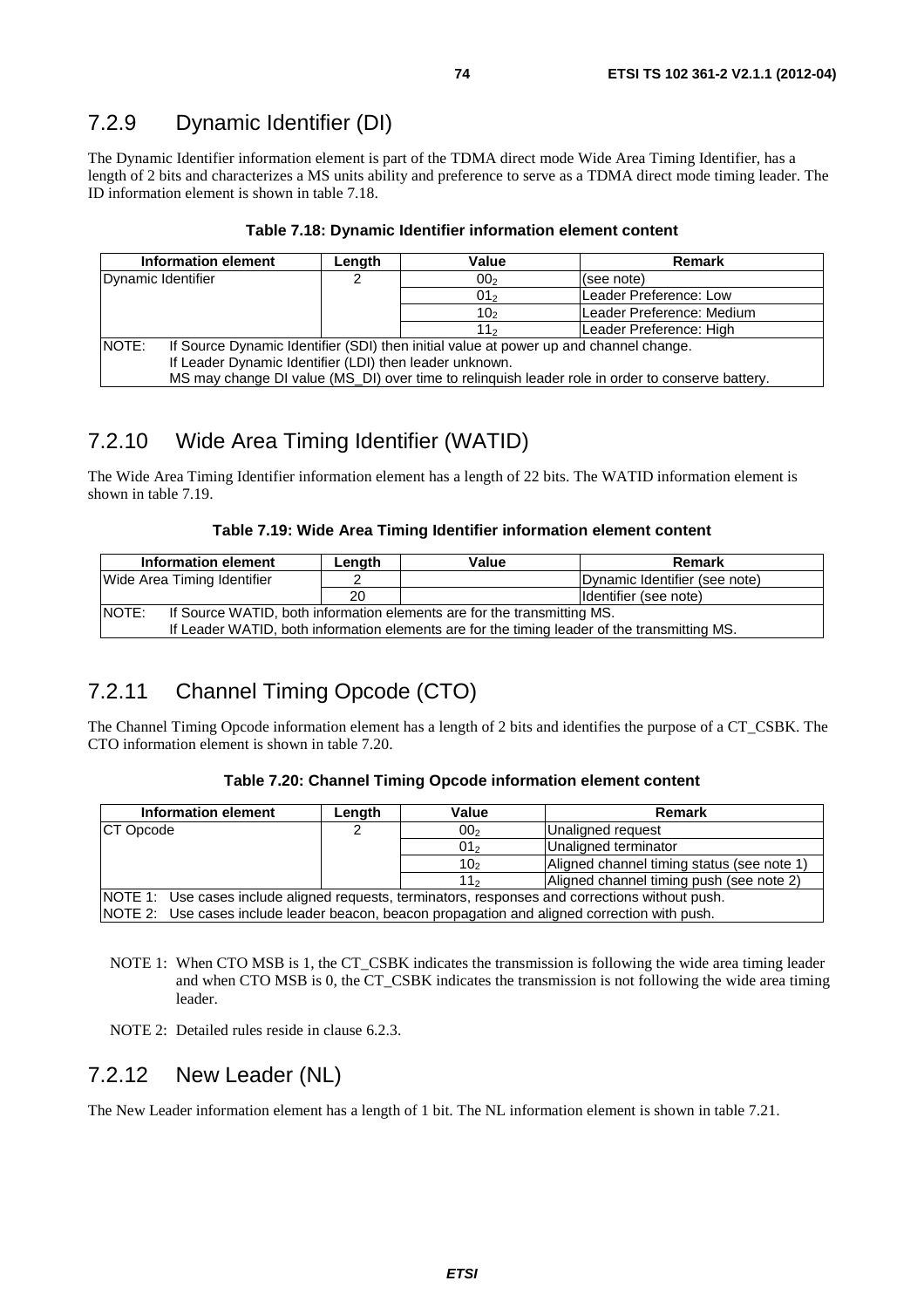|            | Information element                                                       | Length | Value | Remark                            |  |  |
|------------|---------------------------------------------------------------------------|--------|-------|-----------------------------------|--|--|
| New Leader |                                                                           |        | U2    | <b>IMS</b> accepts current leader |  |  |
|            |                                                                           |        |       | (see note)                        |  |  |
| NOTE:      | When transmitting, MS appoints a MS as the new wide area timing leader.   |        |       |                                   |  |  |
|            | When receiving, targeted MS is appointed the new wide area timing leader. |        |       |                                   |  |  |

#### **Table 7.21: New Leader information element content**

### 7.2.13 Generation (Gen)

The Generation information element has a length of 5 bits. The Generation information element is shown in table 7.22.

#### **Table 7.22: Generation information element content**

| Information element                                                                      | Lenath | Value            | Remark                            |  |  |
|------------------------------------------------------------------------------------------|--------|------------------|-----------------------------------|--|--|
| lGeneration                                                                              |        | 00000            | (see note)                        |  |  |
|                                                                                          |        | All other values | Number of timing hops from leader |  |  |
| <b>NOTE:</b><br>MS is the wide area timing leader or wide area timing leader is unknown. |        |                  |                                   |  |  |

## 7.2.14 Sync Age (SA)

The Sync Age information element has a length of 11 bits. The Sync Age information element is shown in table 7.23. It is used to reject received channel timing when the source MS has not been refreshed directly or indirectly for the wide area channel timing leader within a prescribed amount of time. The SyncAge increment (SAIncr) is 500 ms.

#### **Table 7.23: Sync Age information element content**

|          | Information element                                                                                                       | Length | Value            | <b>Remark</b>                                           |
|----------|---------------------------------------------------------------------------------------------------------------------------|--------|------------------|---------------------------------------------------------|
| Sync Age |                                                                                                                           | 11     | 00000000000      | (see note)                                              |
|          |                                                                                                                           |        | All other values | Time since last beacon in Sync Age<br><b>Increments</b> |
| NOTE:    | Value in MS beacon when transmitting MS is the wide area timing leader or when the wide area timing<br>leader is unknown. |        |                  |                                                         |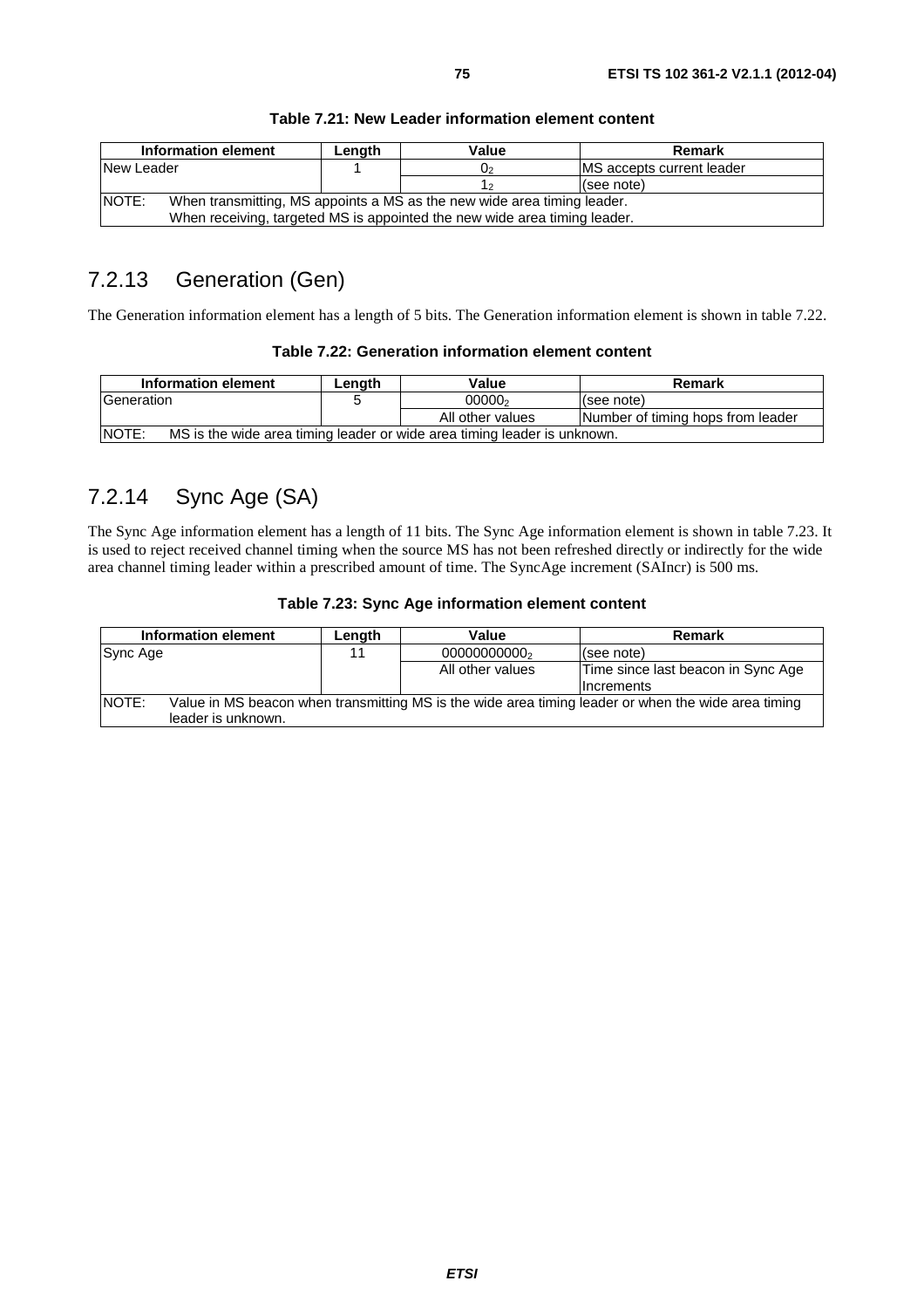## Annex A (normative): Timers and constants in DMR

This annex lists the timers and constants in a DMR MS.

Where indicated, a value should be chosen by the MS/BS designer from within the specified range. For other timers and constants, a default value may be specified and the value of these timers and constants shall be configurable within the DMR entity (MS or BS).

## A.1 Layer 3 timers

- T\_AckWait ACKWait timer Value chosen by MS designer. Recommended value =  $360 \text{ ms}$  for UU Ans Rsp. Recommended minimum value (simulcast systems)  $= 2.0$  seconds NOTE 1: T\_AckWait is used when an MS transmits a CSBK and is waiting for a response from the target. Upon expiration of this timer, the MS attempts to retransmit the CSBK if the CSBK Retry Limit has not been exceeded. T\_TO Timeout timer Value  $= 180$  s for DMR Tier I. Value chosen by MS designer between 0 (see note) and 180 s for DMR Tier II and Tier III. NOTE 2: Timer is disabled if T\_TO is 0 s. CT\_RHOT CT\_CSBK transmission Random HoldOff Timer Used to minimize CT\_CSBK transmission collisions. Leader timing unknown Uniform distribution between 0 and 3,24 seconds with an increment of 60 ms. Leader timing known After a CT\_CSBK transmission: 2,16 to 3,24 seconds with an increment of 60 ms. Decrement range by 120 ms for each scheduled CT\_CSBK that is cancelled. NoLeader Upon power up or channel change, the amount of time MS will monitor channel for wide area timing information before transmitting a request. Value  $= 4.5$  minutes. SyncAge Amount of time wide area timing sync information is valid before MS requires updated sync information. Value = 10 minutes, increment  $(SAIncr) = 500$  ms. NOTE 3: The SyncAge value is linked to the TDMA direct mode time base clock drift error requirements as stated in clause 10.1.4. SyncAgeWarning Amount of time MS will go without updated sync information before requesting updated sync information. Value = 9 minutes  $(2*BeaconInterval)$ .
- NOTE 4: The SyncAgeWarning value is linked to the TDMA direct mode time base clock drift error requirements as stated in clause 10.1.4.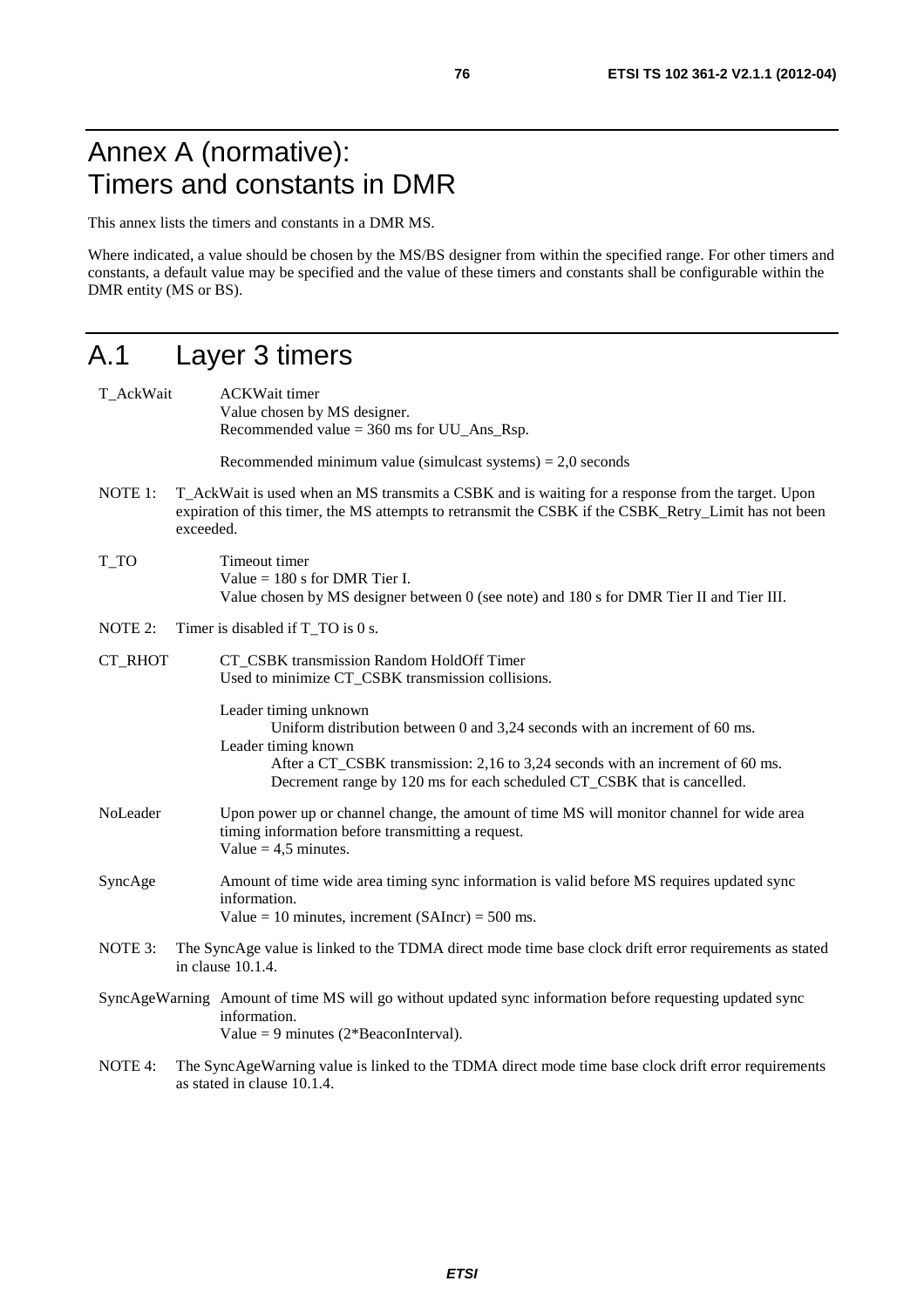# A.2 Layer 3 constants

| N_CSBKRetry           | CSBK Retry limit<br>Value chosen by MS designer and application specific.<br>Recommended value $= 1$ for UU_V_Req.                 |
|-----------------------|------------------------------------------------------------------------------------------------------------------------------------|
| <b>BeaconDuration</b> | Duration of a CT_CSBK_Beacon and CT_CSBK_Prop transmission.<br>Minimum value $= 600$ ms.                                           |
| <b>BeaconInterval</b> | Time between start of two consecutive CT_CSBK_Beacon transmissions by the wide area timing<br>leader MS.<br>Value = $4.5$ minutes. |
| <b>CTDuration</b>     | Duration of a CT_CSBK_Req and CT_CSBK_Resp transmission.<br>Minimum value $= 180$ ms.                                              |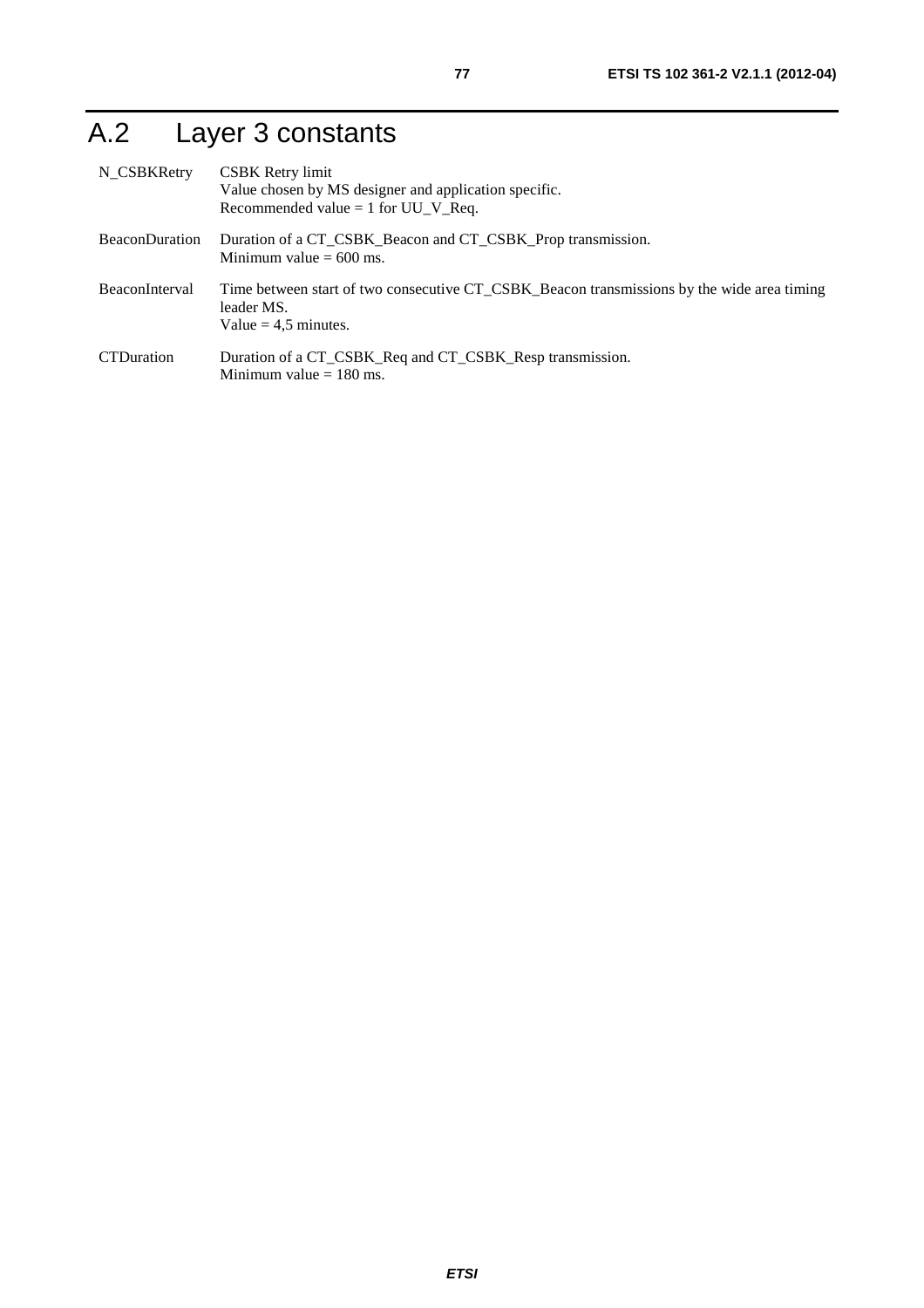## Annex B (normative): Opcode Reference Lists

## B.1 Full Link Control Opcode List

**Table B.1: FLCO List** 

| <b>FLCO</b>         | <b>Description</b>              | Alias        |
|---------------------|---------------------------------|--------------|
| 000000 <sub>2</sub> | Group Voice Channel User        | Grp_V_Ch_Usr |
| $000011_2$          | Unit to Unit Voice Channel User | UU V Ch Usr  |

## B.2 CSBK Opcode List

| <b>CSBKO</b>        | <b>Description</b>                         | Alias      |
|---------------------|--------------------------------------------|------------|
| $000100_2$          | Unit to Unit Voice Service Request         | UU_V_Req   |
| $000101_2$          | Unit to Unit Voice Service Answer Response | UU_Ans_Rsp |
| 0001112             | <b>Channel Timing CSBK</b>                 | CT CSBK    |
| 100110 <sub>2</sub> | Negative Acknowledgement Response          | NACK_Rsp   |
| 111000 <sub>2</sub> | <b>BS Outbound Activation</b>              | BS_Dwn_Act |
| 111101 <sub>2</sub> | Preamble CSBK                              | Pre CSBK   |

### **Table B.2: CSBKO List**

# B.3 Short Link Control Opcode List

#### **Table B.3: SLCO List**

| <b>SLCO</b>       | <b>Description</b>     | Alias    |
|-------------------|------------------------|----------|
| 0000 <sub>2</sub> | Null Message           | Nul Msg  |
| $0001_2$          | <b>Activity Update</b> | Act_Updt |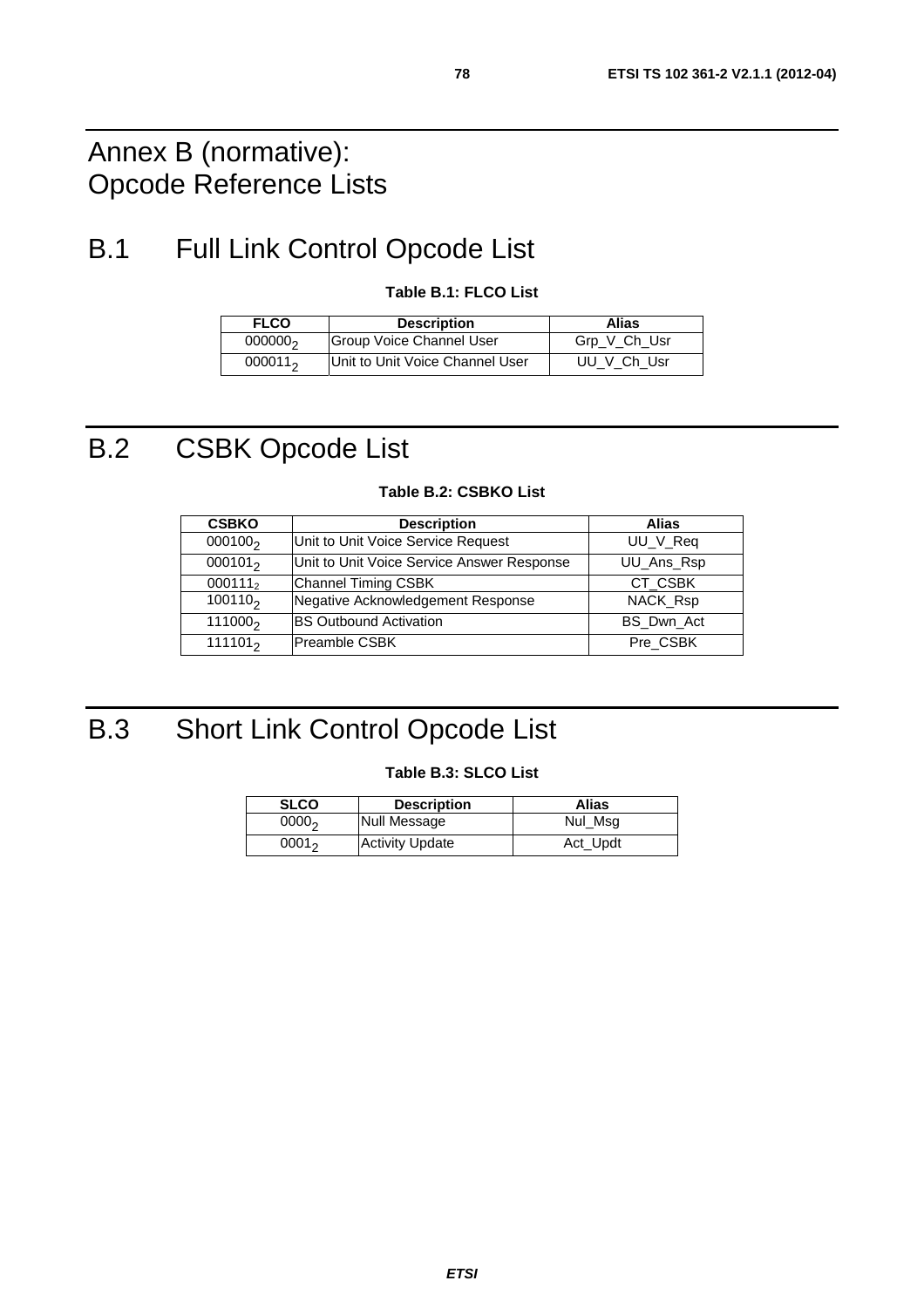## Annex C (informative): Numbering and dialling plan

## C.1 Introduction to the numbering and dialling plan

It is recognized that manufacturers of MSs will wish to exercise design independence in their products and, accordingly, the requirements of this annex are informative only.

This annex is intended to:

- define the user visible numbering (User Interface domain); and
- dialling in a MS for accessing other  $MS(s)$  or other entity(ies) over the AI; and
- to describe how the visible user numbering and dial strings may be mapped on to the AI.

The Man Machine Interface (MMI) issues have been addressed in these annex only to the extent of those strictly related to numbering and dialling.

It should be ensured in the MS implementation, that no non-deterministic user input results in an ambiguous call set-up attempt over the Air Interface. For example, if a user inputs a dialled string of digits that is not assigned to any of the presented dialling algorithms, then the MS should not try to establish the call and appropriate feedback or alert should be given to the user.

As not to restrict manufacturer's independence, it is envisaged that dialling selection may be initiated in many ways. Some methods are:

- direct number entry via a keypad;
- mode selection buttons; and
- soft key menu selection.

The dialling method may vary according to the MS terminal type. This annex is applicable to MSs with a basic CCITT number keypad, as shown in figure C.1 and/or with a display capable of displaying the decimal numbers "0" to "9" and the keys "\*" and "#". However, manufacturers may employ other keypad layouts.



**Figure C.1: CCITT keypad layout** 

The primary use for the keypad is to enable the user to select the destination address, the type of service, and to initiate calls from the MS. The destination may be other MS(s), to line connected entities via gateways (e.g. a PABX exchange) and to subscribers on the Public Switched Telephone Network (PSTN). Other services may be requested by dialling "call modifier" strings prior to entering the destination address.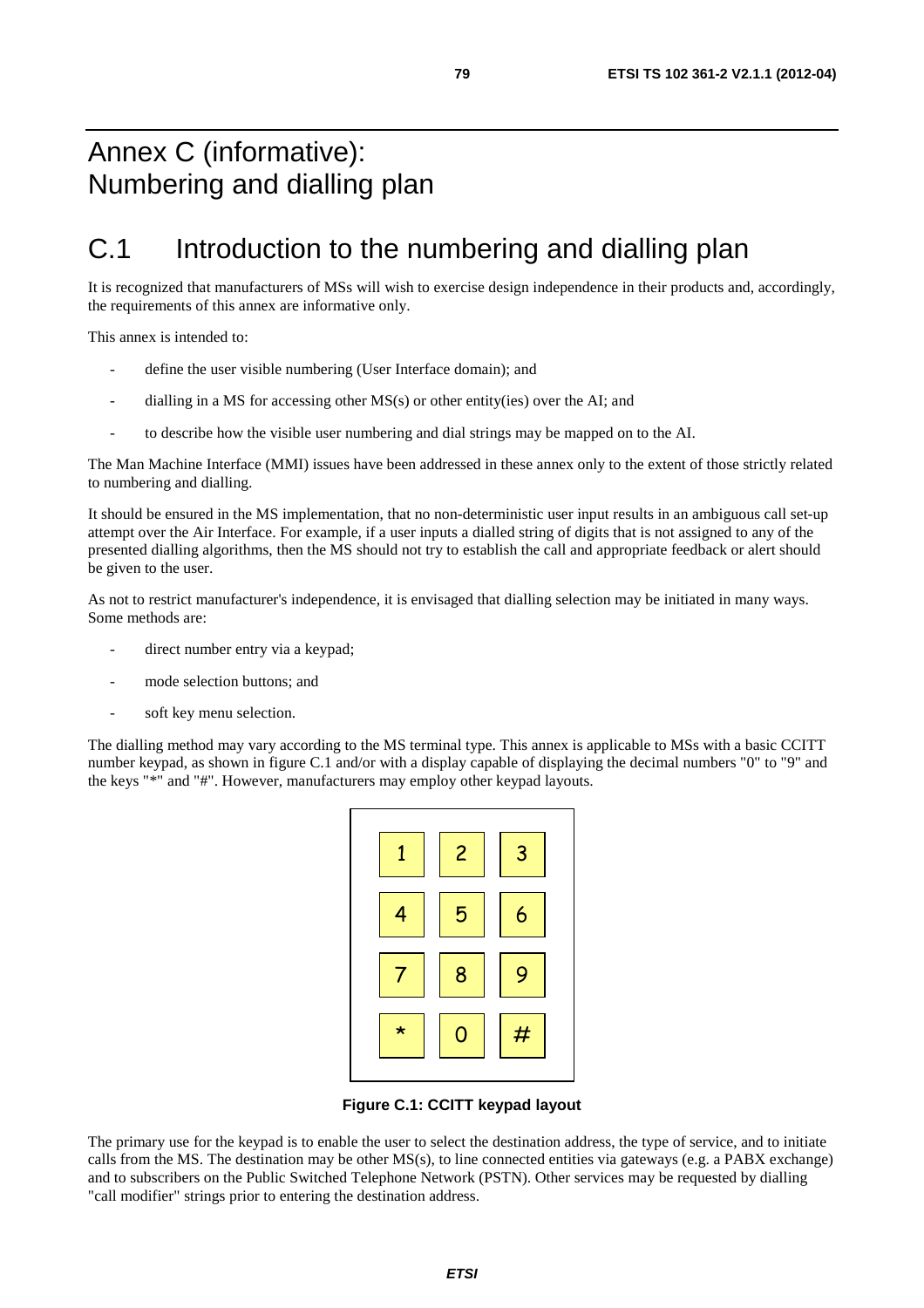The user input in case of establishing a call is defined for the purposes of this annex as two sequential events:

- a) user dials digits, and
- b) user initiates call.

The call initiation is the event, which terminates the user input related to the digits and normally causes a call set-up. The call initiation event itself may be either when the user presses the "#" key or Push-To-Talk (PTT) or other method that may be manufacturer or implementation specific.

NOTE: This definition of the user input for call establishment is valid only for the cases when a user dials a number using the number keypad or selects a number e.g. from a list of predefined numbers. There may be methods to combine all the three events so that e.g. PTT causes a call establishment using a predefined dialling algorithm to a predefined address requiring no explicit dialling event.

Manufacturers may implement barring of certain types of call or restrict calls to certain addresses. However, such constraints are outside the scope of this annex. It should be noted that some of the DMR services that may be initiated in this annex are only applicable to MSs that are communicating through a DMR repeater.

The MS may contain predefined parameters prescribing the minimum and maximum length of the user dial string. By limiting the length of the dialled string the address range the MS is able to dial is restricted. The minimum length parameter may be set according to the user needs, e.g. to disable accidental 1-digit dialling.

The (User Interface) address that an individual MS is assigned (its own address) may be defined by the dialled digits another MS would dial to reach that MS rather than the Air Interface binary number. If the algorithm specified in this annex were implemented, an MS individual address would be fully specified by seven decimal digits. Similarly, if a MS was personalized with one or more talkgroup addresses, they may be specified at the user interface by seven decimal digits.

## C.2 Subscriber mapping

## C.2.1 User Interface - Air Interface

Dialled digits are represented in decimal notation and utilize the numbers "0" to "9" and the keys "\*" and "#". For an MS fitted with a keypad, the "#" key may initiate a call (although other initiate methods may be implemented by a manufacturer). Dialled digits that represent a destination address are translated to a form for the Air Interface by one of two algorithms specified in clauses C.2.1.1 and C.2.1.2. This is illustrated in figure C.2.



**Figure C.2: Number conversion**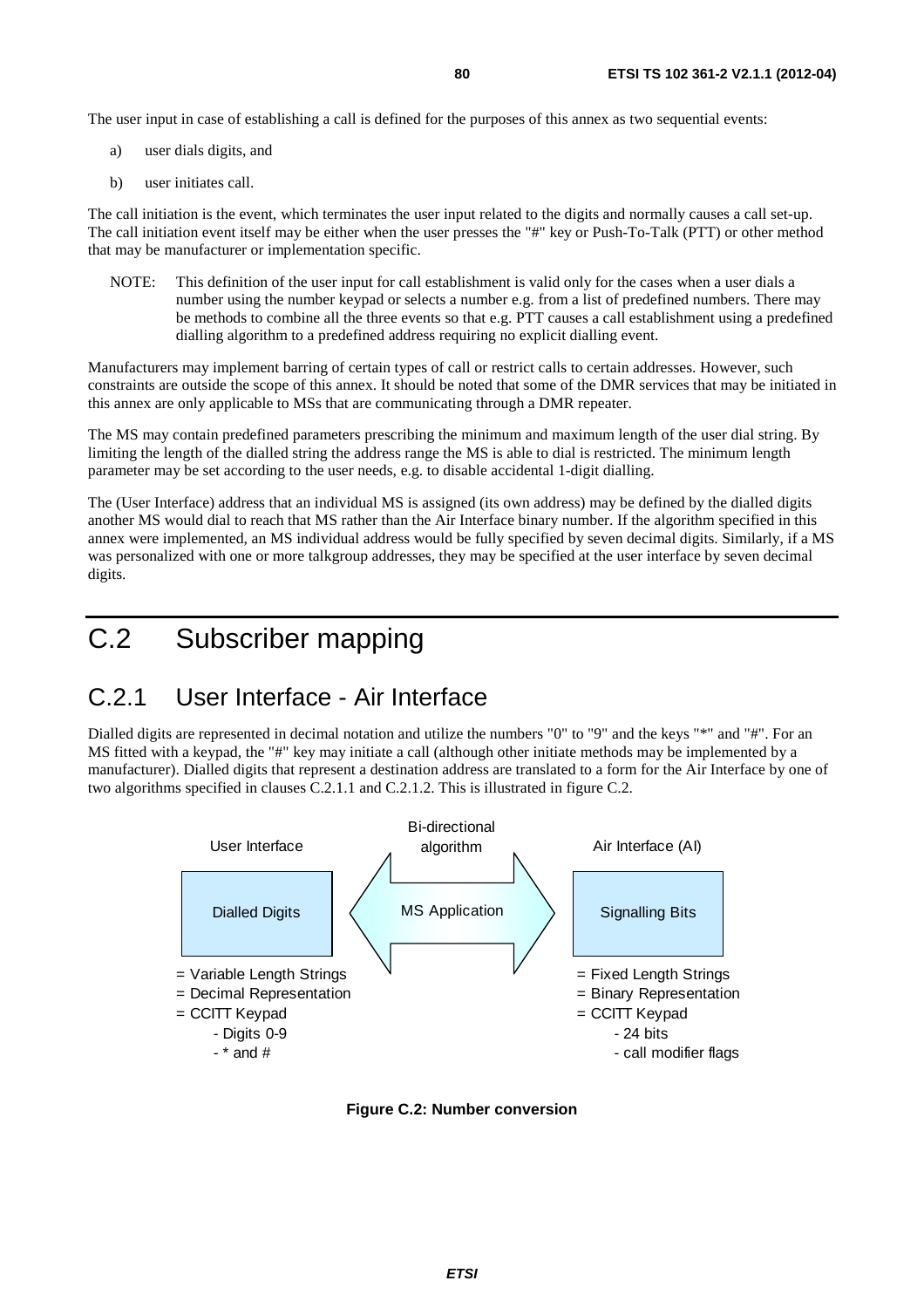Address fields in the Air-Interface domain structure has a length of 24 bits.

The content of a 24-bit AI MS address field may represent:

- an MS individual address;
- an MS group address;
- a gateway address; or
- a special identifier.

The Air Interface provides call services for voice and data. The AI also permits the call services to be modified to (for example) provide priority and emergency calling. The application that converts the User Interface to the Air Interface recognizes the "call modifier" and requests the lower layers to set appropriate bits in the PDUs carried between the entities. At the User Interface, the "call modifier" is indicated by preceding the destination address digits with additional "call modifier" digits.

### C.2.1.1 Mapping for MS individual address space

The mapping between the User Interface and individual AI address space for diallable digits is shown in figure C.3.

|                                                                                                       | User Interface                                              | Air Interface<br><b>SFFFFFFF</b>                                                                                                                                                                                                      |
|-------------------------------------------------------------------------------------------------------|-------------------------------------------------------------|---------------------------------------------------------------------------------------------------------------------------------------------------------------------------------------------------------------------------------------|
|                                                                                                       | Unused AI address space                                     | Special AI Addresses                                                                                                                                                                                                                  |
| 14000000-14009999<br>13000000-13009999<br>12000000-12009999<br>11000000-11009999<br>10000000-10009999 | Undiallable User<br>Space<br>(for prefix $10-14$ )          | \$9959D0<br><b>MS Indiv Address Space 14</b><br>\$9932C0<br>MS Indiv Address Space 13<br>\$990BB0<br><b>MS Indiv Address Space 12</b><br>\$98E4A0<br><b>MS Indiv Address Space 11</b><br>\$98BD90<br><b>MS Indiv Address Space 10</b> |
| 9999999<br>9000001                                                                                    | <b>MS Individual Dialled Strings</b><br>Prefix 9            | \$989680<br>\$98967F<br><b>MS Individual Address Space</b>                                                                                                                                                                            |
| 8999999<br>8000001                                                                                    | <b>MS Individual Dialled Strings</b><br>Prefix 8            | \$895441<br>\$89543F<br><b>MS Individual Address Space</b>                                                                                                                                                                            |
| 7999999<br>7000001                                                                                    | <b>MS Individual Dialled Strings</b><br>Prefix 7            | \$7A1201<br><b>\$7A11FF</b><br><b>MS Individual Address Space</b><br>\$6ACFC1                                                                                                                                                         |
| 6999999<br>6000001                                                                                    | <b>MS Individual Dialled Strings</b><br>Prefix <sub>6</sub> | \$6ACFBF<br><b>MS Individual Address Space</b><br>\$5B8D81                                                                                                                                                                            |
| 5999999<br>5000001                                                                                    | <b>MS Individual Dialled Strings</b><br>Prefix 5            | \$5B8D7F<br><b>MS Individual Address Space</b><br>\$4C4B41                                                                                                                                                                            |
| 4999999<br>4000001                                                                                    | <b>MS Individual Dialled Strings</b><br>Prefix 4            | \$4C4B3F<br><b>MS Individual Address Space</b><br>\$3D0901                                                                                                                                                                            |
| 3999999<br>3000001                                                                                    | <b>MS Individual Dialled Strings</b><br>Prefix 3            | \$3D08FF<br><b>MS Individual Address Space</b><br>\$2DC6C1                                                                                                                                                                            |
| 2999999<br>2000001                                                                                    | <b>MS Individual Dialled Strings</b><br>Prefix 2            | \$2DC6BF<br><b>MS Individual Address Space</b><br>\$1E8481                                                                                                                                                                            |
| 1999999<br>1000001                                                                                    | <b>MS Individual Dialled Strings</b><br>Prefix 1            | \$1E847F<br><b>MS Individual Address Space</b>                                                                                                                                                                                        |
| 0999999<br>0000001                                                                                    | <b>MS Individual Dialled Strings</b><br>Prefix 0            | \$0F4241<br>\$0F423F<br><b>MS Individual Address Space</b><br>\$000001                                                                                                                                                                |

#### **Figure C.3: User domain mapping for calls in the individual addresses space**

Figure C.3 illustrates the individual address space domain mapping. It can be seen that there is un-diallable address space within prefixes 10 to 14. These addresses are not reachable by user dialling and are available for devices with fixed addresses (for example telemetry devices could use these addresses. They would never be addressed by an MS in error because they are not reachable by dialling).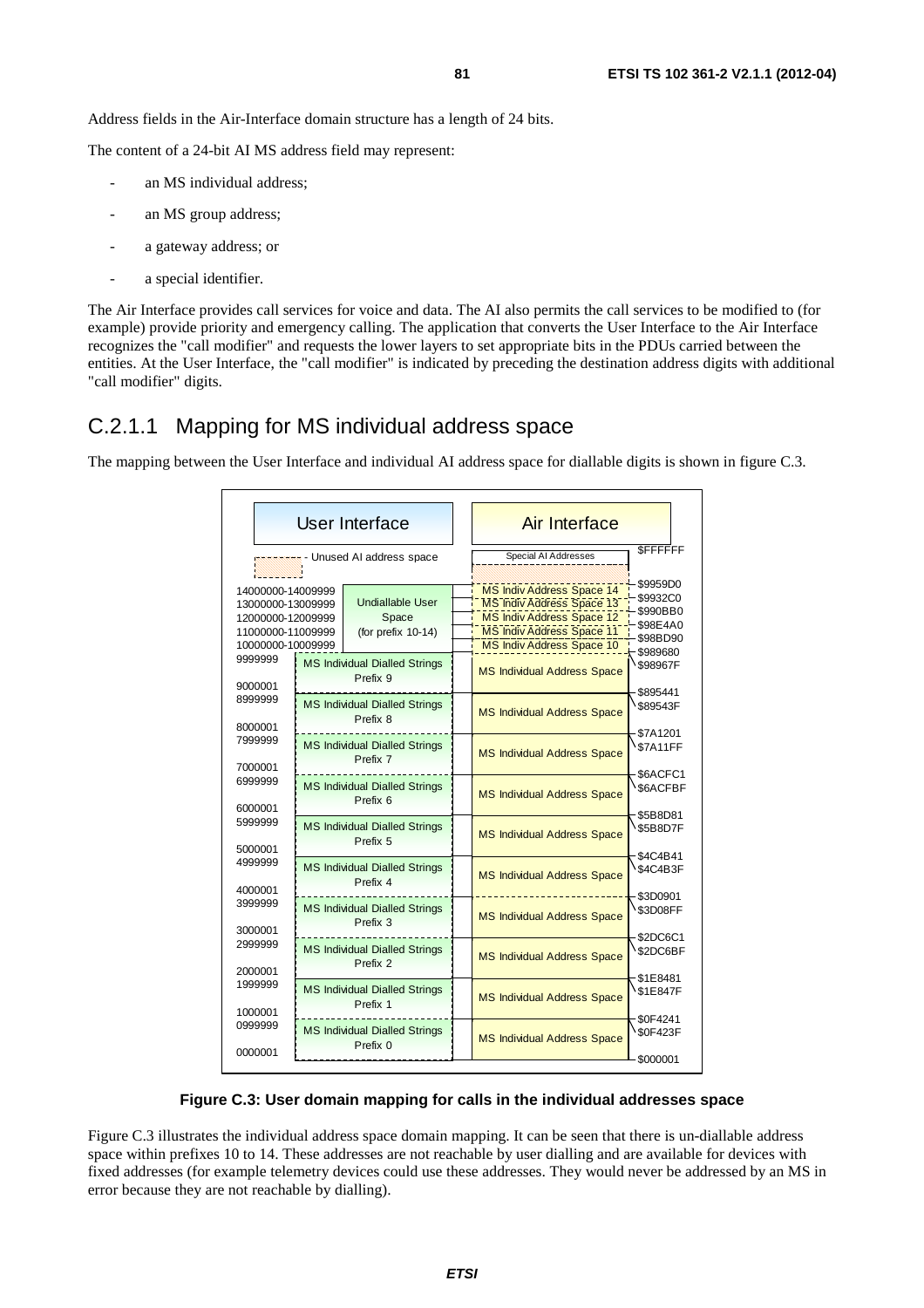### C.2.1.1.1 Mapping for diallable addresses (prefix 0 to 9)

A MS individual address is a 7 character numeric string in the range "0000001" to "9999999", these characters are mapped to the Air Interface domain structure bits by the reversible function  $B_1$ .

Individual dialled addresses do not contain the symbol "\*" which would be interpreted as a call to an MS talk-group.

**Table C.1: 7-number diallable address mapping by** *B1*

|   |    |           | <b>Character</b>     |                | Air Interface     |   |    |         |
|---|----|-----------|----------------------|----------------|-------------------|---|----|---------|
|   |    |           |                      |                |                   |   | o. | ID      |
| x | ∧∼ | . .<br>۱n | . .<br>$\mathcal{A}$ | . .<br>$\cdot$ | . .<br>$\sqrt{2}$ | 、 |    | 24 bits |

If the dialled string is considered as a string array  $K_1$  to  $K_7$ :

$$
B_1 = \sum 10^6 \times K_1, 10^5 \times K_2, 10^4 \times K_3, 10^3 \times K_4, 10^2 \times K_5, 10 \times K_6, K_7
$$

The seven user dialled digits  $K_1$  to  $K_7$  in the range "0000001" to "9999999" are converted to the 24 bits of the AI ID using true decimal to binary conversion.

### C.2.1.1.2 Mapping for non-diallable individual addresses (prefix 10 to 14)

#### Table C.2: Non-diallable address mapping by  $B_3$

|            |                       |           | Character                                |           | Air Interface |            |            |         |
|------------|-----------------------|-----------|------------------------------------------|-----------|---------------|------------|------------|---------|
|            |                       |           |                                          |           |               |            | D.<br>- 11 |         |
| . .<br>.11 | <br>$\mathbf{v}$<br>- | ៶⊲≕∪<br>w | "<br>$\sqrt{2}$<br>⊸<br>$\boldsymbol{a}$ | . .<br>АF | . .<br>\6     | . .<br>. — |            | 24 bits |

The *B3* algorithm provides a numeric User Interface for the non-diallable individual address space. Each prefix has the capacity for 10 000 individual addresses.

If the MS individual address is represented by 8 digits  $K_I$  to  $K_8$  ( $K_3$  and  $K_4$  are always 0).

$$
B_3 = \sum 9\,900\,000, 10^5 \times K_1, 10^4 \times K_2, 10^3 \times K_5, 10^2 \times K_6, 10 \times K_7, K_8
$$

The following steps are needed to convert the dialled digits to an ID in the AI domain using the  $B_3$  algorithm:

- 1) start with the number 9 900 000;
- 2) take the first digit (0 to 9) and multiply by 100 000;
- 3) take the second digit (0 to 9), multiply by 10 000;
- 4) take the fifth digit (0 to 9), multiply by 1 000;
- 5) take the sixth digit (0 to 9), multiply by 100;
- 6) take the seventh digit (0 to 9), multiply by 10;
- 7) take the eighth digit (0 to 9); and
- 8) add a) to g).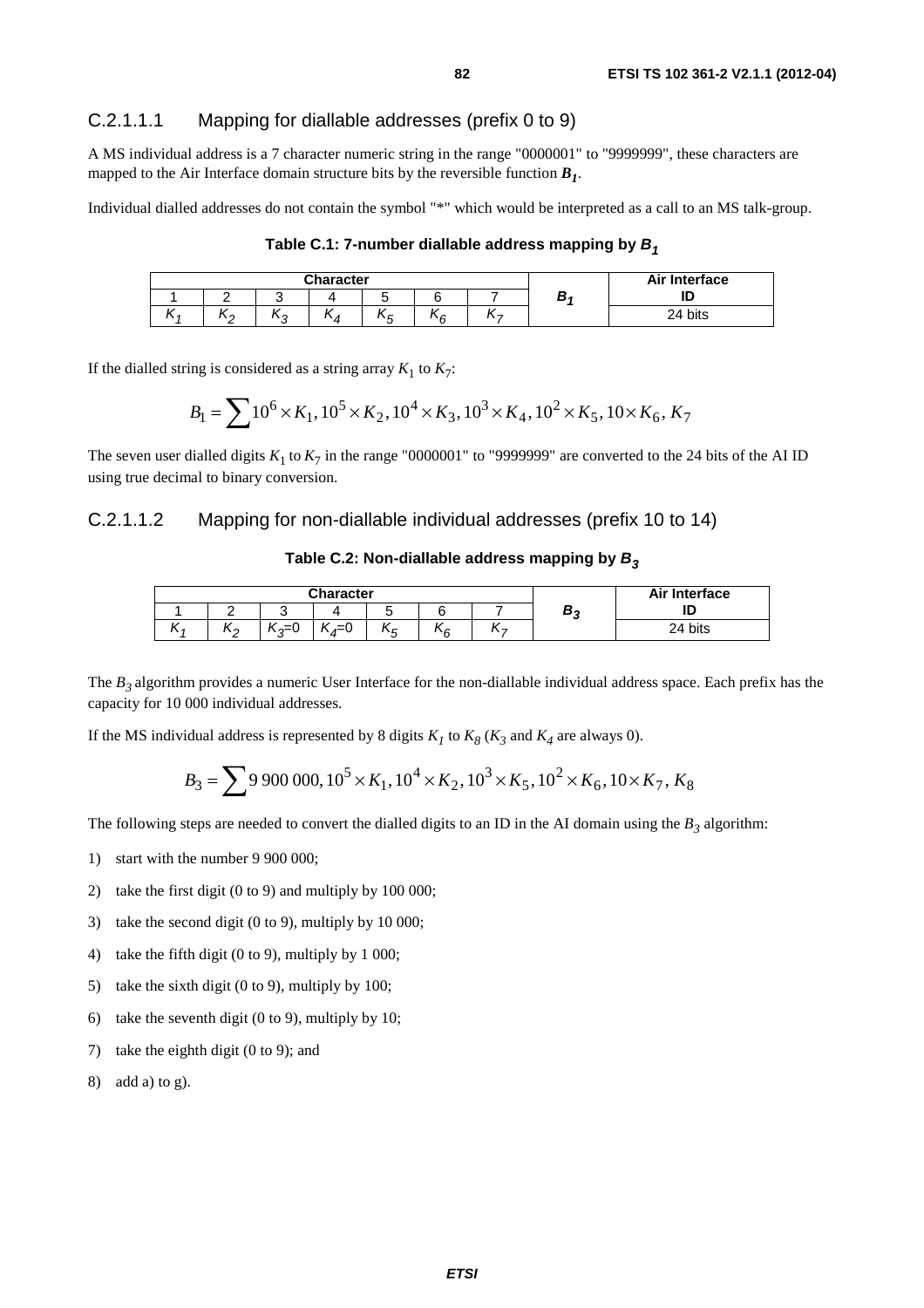### C.2.1.1.3 Examples of individual address mapping

Examples of individual MS numbers in the user domain and AI domain are given in table C.3  $(B<sub>1</sub>$  algorithm).

| User-Interface | Air-Interface (Hex)  | Air Interface (Binary)                     |
|----------------|----------------------|--------------------------------------------|
| 1234567        | 12D687 <sub>16</sub> | 0001 0010 1101 0110 1000 0111 <sub>2</sub> |
| 9876543        | 96B43F <sub>16</sub> | 1001 0110 1011 0100 0011 1111 <sub>2</sub> |

**Table C.3: Examples of diallable individual address translation** 

For non-diallable address space and prefixes in the range 10 to 14 the address in the user domain may be specified using 8 digits as shown in the table C.4 ( $B_3$  algorithm).

| Table C.4: Examples of non-diallable individual address translation |  |  |  |  |
|---------------------------------------------------------------------|--|--|--|--|
|---------------------------------------------------------------------|--|--|--|--|

| Non dilatable<br>User-Interface | Air-Interface (Hex)  | Air Interface (Binary)                     |
|---------------------------------|----------------------|--------------------------------------------|
| 10000000                        | $989680_{16}$        | 1001 1000 1001 0110 1000 0000 <sub>2</sub> |
| 13004567                        | 991D87 <sub>16</sub> | 1001 1001 0001 1101 1000 0111 <sub>2</sub> |
| 14009876                        | 995954 <sub>16</sub> | 1001 1001 0101 1001 0101 0100 <sub>2</sub> |

NOTE: For non-diallable individual addressing, digits  $K_3$  and  $K_4$  are always zero.

### C.2.1.2 Mapping for MS talkgroup address space

A talkgroup call is a separate DMR service to an individual call (see TS 102 361-1 [1], clause 4.2). The mapping between the User-Interface domain and the Air Interface uses a different algorithm to the MS individual address.

There i no ambiguity if the initiator wishes to setup a talkgroup call (i.e. the MS should be able to differentiate between an individual call request and a talkgroup call request). There are a number of methods by which a MS may distinguish a talkgroup call described in the following clauses.

### C.2.1.2.1 The concept of the wildcard character

The MS may discriminate a talkgroup call from an individual call by the use of the "wildcard".

In the User Interface domain structure, if the dialled string represents an MS address, and contains a "\*" in any of the four least significant characters, then that MS address represents a group of MSs. The "\*" character is the "wildcard" and represents all numeric values in that digit position, as defined in example 1 to 3.

| EXAMPLE 1: | The user dials "012345 <sup>*</sup> " means that the MS is addressing 10 separate MSs whose individual<br>addresses are "0123450", "0123451", "0123452", "0123453", "0123454", "0123455", "0123456",<br>"0123457", "0123458" and "0123459". |
|------------|---------------------------------------------------------------------------------------------------------------------------------------------------------------------------------------------------------------------------------------------|
| EXAMPLE 2: | The user dials "01234*6" means the MS is addressing 10 separate MSs whose individual addresses<br>are "0123406", "0123416", "0123426", "0123436", "0123446", "0123456", "0123466",<br>"0123476", "0123486" and "0123496".                   |
| EXAMPLE 3: | Wildcards may be combined. The user dials "01234**" represents 100 MSs in the range<br>"0123400" to "0123499".                                                                                                                              |

For operators who have no interest in this method of defining talkgroups, the "wildcard" feature may be disabled by MS programming.

### C.2.1.2.2 The concept of stored parameters

The MS equipment may contain predefined parameters prescribing the MS addresses that will be interpreted as talkgroup addresses. These addresses may be stored as a list programmed during manufacture or before connecting an MS into service.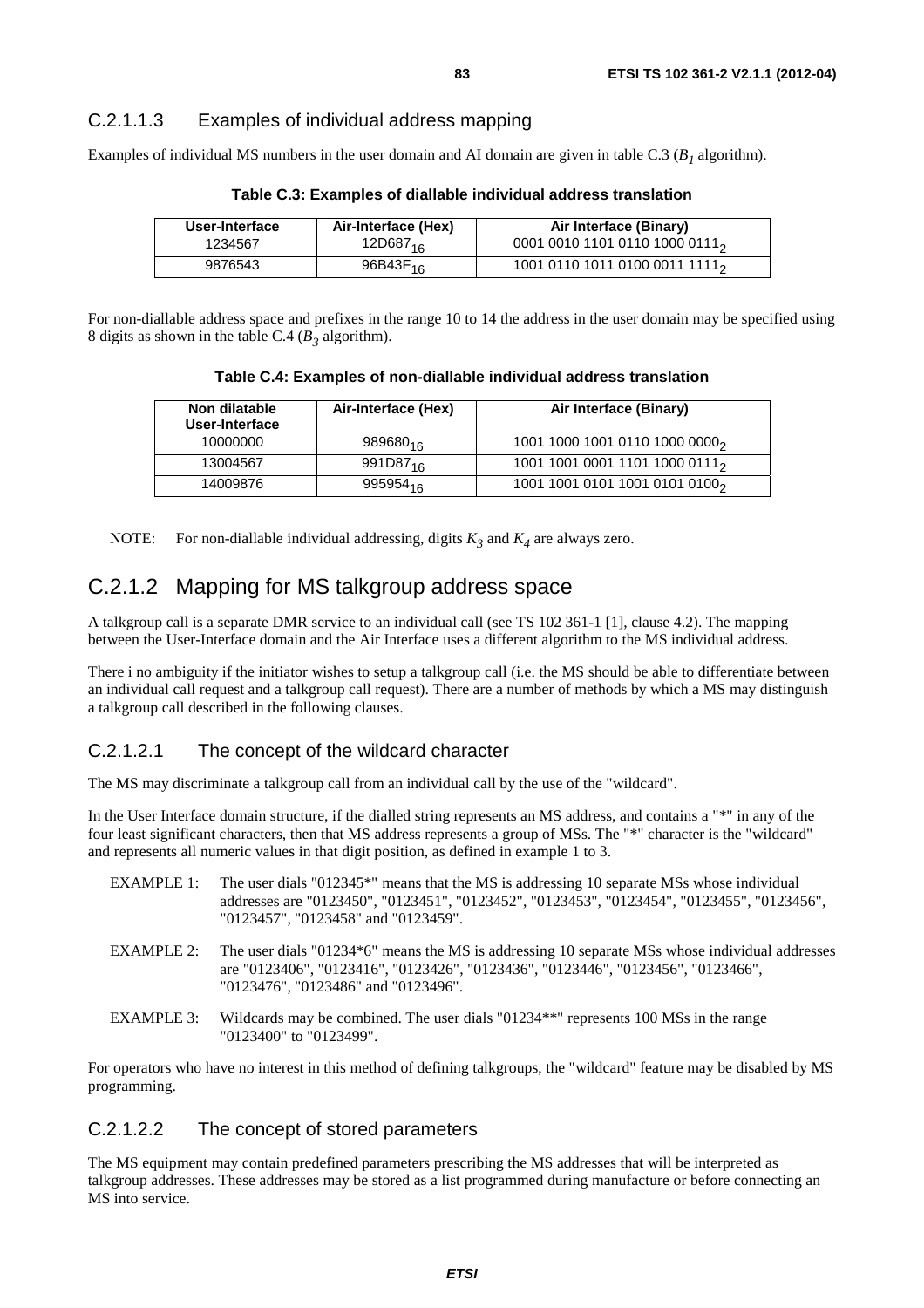### C.2.1.2.3 The concept of ad-hoc arrangement

The MS equipment may simply rely on a range of addresses that all equipment is known to be talkgroup addresses.

### C.2.1.2.4 The rules for the sender

The following rules may determine if the call is to a talkgroup:

IF dialled\_string

contains a "\*" in any of the least significant four characters

### OR

matches a string of numeric digits that are stored in the MS specifically indicating a talkgroup

OR

can be determined as a talkgroup by any other method chosen by the manufacturer

### **THEN**

the address represents a talkgroup. Initiate the talkgroup service

#### ELSE

the address represents an individual call. Initiate the individual call service

### **ENDIF**

### C.2.1.2.5 The rules for the recipient

These rules determine a call is to a talkgroup and will be accepted by a MS. (All reference to MS in this clause refer to the recipient.)

MS receives a DMR service addressed to a talkgroup.

MS uses the reverse of the  $B_2$  function specified in clause C.2.1.2.6 to translate the AI talkgroup address to the User Interface domain.

IF digits (User Interface)

contains a "\*" in any of the least significant four characters

### **THEN**

each digit received is compared with each corresponding digit of the MS individual address except where the received digit is a "\*". If there is a match on all applicable digits then this MS is party to the talkgroup call.

### ELSE

(consists of numeric characters only)

### **THEN**

### **EITHER**

The string of digits received is compared with each corresponding string of talkgroup digits that the MS has stored (specifically indicating a talkgroup).

If there is a match then this MS is party to the talkgroup call.

### OR

The MS is party to the talkgroup call by any other method chosen by the manufacturer

### ENDIF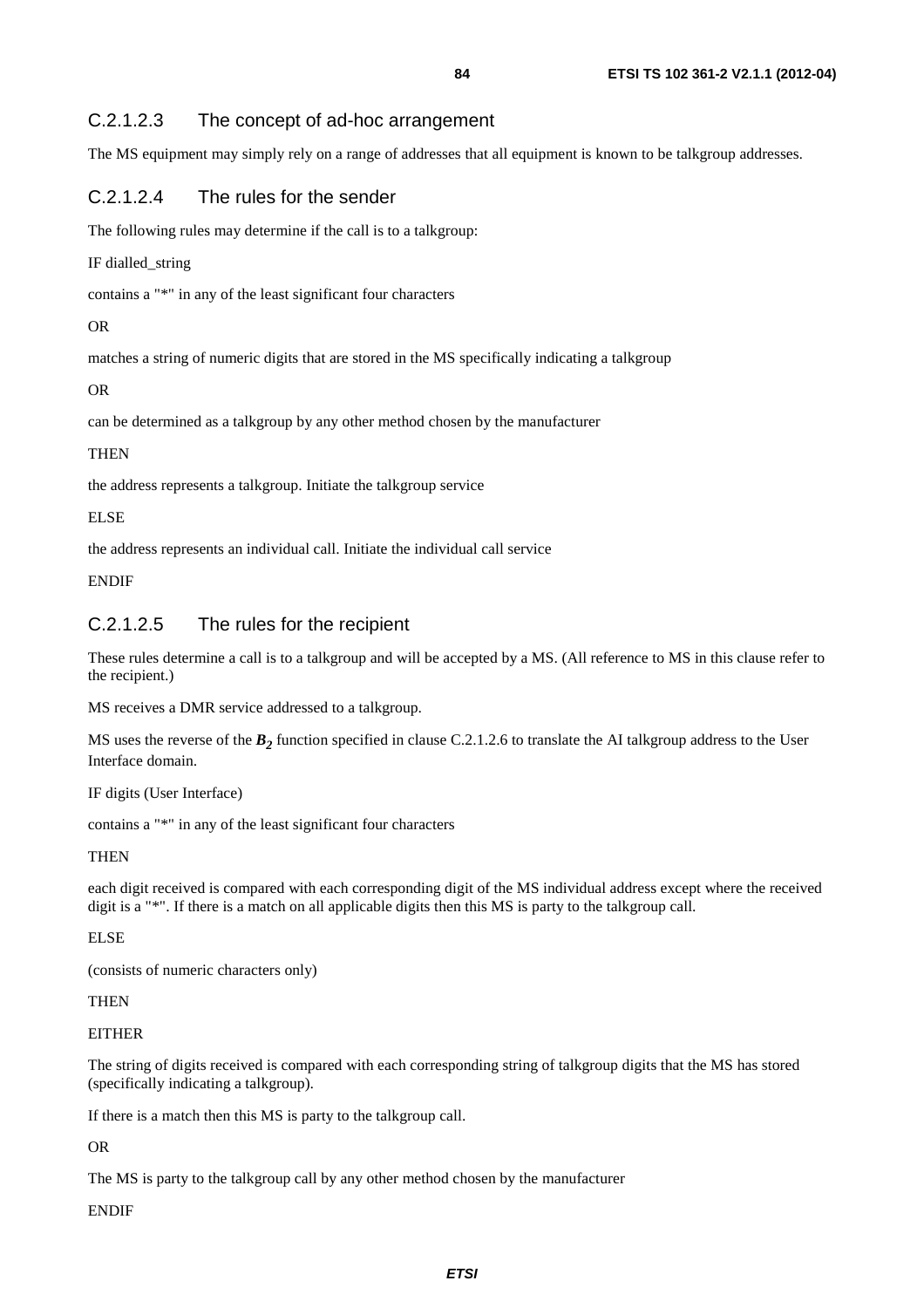### C.2.1.2.6 Mapping of dialled strings to the AI talkgroup address space

A MS talkgroup address is a 7-character numeric string in the range "0000001" to "999\*\*\*\*", these characters are mapped to the Air Interface domain structure bits by the reversible function  $B_2$ .

Talkgroup addresses may consist of all numeric characters (but the MS should be able to ascertain the address is a talkgroup address rather than an individual address). Alternatively any of the last four characters may contain one or more "\*" characters that explicitly signifies the address is a talkgroup address.

The algorithm to convert from the user is slightly more complex for talkgroups in order to accommodate the extra "\*" character.

C.2.1.2.6.1 Mapping of numeric dialled strings to the AI talkgroup address space

|          |          |          | <b>Character</b>     |         | Air Interface |                          |         |
|----------|----------|----------|----------------------|---------|---------------|--------------------------|---------|
|          |          |          |                      |         |               |                          | ۱D      |
| $\cdots$ | `\^<br>- | . .<br>P | . .<br>$\mathcal{A}$ | Λr<br>÷ | 'ιc           | $\overline{\phantom{0}}$ | 24 bits |

Table C.5: Diallable talkgroup address mapping by  $B_2$ 

 $K_1, K_2, K_3$  represent decimal symbols in the range 0 to 9.

 $K_4, K_5, K_6, K_7$  represent symbols to base 11 using the digits 0, 1, 2, 3, 4, 5, 6, 7, 8, 9,  $*$ .

The "\*" is a symbol that has the value of 10.

The six least significant user dialled digits  $K_2$  to  $K_7$  in the range "000001" to "999999" are converted to the 20 least significant 20 bits of the AI ID using true decimal to binary conversion. The most significant user dialled digit  $K_1$  is converted to the most significant 4 bits of the AI ID using a true decimal to binary conversion.

$$
B_2=\sum K_1\times 1\,464\,100,\, K_2\times 146\,410,\, K_3\times 14\,641,\, K_4\times 1\,331,\, K_5\times 121,\, K_6\times 11,\, K_7
$$

To following steps are needed to convert the dialled digits to an ID in the AI domain:

- 1) take the first digit (0 to 9) and multiply by 1 464 100;
- 2) take the second digit (0 to 9), multiply by 146 410;
- 3) take the third digit (0 to 9) and multiply by 14 641;
- 4) take the fourth digit (0 to 9) or \* (\* has a value of 10) and multiply by 1 331;
- 5) take the fifth digit (0 to 9) or  $*(\ast)$  has a value of 10) and multiply by 121;
- 6) take the sixth digit (0 to 9) or  $*(\ast)$  has a value of 10) and multiply by 11;
- 7) take the seventh digit (0 to 9) or  $*$  ( $*$  has a value of 10);
- 8) add a) to g); and
- 9) convert the sum to a 24-bit binary number.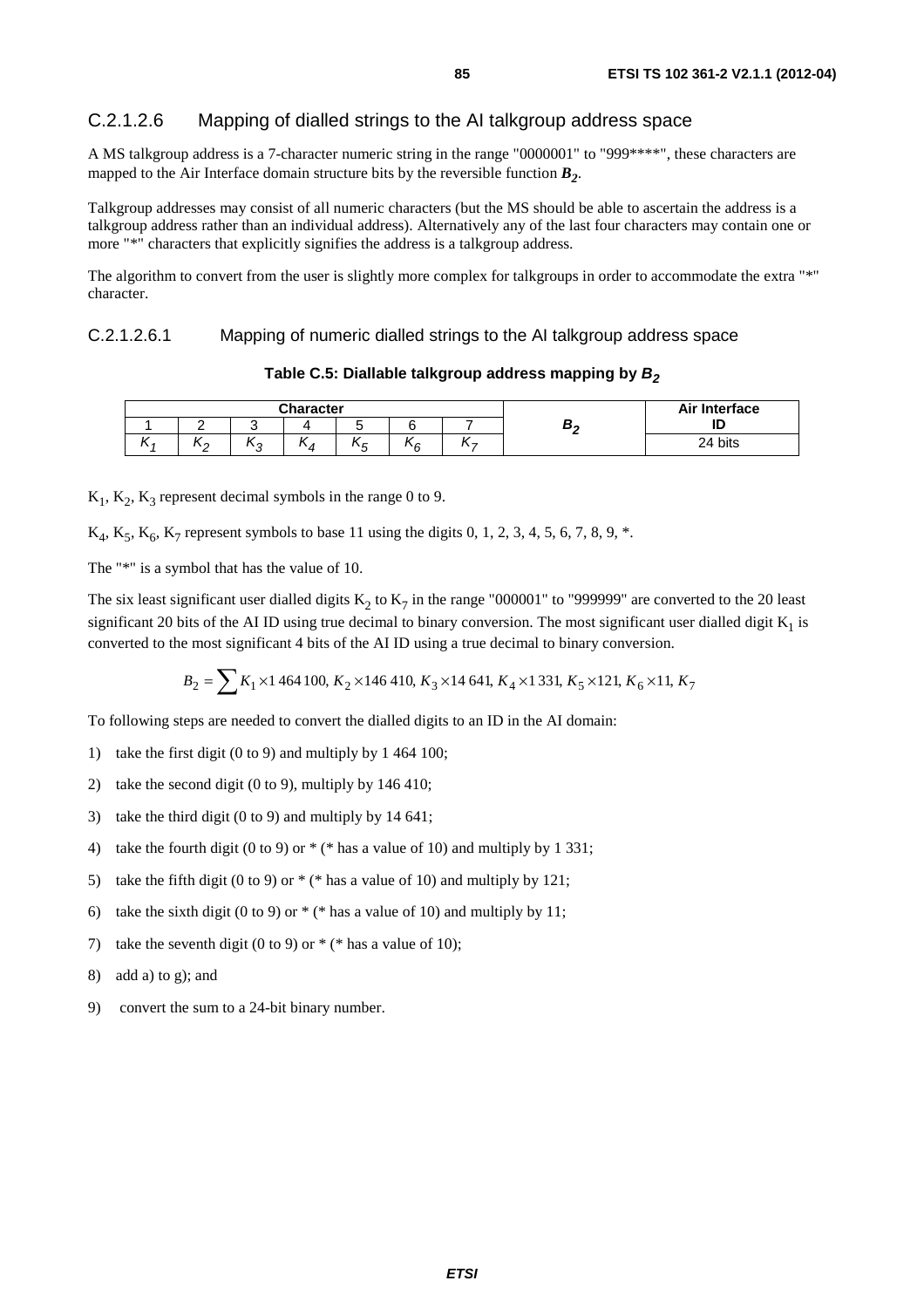| User Interface                                                                                        |                                                        |                                                           |  | <b>Air Interface</b>                                                                                                                               |                                                                                                  |  |
|-------------------------------------------------------------------------------------------------------|--------------------------------------------------------|-----------------------------------------------------------|--|----------------------------------------------------------------------------------------------------------------------------------------------------|--------------------------------------------------------------------------------------------------|--|
| <b>WWW.</b> - Unused AI address space                                                                 |                                                        |                                                           |  | Special AI Addresses<br><b>Reserved</b>                                                                                                            | <b>SFFFFFFF</b><br><b>SFFFFDF</b>                                                                |  |
| 14000000-14009999<br>13000000-13009999<br>12000000-12009999<br>11000000-11009999<br>10000000-10009999 |                                                        | <b>Undiallable User</b><br>Space<br>(for prefix $10-14$ ) |  | MS Talkgroup Addr Space 14<br>MS Talkgroup Addr Space 13<br>MS Talkgroup Addr Space 12<br>MS Talkgroup Addr Space 11<br>MS Talkgroup Addr Space 10 | <b>\$E02AB8</b><br>\$E003A8<br>\$DFDC98<br><b>\$DFB588</b><br><b>\$DF8E78</b><br><b>\$DF6768</b> |  |
| 999****<br>9000001                                                                                    |                                                        | <b>MS Group Dialled Strings</b><br>Prefix 9               |  | <b>MS Group Address Space</b>                                                                                                                      | <b>\$DF6767</b>                                                                                  |  |
| 899 ****<br>8000001                                                                                   |                                                        | <b>MS Group Dialled Strings</b><br>Prefix 8               |  | <b>MS Group Address Space</b>                                                                                                                      | \$C91045<br><b>\$C91043</b>                                                                      |  |
| 799****<br>7000001                                                                                    |                                                        | <b>MS Group Dialled Strings</b><br>Prefix 7               |  | <b>MS Group Address Space</b>                                                                                                                      | \$B2B921<br>\$B2B91F                                                                             |  |
| 699****<br>6000001                                                                                    | <b>MS Group Dialled Strings</b><br>Prefix <sub>6</sub> |                                                           |  | <b>MS Group Address Space</b>                                                                                                                      | \$9C61FDC<br>\$9C61FB                                                                            |  |
| 599****<br>5000001                                                                                    |                                                        | <b>MS Group Dialled Strings</b><br>Prefix 5               |  | <b>MS Group Address Space</b>                                                                                                                      | \$860AD9<br>\$860AD7                                                                             |  |
| 499****<br>4000001                                                                                    |                                                        | <b>MS Group Dialled Strings</b><br>Prefix 4               |  | <b>MS Group Address Space</b>                                                                                                                      | \$6FB3B5<br>\$6FB3B34                                                                            |  |
| 399****<br>3000001                                                                                    |                                                        | <b>MS Group Dialled Strings</b><br>Prefix 3               |  | <b>MS Group IAddress Space</b>                                                                                                                     | \$595C91<br>\$595C8F                                                                             |  |
| 299****<br>2000001                                                                                    |                                                        | <b>MS Group Dialled Strings</b><br>Prefix 2               |  | <b>MS Group Address Space</b>                                                                                                                      | \$43056D<br>\$43056B                                                                             |  |
| $199***$<br>1000001                                                                                   |                                                        | <b>MS Group Dialled Strings</b><br>Prefix 1               |  | <b>MS Group Address Space</b>                                                                                                                      | \$2CAE49<br><b>\$2CAE47</b>                                                                      |  |
| 099****<br>0000001                                                                                    |                                                        | <b>MS</b> Group Dialled Strings<br>Prefix 0               |  | <b>MS Group Address Space</b>                                                                                                                      | \$165725<br>\$165723                                                                             |  |
|                                                                                                       |                                                        |                                                           |  |                                                                                                                                                    | \$000001                                                                                         |  |

Figure C.4 illustrates the talkgroup address space domain mapping.

### **Figure C.4: Domain mapping for calls in the talkgroup addresses space**

Examples are shown in table C.6.

| Table C.6: Examples of talkgroup address translation |  |  |
|------------------------------------------------------|--|--|
|------------------------------------------------------|--|--|

| User-Interface                                                                            | Air-Interface (Hex)                                        | Air Interface (Binary)                     |  |  |  |  |  |  |  |
|-------------------------------------------------------------------------------------------|------------------------------------------------------------|--------------------------------------------|--|--|--|--|--|--|--|
| 1234567 (see note)                                                                        | 1B91FD <sub>16</sub>                                       | 0001 1011 1001 0001 1111 1101 <sub>2</sub> |  |  |  |  |  |  |  |
| 468956*                                                                                   | 68BF08 <sub>16</sub>                                       | 0110 1000 1011 1111 0000 1000 <sub>2</sub> |  |  |  |  |  |  |  |
| 012345*                                                                                   | 02C00A <sub>16</sub>                                       | 0000 0010 1100 0000 0000 1010 <sub>2</sub> |  |  |  |  |  |  |  |
| 0123460 (see note)                                                                        | 02C00B <sub>16</sub>                                       | 0000 0010 C000 0000 0000 1011 <sub>2</sub> |  |  |  |  |  |  |  |
| 999****                                                                                   | DF6767 <sub>16</sub>                                       | 1101 1111 0110 0111 0110 0111 <sub>2</sub> |  |  |  |  |  |  |  |
| NOTE:<br>The MS must have already distinguished the dialled string as a talkgroup address |                                                            |                                            |  |  |  |  |  |  |  |
|                                                                                           | using the rules defined in clauses C.2.1.2.1 to C.2.1.2.4. |                                            |  |  |  |  |  |  |  |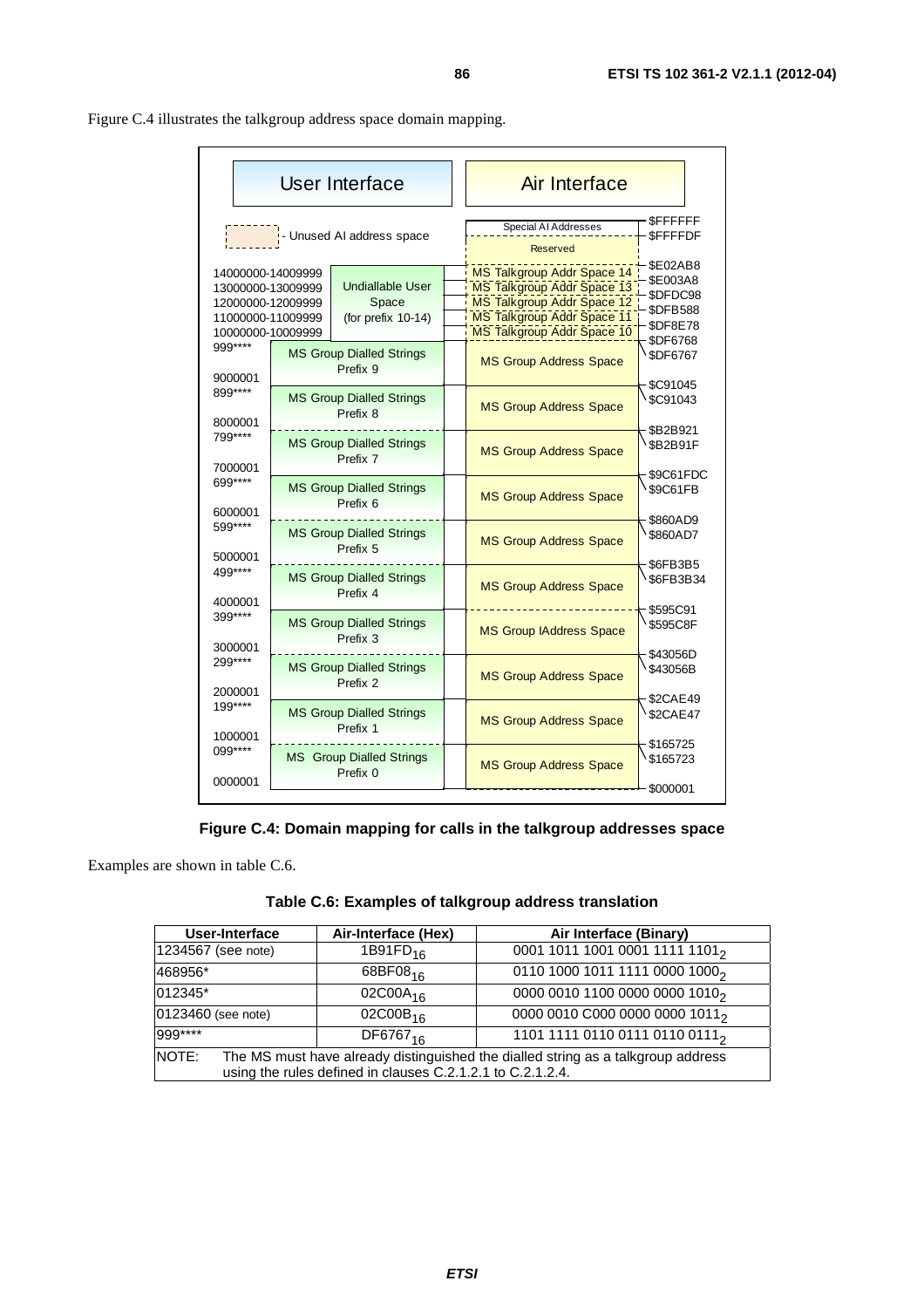### C.2.1.2.6.2 Mapping for non-diallable talkgroup addresses (prefix 10 to14)

| <b>Character</b> |                     |                                  |                    |               |            |   |   | Air Interface |
|------------------|---------------------|----------------------------------|--------------------|---------------|------------|---|---|---------------|
|                  |                     |                                  |                    |               |            |   | D | שו            |
| 714              | . .<br>$\mathbf{r}$ | $\overline{ }$<br>$\sim$<br>∪≂ە، | $\sim$<br>$4^{-0}$ | ''<br>-<br>АF | . .<br>`\6 | - |   | 24 bits       |

**Table C.7: Non-diallable talkgroup address mapping by** *B4*

The *B4* algorithm provides a numeric User Interface for the non-diallable individual address space. Each prefix has the capacity for 10 000 individual addresses.

If the MS talkgroup address is represented by 8 digits  $K_I$  to  $K_8$  ( $K_3$  and  $K_4$  are always 0).

$$
B_4 = \sum 14\,541\,000, 10^5 \times K_1, 10^4 \times K_2, 10^3 \times K_5, 10^2 \times K_6, 10 \times K_7, K_8
$$

The algorithms result in unique unambiguous translation between the User Interface domain and the Air Interface, are reversible and result in no lost codes.

To following steps are needed to convert the dialled digits to an ID in the AI domain using the  $B_4$  algorithm:

- 1) start with the number 14 541 000;
- 2) take the first digit (0 to 9) and multiply by 100 000;
- 3) take the second digit (0 to 9), multiply by 10 000;
- 4) take the fifth digit (0 to 9), multiply by 1 000;
- 5) take the sixth digit (0 to 9), multiply by 100;
- 6) take the seventh digit (0 to 9), multiply by 10;
- 7) take the eighth digit; and
- 8) add a) to g).

#### C.2.1.2.6.3 Examples of talkgroup non-diallable address mapping

Examples of non-diallable talkgroup in the user domain and AI domain are given in table C.8 ( $B_4$  algorithm).

**Table C.8: Examples of non-diallable talkgroup address translation** 

| User-Interface | Air-Interface (Hex) | Air Interface (Binary)        |
|----------------|---------------------|-------------------------------|
| 12005678       | \$DFCBB6            | 1101 1111 1100 1011 1011 0110 |
| 13001234       | SDFE16A             | 1101 1111 1110 0001 0110 1010 |

NOTE: For non-diallable individual addressing, Digits  $K_3$  and  $K_4$  are always zero.

### C.2.1.2.7 The concept of the prefix

A Colour Code (CC) is defined in the AI to provide a simple means of distinguishing overlapping radio sites, in order to detect co-channel interference.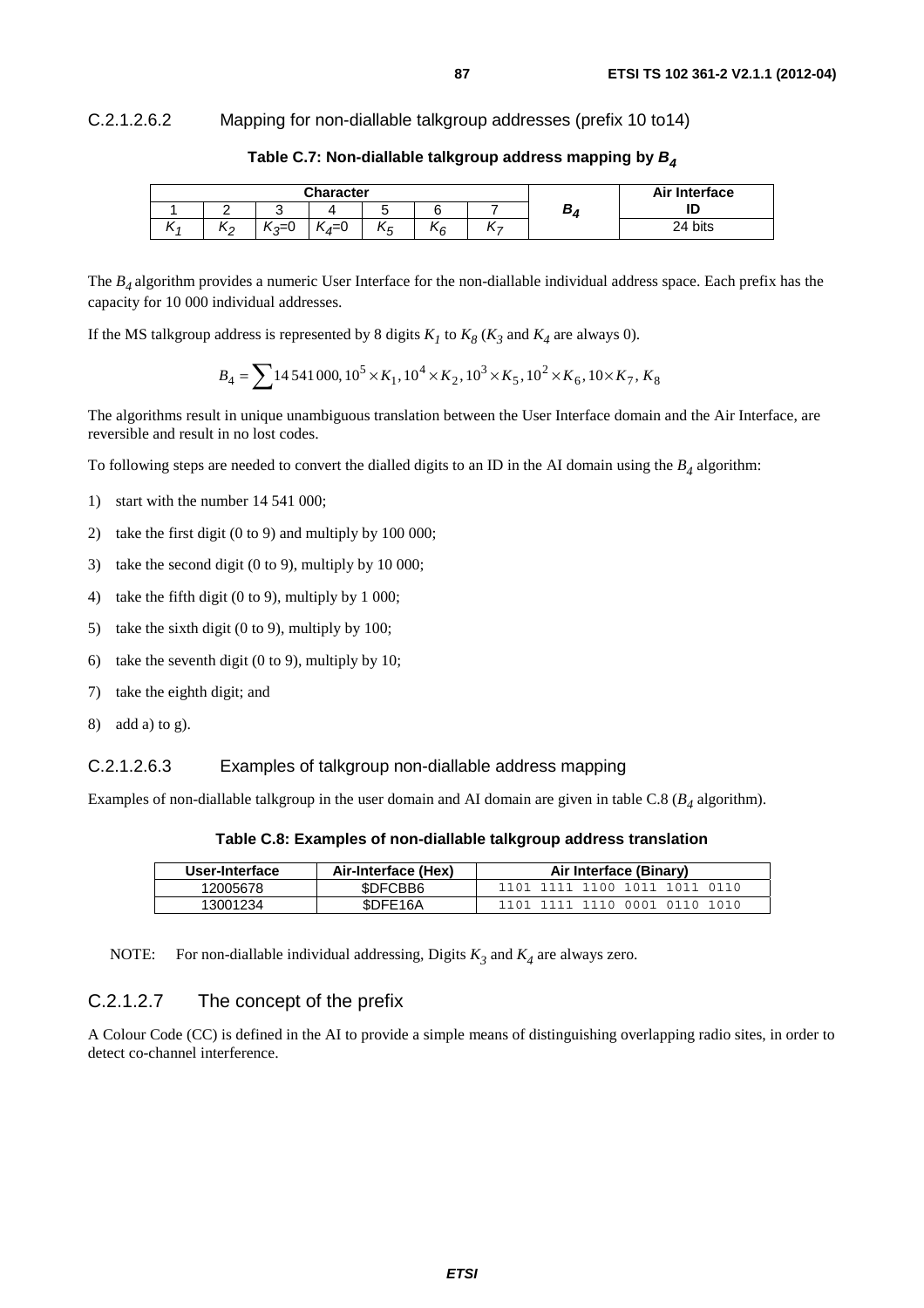The Colour Code may be combined with the prefix to separate differing system operators using shared channels. The prefix separates the total address space into non-overlapping bands. This may be specified using the syntax:

**cc.pp,** 

where:

- "cc" is the decimal value of the Colour Code; and
- "pp" is the decimal value of the prefix.

The prefix bands illustrated in figure C.5 show how the total DMR address space is split into bands.

|                                 | <b>SFFFFFFF</b> |
|---------------------------------|-----------------|
| Special AI Addresses            |                 |
| <b>Unprefix'd Address Space</b> |                 |
| Prefix 14                       |                 |
| Prefix 13                       |                 |
| Prefix 12                       |                 |
| Prefix 11                       |                 |
| Prefix 10                       |                 |
| Prefix 9                        |                 |
| Prefix 8                        |                 |
| Prefix 7                        |                 |
| Prefix <sub>6</sub>             |                 |
| Prefix <sub>5</sub>             |                 |
| Prefix 4                        |                 |
| Prefix 3                        |                 |
| Prefix 2                        |                 |
| Prefix 1                        |                 |
| Prefix 0                        |                 |
|                                 | \$0000001       |

NOTE: The prefix exists in the User Domain although the effect is to split up the address space in the AI domain.

#### **Figure C.5: Illustration showing how the prefix separates the address space**

In the user domain a full MS address is defined using 7 digits,  $K_1$ ,  $K_2$ ,  $K_3$ ,  $K_4$ ,  $K_5$ ,  $K_6$ , and K7 for the diallable addresses.

The non-diallable addresses use a two digit prefix so the full MS address is defined using 8 digits,  $K_1$ ,  $K_2$ ,  $K_3$ ,  $K_4$ ,  $K_5$ , *K*6, *K*7, *and K8*.

The prefix is selected by the most significant digit in the full 7 digit string  $(K_1)$ .

NOTE: Only prefixes 0 to 9 may be dialled by a user. Prefixes 10 to 14 provide a sub-set of the address space just as prefixes 0 to 9, but those addresses are not diallable by users.

If a system uses the prefix to separate autonomous operators, special arrangements need to be made for certain Air Interface Addresses. These are:

- for the MS talkgroup service:
	- Unaddressed talkgroup IDs;
	- special talkgroups containing all MSs;
	- gateways to system (e.g. repeater) and system interfaced devices not addressable via the ID (e.g. PABX, PSTN, SMS router).
- for the MS individual call service:
	- special IDs used to address all MSs.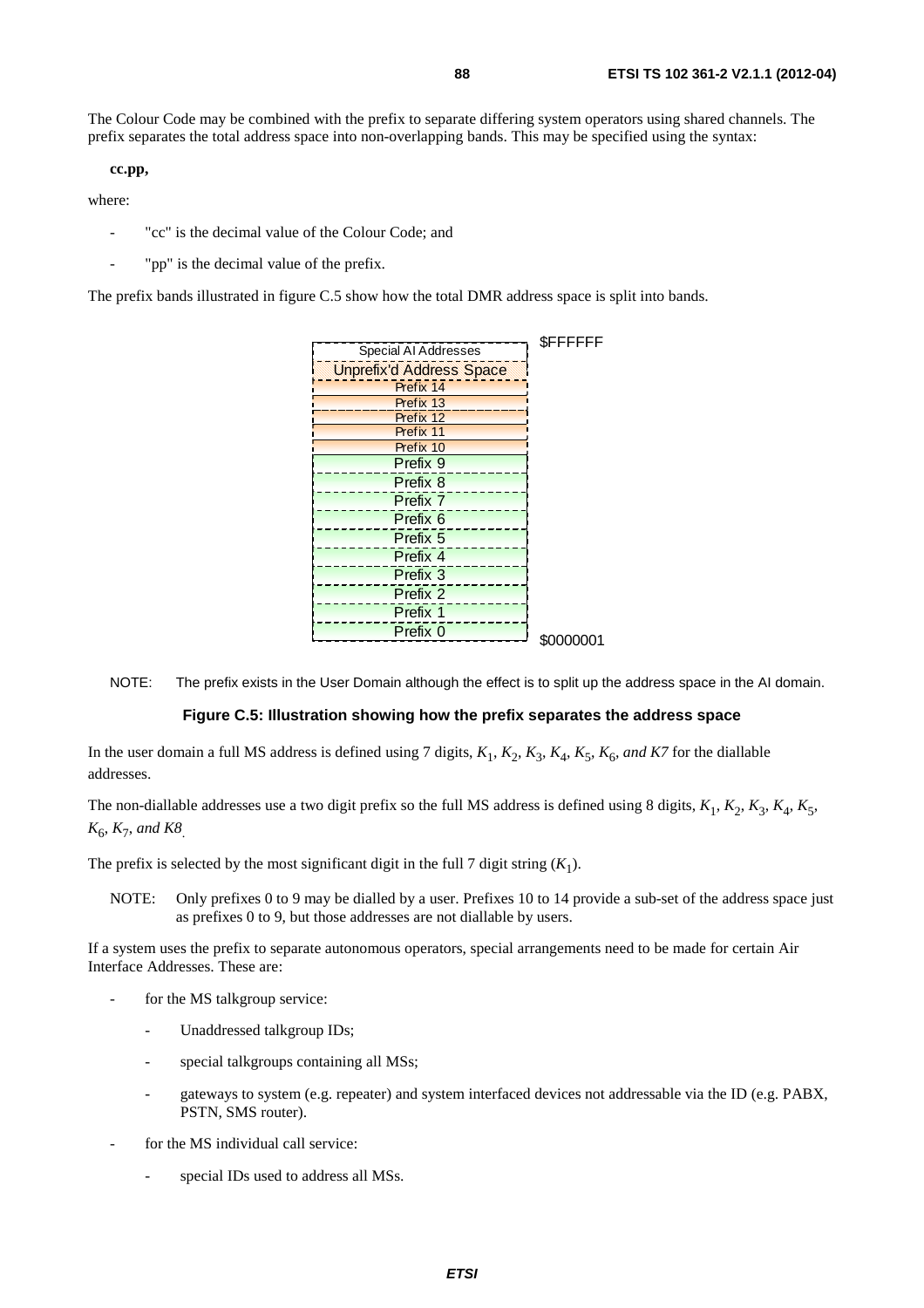The services specified above, each have sixteen addresses. Fifteen of the addresses  $(n=0-14)$  are provide a service that is specific to a prefix-n. The address for  $n=15$  is the default if prefixes are not employed, or if a service to "ALL prefixes" if prefixes are employed. An example is given below. For a detailed definition of the addressing scheme, refer to TS 102 361-1 [1], annex A.

EXAMPLE: To address all MSs in prefix 5 with an ALLCALL, the sender may set the recipients address as "All Talkgroup ID5" (FFFFF5<sub>16</sub>). In this example only the MSs programmed as prefix 5 will take any action. If the sender wished to address all MSs irrespective of their prefix the recipient address may be set to "All Talkgroup ID15" (FFFFFF $_{16}$ ).

The default special Air Interface addresses use the address indexed by n=15 and marked "default" in annex A of TS 102 361-1 [1].

### C.2.2 Addresses

An MS is pre-programmed with at least one individual or one talkgroup identity.

An MS is permitted to have multiple individual identities and multiple talkgroup identities.

An MS may contain a list of talkgroup identities, which may be pre-programmed or dynamically updated (manually or over the AI).

The User Interface domain maps to the AI individual diallable address space by the  $B_1$  algorithm.

The User Interface domain maps to the AI talkgroup diallable address space by the  $B_2$  algorithm.

### C.2.3 Conversion rules

### C.2.3.1 MS addresses

An MS address in the User-Interface structure is defined as 7 characters of which for an individual MS address contain the characters "0" to "9". This is converted to the Air-Interface Domain by the  $B_1$  function. For a talkgroup address the three most significant contain the characters "0" to "9" and least significant four characters contain the characters "0" to "9" or "\*". This is converted to the Air-Interface Domain by the  $B_2$  function.

### C.2.3.2 Limiting the length of the destination address

The MS equipment may contain predefined parameters prescribing the minimum and maximum length of the user dial string. By limiting the length of the dialled string, the address range that the MS is able to dial is restricted.

### C.2.3.3 All talkgroup address

The All Call dialled string "n\*\*\*\*\*\*" (All Call within a prefix) is mapped as shown in table C.9.

| User dialled string   | Air Interface ID         | <b>Remark</b>     |
|-----------------------|--------------------------|-------------------|
| $\mathsf{M}$ ******   | $F$ FFFFF0 <sub>16</sub> | All Talkgroup ID0 |
| $   4 * * * * * *   $ | $FFFF1_{16}$             | All Talkgroup ID1 |
| etc.                  | etc.                     | etc.              |
| $"Q******"$           | $FFFF9_{16}$             | All Talkgroup ID9 |

**Table C.9: Mapping of prefixed All Call to the AI** 

The All Call dialled string: "\*\*\*\*\*\*" is mapped to the All Talkgroup ID15 and addresses all MSs irrespective of their prefix.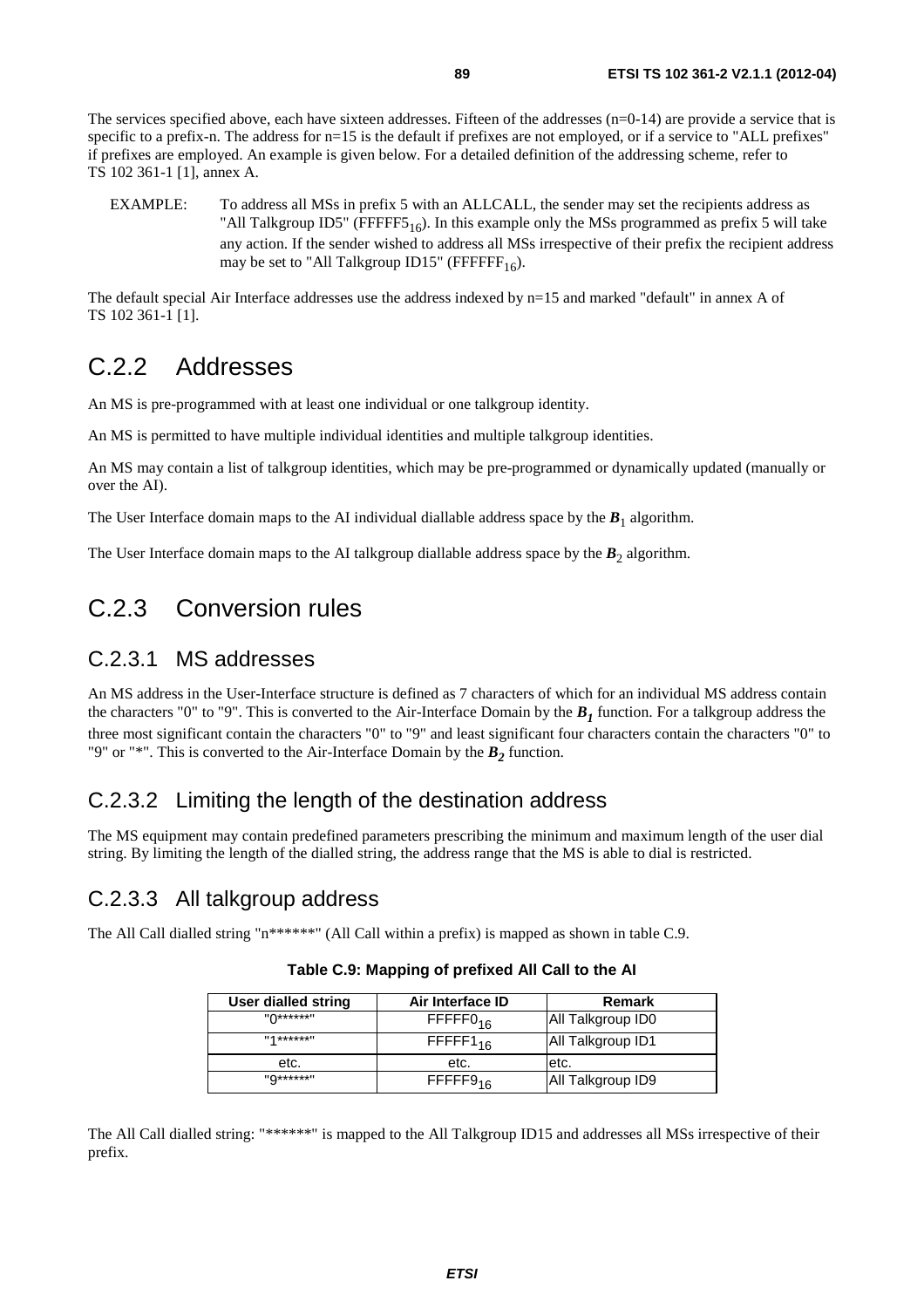| <b>User dialled string</b> | Air Interface ID         | Remark             |
|----------------------------|--------------------------|--------------------|
| $11+1+1+1$                 | $F$ FFFFFF <sub>16</sub> | All Talkgroup ID15 |

### C.2.3.4 Gateways

When calls are made to destinations other than MSs, the calling MS uses appropriate FID/FLCO (see TS 102 361-1 [1]) signalling to indicate that this is a call to be connected via a gateway (such as a PSTN destination or PABX extension). Extended signalling may be needed to convey the destination digits through the gateway.

## C.3 User dialling plan

### C.3.1 User numbering

A unified dialling plan is defined for both peer-to-peer and networked modes. The plan provides up to 9 999 990 diallable individual user addresses and 14 640 990 diallable talkgroups.

All dialled strings, as defined in the clause C.3 , are read from left to right and are dialled in the sequence in which they are read. Throughout this clause all representations of dialled strings are underlined.

MSs may only be required to dial sufficient numbers of characters unambiguously define the destination and service required.

### C.3.1.1 Dialling method

To maximize channel utilization, the user should enter a string of digits and then press a button to initiate the call.

The "#" key or a dedicated "send" key is used to initiate the call. The "#" key has an additional purpose of modifying the call type or priority.

### C.3.1.2 Call Type determination

Underlying signalling and system functionality is hidden from the user. MSs determine the call type and function from the length and content of the dialled string.

### C.3.1.3 Call modifier strings

Dialled strings that commence with a hash " $#$ " provide secondary uses for the keypad.

Secondary dialling functions may be as follows:

- Telephone hash modifier format, see clause C.3.4.2.1.2;
- PABX hash modifier format, see clause C.3.4.2.2.2;
- Call priority setting, see clause C.3.4.3.2;
- Call Diversion, see clause C.3.4.3.5;
- Broadcast Call, see clause C.3.4.3.1;
- Emergency Call, see clause C.3.4.3.3.

Secondary dialling is achieved by the use of call modifier strings in front of the dialled number. These call modifier sequences utilize the "#" and "\*" keys in a similar manner to that used in PABX telephone exchanges.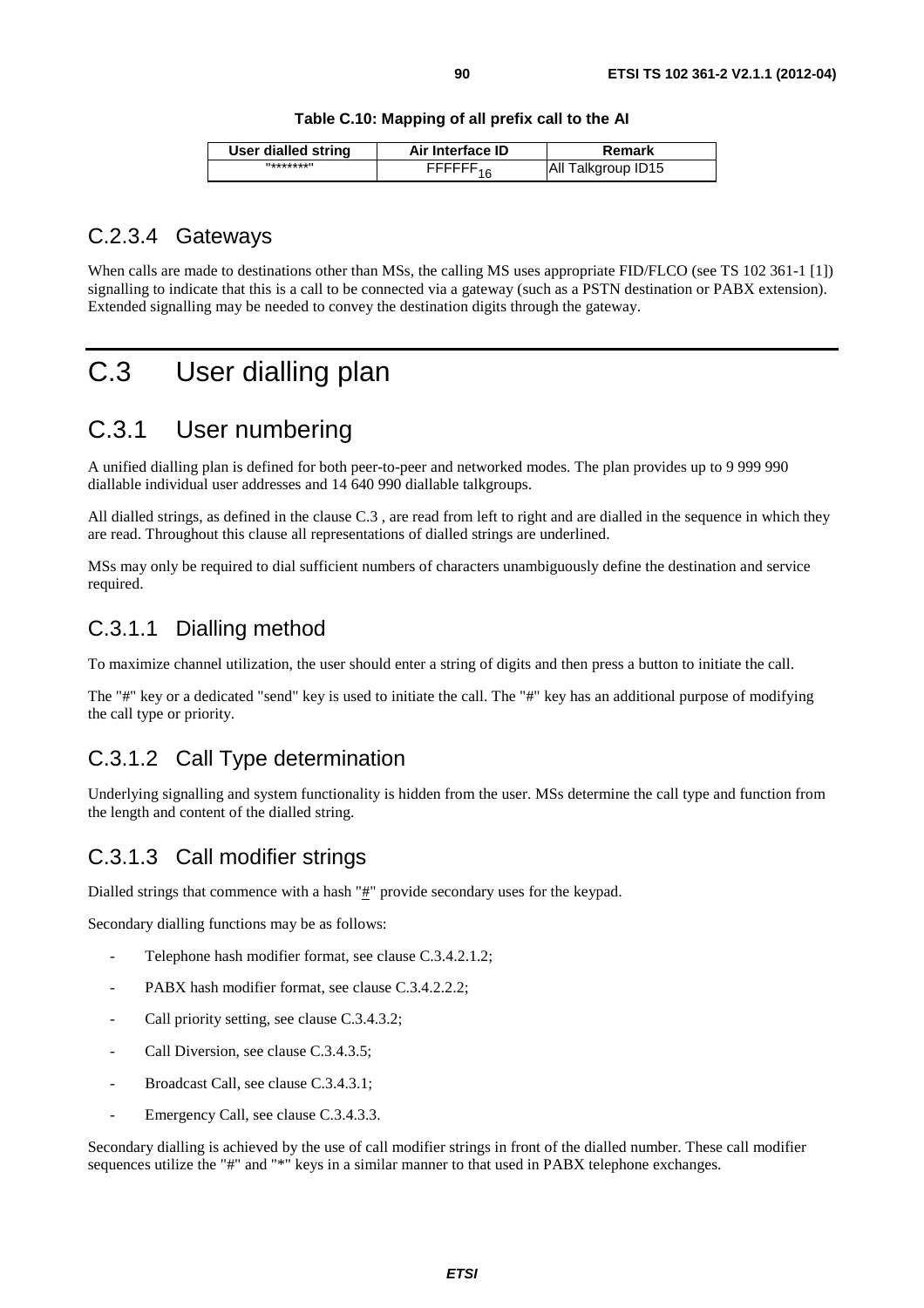## C.3.2 Dialled digits to address mapping

The User-Interface employs 11 symbols "0" to "9" and "\*" and "#".

In the User-Interface domain structure, if the string represents an MS address, and contains a "\*" in any of the four least significant characters, then that MS address represents a group of MSs.

The length of destination MS address dialled digits is in the range from 1 to 7, and is interpreted as the right most digits of the recipient's number. The MSs individual address is used as a base address, and the right-most digits of that number are replaced by the user dialled digits, as shown in example 1 and 2. The resulting number is then converted to the AI ID using the algorithm presented in the annex C.

EXAMPLE 1: An MS whose individual address is "1234567" (in the user domain), dials "43".

| MS source address                               |  |  |  |  |
|-------------------------------------------------|--|--|--|--|
| Dialled destination                             |  |  |  |  |
| Full destination address, see note              |  |  |  |  |
| Destination address after processing.<br>INOTE: |  |  |  |  |

EXAMPLE 2: This example is a call to a talkgroup, described in clause C.2.1.2.1.

| MS source address                              |  |  |  |  |
|------------------------------------------------|--|--|--|--|
| Dialled destination                            |  |  |  |  |
| Full destination address, see note             |  |  |  |  |
| NOTE:<br>Destination address after processing. |  |  |  |  |

### C.3.3 Storage requirements

### C.3.3.1 MS individual address

An MS is allocated a numeric address in the range in the range "000001" to "9999999", see note. MSs may be programmed with more than one individual address.

NOTE: The addresses "1000000", "2000000", "3000000", "4000000", "5000000", "6000000", "7000000", "8000000", and "9000000" are not valid.

### C.3.3.2 Talkgroups

Talkgroups may be both all numeric numbers, or contain a "\*" in any of the least significant four digits.

### C.3.3.3 All MSs

All units respond to All MSs address "\*\*\*\*\*\*\*#".

All units with prefix "n" respond to the prefixed All MS address " $n*****#$ " with n=0 to 9.

See clause C.2.3.3 for the mapping of MS dialled digits "n\*\*\*\*\*\*#".

### C.3.3.4 Non-diallable numbers

MS Addresses "0000000", "1000000", "200000", "300000", "4000000", "5000000", "6000000", "7000000", "8000000", "and 9000000" are not diallable. If the user inputs a dialled string of digits that is not assigned to any of the dialling algorithms, then the MS should not try to establish the call and appropriate feedback given to the user.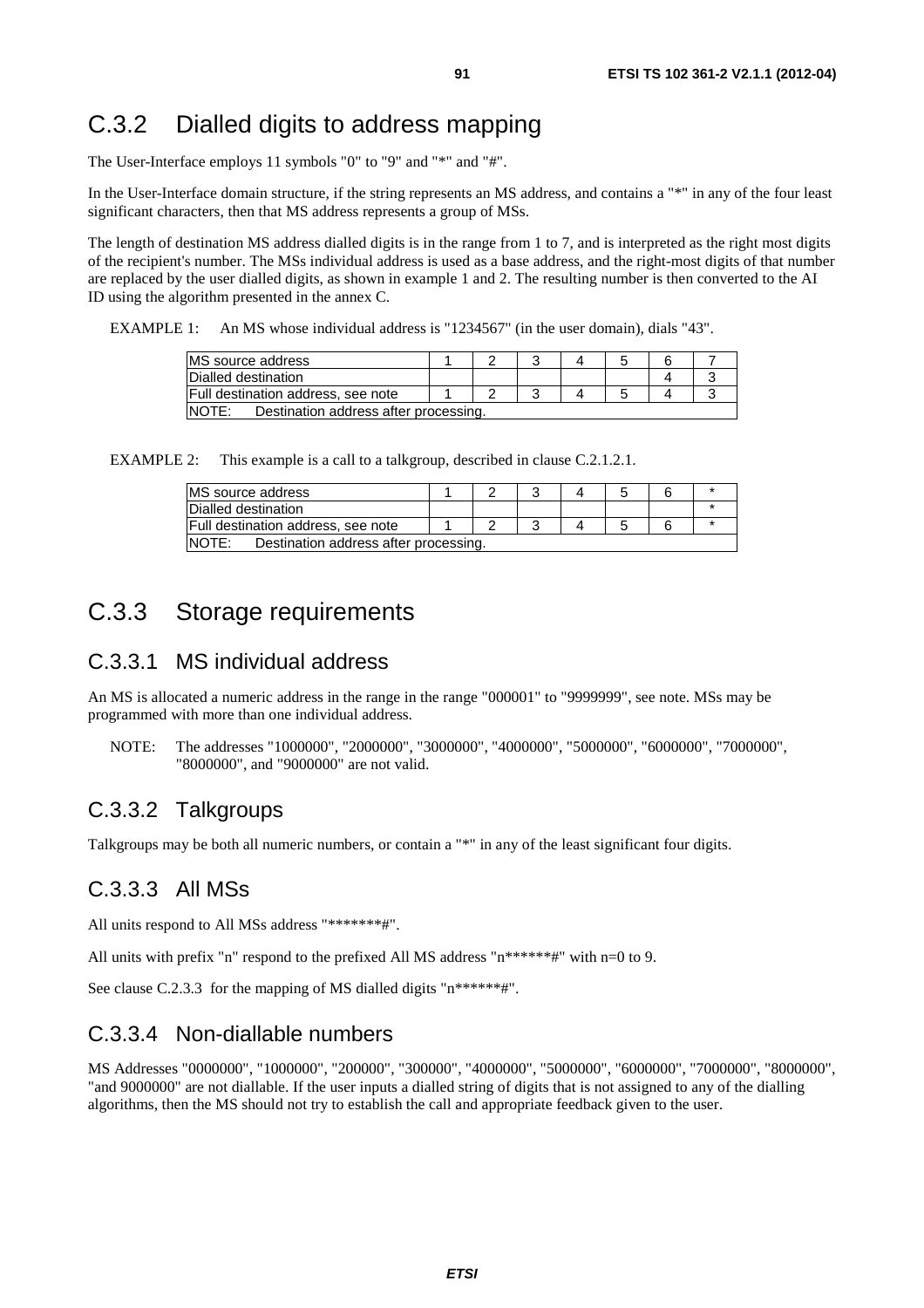### C.3.3.5 Talkgroup recognition

### C.3.3.5.1 All numeric talkgroups

Each MS has storage allocated for a minimum of 16 numeric talkgroup addresses. The table is populated during MS personalization by the user, or over the AI. The sender (MS) may use entries in this table to establish that the destination address is a talkgroup rather than an individual address.

The talkgroup table contains entries consisting of the full talkgroup address consisting of 7 characters as shown in the example.

EXAMPLE: The sender (MS) whose individual address is "1234561" has the destination "12345567" stored in its talkgroup table. The user enters a single digit "7" as the destination address.

The full destination address is formed from the dialled digit(s) and the MS own individual address.

| MS source address                              |  |  |  |  |  |  |  |  |
|------------------------------------------------|--|--|--|--|--|--|--|--|
| Dialled destination                            |  |  |  |  |  |  |  |  |
| Full (Talkgroup), see note                     |  |  |  |  |  |  |  |  |
| NOTE:<br>Destination address after processing. |  |  |  |  |  |  |  |  |

The talkgroup table is searched for a match. In this example there is a match so the destination address is a talkgroup addresses

### C.3.3.5.2 Talkgroups defined by wildcards

The dialled string is examined by the initiating MS. If the destination is identified as a talkgroup because the address contains a "wildcard" character in one of the four least significant digits then call set-up procedure is to a talkgroup as shown in the example. Abbreviated dialling minimizes the number of dialled digits. An advantage of using "wildcard" to define talkgroups is that no pre-arrangement is necessary, i.e. there is no need for a talkgroup table or other MS configuration to recognize an address as a talkgroup.

#### EXAMPLE:

| <b>IMS</b> source address                             |  |  |  |  |  |  |  |
|-------------------------------------------------------|--|--|--|--|--|--|--|
| Dialled destination                                   |  |  |  |  |  |  |  |
| Full destination address, see note                    |  |  |  |  |  |  |  |
| <b>NOTE:</b><br>Destination address after processing. |  |  |  |  |  |  |  |

### C.3.3.5.3 MS receives a talkgroup call

The recipient MS applies the reverse  $\mathbf{B}_2$  to recover the dialled digits  $K_1$  to  $K_7$ .

- If the received digits contain a "\*" in the digits  $K_4$  to  $K_7$  then:
	- each digit is compared in turn with the corresponding digit of the MS individual identity looking for a match. If an "\*" is encountered then a match for that digit is assumed.
- If the received digits are all numeric then:
	- the digits  $K_1$  to  $K_7$  are compared with each of the entries in the talkgroup table looking for a match (after each entry in the table has been expanded to the full 7 address digits as described in clause C.3.3.5.1.

A match should exist for the MS to respond to the talkgroup call.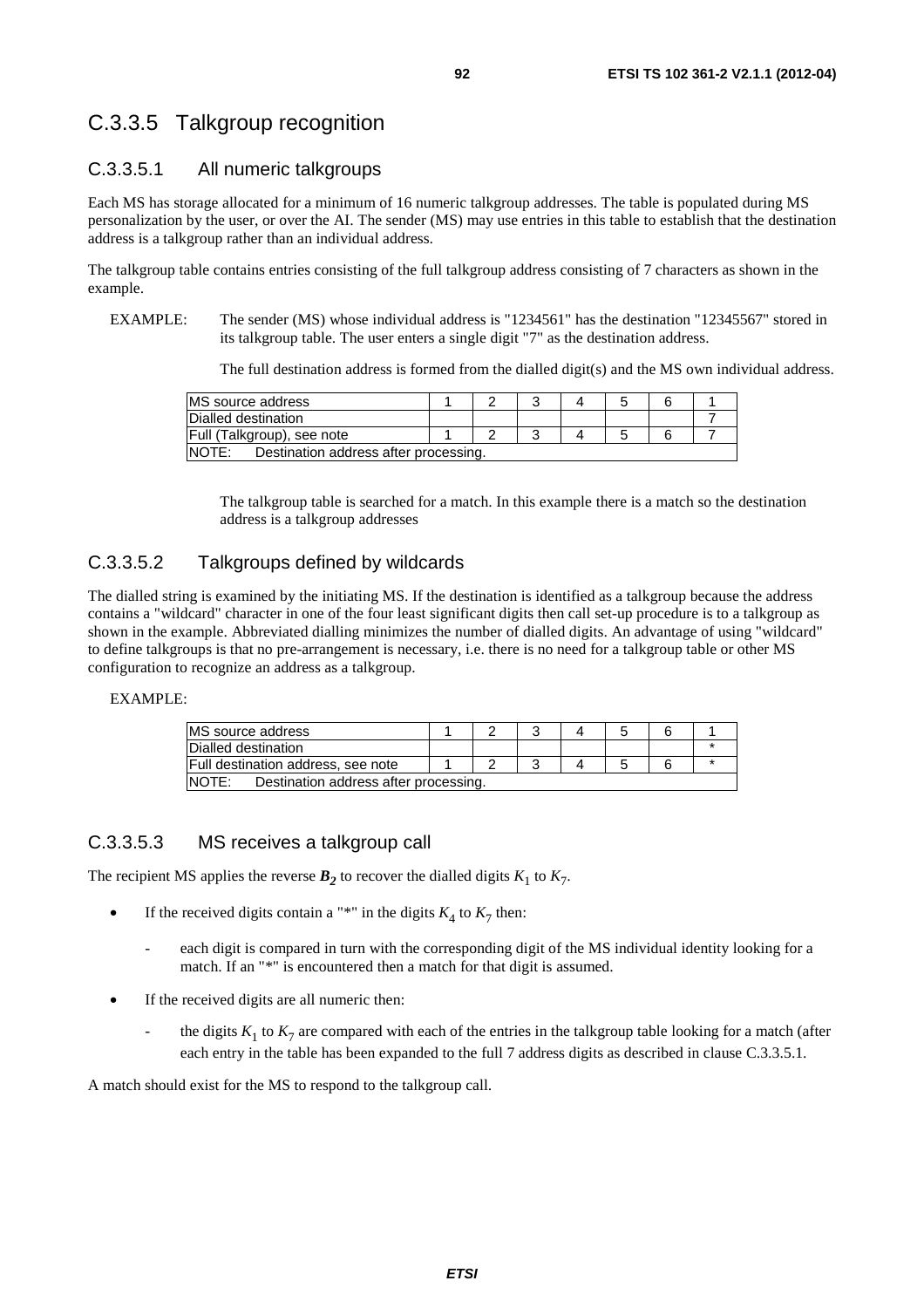## C.3.4 Dialling procedures

### C.3.4.1 MS calls

### C.3.4.1.1 Seven digit dialling

The user may enter the whole seven digit address to complete the dialled string prior to transmission. The number of digits within an address may be restricted by MS programming to restrict the number range over which the MS may access. For example the MS may be restricted to six digits to prevent the MS from reaching other MSs outside its own prefix.

### C.3.4.1.2 Abbreviated dialling

Where abbreviated keypad dialling is used in the MS, the MS should insert the more significant characters from the MS individual address to complete the dialled string prior to transmission.

If all digits are not dialled the more significant digits from the MS individual address are copied to the dialled string to build a seven digit address so:

For the MS individual address "2112345":

- if the user dials  $6\#$ , the destination address should be 2112346;
- if the user dials 56#, the destination address should be 2112356;
- if the user dials 958#, the destination address should be 2112958;
- if the user dials 1385#, the destination address should be 2111385;
- if the user dials  $13*5\text{#}$ , the destination address should be  $21113*5$  (talkgroup).

(The double underlined characters represent those that have been copied from the MS individual address.)

At the Air Interface the calling party address is transferred to the called party. The abbreviated dialling may be applied to display only an abbreviated calling party address on the display of the called party.

Figure C.6 shows abbreviated dialling applied to the calling party and shows how the recipient may display the abbreviated calling party address.

- 1) The calling party dials a single digit "2".
- 2) The MS inserts the more significant digits from its individual address to complete the dialled string prior to transmission - i.e. the destination address becomes "1234562".
- 3) The called and calling party addresses are passed across the Air Interface.
- 4) The "B" party decodes the called party address and there is a match and the "B" party receives the call.
- 5) The "B" party decodes the calling party address and may display only an abbreviated digit(s). In this case a single digit "1".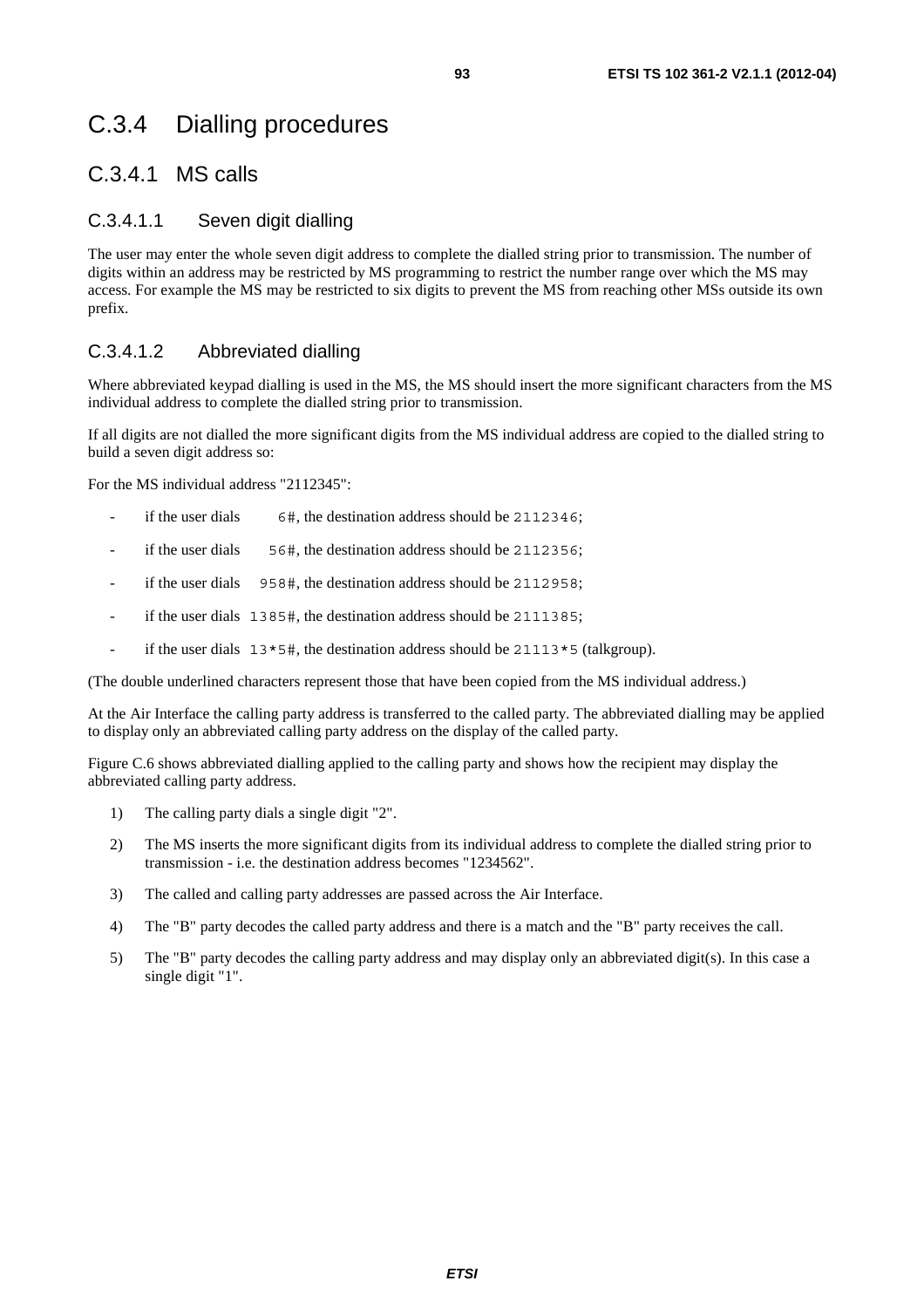

**Figure C.6: Example of abbreviated dialling** 

The abbreviated display is sufficient for the "B" party to know who has called because the "B" party could call the "A" party by the same abbreviated dialling.

By using abbreviated dialling, the DMR dialling plan is appropriate for the smallest and largest fleets.

#### C.3.4.1.3 Individual call

Individual calls can be initiated by another MS user entering the full seven digit number followed by the "#" character to indicate that dialling is complete and that the call is to be initiated. Abbreviated dialling should be allowed.

EXAMPLE: The dialled digits "2164324#" should initiate an individual call to MS "2164324".

### C.3.4.1.4 Talkgroup Call

Talkgroup calls can be initiated by another MS user entering the full seven digit number, with any of the only four least significant characters contains a "\*", followed by the "#" character to indicate that dialling is complete and that the call is to be initiated. Abbreviated dialling should be allowed.

### C.3.4.1.5 All Call

All units respond to All MSs address "\*\*\*\*\*\*\*#".

All units within a prefix respond to All MSs address "n\*\*\*\*\*\*#":

- in direct mode if permitted during MS personalization;
- in a networked system, if permitted by personalization and if permitted by the system.

### C.3.4.2 Gateway calls

#### C.3.4.2.1 Telephone call

PSTN telephone numbers may be dialled using two alternative methods.

### C.3.4.2.1.1 Telephone numeric padding format

PSTN telephone numbers are called by entering the "9" or a "0" followed by a 7 to 20 digit telephone number followed by the "#" character to indicate that dialling is complete and that the call is to be initiated.

EXAMPLE 1: "91234530#" should initiate a telephone call to the telephone subscriber "1234530". Likewise dialling "001256484530#" should dial telephone subscriber "01256484530".

Telephone numbers can be of length 7 to 20 digits and can have any digit 0 to 9 in any position in the dialled string.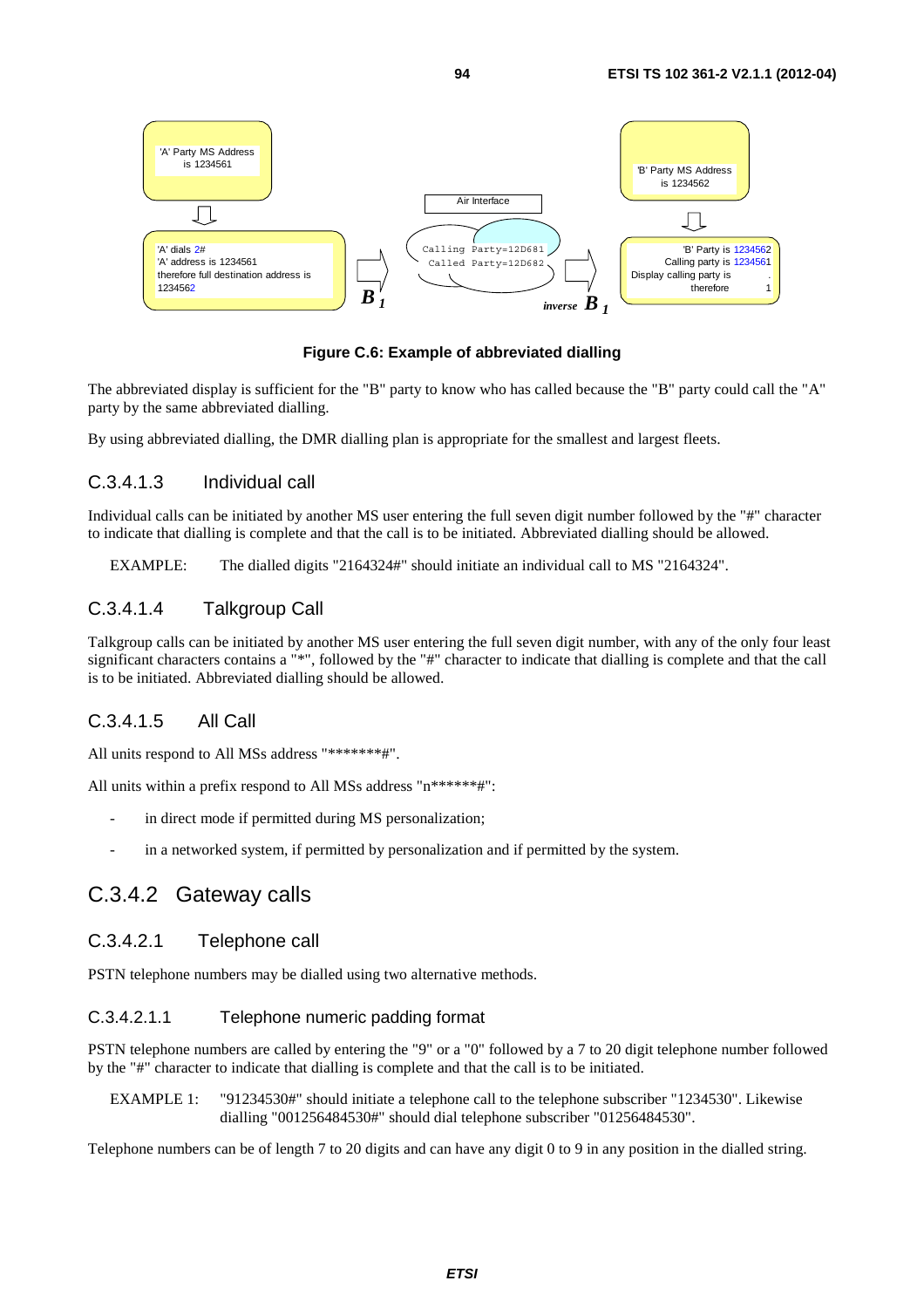Any telephone numbers that are outside this range (e.g. four digit PSTN numbers) should require to be padded with leading digits to a length that can be dialled. This padding may be stripped by the telephone interconnect (at the physical gateway) to ensure correct dialling.

If the first dialled digit is the "#" key and the key is held for more than *DIALn* seconds, the international dialling symbol "+" should be inserted into the dialled string, replacing the "\*" character. For a MS employing a display, the "+" character should be shown.

EXAMPLE 2: "+441253123456#" should initiate a telephone call to the U.K. The number is compiled as follows: "+" international gateway<br>" $44$ "  $11$  K "44" U.K<br>"1253" Nati National Code

"123456" Local Number

### C.3.4.2.1.2 Telephone star modifier format

PSTN telephone numbers are called by entering "\*9" or "\*0" followed by a 3 to 20 digit telephone number followed by the "#" character to indicate that dialling is complete and that the call is to be initiated.

EXAMPLE: "\*9845#" should initiate a PSTN telephone call to the telephone subscriber "845". Likewise dialling "\*035276#" should dial telephone subscriber "35276".

Telephone numbers can be of length 3 to 20 digits and can have any digit 0 to 9 in any position in the dialled string.

### C.3.4.2.2 PABX call

PABX telephone numbers may be dialled using two alternative methods.

#### C.3.4.2.2.1 PABX numeric padding format

PABX numbers are called by entering "8" followed by a 7 to 20 digit extension number followed by the "#" character to indicate that dialling is complete and that the call is to be initiated.

EXAMPLE: "81234530#" should initiate a PABX call to the extension "1234530". Likewise dialling "81256484530#" should dial PABX extension "1256484530".

Extension numbers can be of length 7 digits to 20 digits and can have any digit 0 to 9 in any position in the dialled string.

Any extension numbers that are outside this range (e.g. three digit PABX numbers) should require to be padded with leading digits to a length that can be dialled. This Padding should have to be stripped by the PABX interconnect to ensure correct dialling. In addition part of the dialled string may also define a particular PABX. It is the responsibility of the PABX gateway to route the call correctly.

#### C.3.4.2.2.2 PABX star modifier format

PABX numbers are called by entering "\*8" followed by a 3 to 20 digit extension number followed by the "#" character to indicate that dialling is complete and that the call is to be initiated.

EXAMPLE: "\*8234#" should initiate a PABX call to the extension "234". Likewise dialling "\*81234#" should dial PABX extension "1234".

Extension numbers can be of length 3 to 20 digits and can have any digit 0 to 9 in any position in the dialled string.

### C.3.4.2.3 IP call

IP addresses are called by entering "\*7" followed by an IPV4 or IPV6 dotted address followed by the "#" character to indicate that dialling is complete and that the call is to be initiated. Since the dot cannot be dialled the "\*" key is a substitute for the dots.

EXAMPLE: "\*7213\*48\*132\*2#" should call IP address "213.48.132.2".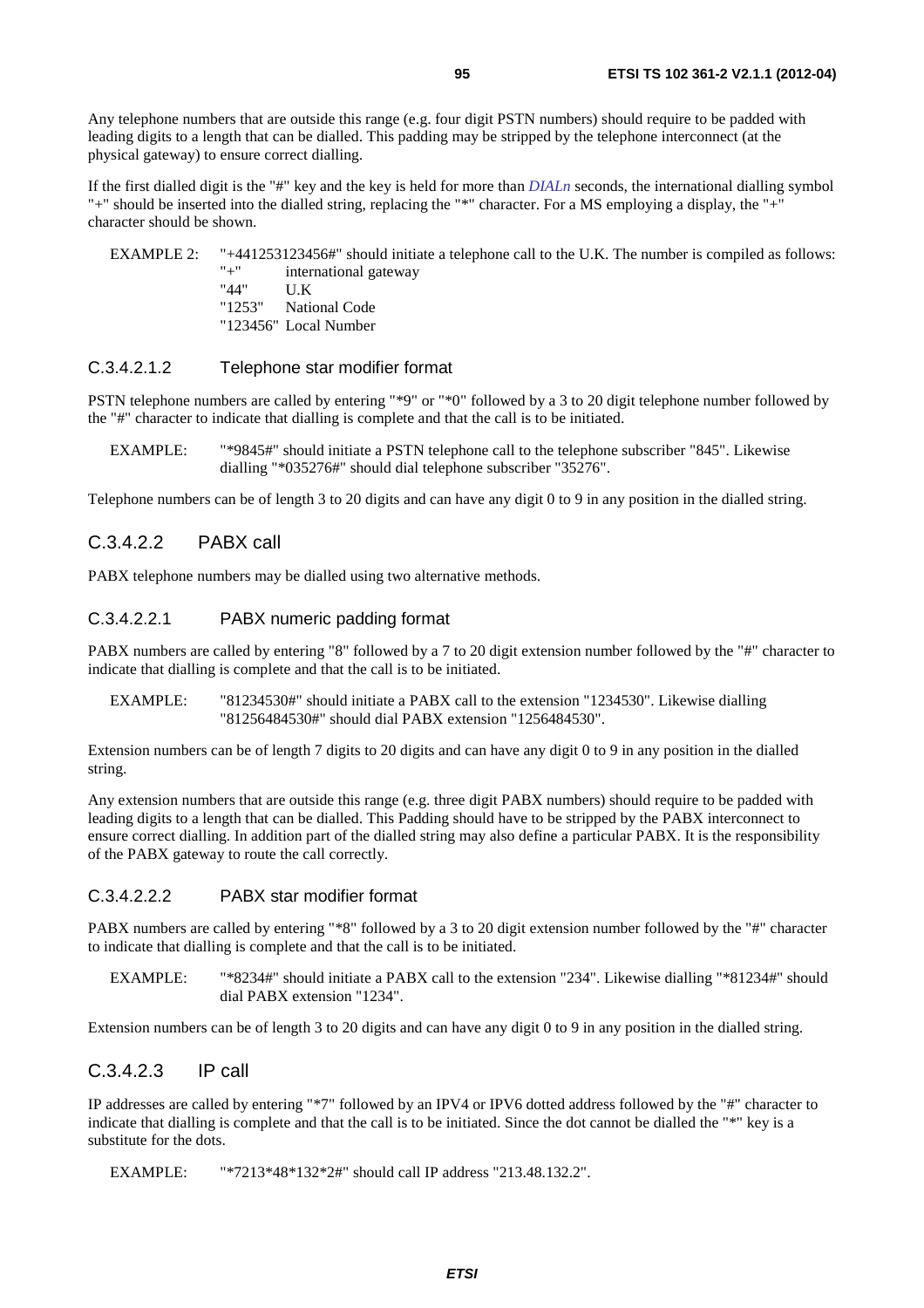### C.3.4.3 Call modifiers

Functions such as the modification of call requests to change to priority or type of service request, and the implementation of other facilities (status, diversion, etc), are initiated using the syntax in the following clauses. The call modifier is defined by the dialled string by adding extra digits to the dialled destination in the form:

# <call modifier code> \* destination as defined in clauses C.3.4.3.1 to C.3.4.3.7.

| <b>Dialled Digits</b> | <b>Call Modifier</b>                           |
|-----------------------|------------------------------------------------|
| #1*nn…#               | Broadcast call, clause C.3.4.3.1               |
| #8*nn…#               | Priority call, clause C.3.4.3.2                |
| #9*nn…#               | Emergency call, clause C.3.4.3.3               |
| #0ss*nn…#             | Status call, clause C.3.4.3.4                  |
| #41*nn…#              | Divert Own call, clause C.3.4.3.5              |
| #5*nn…#               | Open Channel Voice Mode call, clause C.3.4.3.6 |
| #6*nnn#               | Force talkgroup service, clause C.3.4.3.7      |

**Table C.11: Summary of call modifiers** 

#### C.3.4.3.1 Broadcast call

The MS should set-up a broadcast call to the destination talkgroup nn by dialling "#1\*nn#".

EXAMPLE 1: "#1\*112345\*#" should make a broadcast talkgroup call to MS address "112345\*".

NOTE: The dialled string "#1\*nnn". "#" should generate an error if the address is not a talkgroup address.

EXAMPLE 2: If the MS calling party address is "1234567". "#1\*\*#" should make a broadcast talkgroup call to "123456\*" (i.e. to "1234560", "1234561", etc., "1234569").

### C.3.4.3.2 Priority call

The MS should set up a high priority call to the destination address nn by dialling "#8\*nn#".

- EXAMPLE 1: To make a high priority call from MS 1122345 to MS 1122346 dial "#8\*6#".
- EXAMPLE 2: To make a high priority talkgroup call from MS 1122345 to MSs fleet 112234\* dial "#8\*\*#".
- EXAMPLE 3: To make a high priority individual call to PABX extension 234 using start modifier format dial "#8\*\*8234#".

### C.3.4.3.3 Emergency call

The MS should set-up an emergency priority call to the destination address nn dialling "#9\*nn#".

- EXAMPLE 1: To make an emergency call from MS 1122345 to talkgroup MSs 11223\*6 dial "#9\*\*6#".
- EXAMPLE 2: To make an emergency call to telephone number 456 (using telephone star modifier format) dial "#9\*\*9456#".
- EXAMPLE 3: To make an emergency call to telephone number 01772123456 (using telephone numeric padding format) dial "#9\*901772123456#".

### C.3.4.3.4 Status call

The string "#0ss\*nnn#" causes the MS to set up a status call to the destination address nnn. The status digits "ss" are numeric in the range 0 to 99.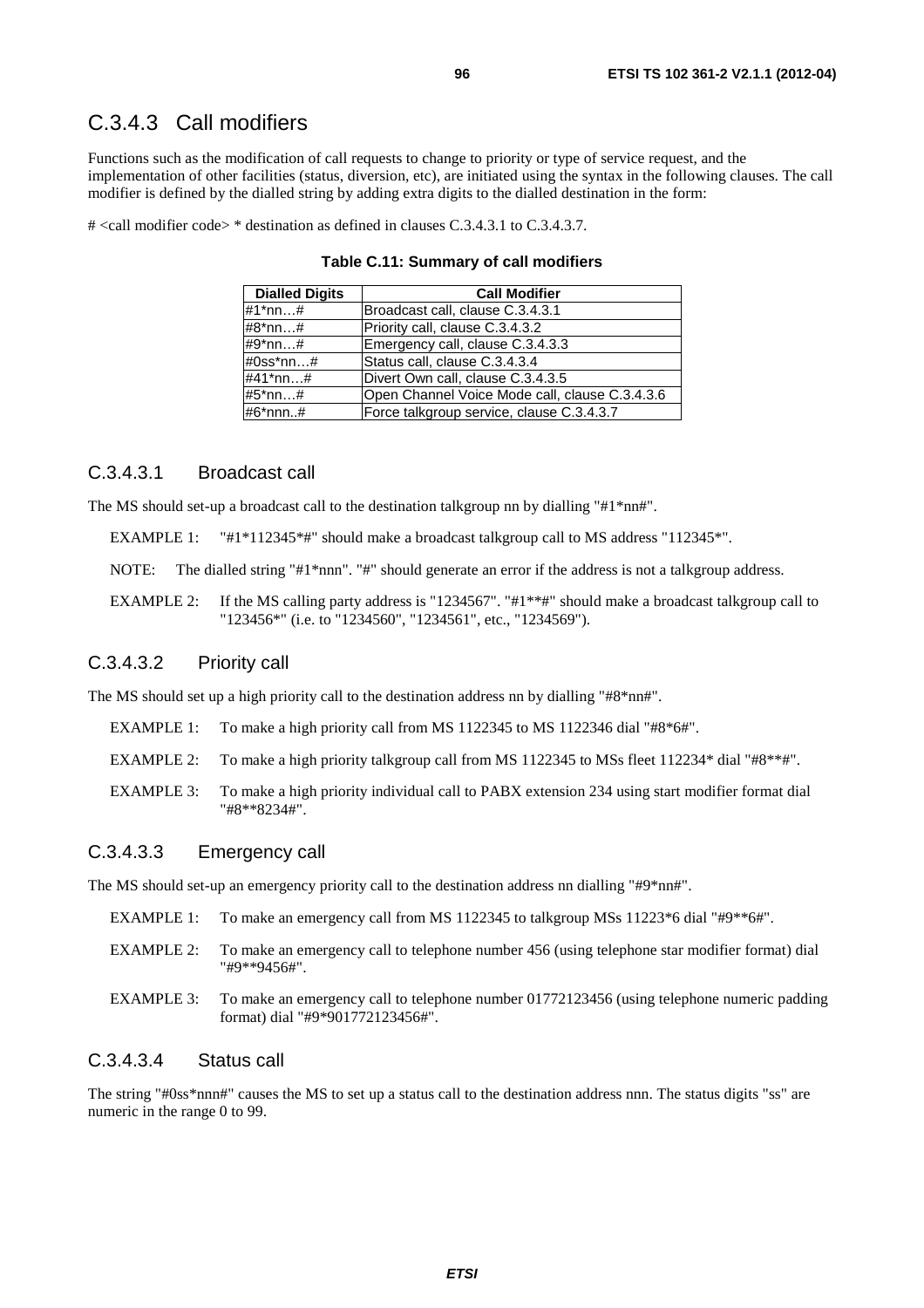### C.3.4.3.5 Divert own call

The string "#41\*nn#" instructs a repeater BS to offer the number "nn..n" back to any caller who is attempting to make a call to the originating MS as an alternative destination for the call. The number to which calls are to be diverted, and which follows the code, should be any number which the user is able to dial between 0 and 99.

The MS should instruct the repeater BS to cancel the diverted state dialling "#41#" or "#41\*#".

### C.3.4.3.6 Open channel voice mode call

The string "#5\*nnn……#" causes the MS to set up a call using OVCM to the destination address nnn. The OVCM allows all MSs to be involved in the voice traffic, even if not explicitly addressed to them.

The string "#51#" or "#51\*#" instructs the MS to set-up all voice calls using Open Channel Voice Mode working.

The MS should cancel the OVCM state dialling "#52#" or "#52\*#".

#### C.3.4.3.7 Force talkgroup service

The string "#6\*nnn..#" causes the MS to set up a talkgroup call to destination talkgroup nnn. where nnn. is a numeric string of length from 1 to 7 digits.

EXAMPLE: To make a talkgroup call from MS 1122345 to talkgroup MSs 1122356 dial "#6\*1122356#". In this case dialling "#6\*56#" would achieve the same result.

#### C.3.4.3.8 Multiple call modifiers

The call modifier strings "1","5","6","8" and "9" may be combined as follows:

- "#81\*nnn,,,,," should set up a high priority broadcast call;
- "#915\*nnn...." should set up an emergency broadcast call in OVCM mode.

NOTE: Call modifiers 8 and 9 are mutually exclusive.

### C.3.4.4 MS behaviour commands

Functions such as the changes to the MS configuration or display of MS parameters are instigated using the syntax in the following clauses.

| <b>Dialled Digits</b> | <b>MS Behaviour Command</b>                   |  |
|-----------------------|-----------------------------------------------|--|
|                       | Edit the talkgroup table, clause C.3.4.4.1    |  |
| $\#42^*$ nnnnnn#      | Add entry                                     |  |
| #43*nnnnnnn#          | <b>Delete Entry</b>                           |  |
| #43*# or #43#         | Delete All                                    |  |
|                       | Queue incoming call, clause C.3.4.4.2         |  |
| #46*# or #46#         | Queue all incoming calls                      |  |
| #47*# or #47#         | Cancel queuing of incoming calls              |  |
| #48*# or #48#         | Display Own identity, clause C.3.4.4.3        |  |
| #49*# or #49#         | Display Own talkgroup table, clause C.3.4.4.4 |  |

**Table C.12: Summary of MS behaviour commands** 

### C.3.4.4.1 Edit the talkgroup table

The string "#42\*nnnnnnn#" causes the MS to add an entry to the talkgroup table. "nnnnnnn" should be the full 7 digit user domain address. If the talkgroup table is full an appropriate error indication is provided to the user.

The string "#43\*nnnnnnn#" causes the MS to delete an entry from the talkgroup table. "nnnnnnn" should be the full 7 digit user domain address. If a match is not found between "nnnnnn" and a talkgroup table entry an appropriate error indication is provided to the user.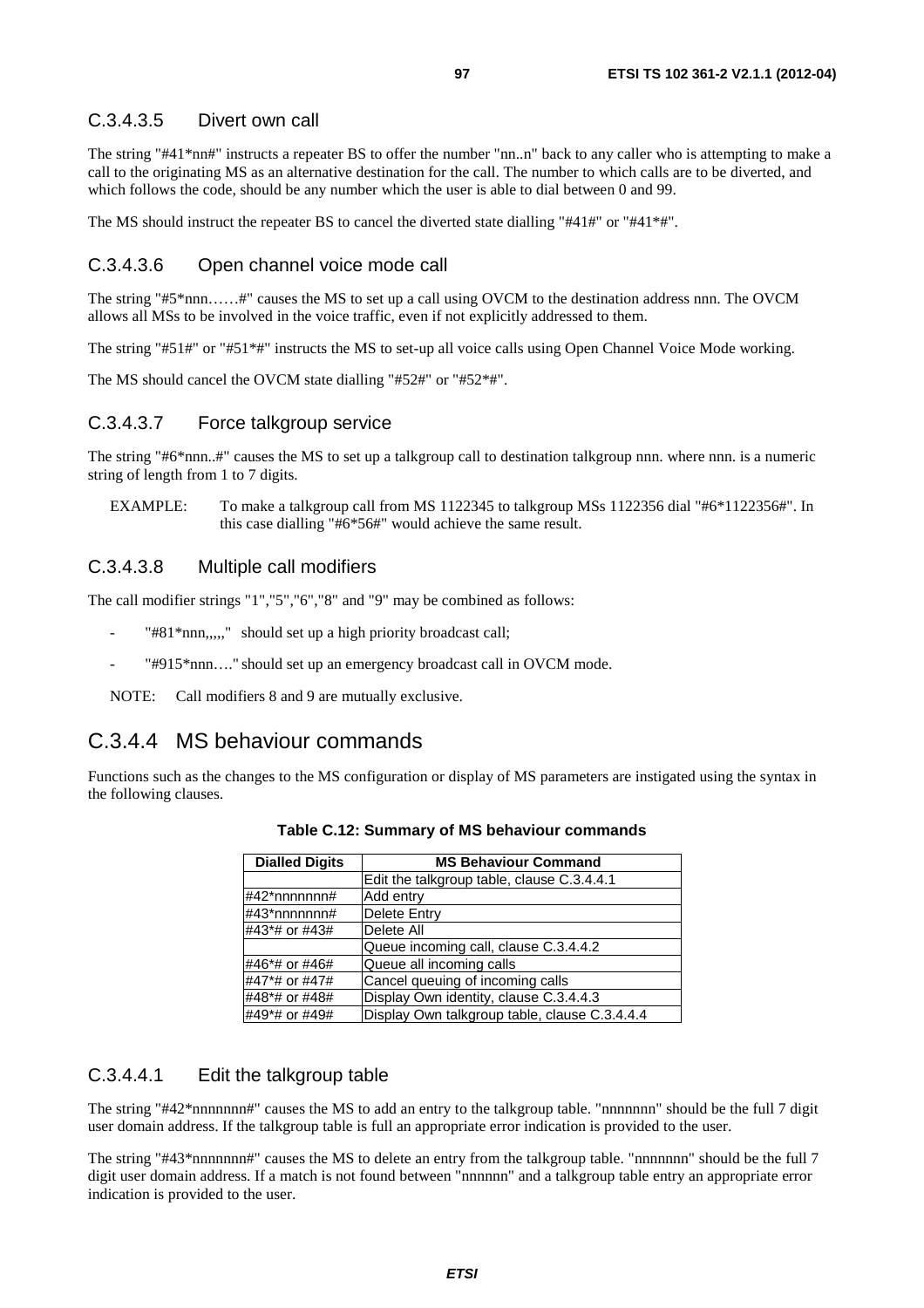The string "#43\*#" or "#43#" causes the MS to delete all entries from the talkgroup table.

### C.3.4.4.2 Queue Incoming call

The dialled digits "#46\*#" or "#46#" causes the MS to respond to an incoming call with a message indicating that the MS does not wish to accept the call at this time. The MS should store the address of the calling party and indicate the event to the user.

The MS should cancel the Queue Incoming Calls state dialling "#47\*#" or "#47#".

### C.3.4.4.3 Display own identity

For an MS that is fitted with a display, the dialled digits "#48\*#" or "#48#" causes the MS to display its own Identity.

### C.3.4.4.4 Display Own talkgroup table

For an MS that is fitted with a display, the dialled digits "#49\*#" or "#49#" causes the MS to display each entry in its talkgroup table.

### C.3.4.5 Call set-up abandon or call complete

"##" may be dialled after digits and a terminator have been entered on the keyboard. If the radio unit has not transmitted a call request, it should abandon the call and resume an idle state on the control channel.

If the radio unit has started to set up a call, it should transmit a call cancel request.

If "##" is dialled whilst the unit is in the payload domain, the MS unit terminates the call.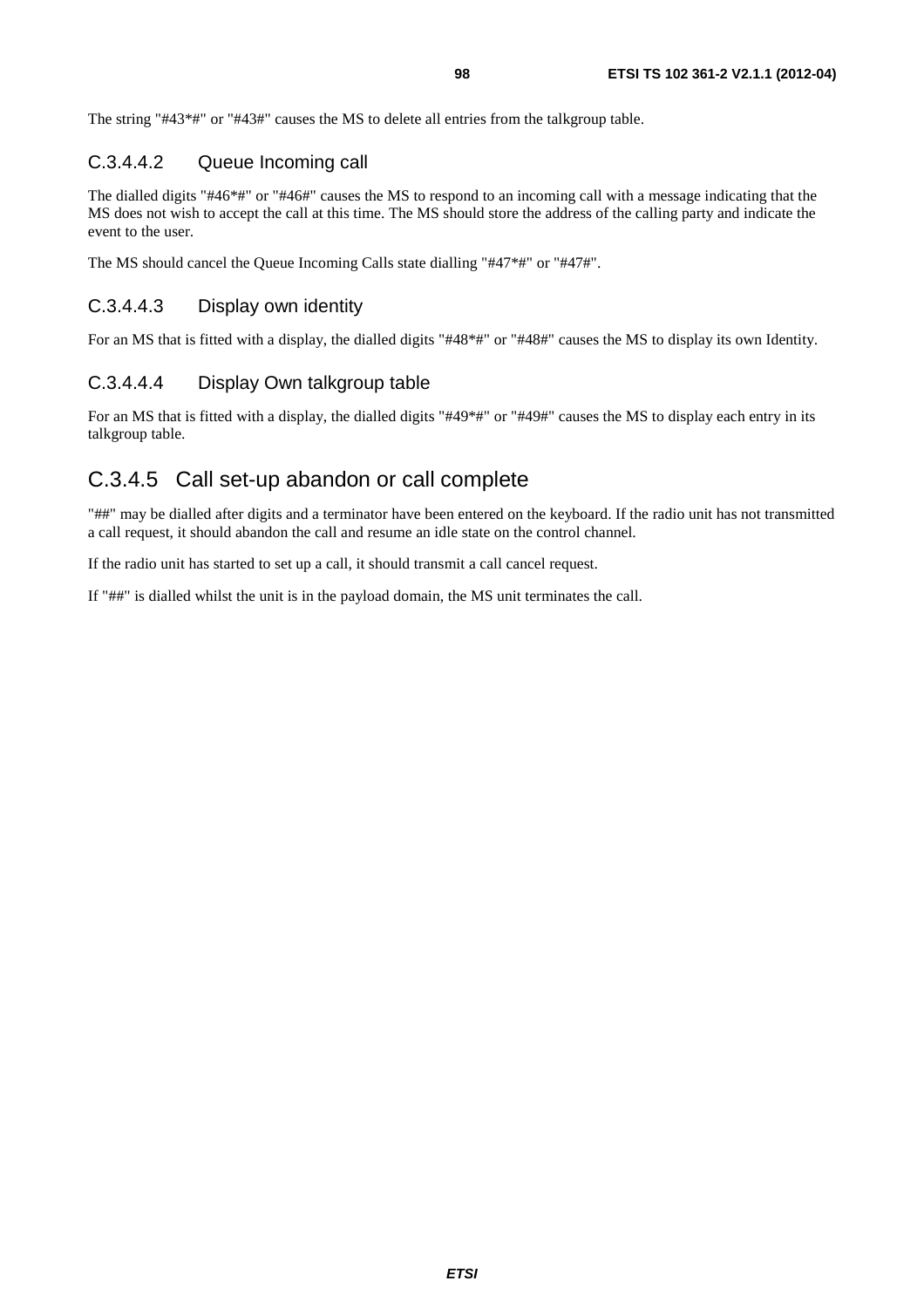# Annex D (informative): Change requests

The present document contains change requests as described in table E.1.

| <b>No</b> | <b>Standard</b> | Clauses affected or description                                   | Title                                             |
|-----------|-----------------|-------------------------------------------------------------------|---------------------------------------------------|
|           | <b>Version</b>  |                                                                   |                                                   |
| 001       | 1.1.1           | 7.1.1.1                                                           | Grp V Ch Usr PDU does not match Full Link Control |
| 002       | 1.2.1           | 1, 2, 3.1, 3.2, 4, 4.1, 4.2                                       | Clarifications and editorial                      |
| 003       | 1.2.1           | 5.1.1.1, 5.1.1.1.3, 5.1.1.2, 5.1.1.3,                             | Modifications in clause 5                         |
|           |                 | 5.1.2.2, 5.2.1.1, 5.2.1.2.1,, 5.2.1.2.2,                          |                                                   |
|           |                 | 5.2.1.3.3.4, 5.2.1.3.3.6 to 5.2.1.3.3.9,                          |                                                   |
|           |                 | 5.2.2.1, 5.2.2.2.1, 5.2.2.2.2, 5.2.2.4.2.2,                       |                                                   |
|           |                 | 5.3.2, 5.3.3, 5.3.4.1                                             |                                                   |
| 004       | 1.2.1           | 6.1, 7.1, 7.1.3.2, 7.2.7                                          | Modifications in clause 6 and 7                   |
| 005       | 1.2.3           | 7.2.7 and 7.1.2.5                                                 | <b>CSBK Blocks to Follow Information Element</b>  |
| 006       | 1.2.3           | 7.1.3.2                                                           | <b>CACH Activity Update modification</b>          |
| 007       | 1.2.3           | 5.2.2.1 and 5.2.2.3.2                                             | Impolite CSBK responses                           |
| 008       | 1.2.3           | 5.1.1.1                                                           | <b>BS</b> Activation clarification                |
| 009       | 1.2.3           | $5.2.2.4, 5.2.2.4.1, 5.2.2.4.2.2, 7.2.1.1 -$<br>7.2.1.5 and 7.2.2 | OACSU Individual Call CSBK responses              |
| 010       | 1.2.3           | 7.1.2.1, 7.1.2.5                                                  | <b>CSBK PDU</b>                                   |
| 011       | 1.2.3           | 5.2.2.2.2, 5.2.2.4, 5.3.1.1, 5.3.1.2,                             | <b>Voice Call References</b>                      |
|           |                 | 5.3.3.2 and 5.3.4                                                 |                                                   |
| 012       | 1.2.3           | 5.2.1.1, 5.2.2.1 and 5.3.2.3.2                                    | Voice Call End of Transmission clarification      |
| 013       | 1.2.3           | A.1                                                               | <b>CSBK Response Wait Timer</b>                   |
| 014       | 1.2.3           | 5.1.2 and 5.1.2.2                                                 | <b>FNS Response</b>                               |
| 015       | 1.2.5           | 5.2.1.3.3.9                                                       | MS MSC Not_My_ID description correction           |
| 017       | 1.2.5           | 7.1.2.4, 7.2.6                                                    | Negative Acknowledge Response CSBK PDU content    |

### **Table E.1: Change request**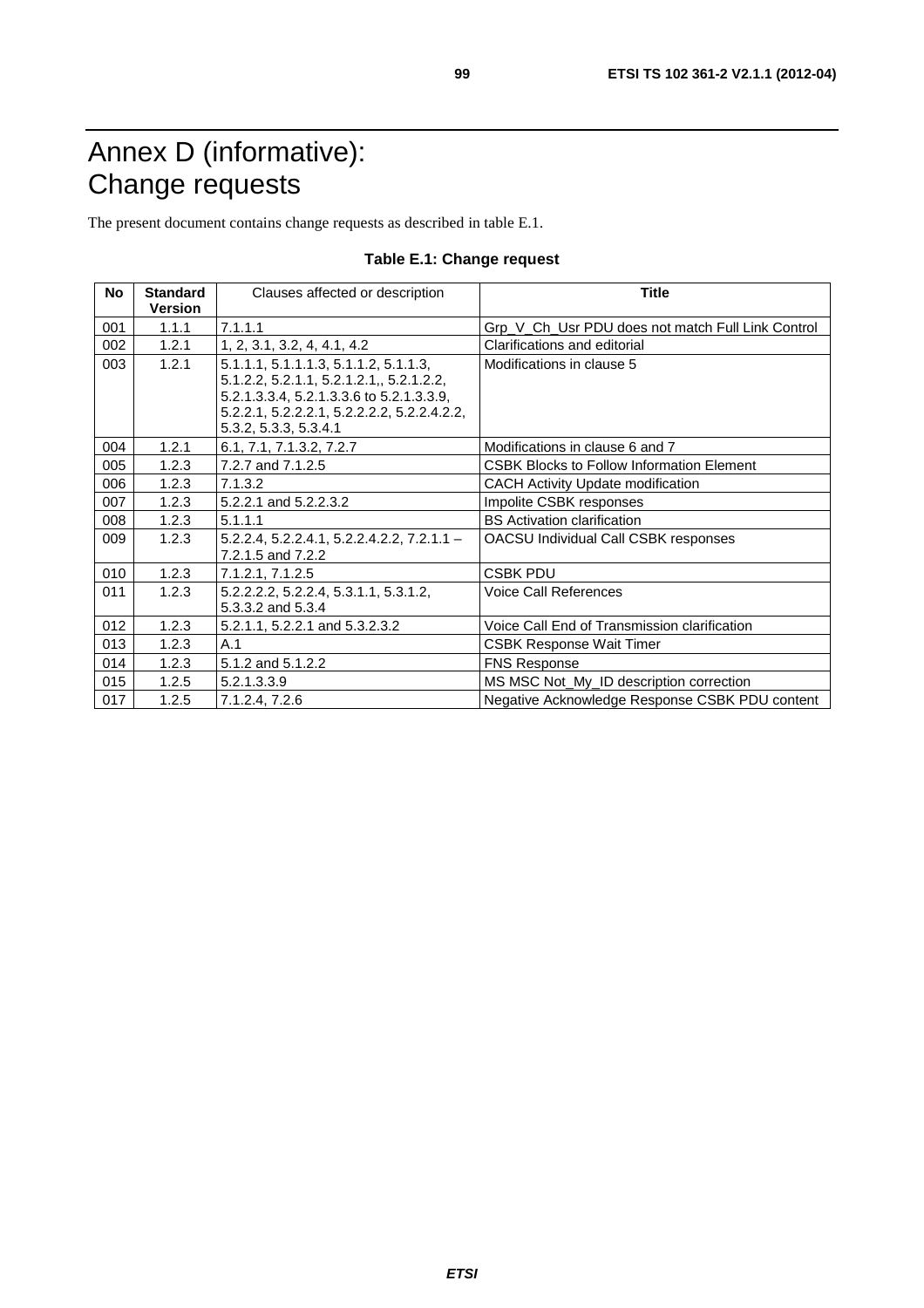ETSI TR 102 335-1: " Electromagnetic compatibility and Radio spectrum Matters (ERM); System reference document for harmonized use of Digital Mobile Radio (DMR); Part 1: Tier 1 DMR#, expected to be for general authorization with no individual rights operation".

ETSI TR 102 335-2: "Electromagnetic compatibility and Radio spectrum Matters (ERM); System reference document for harmonized use of Digital Mobile Radio (DMR); Part 2: Systems operating under individual licences in the existing land mobile service spectrum bands".